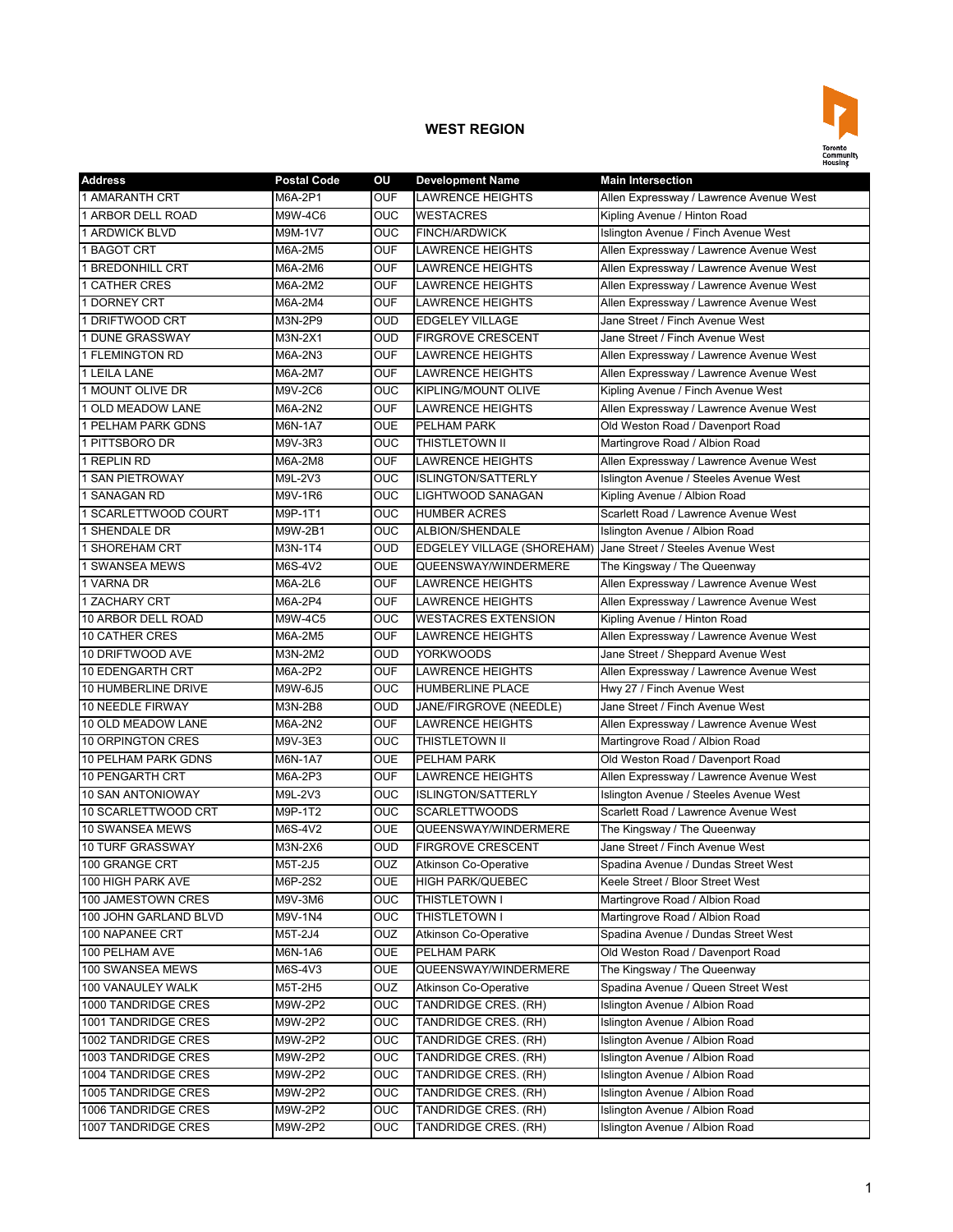

| <b>Address</b>             | <b>Postal Code</b> | ΟU                      | <b>Development Name</b>        | <b>Main Intersection</b>                |
|----------------------------|--------------------|-------------------------|--------------------------------|-----------------------------------------|
| <b>1008 TANDRIDGE CRES</b> | M9W-2P2            | <b>OUC</b>              | TANDRIDGE CRES. (RH)           | Islington Avenue / Albion Road          |
| 1009 TANDRIDGE CRES        | M9W-2P2            | OUC                     | TANDRIDGE CRES. (RH)           | Islington Avenue / Albion Road          |
| 1009A ST. CLARENS AV       | M6H-3X8            | <b>OUE</b>              | C 08 SCATTERED HOUSES          | Lansdowne Avenue / Davenport Road       |
| 101 BAGOT CRT              | M6A-2L8            | <b>OUF</b>              | <b>LAWRENCE HEIGHTS</b>        | Allen Expressway / Lawrence Avenue West |
| 101 DENISON AVE            | M5T-1E3            | OUZ                     | <b>Atkinson Co-Operative</b>   | Bathurst Street / Dundas Street West    |
| 101 FLEMINGTON RD          | M6A-2N9            | <b>OUF</b>              | <b>LAWRENCE HEIGHTS</b>        | Allen Expressway / Lawrence Avenue West |
| 101 HUMBER BOULEVARD       | M6N-2H5            | OUE                     | <b>MOUNT DENNIS APARTMENTS</b> | Weston Road / Eglinton Avenue West      |
| 101 JAMESTOWN CRES         | M9V-3M6            | OUC                     | THISTLETOWN I                  | Martingrove Road / Albion Road          |
| 101 KENDLETON DRIVE        | M9V-1V1            | OUC                     | R.J. SMITH APARTMENTS          | Kipling Avenue / Albion Road            |
| 101 SWANSEA MEWS           | M6S-4V3            | OUE                     | QUEENSWAY/WINDERMERE           | The Kingsway / The Queenway             |
| 101 VANAULEY WALK          | M5T-2H9            | OUZ                     | <b>Atkinson Co-Operative</b>   | Spadina Avenue / Queen Street West      |
| 101 VARNA DR               | M6A-2L9            | <b>OUF</b>              | <b>LAWRENCE HEIGHTS</b>        | Allen Expressway / Lawrence Avenue West |
| 1010 TANDRIDGE CRES        | M9W-2P2            | OUC                     | TANDRIDGE CRES. (RH)           | Islington Avenue / Albion Road          |
| 1011 TANDRIDGE CRES        | M9W-2P2            | OUC                     | TANDRIDGE CRES. (RH)           | Islington Avenue / Albion Road          |
| 1012 TANDRIDGE CRES        | M9W-2P2            | <b>OUC</b>              | TANDRIDGE CRES. (RH)           | Islington Avenue / Albion Road          |
| 1013 TANDRIDGE CRES        | M9W-2P2            | OUC                     | TANDRIDGE CRES. (RH)           | Islington Avenue / Albion Road          |
| 1014 TANDRIDGE CRES        | M9W-2P2            | OUC                     | TANDRIDGE CRES. (RH)           | Islington Avenue / Albion Road          |
| 1015 TANDRIDGE CRES        | M9W-2P2            | <b>OUC</b>              | TANDRIDGE CRES. (RH)           | Islington Avenue / Albion Road          |
| 1016 TANDRIDGE CRES        | M9W-2P2            | OUC                     | TANDRIDGE CRES. (RH)           | Islington Avenue / Albion Road          |
| 1017 TANDRIDGE CRES        | M9W-2P2            | OUC                     | TANDRIDGE CRES. (RH)           | Islington Avenue / Albion Road          |
| 1018 TANDRIDGE CRES        | M9W-2P2            | <b>OUC</b>              | TANDRIDGE CRES. (RH)           | Islington Avenue / Albion Road          |
| 1019 TANDRIDGE CRES        | M9W-2P2            | <b>OUC</b>              | <b>TANDRIDGE CRES. (RH)</b>    | Islington Avenue / Albion Road          |
| 102 BLACKTHORN AV          | M6N-3H6            | <b>OUE</b>              | C 25 SCATTERED HOUSES          | Weston Road / St. Clair Avenue West     |
| 102 GRANGE CRT             | M5T-2J5            | OUZ                     | <b>Atkinson Co-Operative</b>   | Spadina Avenue / Dundas Street West     |
| 102 JAMESTOWN CRES         | M9V-3M6            | OUC                     | THISTLETOWN I                  | Martingrove Road / Albion Road          |
| 102 JOHN GARLAND BLVD      | M9V-1N4            | OUC                     | THISTLETOWN I                  | Martingrove Road / Albion Road          |
| 102 NAPANEE CRT            | M5T-2J4            | OUZ                     | <b>Atkinson Co-Operative</b>   | Spadina Avenue / Dundas Street West     |
| 102 PELHAM AVE             | M6N-1A6            | <b>OUE</b>              | PELHAM PARK                    | Old Weston Road / Davenport Road        |
| 102 SWANSEA MEWS           | M6S-4V3            | <b>OUE</b>              | QUEENSWAY/WINDERMERE           | The Kingsway / The Queenway             |
| 102 VANAULEY WALK          | M5T-2H5            | OUZ                     | <b>Atkinson Co-Operative</b>   | Spadina Avenue / Queen Street West      |
| 1020 TANDRIDGE CRES        | M9W-2P2            | OUC                     | TANDRIDGE CRES. (RH)           | Islington Avenue / Albion Road          |
| 1021 TANDRIDGE CRES        | M9W-2P2            | OUC                     | TANDRIDGE CRES. (RH)           | Islington Avenue / Albion Road          |
| 1022 TANDRIDGE CRES        | M9W-2P2            | OUC                     | TANDRIDGE CRES. (RH)           | Islington Avenue / Albion Road          |
| 1023 TANDRIDGE CRES        | M9W-2P2            | OUC                     | TANDRIDGE CRES. (RH)           | Islington Avenue / Albion Road          |
| 1024 TANDRIDGE CRES        | M9W-2P2            | OUC                     | TANDRIDGE CRES. (RH)           | Islington Avenue / Albion Road          |
| 1025 SCARLETT ROAD         | M9P-3V3            | OUC                     | <b>SCARLETT MANOR</b>          | Scarlett Road / Lawrence Avenue West    |
| 1025 TANDRIDGE CRES        | M9W-2P2            | OUC                     | TANDRIDGE CRES. (RH)           | Islington Avenue / Albion Road          |
| 1026 TANDRIDGE CRES        | M9W-2P2            | OUC                     | TANDRIDGE CRES. (RH)           | Islington Avenue / Albion Road          |
| 1027 TANDRIDGE CRES        | M9W-2P2            | OUC                     | TANDRIDGE CRES. (RH)           | Islington Avenue / Albion Road          |
| 1028 TANDRIDGE CRES        | M9W-2P2            | <b>OUC</b>              | TANDRIDGE CRES. (RH)           | Islington Avenue / Albion Road          |
| 1029 TANDRIDGE CRES        | M9W-2P2            | OUC                     | TANDRIDGE CRES. (RH)           | Islington Avenue / Albion Road          |
| 103 BAGOT CRT              | M6A-2L8            | <b>OUF</b>              | <b>LAWRENCE HEIGHTS</b>        | Allen Expressway / Lawrence Avenue West |
| 103 DENISON AVE            | M5T-1E3            | OUZ                     | Atkinson Co-Operative          | Bathurst Street / Dundas Street West    |
| 103 FLEMINGTON RD          | M6A-2N9            | <b>OUF</b>              | <b>LAWRENCE HEIGHTS</b>        | Allen Expressway / Lawrence Avenue West |
| 103 JAMESTOWN CRES         | M9V-3M6            | OUC                     | THISTLETOWN I                  | Martingrove Road / Albion Road          |
| 103 SWANSEA MEWS           | M6S-4V3            | <b>OUE</b>              | QUEENSWAY/WINDERMERE           | The Kingsway / The Queenway             |
| 103 VANAULEY WALK          | M5T-2H9            | OUZ                     | <b>Atkinson Co-Operative</b>   | Spadina Avenue / Queen Street West      |
| 103 VARNA DR               | M6A-2L9            | <b>OUF</b>              | <b>LAWRENCE HEIGHTS</b>        | Allen Expressway / Lawrence Avenue West |
| 1030 TANDRIDGE CRES        | M9W-2P2            | OUC                     | TANDRIDGE CRES. (RH)           | Islington Avenue / Albion Road          |
| 1031 TANDRIDGE CRES        | M9W-2P2            | OUC                     | TANDRIDGE CRES. (RH)           | Islington Avenue / Albion Road          |
| 1032 TANDRIDGE CRES        | M9W-2P2            | OUC                     | TANDRIDGE CRES. (RH)           | Islington Avenue / Albion Road          |
| 1033 TANDRIDGE CRES        | M9W-2P2            | $\overline{\text{OUC}}$ | TANDRIDGE CRES. (RH)           | Islington Avenue / Albion Road          |
| 1034 TANDRIDGE CRES        | M9W-2P2            | OUC                     | TANDRIDGE CRES. (RH)           | Islington Avenue / Albion Road          |
| 1035 TANDRIDGE CRES        | M9W-2P2            | <b>OUC</b>              | TANDRIDGE CRES. (RH)           | Islington Avenue / Albion Road          |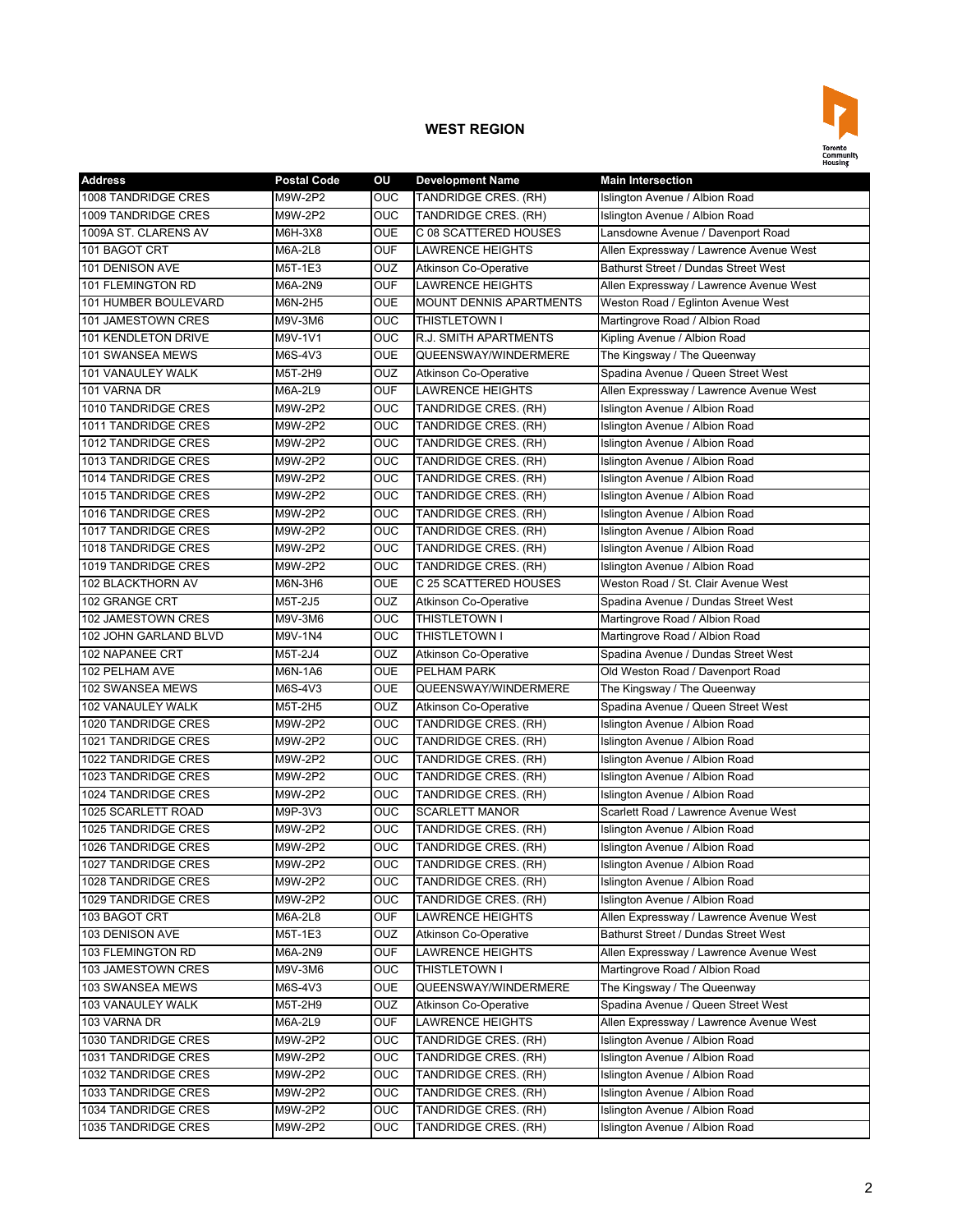

| <b>Address</b>             | <b>Postal Code</b> | ΟU             | <b>Development Name</b>      | <b>Main Intersection</b>                |
|----------------------------|--------------------|----------------|------------------------------|-----------------------------------------|
| 1036 TANDRIDGE CRES        | M9W-2P2            | <b>OUC</b>     | TANDRIDGE CRES. (RH)         | Islington Avenue / Albion Road          |
| <b>1037 TANDRIDGE CRES</b> | M9W-2P2            | <b>OUC</b>     | TANDRIDGE CRES. (RH)         | Islington Avenue / Albion Road          |
| 1038 TANDRIDGE CRES        | M9W-2P2            | <b>OUC</b>     | TANDRIDGE CRES. (RH)         | Islington Avenue / Albion Road          |
| 1039 TANDRIDGE CRES        | M9W-2P2            | <b>OUC</b>     | TANDRIDGE CRES. (RH)         | Islington Avenue / Albion Road          |
| 104 GRANGE CRT             | M5T-2J5            | <b>OUZ</b>     | <b>Atkinson Co-Operative</b> | Spadina Avenue / Dundas Street West     |
| 104 JAMESTOWN CRES         | M9V-3M6            | <b>OUC</b>     | <b>THISTLETOWN I</b>         | Martingrove Road / Albion Road          |
| 104 JOHN GARLAND BLVD      | M9V-1N4            | OUC            | THISTLETOWN I                | Martingrove Road / Albion Road          |
| 104 NAPANEE CRT            | M5T-2J4            | OUZ            | Atkinson Co-Operative        | Spadina Avenue / Dundas Street West     |
| 104 PELHAM AVE             | M6N-1A6            | <b>OUE</b>     | PELHAM PARK                  | Old Weston Road / Davenport Road        |
| 104 SWANSEA MEWS           | M6S-4V3            | <b>OUE</b>     | QUEENSWAY/WINDERMERE         | The Kingsway / The Queenway             |
| 104 VANAULEY WALK          | M5T-2H5            | OUZ            | <b>Atkinson Co-Operative</b> | Spadina Avenue / Queen Street West      |
| 1040 TANDRIDGE CRES        | M9W-2P2            | <b>OUC</b>     | TANDRIDGE CRES. (RH)         | Islington Avenue / Albion Road          |
| 1041 TANDRIDGE CRES        | M9W-2P2            | <b>OUC</b>     | TANDRIDGE CRES. (RH)         | Islington Avenue / Albion Road          |
| 1042 TANDRIDGE CRES        | M9W-2P2            | <b>OUC</b>     | TANDRIDGE CRES. (RH)         | Islington Avenue / Albion Road          |
| 1043 TANDRIDGE CRES        | M9W-2P2            | OUC            | TANDRIDGE CRES. (RH)         | Islington Avenue / Albion Road          |
| 1044 TANDRIDGE CRES        | M9W-2P2            | <b>OUC</b>     | TANDRIDGE CRES. (RH)         | Islington Avenue / Albion Road          |
| 1045 TANDRIDGE CRES        | M9W-2P2            | <b>OUC</b>     | TANDRIDGE CRES. (RH)         | Islington Avenue / Albion Road          |
| 1046 TANDRIDGE CRES        | M9W-2P2            | <b>OUC</b>     | TANDRIDGE CRES. (RH)         | Islington Avenue / Albion Road          |
| 105 BAGOT CRT              | M6A-2L8            | <b>OUF</b>     | <b>LAWRENCE HEIGHTS</b>      | Allen Expressway / Lawrence Avenue West |
| 105 DENISON AVE            | M5T-1E3            | <b>OUZ</b>     | <b>Atkinson Co-Operative</b> | Bathurst Street / Dundas Street West    |
| 105 FLEMINGTON RD          | M6A-2N9            | <b>OUF</b>     | <b>LAWRENCE HEIGHTS</b>      | Allen Expressway / Lawrence Avenue West |
| 105 HUMBER BLVD            | M6N-2H4            | <b>OUE</b>     | <b>HUMBER BLVD</b>           | Weston Road / Eglinton Avenue West      |
| 105 JAMESTOWN CRES         | M9V-3M6            | <b>OUC</b>     | THISTLETOWN I                | Martingrove Road / Albion Road          |
| <b>105 SWANSEA MEWS</b>    | M6S-4V3            | <b>OUE</b>     | QUEENSWAY/WINDERMERE         | The Kingsway / The Queenway             |
| 105 VANAULEY WALK          | M5T-2H9            | <b>OUZ</b>     | Atkinson Co-Operative        | Spadina Avenue / Queen Street West      |
| 105 VARNA DR               | M6A-2L9            | <b>OUF</b>     | <b>LAWRENCE HEIGHTS</b>      | Allen Expressway / Lawrence Avenue West |
| 106 GRANGE CRT             | M5T-2J5            | OUZ            | <b>Atkinson Co-Operative</b> | Spadina Avenue / Dundas Street West     |
| 106 JAMESTOWN CRES         | M9V-3M6            | OUC            | THISTLETOWN I                | Martingrove Road / Albion Road          |
| 106 JOHN GARLAND BLVD      | M9V-1N4            | <b>OUC</b>     | THISTLETOWN I                | Martingrove Road / Albion Road          |
| 106 NAPANEE CRT            | M5T-2J4            | <b>OUZ</b>     | <b>Atkinson Co-Operative</b> | Spadina Avenue / Dundas Street West     |
| 106 PELHAM AVE             | M6N-1A6            | <b>OUE</b>     | PELHAM PARK                  | Old Weston Road / Davenport Road        |
| <b>106 SWANSEA MEWS</b>    | M6S-4V3            | <b>OUE</b>     | QUEENSWAY/WINDERMERE         | The Kingsway / The Queenway             |
| 106 VANAULEY WALK          | M5T-2H5            | <b>OUZ</b>     | <b>Atkinson Co-Operative</b> | Spadina Avenue / Queen Street West      |
| 107 BAGOT CRT              | M6A-2L8            | <b>OUF</b>     | <b>LAWRENCE HEIGHTS</b>      | Allen Expressway / Lawrence Avenue West |
| 107 DENISON AVE            | M5T-1E3            | OUZ            | <b>Atkinson Co-Operative</b> | Bathurst Street / Dundas Street West    |
| 107 FLEMINGTON RD          | M6A-2N9            | <b>OUF</b>     | <b>LAWRENCE HEIGHTS</b>      | Allen Expressway / Lawrence Avenue West |
| 107 HUMBER BLVD            | M6N-2H4            | <b>OUE</b>     | <b>HUMBER BLVD</b>           | Weston Road / Eglinton Avenue West      |
| 107 JAMESTOWN CRES         | M9V-3M6            | <b>OUC</b>     | <b>THISTLETOWN I</b>         | Martingrove Road / Albion Road          |
| 107 SWANSEA MEWS           | M6S-4V3            | OUE            | QUEENSWAY/WINDERMERE         | The Kingsway / The Queenway             |
| 107 VANAULEY WALK          | M5T-2H9            | <b>OUZ</b>     | Atkinson Co-Operative        | Spadina Avenue / Queen Street West      |
| 107 VARNA DR               | M6A-2L9            | <b>OUF</b>     | <b>LAWRENCE HEIGHTS</b>      | Allen Expressway / Lawrence Avenue West |
| 108 GRANGE CRT             | M5T-2J5            | <b>OUZ</b>     | <b>Atkinson Co-Operative</b> | Spadina Avenue / Dundas Street West     |
| 108 JAMESTOWN CRES         | M9V-3M6            | <b>OUC</b>     | THISTLETOWN I                | Martingrove Road / Albion Road          |
| 108 JOHN GARLAND BLVD      | M9V-1N4            | $\overline{C}$ | THISTLETOWN I                | Martingrove Road / Albion Road          |
| 108 NAPANEE CRT            | M5T-2J4            | <b>OUZ</b>     | Atkinson Co-Operative        | Spadina Avenue / Dundas Street West     |
| 108 PELHAM AVE             | M6N-1A6            | <b>OUE</b>     | PELHAM PARK                  | Old Weston Road / Davenport Road        |
| 108 SWANSEA MEWS           | M6S-4V3            | <b>OUE</b>     | QUEENSWAY/WINDERMERE         | The Kingsway / The Queenway             |
| 108 VANAULEY WALK          | M5T-2H5            | <b>OUZ</b>     | Atkinson Co-Operative        | Spadina Avenue / Queen Street West      |
| 109 BAGOT CRT              | M6A-2L8            | <b>OUF</b>     | LAWRENCE HEIGHTS             | Allen Expressway / Lawrence Avenue West |
| 109 DENISON AVE            | M5T-1E3            | OUZ            | Atkinson Co-Operative        | Bathurst Street / Dundas Street West    |
| 109 FLEMINGTON RD          | M6A-2N9            | <b>OUF</b>     | LAWRENCE HEIGHTS             | Allen Expressway / Lawrence Avenue West |
| 109 GRANGE CRT             | M5T-2J6            | <b>OUZ</b>     | Atkinson Co-Operative        | Spadina Avenue / Dundas Street West     |
| 109 HUMBER BLVD            | M6N-2H4            | <b>OUE</b>     | <b>HUMBER BLVD</b>           | Weston Road / Eglinton Avenue West      |
| 109 JAMESTOWN CRES         | M9V-3M6            | <b>OUC</b>     | THISTLETOWN I                | Martingrove Road / Albion Road          |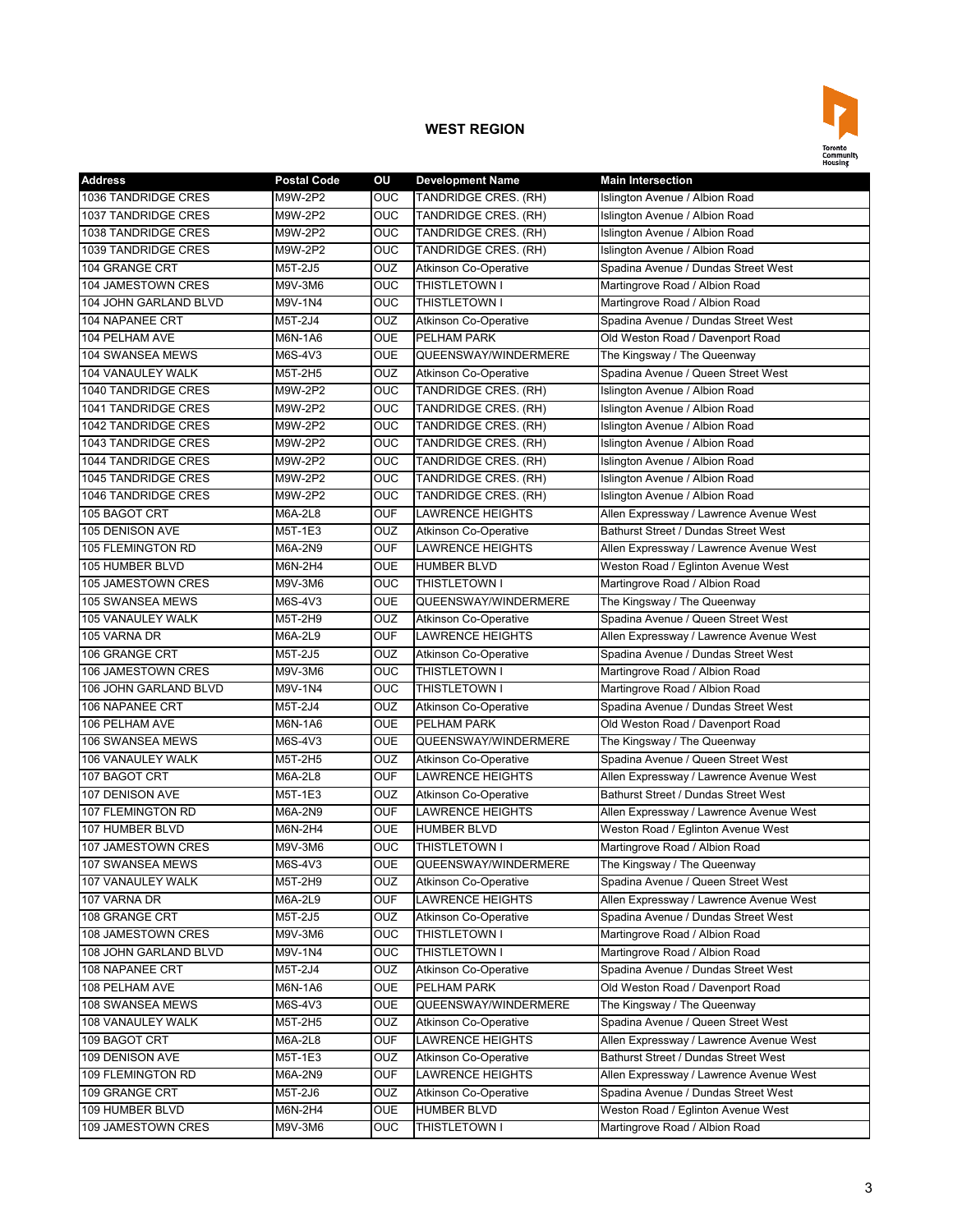

| <b>Address</b>         | <b>Postal Code</b> | OU             | <b>Development Name</b>                                      | <b>Main Intersection</b>                    |
|------------------------|--------------------|----------------|--------------------------------------------------------------|---------------------------------------------|
| 109 SWANSEA MEWS       | M6S-4V3            | <b>OUE</b>     | QUEENSWAY/WINDERMERE                                         | The Kingsway / The Queenway                 |
| 109 VANAULEY WALK      | M5T-2H9            | OUZ            | Atkinson Co-Operative                                        | Spadina Avenue / Queen Street West          |
| 109 VARNA DR           | M6A-2L9            | <b>OUF</b>     | <b>LAWRENCE HEIGHTS</b>                                      | Allen Expressway / Lawrence Avenue West     |
| <b>11 AMARANTH CRT</b> | M6A-2P1            | <b>OUF</b>     | <b>LAWRENCE HEIGHTS</b>                                      | Allen Expressway / Lawrence Avenue West     |
| 11 ARBOR DELL ROAD     | M9W-4C6            | <b>OUC</b>     | <b>WESTACRES EXTENSION</b>                                   | Kipling Avenue / Hinton Road                |
| 11 BAGOT CRT           | M6A-2M5            | <b>OUF</b>     | <b>LAWRENCE HEIGHTS</b>                                      | Allen Expressway / Lawrence Avenue West     |
| 11 BLUE GRASSWAY       | M3N-2W7            | <b>OUD</b>     | <b>FIRGROVE CRESCENT</b>                                     | Jane Street / Finch Avenue West             |
| 11 BREDONHILL CRT      | M6A-2M6            | <b>OUF</b>     | <b>LAWRENCE HEIGHTS</b>                                      | Allen Expressway / Lawrence Avenue West     |
| <b>11 CATHER CRES</b>  | M6A-2M2            | <b>OUF</b>     | <b>LAWRENCE HEIGHTS</b>                                      | Allen Expressway / Lawrence Avenue West     |
| 11 CONNOLLY ST         | M6N-4Y5            | <b>OUE</b>     | <b>SYMINGTON PLACE</b>                                       | Symington Avenue / Davenport Road           |
| 11 DORNEY CRT          | M6A-2M4            | <b>OUF</b>     | <b>LAWRENCE HEIGHTS</b>                                      | Allen Expressway / Lawrence Avenue West     |
| 11 DRIFTWOOD CRT       | M3N-2P9            | <b>OUD</b>     | <b>EDGELEY VILLAGE</b>                                       | Jane Street / Finch Avenue West             |
| 11 FLEMINGTON RD       | M6A-2N6            | <b>OUF</b>     | <b>LAWRENCE HEIGHTS</b>                                      | Allen Expressway / Lawrence Avenue West     |
| 11 MOUNT OLIVE DR      | M9V-2C6            | <b>OUC</b>     | KIPLING/MOUNT OLIVE                                          | Kipling Avenue / Finch Avenue West          |
| 11 PELHAM PARK GDNS    | M6N-1A7            | <b>OUE</b>     | PELHAM PARK                                                  | Old Weston Road / Davenport Road            |
| 11 RANDOLPH AV         | M6P-4G3            | <b>OUE</b>     | 11 RANDOLPH AVENUE                                           | Dundas Street West / Bloor Street West      |
| 11 SAN PIETROWAY       | M9L-2V2            | <b>OUC</b>     | <b>ISLINGTON/SATTERLY</b>                                    | Islington Avenue / Steeles Avenue West      |
| 11 SCARLETTWOOD CRT    | M9P-1T2            | <b>OUC</b>     | <b>SCARLETTWOODS</b>                                         | Scarlett Road / Lawrence Avenue West        |
| 11 SHOREHAM CRT        | M3N-1T4            | <b>OUD</b>     | EDGELEY VILLAGE (SHOREHAM) Jane Street / Steeles Avenue West |                                             |
| <b>11 SWANSEA MEWS</b> | M6S-4V2            | <b>OUE</b>     | QUEENSWAY/WINDERMERE                                         | The Kingsway / The Queenway                 |
| 11 VARNA DR            | M6A-2L6            | <b>OUF</b>     | <b>LAWRENCE HEIGHTS</b>                                      | Allen Expressway / Lawrence Avenue West     |
| 11 WHITECOURT PL       | M5T-1E6            | OUZ            | <b>Atkinson Co-Operative</b>                                 | Spadina Avenue / Dundas Street West         |
| 11 YATESCASTLE DR      | M3L-2B7            | <b>OUD</b>     | SHEPPARD/YATESCASTLE                                         | Jane Street / Sheppard Avenue West          |
| <b>11 ZACHARY CRT</b>  | M6A-2P4            | <b>OUF</b>     | LAWRENCE HEIGHTS                                             | Allen Expressway / Lawrence Avenue West     |
| 110 GRANGE CRT         | M5T-2J5            | <b>OUZ</b>     | <b>Atkinson Co-Operative</b>                                 | Spadina Avenue / Dundas Street West         |
| 110 JAMESTOWN CRES     | M9V-3M6            | <b>OUC</b>     | THISTLETOWN I                                                | Martingrove Road / Albion Road              |
| 110 JOHN GARLAND BLVD  | M9V-1N4            | OUC            | <b>THISTLETOWN I</b>                                         | Martingrove Road / Albion Road              |
| 110 NAPANEE CRT        | M5T-2J4            | OUZ            | <b>Atkinson Co-Operative</b>                                 | Spadina Avenue / Dundas Street West         |
| 110 PELHAM AVE         | M6N-1A6            | <b>OUE</b>     | <b>PELHAM PARK</b>                                           | Old Weston Road / Davenport Road            |
| 110 SWANSEA MEWS       | M6S-4V3            | <b>OUE</b>     | QUEENSWAY/WINDERMERE                                         | The Kingsway / The Queenway                 |
| 110 VANAULEY WALK      | M5T-2H5            | <b>OUZ</b>     | <b>Atkinson Co-Operative</b>                                 | Spadina Avenue / Queen Street West          |
| 111 BAGOT CRT          | M6A-2M5            | <b>OUF</b>     | <b>LAWRENCE HEIGHTS</b>                                      | Allen Expressway / Lawrence Avenue West     |
| 111 CAMPBELL AV        | M6P-3V1            | <b>OUE</b>     | C 08 SCATTERED HOUSES                                        | Lansdowne Avenue / Bloor Street West        |
| 111 DENISON AVE        | M5T-1E3            | OUZ            | <b>Atkinson Co-Operative</b>                                 | <b>Bathurst Street / Dundas Street West</b> |
| 111 FLEMINGTON RD      | M6A-2N9            | <b>OUF</b>     | <b>LAWRENCE HEIGHTS</b>                                      | Allen Expressway / Lawrence Avenue West     |
| 111 GRANGE CRT         | M5T-2J6            | OUZ            | <b>Atkinson Co-Operative</b>                                 | Spadina Avenue / Dundas Street West         |
| 111 HUMBER BLVD        | M6N-2H4            | <b>OUE</b>     | <b>HUMBER BLVD</b>                                           | Weston Road / Eglinton Avenue West          |
| 111 JAMESTOWN CRES     | M9V-3M6            | <b>OUC</b>     | THISTLETOWN I                                                | Martingrove Road / Albion Road              |
| 111 KENDLETON DRIVE    | M9V-1V2            | OUC            | R.J. SMITH APARTMENTS                                        | Kipling Avenue / Albion Road                |
| 111 SWANSEA MEWS       | M6S-4V3            | <b>OUE</b>     | QUEENSWAY/WINDERMERE                                         | The Kingsway / The Queenway                 |
| 111 VANAULEY WALK      | M5T-2H9            | <b>OUZ</b>     | Atkinson Co-Operative                                        | Spadina Avenue / Queen Street West          |
| 111 VARNA DR           | M6A-2L9            | <b>OUF</b>     | LAWRENCE HEIGHTS                                             | Allen Expressway / Lawrence Avenue West     |
| 112 GRANGE CRT         | M5T-2J5            | <b>OUZ</b>     | <b>Atkinson Co-Operative</b>                                 | Spadina Avenue / Dundas Street West         |
| 112 JAMESTOWN CRES     | M9V-3M6            | <b>OUC</b>     | THISTLETOWN I                                                | Martingrove Road / Albion Road              |
| 112 JOHN GARLAND BLVD  | M9V-1N4            | $\overline{C}$ | THISTLETOWN I                                                | Martingrove Road / Albion Road              |
| 112 NAPANEE CRT        | M5T-2J4            | <b>OUZ</b>     | <b>Atkinson Co-Operative</b>                                 | Spadina Avenue / Dundas Street West         |
| 112 PELHAM AVE         | M6N-1A6            | <b>OUE</b>     | PELHAM PARK                                                  | Old Weston Road / Davenport Road            |
| 112 SWANSEA MEWS       | M6S-4V3            | <b>OUE</b>     | QUEENSWAY/WINDERMERE                                         | The Kingsway / The Queenway                 |
| 113 BAGOT CRT          | M6A-2M5            | <b>OUF</b>     | LAWRENCE HEIGHTS                                             | Allen Expressway / Lawrence Avenue West     |
| 113 DENISON AVE        | M5T-2N1            | <b>OUZ</b>     | Atkinson Co-Operative                                        | Bathurst Street / Dundas Street West        |
| 113 FLEMINGTON RD      | M6A-2N9            | <b>OUF</b>     | LAWRENCE HEIGHTS                                             | Allen Expressway / Lawrence Avenue West     |
| 113 GRANGE CRT         | M5T-2J6            | <b>OUZ</b>     | <b>Atkinson Co-Operative</b>                                 | Spadina Avenue / Dundas Street West         |
| 113 JAMESTOWN CRES     | M9V-3M6            | <b>OUC</b>     | THISTLETOWN I                                                | Martingrove Road / Albion Road              |
| 113 SWANSEA MEWS       | M6S-4V3            | <b>OUE</b>     | QUEENSWAY/WINDERMERE                                         | The Kingsway / The Queenway                 |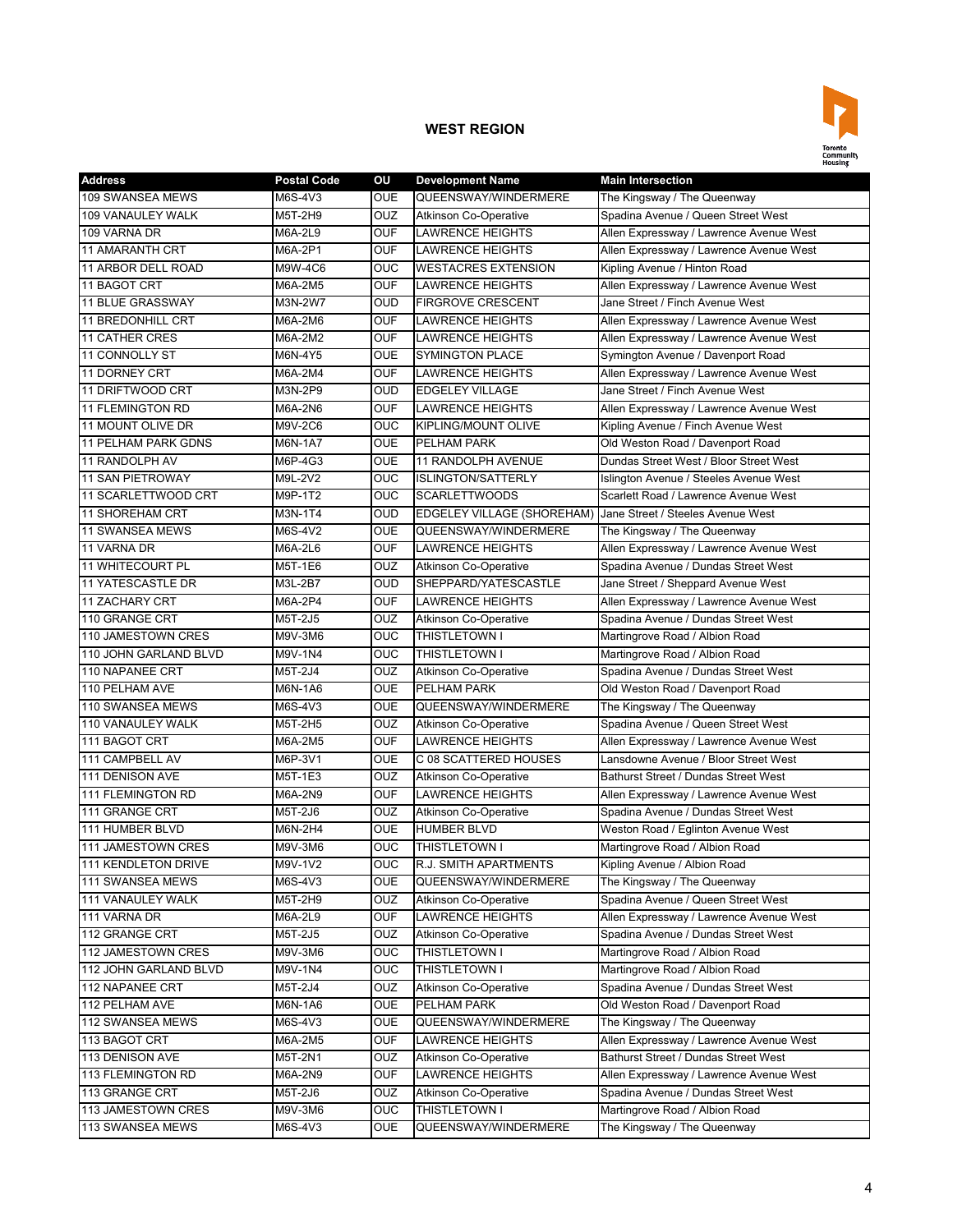

| <b>Address</b>            | <b>Postal Code</b> | OU         | <b>Development Name</b>      | <b>Main Intersection</b>                    |
|---------------------------|--------------------|------------|------------------------------|---------------------------------------------|
| <b>113 VANAULEY WALK</b>  | M5T-2H9            | OUZ        | <b>Atkinson Co-Operative</b> | Spadina Avenue / Queen Street West          |
| 113 VARNA DR              | M6A-2L9            | <b>OUF</b> | <b>LAWRENCE HEIGHTS</b>      | Allen Expressway / Lawrence Avenue West     |
| 1132 DOVERCOURT RD        | M6H-2X9            | <b>OUE</b> | C 08 SCATTERED HOUSES        | Ossington Avenue / Dufferin Street          |
| 114 GRANGE CRT            | M5T-2J5            | <b>OUZ</b> | <b>Atkinson Co-Operative</b> | Spadina Avenue / Dundas Street West         |
| 114 JAMESTOWN CRES        | M9V-3M5            | OUC        | THISTLETOWN I                | Martingrove Road / Albion Road              |
| 114 JOHN GARLAND BLVD     | M9V-1N4            | OUC        | THISTLETOWN I                | Martingrove Road / Albion Road              |
| 114 NAPANEE CRT           | M5T-2H9            | OUZ        | <b>Atkinson Co-Operative</b> | Spadina Avenue / Dundas Street West         |
| 114 PELHAM AVE            | M6N-1A6            | <b>OUE</b> | PELHAM PARK                  | Old Weston Road / Davenport Road            |
| 114 SWANSEA MEWS          | M6S-4V3            | <b>OUE</b> | QUEENSWAY/WINDERMERE         | The Kingsway / The Queenway                 |
| 114A MARIA ST             | M6P-1W4            | <b>OUE</b> | <b>SCATTERED UNITS C24</b>   | Runnymede Road / Dundas Street West         |
| 114B MARIA ST             | M6P-1W4            | <b>OUE</b> | <b>SCATTERED UNITS C24</b>   | Runnymede Road / Dundas Street West         |
| 115 BAGOT CRT             | M6A-2M5            | <b>OUF</b> | <b>LAWRENCE HEIGHTS</b>      | Allen Expressway / Lawrence Avenue West     |
| 115 BRISTOL AV            | M6H-3J8            | <b>OUE</b> | C 08 SCATTERED HOUSES        | Dufferin Street / Davenport Road            |
| 115 DENISON AVE           | M5T-2N1            | OUZ        | <b>Atkinson Co-Operative</b> | <b>Bathurst Street / Dundas Street West</b> |
| 115 FLEMINGTON RD         | M6A-2N9            | OUF        | <b>LAWRENCE HEIGHTS</b>      | Allen Expressway / Lawrence Avenue West     |
| 115 GRANGE CRT            | M5T-2J6            | OUZ        | Atkinson Co-Operative        | Spadina Avenue / Dundas Street West         |
| 115 HUMBER BLVD           | M6N-2H4            | OUE        | <b>HUMBER BLVD</b>           | Weston Road / Eglinton Avenue West          |
| 115 JAMESTOWN CRES        | M9V-3M6            | OUC        | THISTLETOWN I                | Martingrove Road / Albion Road              |
| 115 SWANSEA MEWS          | M6S-4V4            | <b>OUE</b> | QUEENSWAY/WINDERMERE         | The Kingsway / The Queenway                 |
| <b>115 VANAULEY WALK</b>  | M5T-2H9            | OUZ        | <b>Atkinson Co-Operative</b> | Spadina Avenue / Queen Street West          |
| 115 VARNA DR              | M6A-2L9            | <b>OUF</b> | <b>LAWRENCE HEIGHTS</b>      | Allen Expressway / Lawrence Avenue West     |
| 116 GRANGE CRT            | M5T-1H4            | OUZ        | <b>Atkinson Co-Operative</b> | Spadina Avenue / Dundas Street West         |
| 116 JAMESTOWN CRES        | M9V-3M5            | OUC        | THISTLETOWN I                | Martingrove Road / Albion Road              |
| 116 JOHN GARLAND BLVD     | M9V-1N4            | OUC        | THISTLETOWN I                | Martingrove Road / Albion Road              |
| 116 NAPANEE CRT           | M5T-2H9            | OUZ        | <b>Atkinson Co-Operative</b> | Spadina Avenue / Dundas Street West         |
| 116 SWANSEA MEWS          | M6S-4V4            | OUE        | QUEENSWAY/WINDERMERE         | The Kingsway / The Queenway                 |
| 117 BAGOT CRT             | M6A-2M5            | <b>OUF</b> | <b>LAWRENCE HEIGHTS</b>      | Allen Expressway / Lawrence Avenue West     |
| 117 DENISON AVE           | M5T-2N1            | OUZ        | <b>Atkinson Co-Operative</b> | Bathurst Street / Dundas Street West        |
| <b>117 FLEMINGTON RD</b>  | M6A-2N9            | <b>OUF</b> | <b>LAWRENCE HEIGHTS</b>      | Allen Expressway / Lawrence Avenue West     |
| 117 GRANGE CRT            | M5T-2J6            | OUZ        | <b>Atkinson Co-Operative</b> | Spadina Avenue / Dundas Street West         |
| <b>117 HUMBER BLVD</b>    | M6N-2H4            | OUE        | <b>HUMBER BLVD</b>           | Weston Road / Eglinton Avenue West          |
| 117 JAMESTOWN CRES        | M9V-3M6            | OUC        | <b>THISTLETOWN I</b>         | Martingrove Road / Albion Road              |
| 117 QUEBEC AVE            | M6P-2T3            | <b>OUE</b> | <b>HIGH PARK/QUEBEC</b>      | Keele Street / Bloor Street West            |
| 117 SWANSEA MEWS          | M6S-4V4            | OUE        | QUEENSWAY/WINDERMERE         | The Kingsway / The Queenway                 |
| <b>117 VANAULEY WALK</b>  | M5T-2H9            | OUZ        | <b>Atkinson Co-Operative</b> | Spadina Avenue / Queen Street West          |
| 117 VARNA DR              | M6A-2L9            | <b>OUF</b> | <b>LAWRENCE HEIGHTS</b>      | Allen Expressway / Lawrence Avenue West     |
| 118 GRANGE CRT            | M5T-1H4            | <b>OUZ</b> | <b>Atkinson Co-Operative</b> | Spadina Avenue / Dundas Street West         |
| <b>118 JAMESTOWN CRES</b> | M9V-3M5            | OUC        | THISTLETOWN I                | Martingrove Road / Albion Road              |
| 118 JOHN GARLAND BLVD     | M9V-1N4            | OUC        | THISTLETOWN I                | Martingrove Road / Albion Road              |
| 118 NAPANEE CRT           | M5T-2J4            | OUZ        | <b>Atkinson Co-Operative</b> | Spadina Avenue / Dundas Street West         |
| 118 PATON RD              | M6P-3M2            | OUE        | C 08 SCATTERED HOUSES        | Lansdowne Avenue / Bloor Street West        |
| 118 SWANSEA MEWS          | M6S-4V4            | <b>OUE</b> | QUEENSWAY/WINDERMERE         | The Kingsway / The Queenway                 |
| 119 BAGOT CRT             | M6A-2M5            | <b>OUF</b> | <b>LAWRENCE HEIGHTS</b>      | Allen Expressway / Lawrence Avenue West     |
| 119 DENISON AVE           | M5T-2N1            | OUZ        | <b>Atkinson Co-Operative</b> | Bathurst Street / Dundas Street West        |
| 119 FLEMINGTON RD         | M6A-2N9            | <b>OUF</b> | <b>LAWRENCE HEIGHTS</b>      | Allen Expressway / Lawrence Avenue West     |
| 119 HUMBER BLVD           | M6N-2H4            | <b>OUE</b> | <b>HUMBER BLVD</b>           | Weston Road / Eglinton Avenue West          |
| 119 JAMESTOWN CRES        | M9V-3M6            | OUC        | THISTLETOWN I                | Martingrove Road / Albion Road              |
| 119 QUEBEC AVE            | M6P-2T3            | OUE        | <b>HIGH PARK/QUEBEC</b>      | Keele Street / Bloor Street West            |
| 119 SWANSEA MEWS          | M6S-4V4            | OUE        | QUEENSWAY/WINDERMERE         | The Kingsway / The Queenway                 |
| 119 VANAULEY WALK         | M5T-2H9            | OUZ        | Atkinson Co-Operative        | Spadina Avenue / Queen Street West          |
| 119 VARNA DR              | M6A-2L9            | <b>OUF</b> | LAWRENCE HEIGHTS             | Allen Expressway / Lawrence Avenue West     |
| 12 ARBOR DELL ROAD        | M9W-4C5            | OUC        | <b>WESTACRES EXTENSION</b>   | Kipling Avenue / Hinton Road                |
| <b>12 CATHER CRES</b>     | M6A-2M5            | OUF        | LAWRENCE HEIGHTS             | Allen Expressway / Lawrence Avenue West     |
| 12 DRIFTWOOD AVE          | M3N-2M2            | OUD        | <b>YORKWOODS</b>             | Jane Street / Sheppard Avenue West          |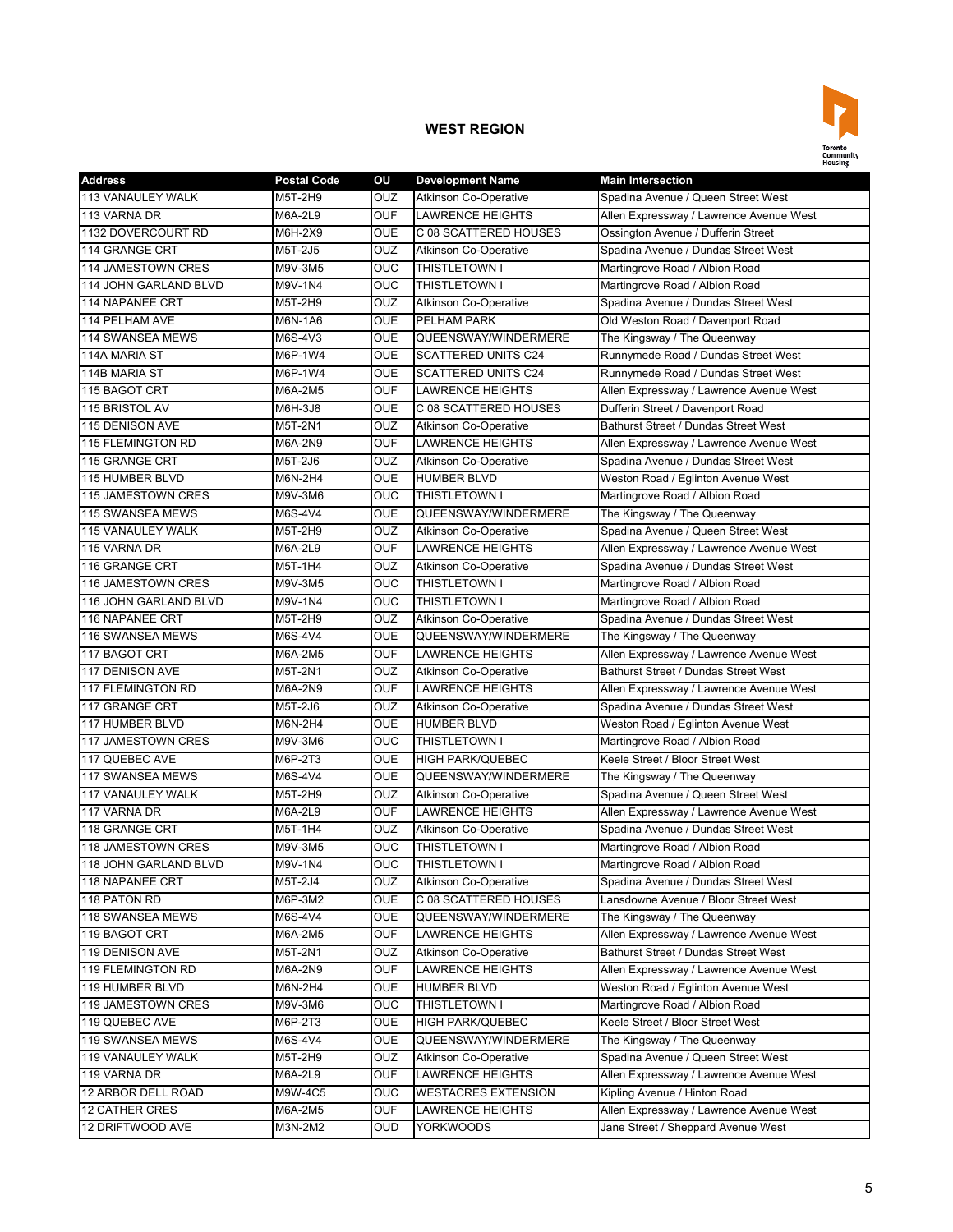

| <b>Address</b>             | <b>Postal Code</b> | OU         | <b>Development Name</b>      | <b>Main Intersection</b>                |
|----------------------------|--------------------|------------|------------------------------|-----------------------------------------|
| <b>12 EDENGARTH CRT</b>    | M6A-2P2            | <b>OUF</b> | <b>LAWRENCE HEIGHTS</b>      | Allen Expressway / Lawrence Avenue West |
| <b>12 NEEDLE FIRWAY</b>    | M3N-2B8            | <b>OUD</b> | JANE/FIRGROVE (NEEDLE)       | Jane Street / Finch Avenue West         |
| <b>12 ORPINGTON CRES</b>   | M9V-3E3            | <b>OUC</b> | <b>THISTLETOWN II</b>        | Martingrove Road / Albion Road          |
| <b>12 PELHAM PARK GDNS</b> | M6N-1A7            | <b>OUE</b> | PELHAM PARK                  | Old Weston Road / Davenport Road        |
| <b>12 PENGARTH CRT</b>     | M6A-2P3            | <b>OUF</b> | <b>LAWRENCE HEIGHTS</b>      | Allen Expressway / Lawrence Avenue West |
| <b>12 SAN ANTONIOWAY</b>   | M9L-2V3            | <b>OUC</b> | <b>ISLINGTON/SATTERLY</b>    | Islington Avenue / Steeles Avenue West  |
| 12 SCARLETTWOOD CRT        | M9P-1T2            | OUC        | <b>SCARLETTWOODS</b>         | Scarlett Road / Lawrence Avenue West    |
| <b>12 SWANSEA MEWS</b>     | M6S-4V2            | <b>OUE</b> | QUEENSWAY/WINDERMERE         | The Kingsway / The Queenway             |
| 120 GRANGE CRT             | M5T-1H4            | OUZ        | <b>Atkinson Co-Operative</b> | Spadina Avenue / Dundas Street West     |
| 120 JAMESTOWN CRES         | M9V-3M5            | OUC        | THISTLETOWN I                | Martingrove Road / Albion Road          |
| 120 JOHN GARLAND BLVD      | M9V-1N4            | <b>OUC</b> | <b>THISTLETOWN I</b>         | Martingrove Road / Albion Road          |
| <b>120 NAPANEE CRT</b>     | M5T-2J4            | OUZ        | Atkinson Co-Operative        | Spadina Avenue / Dundas Street West     |
| 120 SWANSEA MEWS           | M6S-4V4            | <b>OUE</b> | QUEENSWAY/WINDERMERE         | The Kingsway / The Queenway             |
| 1208 DAVENPORT RD          | M6H-2G8            | <b>OUE</b> | C 25 SCATTERED HOUSES        | Ossington Avenue / Dufferin Street      |
| 121 BAGOT CRT              | M6A-2M5            | <b>OUF</b> | <b>LAWRENCE HEIGHTS</b>      | Allen Expressway / Lawrence Avenue West |
| <b>121 FLEMINGTON RD</b>   | M6A-2N9            | <b>OUF</b> | <b>LAWRENCE HEIGHTS</b>      | Allen Expressway / Lawrence Avenue West |
| 121 HUMBER BLVD            | M6N-2H6            | <b>OUE</b> | <b>HUMBER BLVD</b>           | Weston Road / Eglinton Avenue West      |
| <b>121 JAMESTOWN CRES</b>  | M9V-3M6            | <b>OUC</b> | <b>THISTLETOWN I</b>         | Martingrove Road / Albion Road          |
| 121 KENDLETON DRIVE        | M9V-1V3            | <b>OUC</b> | <b>R.J. SMITH APARTMENTS</b> | Kipling Avenue / Albion Road            |
| 121 PATON RD               | M6P-3L9            | <b>OUE</b> | C 08 SCATTERED HOUSES        | Lansdowne Avenue / Bloor Street West    |
| 121 QUEBEC AVE             | M6P-2T3            | <b>OUE</b> | <b>HIGH PARK/QUEBEC</b>      | Keele Street / Bloor Street West        |
| 121 ROCKWELL AV            | M6N-1P3            | <b>OUE</b> | C 25 SCATTERED HOUSES        | Old Weston Road / St. Clair Avenue West |
| <b>121 SWANSEA MEWS</b>    | M6S-4V4            | <b>OUE</b> | QUEENSWAY/WINDERMERE         | The Kingsway / The Queenway             |
| <b>121 VANAULEY WALK</b>   | M5T-2H9            | <b>OUZ</b> | <b>Atkinson Co-Operative</b> | Spadina Avenue / Queen Street West      |
| 122 GRANGE CRT             | M5T-1H4            | <b>OUZ</b> | <b>Atkinson Co-Operative</b> | Spadina Avenue / Dundas Street West     |
| 122 JAMESTOWN CRES         | M9V-3M5            | <b>OUC</b> | THISTLETOWN I                | Martingrove Road / Albion Road          |
| 122 JOHN GARLAND BLVD      | M9V-1N4            | OUC        | <b>THISTLETOWN I</b>         | Martingrove Road / Albion Road          |
| 122 NAPANEE CRT            | M5T-2J4            | OUZ        | <b>Atkinson Co-Operative</b> | Spadina Avenue / Dundas Street West     |
| 122 SWANSEA MEWS           | M6S-4V4            | <b>OUE</b> | QUEENSWAY/WINDERMERE         | The Kingsway / The Queenway             |
| 122A MARIA ST              | M6P-1W4            | <b>OUE</b> | <b>SCATTERED UNITS C24</b>   | Runnymede Road / Dundas Street West     |
| 122B MARIA ST              | M6P-1W4            | <b>OUE</b> | <b>SCATTERED UNITS C24</b>   | Runnymede Road / Dundas Street West     |
| 123 BAGOT CRT              | M6A-2M5            | <b>OUF</b> | <b>LAWRENCE HEIGHTS</b>      | Allen Expressway / Lawrence Avenue West |
| <b>123 FLEMINGTON RD</b>   | M6A-2N9            | <b>OUF</b> | <b>LAWRENCE HEIGHTS</b>      | Allen Expressway / Lawrence Avenue West |
| 123 JAMESTOWN CRES         | M9V-3M6            | <b>OUC</b> | THISTLETOWN I                | Martingrove Road / Albion Road          |
| 123 QUEBEC AVE             | M6P-2T3            | <b>OUE</b> | <b>HIGH PARK/QUEBEC</b>      | Keele Street / Bloor Street West        |
| 123 SWANSEA MEWS           | M6S-4V4            | <b>OUE</b> | QUEENSWAY/WINDERMERE         | The Kingsway / The Queenway             |
| 123 VANAULEY WALK          | M5T-2H9            | <b>OUZ</b> | <b>Atkinson Co-Operative</b> | Spadina Avenue / Queen Street West      |
| 124 GRANGE CRT             | M5T-1H4            | <b>OUZ</b> | <b>Atkinson Co-Operative</b> | Spadina Avenue / Dundas Street West     |
| 124 JAMESTOWN CRES         | M9V-3M5            | OUC        | <b>THISTLETOWN I</b>         | Martingrove Road / Albion Road          |
| 124 JOHN GARLAND BLVD      | M9V-1N4            | <b>OUC</b> | THISTLETOWN I                | Martingrove Road / Albion Road          |
| 124 NAPANEE CRT            | M5T-2J4            | <b>OUZ</b> | <b>Atkinson Co-Operative</b> | Spadina Avenue / Dundas Street West     |
| 124 SWANSEA MEWS           | M6S-4V4            | <b>OUE</b> | QUEENSWAY/WINDERMERE         | The Kingsway / The Queenway             |
| 125 BAGOT CRT              | M6A-2M5            | <b>OUF</b> | LAWRENCE HEIGHTS             | Allen Expressway / Lawrence Avenue West |
| 125 FLEMINGTON RD          | M6A-2N9            | <b>OUF</b> | <b>LAWRENCE HEIGHTS</b>      | Allen Expressway / Lawrence Avenue West |
| 125 JAMESTOWN CRES         | M9V-3M6            | <b>OUC</b> | THISTLETOWN I                | Martingrove Road / Albion Road          |
| 125 SWANSEA MEWS           | M6S-4V4            | <b>OUE</b> | QUEENSWAY/WINDERMERE         | The Kingsway / The Queenway             |
| 126 GRANGE CRT             | M5T-1H4            | <b>OUZ</b> | <b>Atkinson Co-Operative</b> | Spadina Avenue / Dundas Street West     |
| 126 JAMESTOWN CRES         | M9V-3M5            | <b>OUC</b> | THISTLETOWN I                | Martingrove Road / Albion Road          |
| 126 JOHN GARLAND BLVD      | M9V-1N4            | <b>OUC</b> | THISTLETOWN I                | Martingrove Road / Albion Road          |
| 126 NAPANEE CRT            | M5T-2J4            | <b>OUZ</b> | <b>Atkinson Co-Operative</b> | Spadina Avenue / Dundas Street West     |
| 126 SWANSEA MEWS           | M6S-4V4            | <b>OUE</b> | QUEENSWAY/WINDERMERE         | The Kingsway / The Queenway             |
| 126 VANAULEY WALK          | M5T-2H7            | <b>OUZ</b> | Atkinson Co-Operative        | Spadina Avenue / Queen Street West      |
| 127 BAGOT CRT              | M6A-2M5            | <b>OUF</b> | LAWRENCE HEIGHTS             | Allen Expressway / Lawrence Avenue West |
| 127 JAMESTOWN CRES         | M9V-3M6            | <b>OUC</b> | THISTLETOWN I                | Martingrove Road / Albion Road          |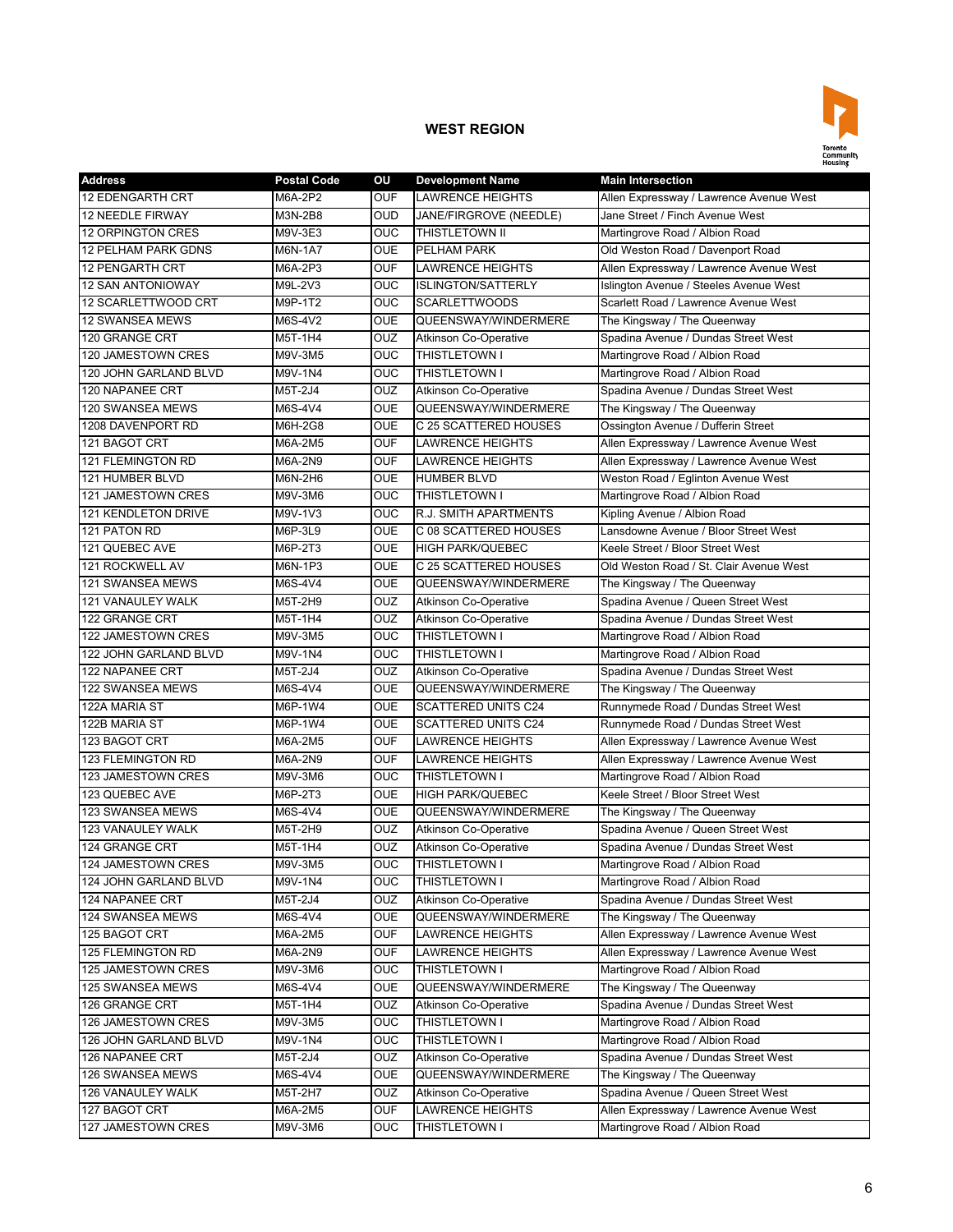

| <b>Address</b>             | <b>Postal Code</b> | OU                      | <b>Development Name</b>      | <b>Main Intersection</b>                |
|----------------------------|--------------------|-------------------------|------------------------------|-----------------------------------------|
| 127 QUEBEC AVE             | M6P-2T3            | OUE                     | <b>HIGH PARK/QUEBEC</b>      | Keele Street / Bloor Street West        |
| 127 SWANSEA MEWS           | M6S-4V4            | <b>OUE</b>              | QUEENSWAY/WINDERMERE         | The Kingsway / The Queenway             |
| 128 GRANGE CRT             | M5T-1H4            | <b>OUZ</b>              | <b>Atkinson Co-Operative</b> | Spadina Avenue / Dundas Street West     |
| 128 JAMESTOWN CRES         | M9V-3M5            | <b>OUC</b>              | <b>THISTLETOWN I</b>         | Martingrove Road / Albion Road          |
| 128 JOHN GARLAND BLVD      | M9V-1N4            | OUC                     | THISTLETOWN I                | Martingrove Road / Albion Road          |
| 128 NAPANEE CRT            | M5T-2J4            | OUZ                     | <b>Atkinson Co-Operative</b> | Spadina Avenue / Dundas Street West     |
| 128 SWANSEA MEWS           | M6S-4V4            | <b>OUE</b>              | QUEENSWAY/WINDERMERE         | The Kingsway / The Queenway             |
| 128 VANAULEY WALK          | M5T-2H7            | OUZ                     | <b>Atkinson Co-Operative</b> | Spadina Avenue / Queen Street West      |
| 1286 WILSON AVENUE         | M3M-3G4            | OUD                     | RODING PARK PLACE            | Jane Street / Wilson Avenue             |
| 129 BAGOT CRT              | M6A-2M5            | <b>OUF</b>              | <b>LAWRENCE HEIGHTS</b>      | Allen Expressway / Lawrence Avenue West |
| 129 BRISTOL AV             | M6H-3J8            | <b>OUE</b>              | C 08 SCATTERED HOUSES        | Dufferin Street / Davenport Road        |
| 129 JAMESTOWN CRES         | M9V-3M6            | <b>OUC</b>              | THISTLETOWN I                | Martingrove Road / Albion Road          |
| 129 QUEBEC AVE             | M6P-2T3            | <b>OUE</b>              | <b>HIGH PARK/QUEBEC</b>      | Keele Street / Bloor Street West        |
| 129 SWANSEA MEWS           | M6S-4V4            | <b>OUE</b>              | QUEENSWAY/WINDERMERE         | The Kingsway / The Queenway             |
| <b>129 VANAULEY WALK</b>   | M5T-2J4            | OUZ                     | <b>Atkinson Co-Operative</b> | Spadina Avenue / Queen Street West      |
| <b>13 PELHAM PARK GDNS</b> | M6N-1A7            | <b>OUE</b>              | PELHAM PARK                  | Old Weston Road / Davenport Road        |
| 13 SAN PIETROWAY           | M9L-2V2            | OUC                     | <b>ISLINGTON/SATTERLY</b>    | Islington Avenue / Steeles Avenue West  |
| <b>13 SWANSEA MEWS</b>     | M6S-4V2            | <b>OUE</b>              | QUEENSWAY/WINDERMERE         | The Kingsway / The Queenway             |
| <b>13 WHITECOURT PL</b>    | M5T-1E6            | OUZ                     | <b>Atkinson Co-Operative</b> | Spadina Avenue / Dundas Street West     |
| 130 GRANGE CRT             | M5T-1H4            | OUZ                     | <b>Atkinson Co-Operative</b> | Spadina Avenue / Dundas Street West     |
| 130 JAMESTOWN CRES         | M9V-3M5            | OUC                     | THISTLETOWN I                | Martingrove Road / Albion Road          |
| 130 JOHN GARLAND BLVD      | M9V-1N4            | OUC                     | <b>THISTLETOWN I</b>         | Martingrove Road / Albion Road          |
| 130 NAPANEE CRT            | M5T-2J4            | OUZ                     | <b>Atkinson Co-Operative</b> | Spadina Avenue / Dundas Street West     |
| 130 SWANSEA MEWS           | M6S-4V4            | <b>OUE</b>              | QUEENSWAY/WINDERMERE         | The Kingsway / The Queenway             |
| 130 VANAULEY WALK          | M5T-2H7            | OUZ                     | Atkinson Co-Operative        | Spadina Avenue / Queen Street West      |
| 131 BAGOT CRT              | M6A-2M5            | OUF                     | <b>LAWRENCE HEIGHTS</b>      | Allen Expressway / Lawrence Avenue West |
| 131 JAMESTOWN CRES         | M9V-3M6            | OUC                     | THISTLETOWN I                | Martingrove Road / Albion Road          |
| 131 SWANSEA MEWS           | M6S-4V4            | <b>OUE</b>              | QUEENSWAY/WINDERMERE         | The Kingsway / The Queenway             |
| <b>131 VANAULEY WALK</b>   | M5T-2J4            | OUZ                     | <b>Atkinson Co-Operative</b> | Spadina Avenue / Queen Street West      |
| 132 GRANGE CRT             | M5T-1H4            | OUZ                     | <b>Atkinson Co-Operative</b> | Spadina Avenue / Dundas Street West     |
| 132 JAMESTOWN CRES         | M9V-3M5            | OUC                     | THISTLETOWN I                | Martingrove Road / Albion Road          |
| 132 JOHN GARLAND BLVD      | M9V-1N4            | OUC                     | THISTLETOWN I                | Martingrove Road / Albion Road          |
| <b>132 NAPANEE CRT</b>     | M5T-2J4            | <b>OUZ</b>              | <b>Atkinson Co-Operative</b> | Spadina Avenue / Dundas Street West     |
| 132 ROCKWELL AV            | M6N-1P2            | <b>OUE</b>              | C 25 SCATTERED HOUSES        | Old Weston Road / St. Clair Avenue West |
| <b>132 SWANSEA MEWS</b>    | M6S-4V4            | <b>OUE</b>              | QUEENSWAY/WINDERMERE         | The Kingsway / The Queenway             |
| 132 VANAULEY WALK          | M5T-2H7            | OUZ                     | <b>Atkinson Co-Operative</b> | Spadina Avenue / Queen Street West      |
| 133 BAGOT CRT              | M6A-2M5            | <b>OUF</b>              | <b>LAWRENCE HEIGHTS</b>      | Allen Expressway / Lawrence Avenue West |
| 133 JAMESTOWN CRES         | M9V-3M6            | OUC                     | <b>THISTLETOWN I</b>         | Martingrove Road / Albion Road          |
| 133 SWANSEA MEWS           | M6S-4V4            | <b>OUE</b>              | QUEENSWAY/WINDERMERE         | The Kingsway / The Queenway             |
| 133 VANAULEY WALK          | M5T-2J4            | <b>OUZ</b>              | <b>Atkinson Co-Operative</b> | Spadina Avenue / Queen Street West      |
| 134 GRANGE CRT             | M5T-2J5            | OUZ                     | <b>Atkinson Co-Operative</b> | Spadina Avenue / Dundas Street West     |
| 134 JAMESTOWN CRES         | M9V-3M6            | $\overline{\text{OUC}}$ | THISTLETOWN I                | Martingrove Road / Albion Road          |
| 134 JOHN GARLAND BLVD      | M9V-1N4            | $\overline{\text{OUC}}$ | THISTLETOWN I                | Martingrove Road / Albion Road          |
| 134 NAPANEE CRT            | M5T-2J4            | <b>OUZ</b>              | <b>Atkinson Co-Operative</b> | Spadina Avenue / Dundas Street West     |
| 134 SWANSEA MEWS           | M6S-4V4            | <b>OUE</b>              | QUEENSWAY/WINDERMERE         | The Kingsway / The Queenway             |
| 134 VANAULEY WALK          | M5T-2H7            | OUZ                     | <b>Atkinson Co-Operative</b> | Spadina Avenue / Queen Street West      |
| 135 JAMESTOWN CRES         | M9V-3M6            | OUC                     | THISTLETOWN I                | Martingrove Road / Albion Road          |
| 135 NEPTUNE DR             | M6A-2Y3            | OUF                     | NEPTUNE DRIVE                | Bathurst Street / Hwy 401               |
| 135 OSLER ST               | M6N-2Y9            | OUE                     | PELHAM PARK                  | Old Weston Road / Davenport Road        |
| 135 SWANSEA MEWS           | M6S-4V4            | OUE                     | QUEENSWAY/WINDERMERE         | The Kingsway / The Queenway             |
| 135 VANAULEY WALK          | M5T-2J4            | OUZ                     | <b>Atkinson Co-Operative</b> | Spadina Avenue / Queen Street West      |
| 136 GRANGE CRT             | M5T-2J5            | OUZ                     | <b>Atkinson Co-Operative</b> | Spadina Avenue / Dundas Street West     |
| 136 JAMESTOWN CRES         | M9V-3M6            | OUC                     | THISTLETOWN I                | Martingrove Road / Albion Road          |
| 136 JOHN GARLAND BLVD      | M9V-1N4            | OUC                     | THISTLETOWN I                | Martingrove Road / Albion Road          |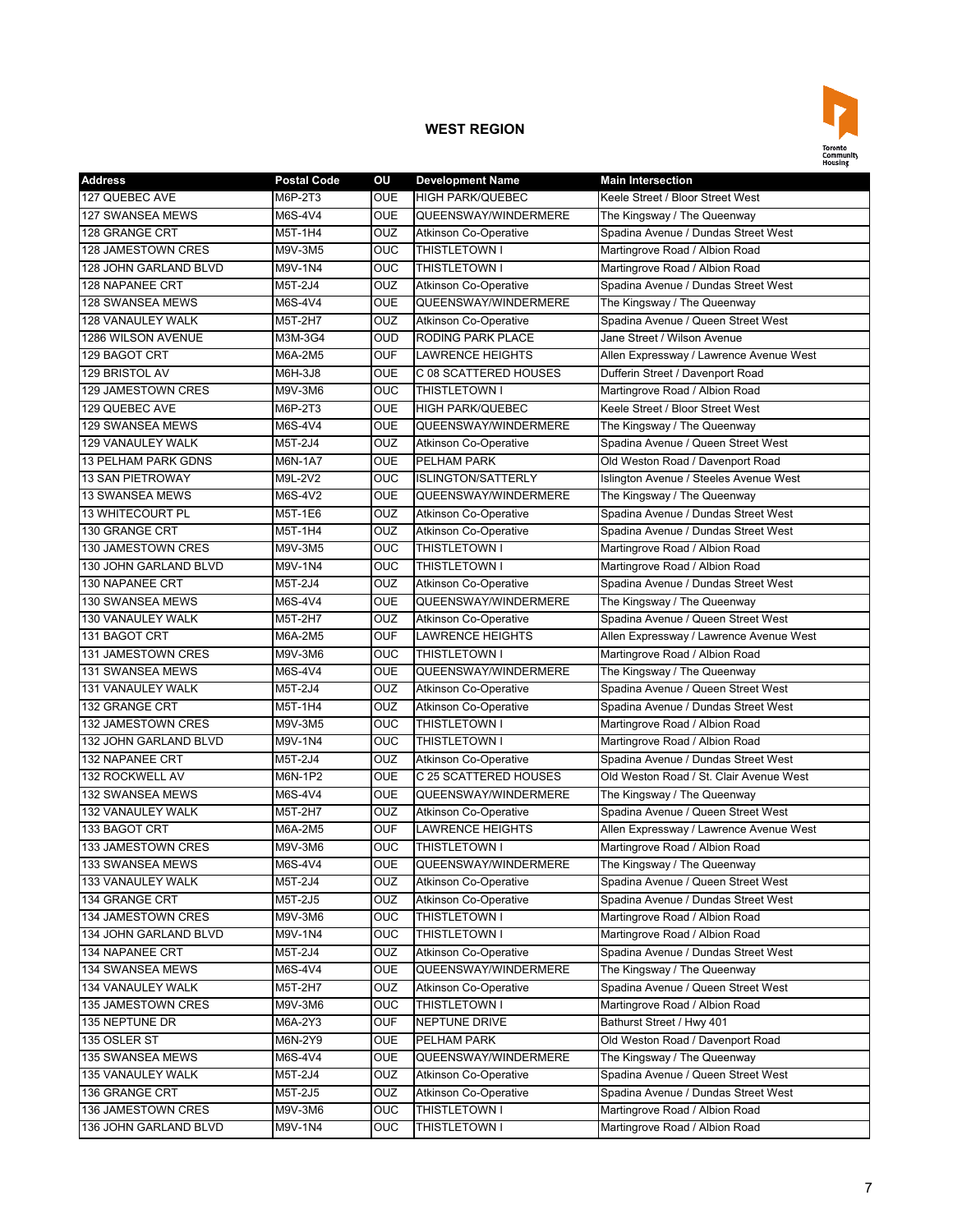

| <b>Address</b>            | <b>Postal Code</b> | ΟU                      | <b>Development Name</b>      | <b>Main Intersection</b>                |
|---------------------------|--------------------|-------------------------|------------------------------|-----------------------------------------|
| 136 NAPANEE CRT           | M5T-2J4            | OUZ                     | <b>Atkinson Co-Operative</b> | Spadina Avenue / Dundas Street West     |
| 136 SWANSEA MEWS          | M6S-4V4            | <b>OUE</b>              | QUEENSWAY/WINDERMERE         | The Kingsway / The Queenway             |
| 136 VANAULEY WALK         | M5T-2H7            | <b>OUZ</b>              | Atkinson Co-Operative        | Spadina Avenue / Queen Street West      |
| 136A PERTH AV             | M6P-3X2            | <b>OUE</b>              | 136-150 PERTH AVENUE         | Symington Avenue / Bloor Street West    |
| 136B PERTH AV             | M6P-3X2            | <b>OUE</b>              | 136-150 PERTH AVENUE         | Symington Avenue / Bloor Street West    |
| 136C PERTH AV             | M6P-3X2            | <b>OUE</b>              | 136-150 PERTH AVENUE         | Symington Avenue / Bloor Street West    |
| 136D PERTH AV             | M6P-3X2            | OUE                     | 136-150 PERTH AVENUE         | Symington Avenue / Bloor Street West    |
| 136E PERTH AV             | M6P-3X2            | <b>OUE</b>              | 136-150 PERTH AVENUE         | Symington Avenue / Bloor Street West    |
| 136F PERTH AV             | M6P-3X2            | <b>OUE</b>              | 136-150 PERTH AVENUE         | Symington Avenue / Bloor Street West    |
| 136G PERTH AV             | M6P-3X2            | <b>OUE</b>              | 136-150 PERTH AVENUE         | Symington Avenue / Bloor Street West    |
| 136H PERTH AV             | M6P-3X2            | <b>OUE</b>              | 136-150 PERTH AVENUE         | Symington Avenue / Bloor Street West    |
| 136J PERTH AV             | M6P-3X2            | <b>OUE</b>              | 136-150 PERTH AVENUE         | Symington Avenue / Bloor Street West    |
| 136K PERTH AV             | M6P-3X2            | <b>OUE</b>              | 136-150 PERTH AVENUE         | Symington Avenue / Bloor Street West    |
| 136L PERTH AV             | M6P-3X2            | <b>OUE</b>              | 136-150 PERTH AVENUE         | Symington Avenue / Bloor Street West    |
| 136M PERTH AV             | M6P-3X2            | <b>OUE</b>              | 136-150 PERTH AVENUE         | Symington Avenue / Bloor Street West    |
| 136N PERTH AV             | M6P-3X2            | OUE                     | 136-150 PERTH AVENUE         | Symington Avenue / Bloor Street West    |
| 1360 PERTH AV             | M6P-3X2            | <b>OUE</b>              | 136-150 PERTH AVENUE         | Symington Avenue / Bloor Street West    |
| 136P PERTH AV             | M6P-3X2            | <b>OUE</b>              | 136-150 PERTH AVENUE         | Symington Avenue / Bloor Street West    |
| 136Q PERTH AV             | M6P-3X2            | OUE                     | 136-150 PERTH AVENUE         | Symington Avenue / Bloor Street West    |
| 136R PERTH AV             | M6P-3X2            | <b>OUE</b>              | 136-150 PERTH AVENUE         | Symington Avenue / Bloor Street West    |
| 136S PERTH AV             | M6P-3X2            | <b>OUE</b>              | 136-150 PERTH AVENUE         | Symington Avenue / Bloor Street West    |
| 137 JAMESTOWN CRES        | M9V-3M6            | OUC                     | THISTLETOWN I                | Martingrove Road / Albion Road          |
| 137 OSLER ST              | M6N-2Y9            | <b>OUE</b>              | <b>PELHAM PARK</b>           | Old Weston Road / Davenport Road        |
| 137 SWANSEA MEWS          | M6S-4V4            | OUE                     | QUEENSWAY/WINDERMERE         | The Kingsway / The Queenway             |
| <b>137 VANAULEY WALK</b>  | M5T-2J4            | OUZ                     | <b>Atkinson Co-Operative</b> | Spadina Avenue / Queen Street West      |
| 138 GRANGE CRT            | M5T-2J5            | OUZ                     | <b>Atkinson Co-Operative</b> | Spadina Avenue / Dundas Street West     |
| 138 JAMESTOWN CRES        | M9V-3M6            | OUC                     | THISTLETOWN I                | Martingrove Road / Albion Road          |
| 138 JOHN GARLAND BLVD     | M9V-3M8            | <b>OUC</b>              | <b>THISTLETOWN I</b>         | Martingrove Road / Albion Road          |
| 138 NAPANEE CRT           | M5T-2J4            | <b>OUZ</b>              | <b>Atkinson Co-Operative</b> | Spadina Avenue / Dundas Street West     |
| 138 SWANSEA MEWS          | M6S-4V4            | <b>OUE</b>              | QUEENSWAY/WINDERMERE         | The Kingsway / The Queenway             |
| 138 VANAULEY WALK         | M5T-2H7            | OUZ                     | Atkinson Co-Operative        | Spadina Avenue / Queen Street West      |
| 139 JAMESTOWN CRES        | M9V-3M6            | <b>OUC</b>              | THISTLETOWN I                | Martingrove Road / Albion Road          |
| 139 OSLER ST              | M6N-2Y9            | OUE                     | PELHAM PARK                  | Old Weston Road / Davenport Road        |
| 139 SWANSEA MEWS          | M6S-4V4            | <b>OUE</b>              | QUEENSWAY/WINDERMERE         | The Kingsway / The Queenway             |
| 139 VANAULEY WALK         | M5T-2J4            | OUZ                     | <b>Atkinson Co-Operative</b> | Spadina Avenue / Queen Street West      |
| 13A AUBURN AV             | M6H-2L6            | OUE                     | C 25 SCATTERED HOUSES        | Dufferin Street / St. Clair Avenue West |
| <b>14 ARBOR DELL ROAD</b> | M9W-4C5            | <b>OUC</b>              | <b>WESTACRES EXTENSION</b>   | Kipling Avenue / Hinton Road            |
| <b>14 CATHER CRES</b>     | M6A-2M5            | <b>OUF</b>              | <b>LAWRENCE HEIGHTS</b>      | Allen Expressway / Lawrence Avenue West |
| 14 DRIFTWOOD AVE          | M3N-2M2            | <b>OUD</b>              | <b>YORKWOODS</b>             | Jane Street / Sheppard Avenue West      |
| <b>14 EDENGARTH CRT</b>   | M6A-2P2            | <b>OUF</b>              | <b>LAWRENCE HEIGHTS</b>      | Allen Expressway / Lawrence Avenue West |
| <b>14 FRANSON CRES</b>    | M9M-1T7            | OUC                     | SCATTERED UNITS CHU 01       | Weston Road / Sheppard Avenue West      |
| <b>14 NEEDLE FIRWAY</b>   | M3N-2B8            | OUD                     | JANE/FIRGROVE (NEEDLE)       | Jane Street / Finch Avenue West         |
| <b>14 ORPINGTON CRES</b>  | M9V-3E3            | $\overline{\text{OUC}}$ | THISTLETOWN II               | Martingrove Road / Albion Road          |
| 14 PELHAM PARK GDNS       | M6N-1A7            | OUE                     | PELHAM PARK                  | Old Weston Road / Davenport Road        |
| <b>14 PENGARTH CRT</b>    | M6A-2P3            | <b>OUF</b>              | <b>LAWRENCE HEIGHTS</b>      | Allen Expressway / Lawrence Avenue West |
| 14 SAN ANTONIOWAY         | M9L-2V3            | OUC                     | <b>ISLINGTON/SATTERLY</b>    | Islington Avenue / Steeles Avenue West  |
| 14 SCARLETTWOOD CRT       | M9P-1T2            | <b>OUC</b>              | <b>SCARLETTWOODS</b>         | Scarlett Road / Lawrence Avenue West    |
| 14 SWANSEA MEWS           | M6S-4V2            | OUE                     | QUEENSWAY/WINDERMERE         | The Kingsway / The Queenway             |
| 140 GRANGE CRT            | M5T-2J5            | OUZ                     | Atkinson Co-Operative        | Spadina Avenue / Dundas Street West     |
| 140 JAMESTOWN CRES        | M9V-3M6            | OUC                     | THISTLETOWN I                | Martingrove Road / Albion Road          |
| 140 JOHN GARLAND BLVD     | M9V-3M8            | OUC                     | THISTLETOWN I                | Martingrove Road / Albion Road          |
| 140 SWANSEA MEWS          | M6S-4V4            | OUE                     | QUEENSWAY/WINDERMERE         | The Kingsway / The Queenway             |
| 140 VANAULEY WALK         | M5T-2H7            | OUZ                     | <b>Atkinson Co-Operative</b> | Spadina Avenue / Queen Street West      |
| 140A PERTH AV             | M6P-3X2            | OUE                     | 136-150 PERTH AVENUE         | Symington Avenue / Bloor Street West    |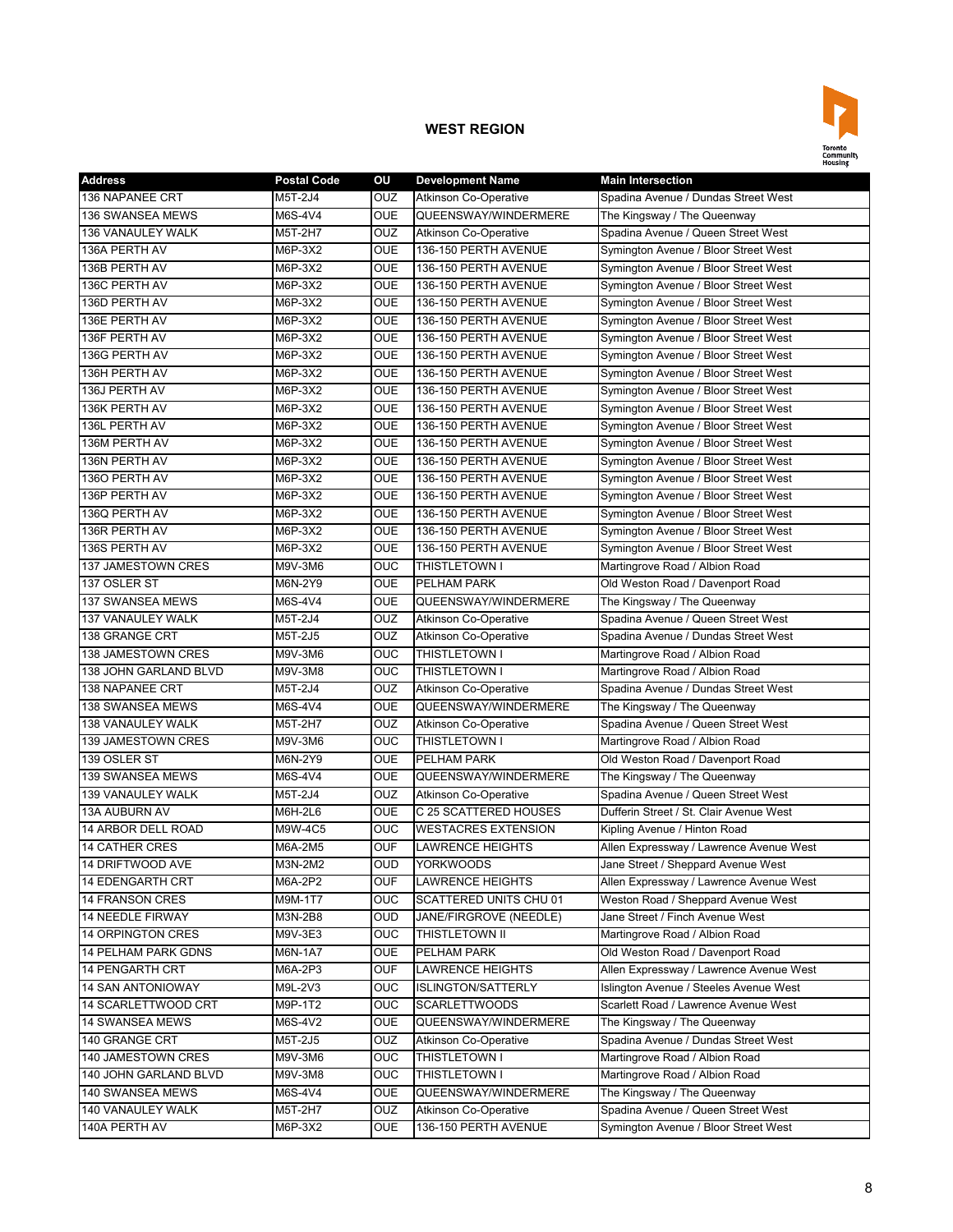

| <b>Address</b>           | <b>Postal Code</b> | ΟU                      | <b>Development Name</b>      | <b>Main Intersection</b>               |
|--------------------------|--------------------|-------------------------|------------------------------|----------------------------------------|
| 140B PERTH AV            | M6P-3X2            | <b>OUE</b>              | 136-150 PERTH AVENUE         | Symington Avenue / Bloor Street West   |
| 140C PERTH AV            | M6P-3X2            | <b>OUE</b>              | 136-150 PERTH AVENUE         | Symington Avenue / Bloor Street West   |
| 140D PERTH AV            | M6P-3X2            | <b>OUE</b>              | 136-150 PERTH AVENUE         | Symington Avenue / Bloor Street West   |
| 140E PERTH AV            | M6P-3X2            | <b>OUE</b>              | 136-150 PERTH AVENUE         | Symington Avenue / Bloor Street West   |
| 140F PERTH AV            | M6P-3X2            | <b>OUE</b>              | 136-150 PERTH AVENUE         | Symington Avenue / Bloor Street West   |
| 140G PERTH AV            | M6P-3X2            | <b>OUE</b>              | 136-150 PERTH AVENUE         | Symington Avenue / Bloor Street West   |
| 140H PERTH AV            | M6P-3X2            | OUE                     | 136-150 PERTH AVENUE         | Symington Avenue / Bloor Street West   |
| 140I PERTH AV            | M6P-3X2            | OUE                     | 136-150 PERTH AVENUE         | Symington Avenue / Bloor Street West   |
| 140J PERTH AV            | M6P-3X2            | <b>OUE</b>              | 136-150 PERTH AVENUE         | Symington Avenue / Bloor Street West   |
| 140K PERTH AV            | M6P-3X2            | OUE                     | 136-150 PERTH AVENUE         | Symington Avenue / Bloor Street West   |
| 140L PERTH AV            | M6P-3X2            | <b>OUE</b>              | 136-150 PERTH AVENUE         | Symington Avenue / Bloor Street West   |
| 140M PERTH AV            | M6P-3X2            | OUE                     | 136-150 PERTH AVENUE         | Symington Avenue / Bloor Street West   |
| 140N PERTH AV            | M6P-3X2            | <b>OUE</b>              | 136-150 PERTH AVENUE         | Symington Avenue / Bloor Street West   |
| 1400 PERTH AV            | M6P-3X2            | <b>OUE</b>              | 136-150 PERTH AVENUE         | Symington Avenue / Bloor Street West   |
| 140P PERTH AV            | M6P-3X2            | <b>OUE</b>              | 136-150 PERTH AVENUE         | Symington Avenue / Bloor Street West   |
| 140Q PERTH AV            | M6P-3X2            | OUE                     | 136-150 PERTH AVENUE         | Symington Avenue / Bloor Street West   |
| 140R PERTH AV            | M6P-3X2            | <b>OUE</b>              | 136-150 PERTH AVENUE         | Symington Avenue / Bloor Street West   |
| 140S PERTH AV            | M6P-3X2            | OUE                     | 136-150 PERTH AVENUE         | Symington Avenue / Bloor Street West   |
| 140T PERTH AV            | M6P-3X2            | OUE                     | 136-150 PERTH AVENUE         | Symington Avenue / Bloor Street West   |
| 140U PERTH AV            | M6P-3X2            | OUE                     | 136-150 PERTH AVENUE         | Symington Avenue / Bloor Street West   |
| 140V PERTH AV            | M6P-3X2            | <b>OUE</b>              | 136-150 PERTH AVENUE         | Symington Avenue / Bloor Street West   |
| 140W PERTH AV            | M6P-3X2            | <b>OUE</b>              | 136-150 PERTH AVENUE         | Symington Avenue / Bloor Street West   |
| 140X PERTH AV            | M6P-3X2            | <b>OUE</b>              | 136-150 PERTH AVENUE         | Symington Avenue / Bloor Street West   |
| 140Y PERTH AV            | M6P-3X2            | <b>OUE</b>              | 136-150 PERTH AVENUE         | Symington Avenue / Bloor Street West   |
| 140Z PERTH AV            | M6P-3X2            | OUE                     | 136-150 PERTH AVENUE         | Symington Avenue / Bloor Street West   |
| 141 JAMESTOWN CRES       | M9V-3M6            | <b>OUC</b>              | <b>THISTLETOWN I</b>         | Martingrove Road / Albion Road         |
| 141 OSLER ST             | M6N-2Y9            | <b>OUE</b>              | <b>PELHAM PARK</b>           | Old Weston Road / Davenport Road       |
| <b>141 SWANSEA MEWS</b>  | M6S-4V4            | <b>OUE</b>              | QUEENSWAY/WINDERMERE         | The Kingsway / The Queenway            |
| <b>141 VANAULEY WALK</b> | M5T-2J4            | <b>OUZ</b>              | <b>Atkinson Co-Operative</b> | Spadina Avenue / Queen Street West     |
| 142 GRANGE CRT           | M5T-2J5            | <b>OUZ</b>              | <b>Atkinson Co-Operative</b> | Spadina Avenue / Dundas Street West    |
| 142 JAMESTOWN CRES       | M9V-3M6            | OUC                     | THISTLETOWN I                | Martingrove Road / Albion Road         |
| 142 JOHN GARLAND BLVD    | M9V-3M8            | <b>OUC</b>              | <b>THISTLETOWN I</b>         | Martingrove Road / Albion Road         |
| 142 SWANSEA MEWS         | M6S-4V4            | OUE                     | QUEENSWAY/WINDERMERE         | The Kingsway / The Queenway            |
| 142 VANAULEY WALK        | M5T-2H7            | OUZ                     | Atkinson Co-Operative        | Spadina Avenue / Queen Street West     |
| 142A PERTH AV            | M6P-3X2            | OUE                     | 136-150 PERTH AVENUE         | Symington Avenue / Bloor Street West   |
| 142B PERTH AV            | M6P-3X2            | <b>OUE</b>              | 136-150 PERTH AVENUE         | Symington Avenue / Bloor Street West   |
| 142C PERTH AV            | M6P-3X2            | <b>OUE</b>              | 136-150 PERTH AVENUE         | Symington Avenue / Bloor Street West   |
| 142D PERTH AV            | M6P-3X2            | OUE                     | 136-150 PERTH AVENUE         | Symington Avenue / Bloor Street West   |
| 143 JAMESTOWN CRES       | M9V-3M6            | OUC                     | THISTLETOWN I                | Martingrove Road / Albion Road         |
| 143 OSLER ST             | M6N-2Y9            | <b>OUE</b>              | PELHAM PARK                  | Old Weston Road / Davenport Road       |
| 143 SWANSEA MEWS         | M6S-4V4            | OUE                     | QUEENSWAY/WINDERMERE         | The Kingsway / The Queenway            |
| 143 VANAULEY WALK        | M5T-2J6            | OUZ                     | Atkinson Co-Operative        | Spadina Avenue / Queen Street West     |
| 144 GRANGE CRT           | M5T-2J5            | OUZ                     | <b>Atkinson Co-Operative</b> | Spadina Avenue / Dundas Street West    |
| 144 JAMESTOWN CRES       | M9V-3M6            | $\overline{\text{OUC}}$ | THISTLETOWN I                | Martingrove Road / Albion Road         |
| 144 JOHN GARLAND BLVD    | M9V-3M8            | OUC                     | <b>THISTLETOWN I</b>         | Martingrove Road / Albion Road         |
| 144 SWANSEA MEWS         | M6S-4V4            | <b>OUE</b>              | QUEENSWAY/WINDERMERE         | The Kingsway / The Queenway            |
| 144 VANAULEY WALK        | M5T-2H7            | OUZ                     | <b>Atkinson Co-Operative</b> | Spadina Avenue / Queen Street West     |
| 144A PERTH AV            | M6P-3X2            | OUE                     | 136-150 PERTH AVENUE         | Symington Avenue / Bloor Street West   |
| 144B PERTH AV            | M6P-3X2            | OUE                     | 136-150 PERTH AVENUE         | Symington Avenue / Bloor Street West   |
| 144C PERTH AV            | M6P-3X2            | OUE                     | 136-150 PERTH AVENUE         | Symington Avenue / Bloor Street West   |
| 144D PERTH AV            | M6P-3X2            | OUE                     | 136-150 PERTH AVENUE         | Symington Avenue / Bloor Street West   |
| 145 ELM RIDGE DR         | M6B-1B1            | <b>OUF</b>              | 145 ELM RIDGE                | Bathurst Street / Eglinton Avenue West |
| 145 JAMESTOWN CRES       | M9V-3M6            | OUC                     | <b>THISTLETOWN I</b>         | Martingrove Road / Albion Road         |
| 145 NEPTUNE DR           | M6A-2Y4            | <b>OUF</b>              | NEPTUNE DRIVE                | Bathurst Street / Hwy 401              |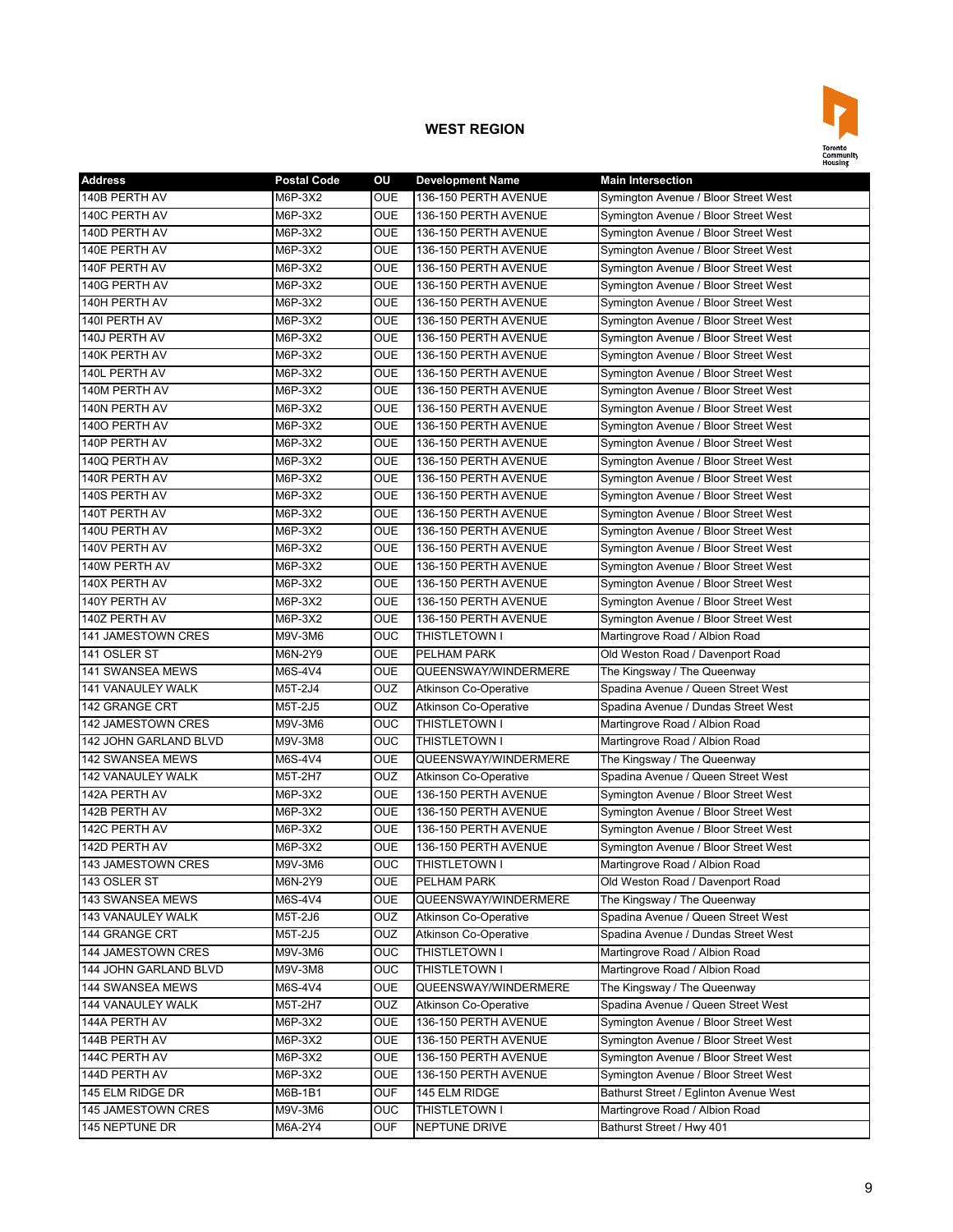

| <b>Address</b>               | <b>Postal Code</b> | OU             | <b>Development Name</b>      | <b>Main Intersection</b>                |
|------------------------------|--------------------|----------------|------------------------------|-----------------------------------------|
| 145 OSLER ST                 | M6N-2Y9            | <b>OUE</b>     | <b>PELHAM PARK</b>           | Old Weston Road / Davenport Road        |
| <b>145 SWANSEA MEWS</b>      | M6S-4V4            | <b>OUE</b>     | QUEENSWAY/WINDERMERE         | The Kingsway / The Queenway             |
| 145 VANAULEY WALK            | M5T-2J6            | <b>OUZ</b>     | <b>Atkinson Co-Operative</b> | Spadina Avenue / Queen Street West      |
| 146 GRANGE CRT               | M5T-2J5            | <b>OUZ</b>     | <b>Atkinson Co-Operative</b> | Spadina Avenue / Dundas Street West     |
| <b>146 JAMESTOWN CRES</b>    | M9V-3M5            | <b>OUC</b>     | THISTLETOWN I                | Martingrove Road / Albion Road          |
| <b>146 JOHN GARLAND BLVD</b> | M9V-3M8            | OUC            | THISTLETOWN I                | Martingrove Road / Albion Road          |
| 146 SWANSEA MEWS             | M6S-4V4            | <b>OUE</b>     | QUEENSWAY/WINDERMERE         | The Kingsway / The Queenway             |
| 146 VANAULEY WALK            | M5T-2H7            | OUZ            | Atkinson Co-Operative        | Spadina Avenue / Queen Street West      |
| 146A PERTH AV                | M6P-3X2            | <b>OUE</b>     | 136-150 PERTH AVENUE         | Symington Avenue / Bloor Street West    |
| 146B PERTH AV                | M6P-3X2            | <b>OUE</b>     | 136-150 PERTH AVENUE         | Symington Avenue / Bloor Street West    |
| 146C PERTH AV                | M6P-3X2            | <b>OUE</b>     | 136-150 PERTH AVENUE         | Symington Avenue / Bloor Street West    |
| 146D PERTH AV                | M6P-3X2            | <b>OUE</b>     | 136-150 PERTH AVENUE         | Symington Avenue / Bloor Street West    |
| 147 JAMESTOWN CRES           | M9V-3M6            | <b>OUC</b>     | THISTLETOWN I                | Martingrove Road / Albion Road          |
| 147 OSLER ST                 | M6N-2Y9            | <b>OUE</b>     | PELHAM PARK                  | Old Weston Road / Davenport Road        |
| 147 SWANSEA MEWS             | M6S-4V4            | <b>OUE</b>     | QUEENSWAY/WINDERMERE         | The Kingsway / The Queenway             |
| <b>147 VANAULEY WALK</b>     | M5T-2J6            | OUZ            | <b>Atkinson Co-Operative</b> | Spadina Avenue / Queen Street West      |
| 148 GRANGE CRT               | M5T-2J5            | OUZ            | <b>Atkinson Co-Operative</b> | Spadina Avenue / Dundas Street West     |
| 148 JAMESTOWN CRES           | M9V-3M5            | <b>OUC</b>     | <b>THISTLETOWN I</b>         | Martingrove Road / Albion Road          |
| <b>148 JOHN GARLAND BLVD</b> | M9V-3M8            | <b>OUC</b>     | THISTLETOWN I                | Martingrove Road / Albion Road          |
| <b>148 SWANSEA MEWS</b>      | M6S-4V4            | <b>OUE</b>     | QUEENSWAY/WINDERMERE         | The Kingsway / The Queenway             |
| 148 VANAULEY WALK            | M5T-2H7            | <b>OUZ</b>     | <b>Atkinson Co-Operative</b> | Spadina Avenue / Queen Street West      |
| 148A PERTH AV                | M6P-3X2            | <b>OUE</b>     | 136-150 PERTH AVENUE         | Symington Avenue / Bloor Street West    |
| 148B PERTH AV                | M6P-3X2            | <b>OUE</b>     | 136-150 PERTH AVENUE         | Symington Avenue / Bloor Street West    |
| 148C PERTH AV                | M6P-3X2            | <b>OUE</b>     | 136-150 PERTH AVENUE         | Symington Avenue / Bloor Street West    |
| 148D PERTH AV                | M6P-3X2            | <b>OUE</b>     | 136-150 PERTH AVENUE         | Symington Avenue / Bloor Street West    |
| 149 JAMESTOWN CRES           | M9V-3M6            | <b>OUC</b>     | THISTLETOWN I                | Martingrove Road / Albion Road          |
| 149 OSLER ST                 | M6N-2Y9            | <b>OUE</b>     | PELHAM PARK                  | Old Weston Road / Davenport Road        |
| 149 SWANSEA MEWS             | M6S-4V4            | <b>OUE</b>     | QUEENSWAY/WINDERMERE         | The Kingsway / The Queenway             |
| <b>149 VANAULEY WALK</b>     | M5T-2J6            | OUZ            | Atkinson Co-Operative        | Spadina Avenue / Queen Street West      |
| <b>15 AMARANTH CRT</b>       | M6A-2P1            | <b>OUF</b>     | <b>LAWRENCE HEIGHTS</b>      | Allen Expressway / Lawrence Avenue West |
| 15 ARBOR DELL ROAD           | M9W-4C6            | OUC            | <b>WESTACRES EXTENSION</b>   | Kipling Avenue / Hinton Road            |
| <b>15 ARDWICK BLVD</b>       | M9M-1V7            | OUC            | <b>FINCH/ARDWICK</b>         | Islington Avenue / Finch Avenue West    |
| 15 BAGOT CRT                 | M6A-2M5            | <b>OUF</b>     | LAWRENCE HEIGHTS             | Allen Expressway / Lawrence Avenue West |
| <b>15 BREDONHILL CRT</b>     | M6A-2M6            | <b>OUF</b>     | LAWRENCE HEIGHTS             | Allen Expressway / Lawrence Avenue West |
| <b>15 CATHER CRES</b>        | M6A-2M2            | <b>OUF</b>     | <b>LAWRENCE HEIGHTS</b>      | Allen Expressway / Lawrence Avenue West |
| <b>15 CONNOLLY ST</b>        | M6N-4Y5            | <b>OUE</b>     | <b>SYMINGTON PLACE</b>       | Symington Avenue / Davenport Road       |
| <b>15 DORNEY CRT</b>         | M6A-2M4            | <b>OUF</b>     | <b>LAWRENCE HEIGHTS</b>      | Allen Expressway / Lawrence Avenue West |
| 15 DRIFTWOOD CRT             | M3N-2P9            | <b>OUD</b>     | <b>EDGELEY VILLAGE</b>       | Jane Street / Finch Avenue West         |
| 15 FLEMINGTON RD             | M6A-2N8            | <b>OUF</b>     | <b>LAWRENCE HEIGHTS</b>      | Allen Expressway / Lawrence Avenue West |
| 15 JAMESTOWN CRES            | M9V-3M6            | <b>OUC</b>     | THISTLETOWN I                | Martingrove Road / Albion Road          |
| 15 MOUNT OLIVE DR            | M9V-2C6            | <b>OUC</b>     | KIPLING/MOUNT OLIVE          | Kipling Avenue / Finch Avenue West      |
| <b>15 PELHAM PARK GDNS</b>   | M6N-1A7            | <b>OUE</b>     | PELHAM PARK                  | Old Weston Road / Davenport Road        |
| 15 PITTSBORO DR              | M9V-3R3            | $\overline{C}$ | THISTLETOWN II               | Martingrove Road / Albion Road          |
| <b>15 SAN PIETROWAY</b>      | M9L-2V2            | <b>OUC</b>     | <b>ISLINGTON/SATTERLY</b>    | Islington Avenue / Steeles Avenue West  |
| 15 SCARLETTWOOD CRT          | M9P-1T2            | $\overline{C}$ | <b>SCARLETTWOODS</b>         | Scarlett Road / Lawrence Avenue West    |
| 15 SHOREHAM CRT              | M3N-1T4            | <b>OUD</b>     | EDGELEY VILLAGE (SHOREHAM)   | Jane Street / Steeles Avenue West       |
| 15 SWANSEA MEWS              | M6S-4V2            | <b>OUE</b>     | QUEENSWAY/WINDERMERE         | The Kingsway / The Queenway             |
| 15 TOBERMORY DR              | M3N-2R5            | <b>OUD</b>     | FINCH/TOBERMORY              | Jane Street / Finch Avenue West         |
| 15 VARNA DR                  | M6A-2L6            | <b>OUF</b>     | LAWRENCE HEIGHTS             | Allen Expressway / Lawrence Avenue West |
| <b>15 WHITECOURT PL</b>      | M5T-1E6            | <b>OUZ</b>     | <b>Atkinson Co-Operative</b> | Spadina Avenue / Dundas Street West     |
| <b>15 ZACHARY CRT</b>        | M6A-2P4            | <b>OUF</b>     | LAWRENCE HEIGHTS             | Allen Expressway / Lawrence Avenue West |
| 150 GRANGE CRT               | M5T-2J5            | <b>OUZ</b>     | Atkinson Co-Operative        | Spadina Avenue / Dundas Street West     |
| 150 JAMESTOWN CRES           | M9V-3M5            | <b>OUC</b>     | THISTLETOWN I                | Martingrove Road / Albion Road          |
| 150 SWANSEA MEWS             | M6S-4V4            | <b>OUE</b>     | QUEENSWAY/WINDERMERE         | The Kingsway / The Queenway             |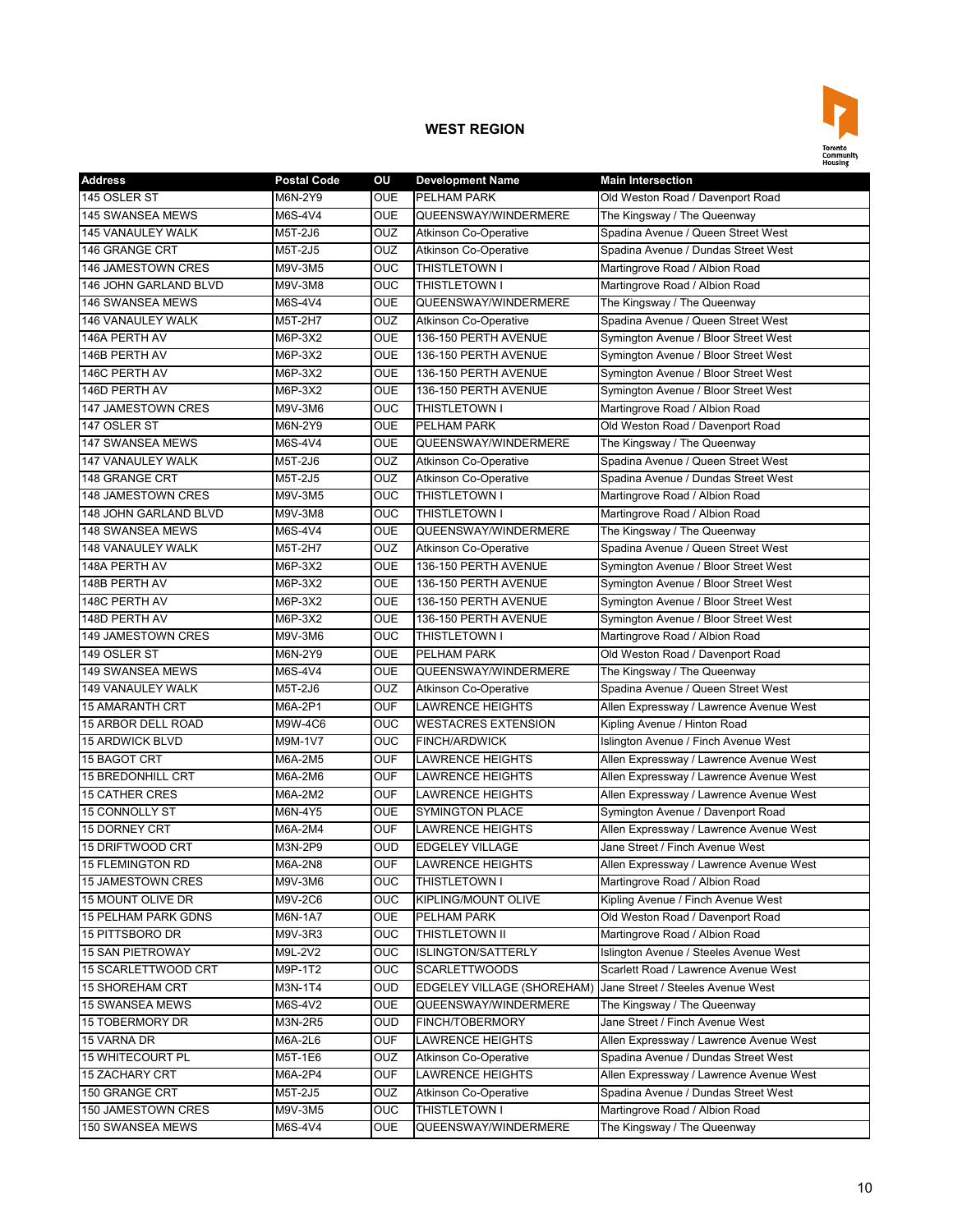

| <b>Address</b>            | <b>Postal Code</b> | ΟU         | <b>Development Name</b>      | <b>Main Intersection</b>                |
|---------------------------|--------------------|------------|------------------------------|-----------------------------------------|
| 150 VANAULEY WALK         | M5T-2H7            | <b>OUZ</b> | <b>Atkinson Co-Operative</b> | Spadina Avenue / Queen Street West      |
| 150A PERTH AV             | M6P-3X2            | OUE        | 136-150 PERTH AVENUE         | Symington Avenue / Bloor Street West    |
| 150B PERTH AV             | M6P-3X2            | <b>OUE</b> | 136-150 PERTH AVENUE         | Symington Avenue / Bloor Street West    |
| 150C PERTH AV             | M6P-3X2            | <b>OUE</b> | 136-150 PERTH AVENUE         | Symington Avenue / Bloor Street West    |
| 150D PERTH AV             | M6P-3X2            | <b>OUE</b> | 136-150 PERTH AVENUE         | Symington Avenue / Bloor Street West    |
| 151 JAMESTOWN CRES        | M9V-3M6            | OUC        | THISTLETOWN I                | Martingrove Road / Albion Road          |
| 151 OSLER ST              | M6N-2Y9            | <b>OUE</b> | PELHAM PARK                  | Old Weston Road / Davenport Road        |
| 151 SWANSEA MEWS          | M6S-4V4            | OUE        | QUEENSWAY/WINDERMERE         | The Kingsway / The Queenway             |
| 151 VANAULEY WALK         | M5T-2J6            | OUZ        | <b>Atkinson Co-Operative</b> | Spadina Avenue / Queen Street West      |
| 152 GRANGE CRT            | M5T-2J5            | OUZ        | <b>Atkinson Co-Operative</b> | Spadina Avenue / Dundas Street West     |
| 152 JAMESTOWN CRES        | M9V-3M5            | OUC        | THISTLETOWN I                | Martingrove Road / Albion Road          |
| 152 SWANSEA MEWS          | M6S-4V4            | <b>OUE</b> | QUEENSWAY/WINDERMERE         | The Kingsway / The Queenway             |
| 152 VANAULEY WALK         | M5T-2H7            | OUZ        | <b>Atkinson Co-Operative</b> | Spadina Avenue / Queen Street West      |
| 152A PERTH AV             | M6P-3X2            | <b>OUE</b> | 136-150 PERTH AVENUE         | Symington Avenue / Bloor Street West    |
| 152B PERTH AV             | M6P-3X2            | <b>OUE</b> | 136-150 PERTH AVENUE         | Symington Avenue / Bloor Street West    |
| 152C PERTH AV             | M6P-3X2            | OUE        | 136-150 PERTH AVENUE         | Symington Avenue / Bloor Street West    |
| 152D PERTH AV             | M6P-3X2            | <b>OUE</b> | 136-150 PERTH AVENUE         | Symington Avenue / Bloor Street West    |
| 153 JAMESTOWN CRES        | M9V-3M6            | OUC        | <b>THISTLETOWN I</b>         | Martingrove Road / Albion Road          |
| 153 OSLER ST              | M6N-2Y9            | <b>OUE</b> | PELHAM PARK                  | Old Weston Road / Davenport Road        |
| 153 SWANSEA MEWS          | M6S-4V4            | OUE        | QUEENSWAY/WINDERMERE         | The Kingsway / The Queenway             |
| <b>153 VANAULEY WALK</b>  | M5T-2J6            | <b>OUZ</b> | <b>Atkinson Co-Operative</b> | Spadina Avenue / Queen Street West      |
| <b>154 GRANGE CRT</b>     | M5T-2J5            | <b>OUZ</b> | <b>Atkinson Co-Operative</b> | Spadina Avenue / Dundas Street West     |
| 154 JAMESTOWN CRES        | M9V-3M5            | OUC        | <b>THISTLETOWN I</b>         | Martingrove Road / Albion Road          |
| <b>154 SWANSEA MEWS</b>   | M6S-4V4            | <b>OUE</b> | QUEENSWAY/WINDERMERE         | The Kingsway / The Queenway             |
| <b>154 VANAULEY WALK</b>  | M5T-2H7            | OUZ        | <b>Atkinson Co-Operative</b> | Spadina Avenue / Queen Street West      |
| <b>155 JAMESTOWN CRES</b> | M9V-3M6            | <b>OUC</b> | <b>THISTLETOWN I</b>         | Martingrove Road / Albion Road          |
| 155 NEPTUNE DR            | M6A-2Y3            | OUF        | <b>NEPTUNE DRIVE</b>         | Bathurst Street / Hwy 401               |
| 155 OSLER ST              | M6N-2Y9            | <b>OUE</b> | <b>PELHAM PARK</b>           | Old Weston Road / Davenport Road        |
| 156 GRANGE CRT            | M5T-2J5            | OUZ        | <b>Atkinson Co-Operative</b> | Spadina Avenue / Dundas Street West     |
| 156 JAMESTOWN CRES        | M9V-3M5            | OUC        | THISTLETOWN I                | Martingrove Road / Albion Road          |
| 156 VANAULEY WALK         | M5T-2H7            | OUZ        | Atkinson Co-Operative        | Spadina Avenue / Queen Street West      |
| <b>157 JAMESTOWN CRES</b> | M9V-3M6            | OUC        | <b>THISTLETOWN I</b>         | Martingrove Road / Albion Road          |
| 157 OSLER ST              | M6N-2Y9            | OUE        | PELHAM PARK                  | Old Weston Road / Davenport Road        |
| 1570 JANE ST              | M9N-2R7            | OUD        | <b>JANE/JOHN BEST</b>        | Jane Street / Lawrence Avenue West      |
| 158 JAMESTOWN CRES        | M9V-3M5            | OUC        | THISTLETOWN I                | Martingrove Road / Albion Road          |
| 158 VANAULEY WALK         | M5T-2H7            | OUZ        | <b>Atkinson Co-Operative</b> | Spadina Avenue / Queen Street West      |
| 159 JAMESTOWN CRES        | M9V-3M6            | OUC        | THISTLETOWN I                | Martingrove Road / Albion Road          |
| 159 OSLER ST              | M6N-2Y9            | <b>OUE</b> | PELHAM PARK                  | Old Weston Road / Davenport Road        |
| <b>16 CATHER CRES</b>     | M6A-2M5            | OUF        | <b>LAWRENCE HEIGHTS</b>      | Allen Expressway / Lawrence Avenue West |
| 16 DRIFTWOOD AVE          | M3N-2M2            | <b>OUD</b> | <b>YORKWOODS</b>             | Jane Street / Sheppard Avenue West      |
| 16 EDENGARTH CRT          | M6A-2P2            | OUF        | LAWRENCE HEIGHTS             | Allen Expressway / Lawrence Avenue West |
| 16 PELHAM PARK GDNS       | M6N-1A7            | OUE        | PELHAM PARK                  | Old Weston Road / Davenport Road        |
| 16 PENGARTH CRT           | M6A-2P3            | <b>OUF</b> | <b>LAWRENCE HEIGHTS</b>      | Allen Expressway / Lawrence Avenue West |
| <b>16 SAN ANTONIOWAY</b>  | M9L-2V3            | OUC        | <b>ISLINGTON/SATTERLY</b>    | Islington Avenue / Steeles Avenue West  |
| 16 SAUNDERS AV            | M6R-1B8            | OUE        | C 09 SCATTERED HOUSES        | Lansdowne Avenue / Queen Street West    |
| 16 SCARLETTWOOD CRT       | M9P-1T2            | <b>OUC</b> | <b>SCARLETTWOODS</b>         | Scarlett Road / Lawrence Avenue West    |
| 16 SWANSEA MEWS           | M6S-4V2            | <b>OUE</b> | QUEENSWAY/WINDERMERE         | The Kingsway / The Queenway             |
| 160 JAMESTOWN CRES        | M9V-3M5            | OUC        | THISTLETOWN I                | Martingrove Road / Albion Road          |
| 160 VANAULEY WALK         | M5T-2H7            | OUZ        | Atkinson Co-Operative        | Spadina Avenue / Queen Street West      |
| 160 WILTSHIRE AV          | M6N-2W1            | OUE        | <b>SYMINGTON PLACE</b>       | Symington Avenue / Davenport Road       |
| 161 JAMESTOWN CRES        | M9V-3M6            | OUC        | THISTLETOWN I                | Martingrove Road / Albion Road          |
| 161 OSLER ST              | M6N-2Y9            | OUE        | PELHAM PARK                  | Old Weston Road / Davenport Road        |
| 161 VANAULEY WALK         | M5T-2J5            | OUZ        | <b>Atkinson Co-Operative</b> | Spadina Avenue / Queen Street West      |
| 162 JAMESTOWN CRES        | M9V-3M5            | <b>OUC</b> | THISTLETOWN I                | Martingrove Road / Albion Road          |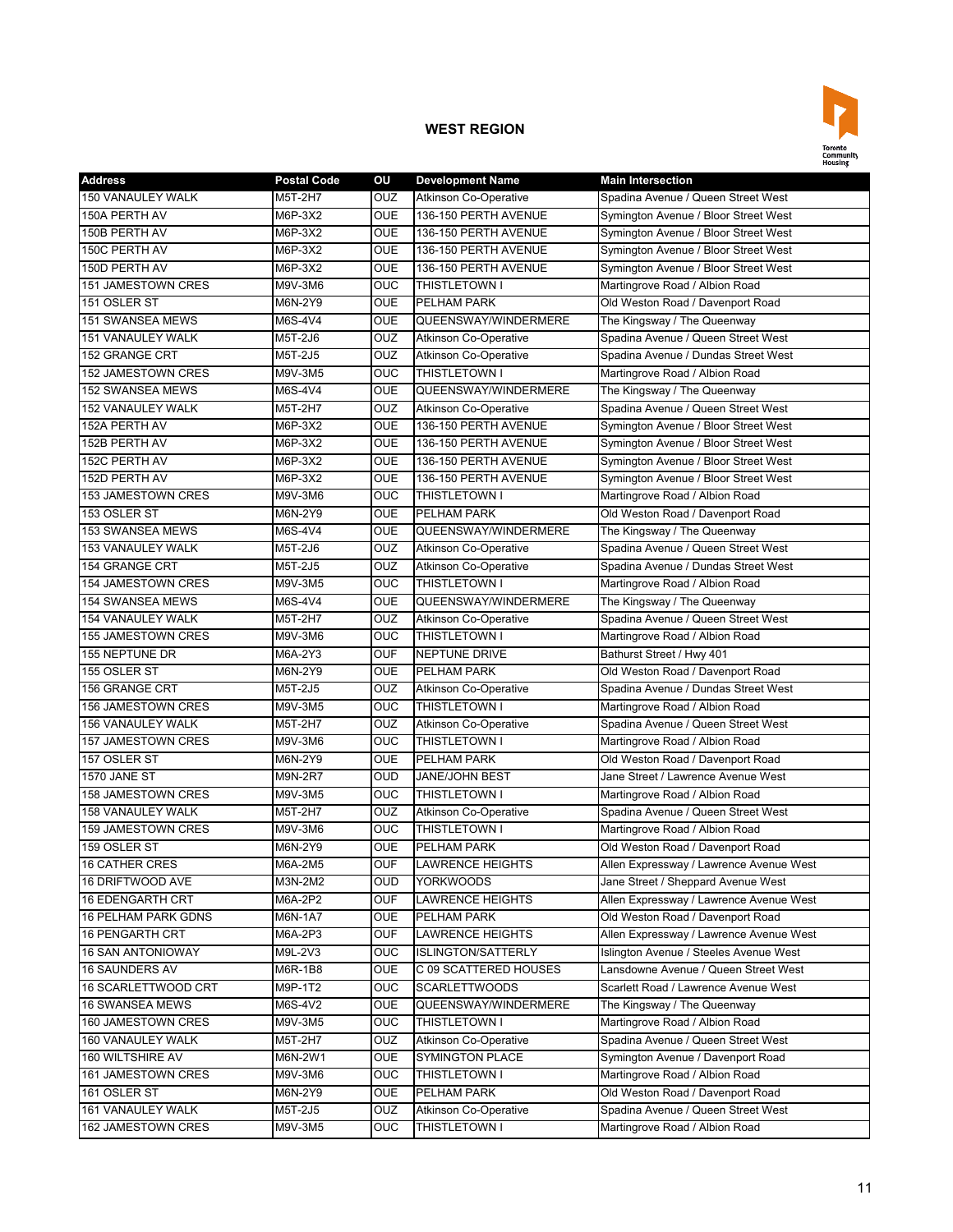

| <b>Address</b>           | <b>Postal Code</b> | OU         | <b>Development Name</b>      | <b>Main Intersection</b>                                         |
|--------------------------|--------------------|------------|------------------------------|------------------------------------------------------------------|
| <b>162 VANAULEY WALK</b> | M5T-2H7            | OUZ        | <b>Atkinson Co-Operative</b> | Spadina Avenue / Queen Street West                               |
| <b>162 WILTSHIRE AV</b>  | M6N-2W1            | <b>OUE</b> | <b>SYMINGTON PLACE</b>       | Symington Avenue / Davenport Road                                |
| 1620 LAWRENCE AVE W      | M6L-1C1            | <b>OUD</b> | DE MARCO BLVD                | Jane Street / Lawrence Avenue West                               |
| 1622 LAWRENCE AVE W      | M6L-1C1            | <b>OUD</b> | DE MARCO BLVD                | Jane Street / Lawrence Avenue West                               |
| 163 JAMESTOWN CRES       | M9V-3M6            | <b>OUC</b> | THISTLETOWN I                | Martingrove Road / Albion Road                                   |
| 163 OSLER ST             | M6N-2Y9            | <b>OUE</b> | PELHAM PARK                  | Old Weston Road / Davenport Road                                 |
| 163 VANAULEY WALK        | M5T-2J5            | <b>OUZ</b> | <b>Atkinson Co-Operative</b> | Spadina Avenue / Queen Street West                               |
| 164 JAMESTOWN CRES       | M9V-3M5            | <b>OUC</b> | THISTLETOWN I                | Martingrove Road / Albion Road                                   |
| 164 VANAULEY WALK        | M5T-2H7            | OUZ        | <b>Atkinson Co-Operative</b> | Spadina Avenue / Queen Street West                               |
| <b>164 WILTSHIRE AV</b>  | M6N-2W1            | <b>OUE</b> | <b>SYMINGTON PLACE</b>       | Symington Avenue / Davenport Road                                |
| 165 JAMESTOWN CRES       | M9V-3M6            | <b>OUC</b> | <b>THISTLETOWN I</b>         | Martingrove Road / Albion Road                                   |
| 165 OSLER ST             | M6N-2Y9            | <b>OUE</b> | <b>PELHAM PARK</b>           | Old Weston Road / Davenport Road                                 |
| 166 JAMESTOWN CRES       | M9V-3M5            | <b>OUC</b> | <b>THISTLETOWN I</b>         | Martingrove Road / Albion Road                                   |
| 166 VANAULEY WALK        | M5T-2H7            | OUZ        | <b>Atkinson Co-Operative</b> | Spadina Avenue / Queen Street West                               |
| 166 WILTSHIRE AV         | M6N-2W1            | <b>OUE</b> | <b>SYMINGTON PLACE</b>       | Symington Avenue / Davenport Road                                |
| 167 JAMESTOWN CRES       | M9V-3M6            | OUC        | THISTLETOWN I                | Martingrove Road / Albion Road                                   |
| 167 OSLER ST             | M6N-2Y9            | <b>OUE</b> | PELHAM PARK                  | Old Weston Road / Davenport Road                                 |
| 1674 ALBION RD           | M9V-1B8            | <b>OUC</b> | <b>MARTINGROVE/ALBION</b>    | Martingrove Road / Albion Road                                   |
| 1676 ALBION RD           | M9V-1B8            | <b>OUC</b> | <b>MARTINGROVE/ALBION</b>    | Martingrove Road / Albion Road                                   |
| 1678 ALBION RD           | M9V-1B8            | <b>OUC</b> | MARTINGROVE/ALBION           | Martingrove Road / Albion Road                                   |
| 168 JAMESTOWN CRES       | M9V-3M5            | <b>OUC</b> | THISTLETOWN I                | Martingrove Road / Albion Road                                   |
| <b>168 VANAULEY WALK</b> | M5T-2H7            | OUZ        | <b>Atkinson Co-Operative</b> | Spadina Avenue / Queen Street West                               |
| <b>168 WILTSHIRE AV</b>  | M6N-2W1            | <b>OUE</b> | <b>SYMINGTON PLACE</b>       | Symington Avenue / Davenport Road                                |
| 1680 ALBION RD           | M9V-1B8            | OUC        | MARTINGROVE/ALBION           | Martingrove Road / Albion Road                                   |
| 169 JAMESTOWN CRES       | M9V-3M6            | <b>OUC</b> | THISTLETOWN I                | Martingrove Road / Albion Road                                   |
| 169 OSLER ST             | M6N-2Y9            | <b>OUE</b> | PELHAM PARK                  | Old Weston Road / Davenport Road                                 |
| 17 AMARANTH CRT          | M6A-2P1            | <b>OUF</b> | <b>LAWRENCE HEIGHTS</b>      | Allen Expressway / Lawrence Avenue West                          |
| 17 BAGOT CRT             | M6A-2M5            | <b>OUF</b> | <b>LAWRENCE HEIGHTS</b>      | Allen Expressway / Lawrence Avenue West                          |
| <b>17 BREDONHILL CRT</b> | M6A-2M6            | <b>OUF</b> | <b>LAWRENCE HEIGHTS</b>      | Allen Expressway / Lawrence Avenue West                          |
| 17 CANE GRASSWAY         | M3N-2W9            | <b>OUD</b> | <b>FIRGROVE CRESCENT</b>     | Jane Street / Finch Avenue West                                  |
| 17 CATHER CRES           | M6A-2M2            | <b>OUF</b> | <b>LAWRENCE HEIGHTS</b>      | Allen Expressway / Lawrence Avenue West                          |
| 17 CONNOLLY ST           | M6N-4Y5            | <b>OUE</b> | <b>SYMINGTON PLACE</b>       | Symington Avenue / Davenport Road                                |
| 17 DORNEY CRT            | M6A-2M4            | <b>OUF</b> | <b>LAWRENCE HEIGHTS</b>      | Allen Expressway / Lawrence Avenue West                          |
| 17 DRIFTWOOD CRT         | M3N-2P9            | <b>OUD</b> | <b>EDGELEY VILLAGE</b>       | Jane Street / Finch Avenue West                                  |
| 17 FLEMINGTON RD         | M6A-2N8            | <b>OUF</b> | <b>LAWRENCE HEIGHTS</b>      | Allen Expressway / Lawrence Avenue West                          |
| 17 JAMESTOWN CRES        | M9V-3M6            | OUC        | <b>THISTLETOWN I</b>         | Martingrove Road / Albion Road                                   |
| 17 MOUNT OLIVE DR        | M9V-2C6            | <b>OUC</b> | KIPLING/MOUNT OLIVE          | Kipling Avenue / Finch Avenue West                               |
| 17 PELHAM PARK GDNS      | M6N-1A7            | <b>OUE</b> | PELHAM PARK                  | Old Weston Road / Davenport Road                                 |
| 17 SAN PIETROWAY         | M9L-2V2            | <b>OUC</b> | <b>ISLINGTON/SATTERLY</b>    | Islington Avenue / Steeles Avenue West                           |
| 17 SCARLETTWOOD CRT      |                    | <b>OUC</b> |                              | Scarlett Road / Lawrence Avenue West                             |
|                          | M9P-1T1            | <b>OUD</b> | <b>SCARLETTWOODS</b>         |                                                                  |
| 17 SHOREHAM CRT          | M3N-1T4            | <b>OUE</b> | EDGELEY VILLAGE (SHOREHAM)   | Jane Street / Steeles Avenue West<br>The Kingsway / The Queenway |
| 17 SWANSEA MEWS          | M6S-4V2            | <b>OUF</b> | QUEENSWAY/WINDERMERE         |                                                                  |
| 17 VARNA DR              | M6A-2L6            |            | <b>LAWRENCE HEIGHTS</b>      | Allen Expressway / Lawrence Avenue West                          |
| 17 WHITECOURT PL         | M5T-1E6            | <b>OUZ</b> | Atkinson Co-Operative        | Spadina Avenue / Dundas Street West                              |
| 17 ZACHARY CRT           | M6A-2P4            | <b>OUF</b> | <b>LAWRENCE HEIGHTS</b>      | Allen Expressway / Lawrence Avenue West                          |
| 170 GRANGE AVE           | M5T-1E3            | <b>OUZ</b> | <b>Atkinson Co-Operative</b> | Spadina Avenue / Dundas Street West                              |
| 170 JAMESTOWN CRES       | M9V-3M5            | <b>OUC</b> | THISTLETOWN I                | Martingrove Road / Albion Road                                   |
| 170 VANAULEY WALK        | M5T-2H8            | <b>OUZ</b> | Atkinson Co-Operative        | Spadina Avenue / Queen Street West                               |
| 171 JAMESTOWN CRES       | M9V-3M6            | <b>OUC</b> | THISTLETOWN I                | Martingrove Road / Albion Road                                   |
| 171 OSLER ST             | M6N-2Y9            | <b>OUE</b> | PELHAM PARK                  | Old Weston Road / Davenport Road                                 |
| 171 VANAULEY WALK        | M5T-1H4            | OUZ        | <b>Atkinson Co-Operative</b> | Spadina Avenue / Queen Street West                               |
| 172 GRANGE AVE           | M5T-1E3            | <b>OUZ</b> | <b>Atkinson Co-Operative</b> | Spadina Avenue / Dundas Street West                              |
| 172 JAMESTOWN CRES       | M9V-3M5            | <b>OUC</b> | THISTLETOWN I                | Martingrove Road / Albion Road                                   |
| 172 VANAULEY WALK        | M5T-2J3            | <b>OUZ</b> | Atkinson Co-Operative        | Spadina Avenue / Queen Street West                               |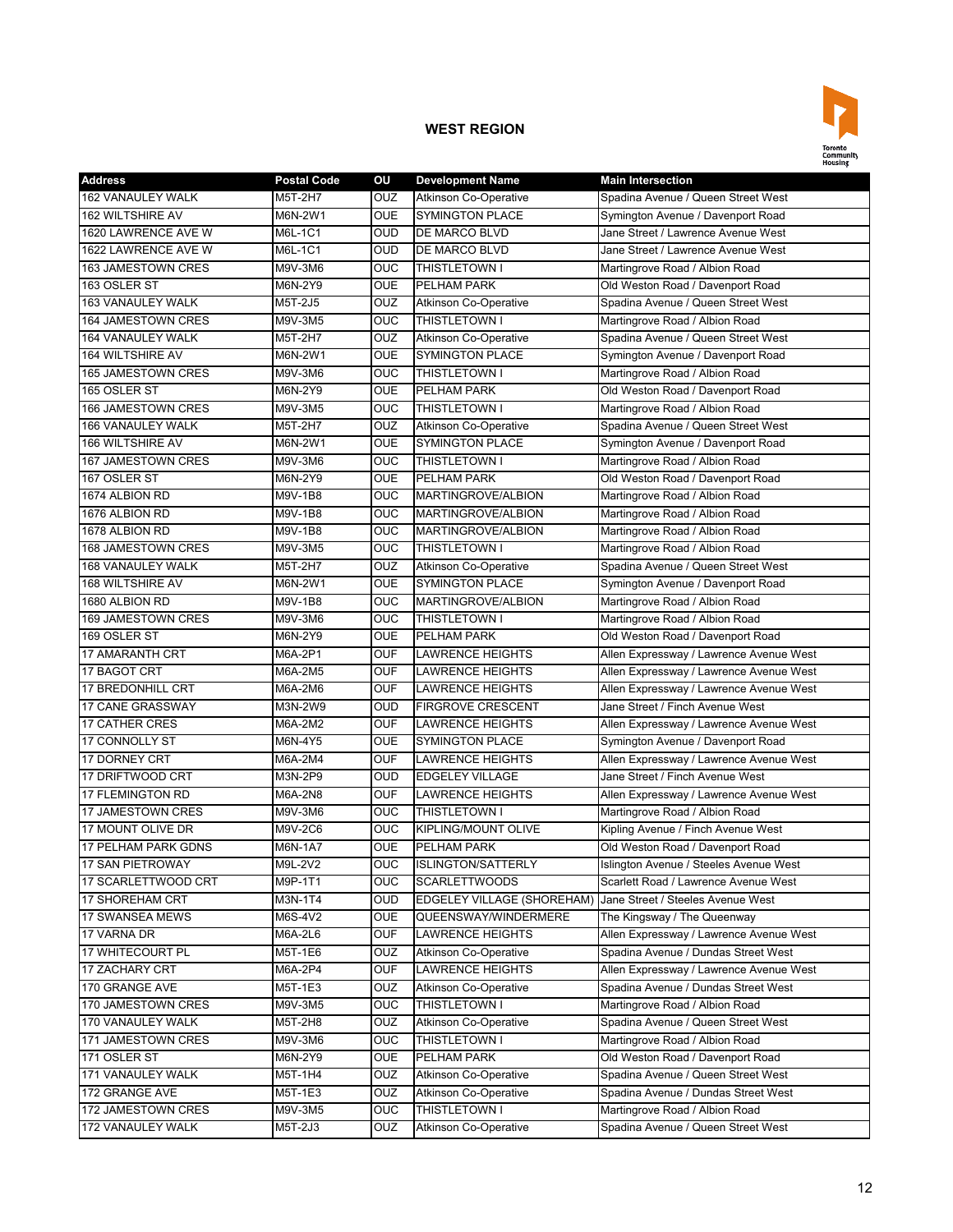

| <b>Address</b>             | <b>Postal Code</b> | OU         | <b>Development Name</b>      | <b>Main Intersection</b>                |
|----------------------------|--------------------|------------|------------------------------|-----------------------------------------|
| 173 JAMESTOWN CRES         | M9V-3M6            | <b>OUC</b> | THISTLETOWN I                | Martingrove Road / Albion Road          |
| 173 VANAULEY WALK          | M5T-1H4            | OUZ        | <b>Atkinson Co-Operative</b> | Spadina Avenue / Queen Street West      |
| 174 GRANGE AVE             | M5T-1E3            | OUZ        | <b>Atkinson Co-Operative</b> | Spadina Avenue / Dundas Street West     |
| 174 JAMESTOWN CRES         | M9V-3M5            | <b>OUC</b> | <b>THISTLETOWN I</b>         | Martingrove Road / Albion Road          |
| 174 VANAULEY WALK          | M5T-2J3            | OUZ        | <b>Atkinson Co-Operative</b> | Spadina Avenue / Queen Street West      |
| 175 JAMESTOWN CRES         | M9V-3M6            | OUC        | THISTLETOWN I                | Martingrove Road / Albion Road          |
| 175 VANAULEY WALK          | M5T-1H4            | <b>OUZ</b> | Atkinson Co-Operative        | Spadina Avenue / Queen Street West      |
| 176 JAMESTOWN CRES         | M9V-3M5            | <b>OUC</b> | THISTLETOWN I                | Martingrove Road / Albion Road          |
| 176 VANAULEY WALK          | M5T-2J3            | OUZ        | <b>Atkinson Co-Operative</b> | Spadina Avenue / Queen Street West      |
| <b>177 JAMESTOWN CRES</b>  | M9V-3M6            | OUC        | THISTLETOWN I                | Martingrove Road / Albion Road          |
| 178 JAMESTOWN CRES         | M9V-3M5            | OUC        | THISTLETOWN I                | Martingrove Road / Albion Road          |
| 178 VANAULEY WALK          | M5T-2J3            | OUZ        | <b>Atkinson Co-Operative</b> | Spadina Avenue / Queen Street West      |
| 179 JAMESTOWN CRES         | M9V-3M6            | OUC        | <b>THISTLETOWN I</b>         | Martingrove Road / Albion Road          |
| <b>18 CATHER CRES</b>      | M6A-2M3            | <b>OUF</b> | <b>LAWRENCE HEIGHTS</b>      | Allen Expressway / Lawrence Avenue West |
| 18 DRIFTWOOD AVE           | M3N-2M2            | <b>OUD</b> | <b>YORKWOODS</b>             | Jane Street / Sheppard Avenue West      |
| <b>18 EDENGARTH CRT</b>    | M6A-2P2            | <b>OUF</b> | <b>LAWRENCE HEIGHTS</b>      | Allen Expressway / Lawrence Avenue West |
| <b>18 ORPINGTON CRES</b>   | M9V-3E3            | <b>OUC</b> | THISTLETOWN II               | Martingrove Road / Albion Road          |
| <b>18 PELHAM PARK GDNS</b> | M6N-1A7            | <b>OUE</b> | <b>PELHAM PARK</b>           | Old Weston Road / Davenport Road        |
| <b>18 PENGARTH CRT</b>     | M6A-2P3            | <b>OUF</b> | <b>LAWRENCE HEIGHTS</b>      | Allen Expressway / Lawrence Avenue West |
| <b>18 SAN ANTONIOWAY</b>   | M9L-2V3            | <b>OUC</b> | <b>ISLINGTON/SATTERLY</b>    | Islington Avenue / Steeles Avenue West  |
| 18 SCARLETTWOOD CRT        | M9P-1T2            | <b>OUC</b> | <b>SCARLETTWOODS</b>         | Scarlett Road / Lawrence Avenue West    |
| <b>18 SWANSEA MEWS</b>     | M6S-4V2            | <b>OUE</b> | QUEENSWAY/WINDERMERE         | The Kingsway / The Queenway             |
| <b>180 JAMESTOWN CRES</b>  | M9V-3M5            | <b>OUC</b> | THISTLETOWN I                | Martingrove Road / Albion Road          |
| 180 VANAULEY WALK          | M5T-2J3            | <b>OUZ</b> | Atkinson Co-Operative        | Spadina Avenue / Queen Street West      |
| 1801 MARTIN GROVE RD       | M9V-3S5            | <b>OUC</b> | <b>THISTLETOWN II</b>        | Martingrove Road / Albion Road          |
| 1803 MARTIN GROVE RD       | M9V-3S5            | OUC        | THISTLETOWN II               | Martingrove Road / Albion Road          |
| 1805 MARTIN GROVE RD       | M9V-3S5            | OUC        | THISTLETOWN II               | Martingrove Road / Albion Road          |
| 1807 MARTIN GROVE RD       | M9V-3S5            | <b>OUC</b> | <b>THISTLETOWN II</b>        | Martingrove Road / Albion Road          |
| 1809 MARTIN GROVE RD       | M9V-3S5            | <b>OUC</b> | <b>THISTLETOWN II</b>        | Martingrove Road / Albion Road          |
| 181 JAMESTOWN CRES         | M9V-3M6            | <b>OUC</b> | <b>THISTLETOWN I</b>         | Martingrove Road / Albion Road          |
| 1811 MARTIN GROVE RD       | M9V-3S5            | OUC        | <b>THISTLETOWN II</b>        | Martingrove Road / Albion Road          |
| 1813 MARTIN GROVE RD       | M9V-3S5            | OUC        | THISTLETOWN II               | Martingrove Road / Albion Road          |
| 1815 MARTIN GROVE RD       | M9V-3S5            | OUC        | <b>THISTLETOWN II</b>        | Martingrove Road / Albion Road          |
| 1817 MARTIN GROVE RD       | M9V-3S5            | <b>OUC</b> | THISTLETOWN II               | Martingrove Road / Albion Road          |
| 1819 MARTIN GROVE RD       | M9V-3S5            | OUC        | THISTLETOWN II               | Martingrove Road / Albion Road          |
| 182 JAMESTOWN CRES         | M9V-3M5            | <b>OUC</b> | <b>THISTLETOWN I</b>         | Martingrove Road / Albion Road          |
| <b>182 SENTINEL RD</b>     | M3J-1T4            | <b>OUD</b> | <b>SENTINEL ROAD</b>         | Keele Street / Sheppard Avenue West     |
| 182 VANAULEY WALK          | M5T-2J3            | OUZ        | <b>Atkinson Co-Operative</b> | Spadina Avenue / Queen Street West      |
| 1821 MARTIN GROVE RD       | M9V-3S5            | OUC        | <b>THISTLETOWN II</b>        | Martingrove Road / Albion Road          |
| 1823 MARTIN GROVE RD       | M9V-3S5            | OUC        | THISTLETOWN II               | Martingrove Road / Albion Road          |
| 1825 MARTIN GROVE RD       | M9V-3S5            | <b>OUC</b> | THISTLETOWN II               | Martingrove Road / Albion Road          |
| 1827 MARTIN GROVE RD       | M9V-3S5            | <b>OUC</b> | THISTLETOWN II               | Martingrove Road / Albion Road          |
| 183 JAMESTOWN CRES         | M9V-3M6            | <b>OUC</b> | THISTLETOWN I                | Martingrove Road / Albion Road          |
| 184 JAMESTOWN CRES         | M9V-3M5            | <b>OUC</b> | THISTLETOWN I                | Martingrove Road / Albion Road          |
| 184 VANAULEY WALK          | M5T-2J3            | <b>OUZ</b> | <b>Atkinson Co-Operative</b> | Spadina Avenue / Queen Street West      |
| 185 JAMESTOWN CRES         | M9V-3M6            | <b>OUC</b> | THISTLETOWN I                | Martingrove Road / Albion Road          |
| 186 JAMESTOWN CRES         | M9V-3M5            | <b>OUC</b> | THISTLETOWN I                | Martingrove Road / Albion Road          |
| 186 VANAULEY WALK          | M5T-2J3            | <b>OUZ</b> | Atkinson Co-Operative        | Spadina Avenue / Queen Street West      |
| 1862 SHEPPARD AVE W        | M3L-1Y3            | OUD        | SHEPPARD/YATESCASTLE         | Jane Street / Sheppard Avenue West      |
| 1864 SHEPPARD AVE W        | M3L-1Y3            | <b>OUD</b> | SHEPPARD/YATESCASTLE         | Jane Street / Sheppard Avenue West      |
| 1866 SHEPPARD AVE W        | M3L-1Y3            | <b>OUD</b> | SHEPPARD/YATESCASTLE         | Jane Street / Sheppard Avenue West      |
| 1868 SHEPPARD AVE W        | M3L-1Y3            | <b>OUD</b> | SHEPPARD/YATESCASTLE         | Jane Street / Sheppard Avenue West      |
| 187 JAMESTOWN CRES         | M9V-3M6            | <b>OUC</b> | THISTLETOWN I                | Martingrove Road / Albion Road          |
| 1870 SHEPPARD AVE W        | M3L-1Y3            | <b>OUD</b> | SHEPPARD/YATESCASTLE         | Jane Street / Sheppard Avenue West      |
|                            |                    |            |                              |                                         |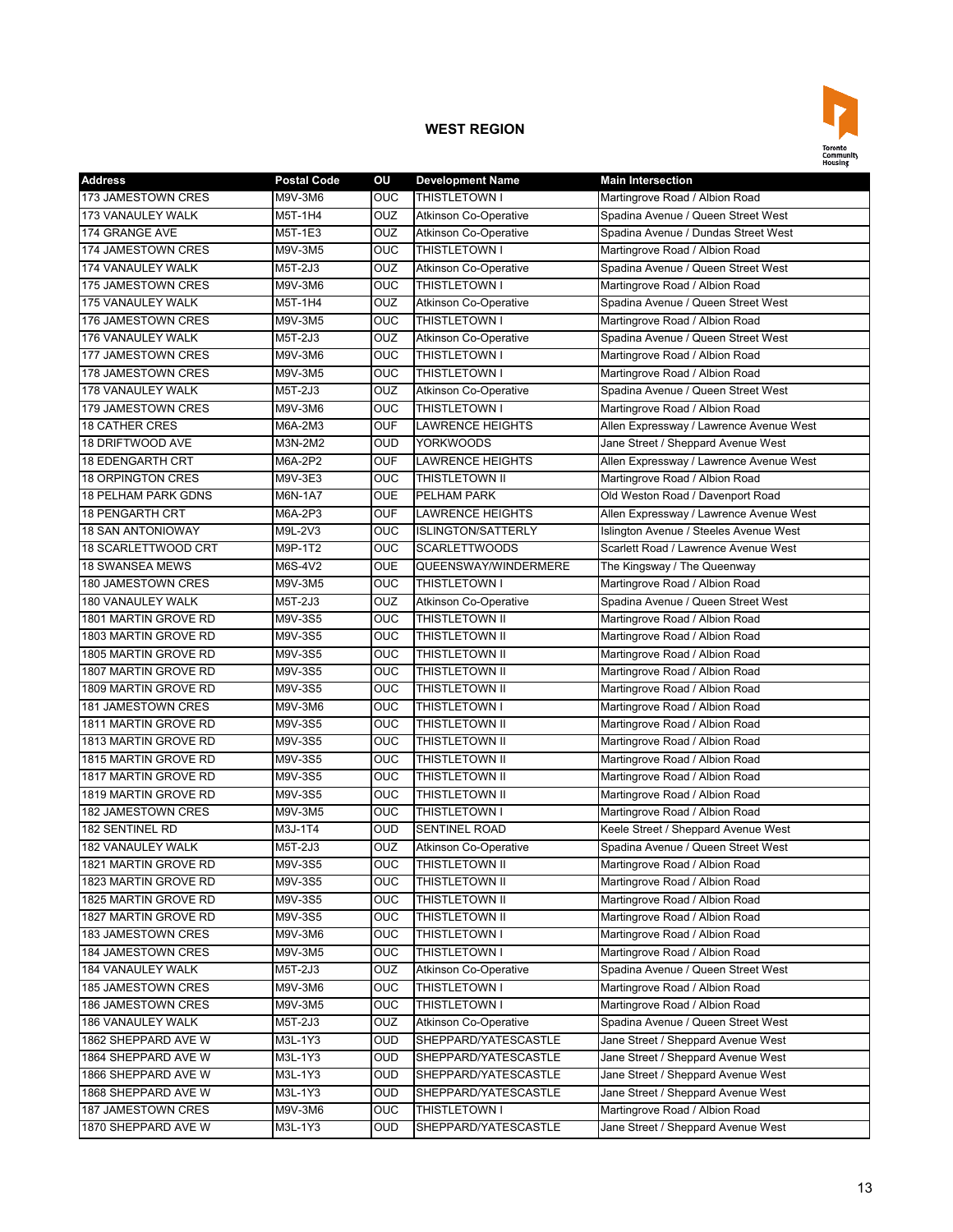

| <b>Address</b>             | <b>Postal Code</b> | ΟU         | <b>Development Name</b>      | <b>Main Intersection</b>                |
|----------------------------|--------------------|------------|------------------------------|-----------------------------------------|
| 1872 SHEPPARD AVE W        | M3L-1Y3            | <b>OUD</b> | SHEPPARD/YATESCASTLE         | Jane Street / Sheppard Avenue West      |
| 1874 SHEPPARD AVE W        | M3L-1Y3            | <b>OUD</b> | SHEPPARD/YATESCASTLE         | Jane Street / Sheppard Avenue West      |
| 1876 SHEPPARD AVE W        | M3L-1Y3            | <b>OUD</b> | SHEPPARD/YATESCASTLE         | Jane Street / Sheppard Avenue West      |
| 1878 SHEPPARD AVE W        | M3L-1Y3            | <b>OUD</b> | SHEPPARD/YATESCASTLE         | Jane Street / Sheppard Avenue West      |
| 188 JAMESTOWN CRES         | M9V-3M5            | <b>OUC</b> | THISTLETOWN I                | Martingrove Road / Albion Road          |
| 188 VANAULEY WALK          | M5T-2J3            | OUZ        | <b>Atkinson Co-Operative</b> | Spadina Avenue / Queen Street West      |
| 1880 SHEPPARD AVE W        | M3L-1Y3            | <b>OUD</b> | SHEPPARD/YATESCASTLE         | Jane Street / Sheppard Avenue West      |
| 1882 SHEPPARD AVE W        | M3L-1Y3            | <b>OUD</b> | SHEPPARD/YATESCASTLE         | Jane Street / Sheppard Avenue West      |
| 1884 DAVENPORT RD          | M6N-4Y2            | <b>OUE</b> | <b>SYMINGTON PLACE</b>       | Symington Avenue / Davenport Road       |
| 1884 SHEPPARD AVE W        | M3L-1Y3            | <b>OUD</b> | SHEPPARD/YATESCASTLE         | Jane Street / Sheppard Avenue West      |
| 1886 SHEPPARD AVE W        | M3L-1Y3            | <b>OUD</b> | SHEPPARD/YATESCASTLE         | Jane Street / Sheppard Avenue West      |
| 189 JAMESTOWN CRES         | M9V-3M6            | OUC        | <b>THISTLETOWN I</b>         | Martingrove Road / Albion Road          |
| 1890 SHEPPARD AVE W        | M3L-1Y7            | <b>OUD</b> | SHEPPARD/YATESCASTLE         | Jane Street / Sheppard Avenue West      |
| 1892 SHEPPARD AVE W        | M3L-1Y7            | <b>OUD</b> | SHEPPARD/YATESCASTLE         | Jane Street / Sheppard Avenue West      |
| 1894 SHEPPARD AVE W        | M3L-1Y7            | <b>OUD</b> | SHEPPARD/YATESCASTLE         | Jane Street / Sheppard Avenue West      |
| 1896 SHEPPARD AVE W        | M3L-1Y7            | <b>OUD</b> | SHEPPARD/YATESCASTLE         | Jane Street / Sheppard Avenue West      |
| 1898 SHEPPARD AVE W        | M3L-1Y7            | <b>OUD</b> | SHEPPARD/YATESCASTLE         | Jane Street / Sheppard Avenue West      |
| <b>19 AMARANTH CRT</b>     | M6A-2P1            | <b>OUF</b> | <b>LAWRENCE HEIGHTS</b>      | Allen Expressway / Lawrence Avenue West |
| <b>19 BAGOT CRT</b>        | M6A-2M5            | <b>OUF</b> | <b>LAWRENCE HEIGHTS</b>      | Allen Expressway / Lawrence Avenue West |
| <b>19 BREDONHILL CRT</b>   | M6A-2M6            | <b>OUF</b> | <b>LAWRENCE HEIGHTS</b>      | Allen Expressway / Lawrence Avenue West |
| <b>19 CATHER CRES</b>      | M6A-2M2            | <b>OUF</b> | <b>LAWRENCE HEIGHTS</b>      | Allen Expressway / Lawrence Avenue West |
| <b>19 CONNOLLY ST</b>      | M6N-4Y5            | <b>OUE</b> | <b>SYMINGTON PLACE</b>       | Symington Avenue / Davenport Road       |
| <b>19 DORNEY CRT</b>       | M6A-2M4            | <b>OUF</b> | <b>LAWRENCE HEIGHTS</b>      | Allen Expressway / Lawrence Avenue West |
| <b>19 DRIFTWOOD CRT</b>    | M3N-2P9            | <b>OUD</b> | <b>EDGELEY VILLAGE</b>       | Jane Street / Finch Avenue West         |
| <b>19 FLEMINGTON RD</b>    | M6A-2N8            | <b>OUF</b> | <b>LAWRENCE HEIGHTS</b>      | Allen Expressway / Lawrence Avenue West |
| <b>19 JAMESTOWN CRES</b>   | M9V-3M6            | <b>OUC</b> | THISTLETOWN I                | Martingrove Road / Albion Road          |
| 19 MOUNT OLIVE DR          | M9V-2C6            | <b>OUC</b> | KIPLING/MOUNT OLIVE          | Kipling Avenue / Finch Avenue West      |
| <b>19 PELHAM PARK GDNS</b> | M6N-1A7            | <b>OUE</b> | PELHAM PARK                  | Old Weston Road / Davenport Road        |
| 19 PITTSBORO DR            | M9V-3R3            | <b>OUC</b> | <b>THISTLETOWN II</b>        | Martingrove Road / Albion Road          |
| <b>19 SAN PIETROWAY</b>    | M9L-2V2            | <b>OUC</b> | <b>ISLINGTON/SATTERLY</b>    | Islington Avenue / Steeles Avenue West  |
| 19 SCARLETTWOOD CRT        | M9P-1T1            | <b>OUC</b> | <b>SCARLETTWOODS</b>         | Scarlett Road / Lawrence Avenue West    |
| <b>19 SHOREHAM CRT</b>     | M3N-1T4            | <b>OUD</b> | EDGELEY VILLAGE (SHOREHAM)   | Jane Street / Steeles Avenue West       |
| <b>19 SWANSEA MEWS</b>     | M6S-4V2            | <b>OUE</b> | QUEENSWAY/WINDERMERE         | The Kingsway / The Queenway             |
| 19 VARNA DR                | M6A-2L6            | <b>OUF</b> | <b>LAWRENCE HEIGHTS</b>      | Allen Expressway / Lawrence Avenue West |
| <b>19 WHITECOURT PL</b>    | M5T-1E6            | OUZ        | <b>Atkinson Co-Operative</b> | Spadina Avenue / Dundas Street West     |
| <b>19 ZACHARY CRT</b>      | M6A-2P4            | <b>OUF</b> | <b>LAWRENCE HEIGHTS</b>      | Allen Expressway / Lawrence Avenue West |
| 190 JAMESTOWN CRES         | M9V-3M5            | OUC        | <b>THISTLETOWN I</b>         | Martingrove Road / Albion Road          |
| 190 WOOLNER AVE            | M6N-1Y3            | <b>OUE</b> | JANE/WOOLNER                 | Jane Street / St. Clair Avenue West     |
| 1900 SHEPPARD AV W         | M3L-1Y7            | <b>OUD</b> | 1900 SHEPPARD                | Jane Street / Sheppard Avenue West      |
| 1901 SHEPPARD AVE W        | M3L-1Y4            | <b>OUD</b> | SHEPPARD/MAGELLAN            | Jane Street / Sheppard Avenue West      |
| 1901 WESTON ROAD           | M9N-3P1            | <b>OUC</b> | <b>EAGLE MANOR</b>           | Weston Road / Lawrence Avenue West      |
| 191 JAMESTOWN CRES         | M9V-3M6            | OUC.       | <b>THISTLETOWN I</b>         | Martingrove Road / Albion Road          |
| 191 PERTH AV               | M6P-3X7            | <b>OUE</b> | C 08 SCATTERED HOUSES        | Lansdowne Avenue / Bloor Street West    |
| 192 JAMESTOWN CRES         | M9V-3M5            | <b>OUC</b> | <b>THISTLETOWN I</b>         | Martingrove Road / Albion Road          |
| 192 SENTINEL RD            | M3J-1T4            | OUD        | <b>SENTINEL ROAD</b>         | Keele Street / Sheppard Avenue West     |
| 193 JAMESTOWN CRES         | M9V-3M6            | <b>OUC</b> | THISTLETOWN I                | Martingrove Road / Albion Road          |
| <b>194 JAMESTOWN CRES</b>  | M9V-3M5            | <b>OUC</b> | THISTLETOWN I                | Martingrove Road / Albion Road          |
| 194 PRESCOTT AV            | M6N-3H1            | <b>OUE</b> | C 25 SCATTERED HOUSES        | Old Weston Road / St. Clair Avenue West |
| 195 JAMESTOWN CRES         | M9V-3M6            | <b>OUC</b> | <b>THISTLETOWN I</b>         | Martingrove Road / Albion Road          |
| 196 JAMESTOWN CRES         | M9V-3M5            | OUC.       | THISTLETOWN I                | Martingrove Road / Albion Road          |
| 198 JAMESTOWN CRES         | M9V-3M5            | <b>OUC</b> | THISTLETOWN I                | Martingrove Road / Albion Road          |
| 198 MAVETY ST              | M6P-2M2            | <b>OUE</b> | C 08 SCATTERED HOUSES        | Keele Street / Dundas Street West       |
| 2 ANTLER ST                | M6B-4B9            | <b>OUE</b> | CAMPBELL/ANTLER              | Symington Avenue / Bloor Street West    |
| 2 ARBOR DELL ROAD          | M9W-4C5            | <b>OUC</b> | <b>WESTACRES</b>             | Kipling Avenue / Hinton Road            |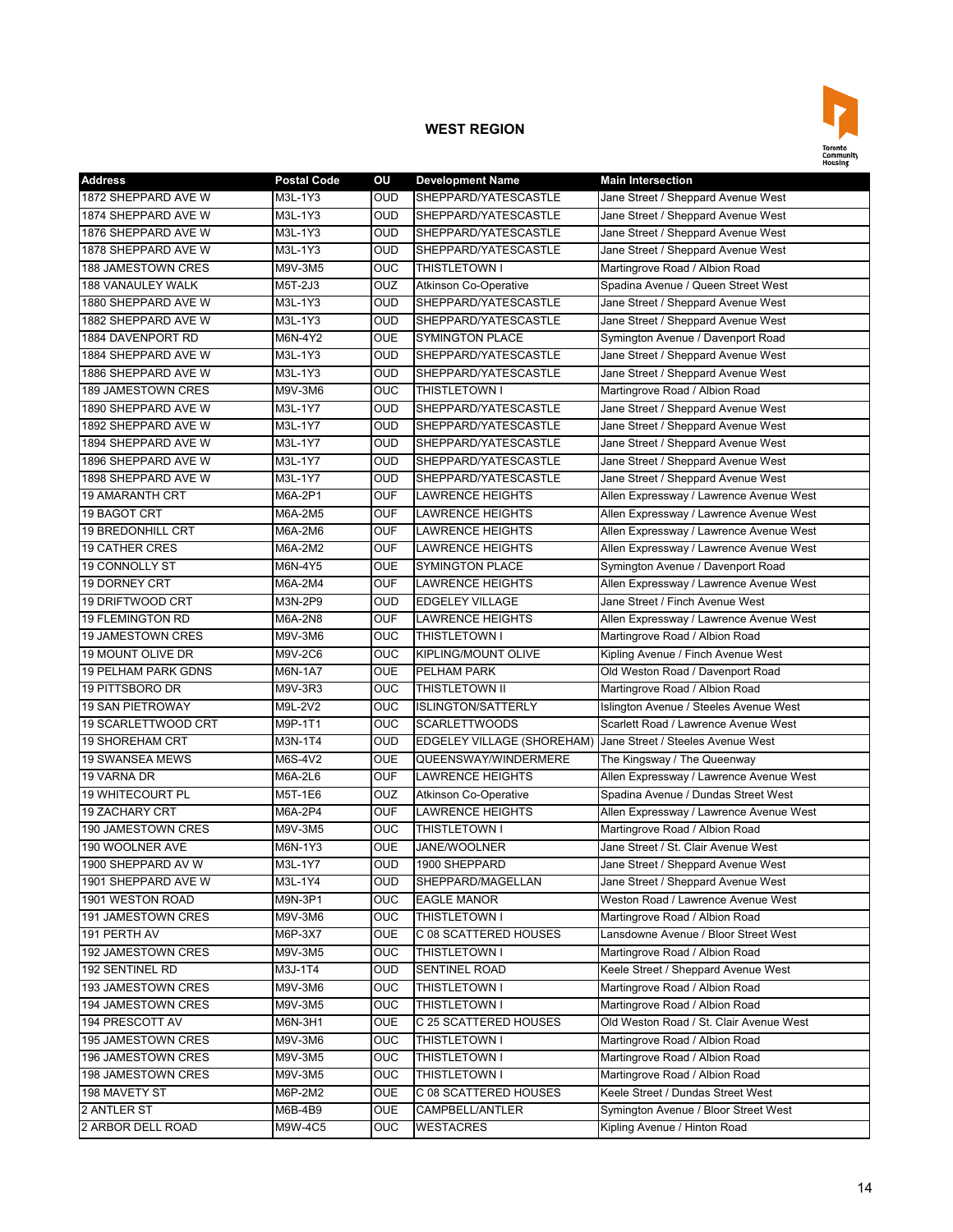

| <b>Address</b>              | <b>Postal Code</b> | OU         | <b>Development Name</b>           | <b>Main Intersection</b>                  |
|-----------------------------|--------------------|------------|-----------------------------------|-------------------------------------------|
| 2 CATHER CRES               | M6A-2M3            | <b>OUF</b> | <b>LAWRENCE HEIGHTS</b>           | Allen Expressway / Lawrence Avenue West   |
| 2 DEMARCO BLVD              | M6L-2W1            | <b>OUD</b> | <b>DE MARCO BLVD</b>              | Jane Street / Lawrence Avenue West        |
| <b>2 DUNE GRASSWAY</b>      | M3N-2X2            | <b>OUD</b> | <b>FIRGROVE CRESCENT</b>          | Jane Street / Finch Avenue West           |
| 2 EDENGARTH CRT             | M6A-2P2            | <b>OUF</b> | <b>LAWRENCE HEIGHTS</b>           | Allen Expressway / Lawrence Avenue West   |
| 2 FAYWOOD BOULEVARD         | M3H-5Z4            | <b>OUF</b> | <b>FAYWOOD PLACE</b>              | Wilson Heights Boulevard / Wilson Avenue  |
| 2 FELICIAN PL               | M5T-2K9            | OUZ        | <b>Atkinson Co-Operative</b>      | Spadina Avenue / Queen Street West        |
| 2 NEEDLE FIRWAY             | M3N-2B8            | <b>OUD</b> | JANE/FIRGROVE (NEEDLE)            | Jane Street / Finch Avenue West           |
| 2 PELHAM PARK GDNS          | M6N-1A7            | <b>OUE</b> | PELHAM PARK                       | Old Weston Road / Davenport Road          |
| 2 PENGARTH CRT              | M6A-2P3            | <b>OUF</b> | LAWRENCE HEIGHTS                  | Allen Expressway / Lawrence Avenue West   |
| 2 REPLIN RD                 | M6A-2M9            | <b>OUF</b> | <b>LAWRENCE HEIGHTS</b>           | Allen Expressway / Lawrence Avenue West   |
| <b>2 SAN ANTONIOWAY</b>     | M9L-2V2            | <b>OUC</b> | <b>ISLINGTON/SATTERLY</b>         | Islington Avenue / Steeles Avenue West    |
| 2 SCARLETTWOOD CRT          | M9P-1T2            | <b>OUC</b> | <b>SCARLETTWOODS</b>              | Scarlett Road / Lawrence Avenue West      |
| <b>2 SWANSEA MEWS</b>       | M6S-4V2            | <b>OUE</b> | QUEENSWAY/WINDERMERE              | The Kingsway / The Queenway               |
| 2 WHITECOURT PL             | M5T-1E5            | OUZ        | <b>Atkinson Co-Operative</b>      | Spadina Avenue / Dundas Street West       |
| <b>20 CATHER CRES</b>       | M6A-2M3            | <b>OUF</b> | <b>LAWRENCE HEIGHTS</b>           | Allen Expressway / Lawrence Avenue West   |
| 20 DRIFTWOOD AVE            | M3N-2M2            | <b>OUD</b> | <b>YORKWOODS</b>                  | Jane Street / Sheppard Avenue West        |
| <b>20 EDENGARTH CRT</b>     | M6A-2P2            | <b>OUF</b> | <b>LAWRENCE HEIGHTS</b>           | Allen Expressway / Lawrence Avenue West   |
| <b>20 FALSTAFF AVE</b>      | M6L-2C8            | <b>OUD</b> | JANE/FALSTAFF (20)                | Jane Street / Hwy 401                     |
| <b>20 JAMESTOWN CRES</b>    | M9V-3M5            | OUC        | <b>THISTLETOWN I</b>              | Martingrove Road / Albion Road            |
| <b>20 NEW HEIGHTS COURT</b> |                    | <b>OUF</b> | 20 NEW HEIGHTS COURT              |                                           |
| 20 ORPINGTON CRES           | M9V-3E3            | <b>OUC</b> | THISTLETOWN II                    | Martingrove Road / Albion Road            |
| <b>20 PELHAM PARK GDNS</b>  | <b>M6N-1A7</b>     | <b>OUE</b> | PELHAM PARK                       | Old Weston Road / Davenport Road          |
| <b>20 PENGARTH CRT</b>      | M6A-2P3            | <b>OUF</b> | <b>LAWRENCE HEIGHTS</b>           | Allen Expressway / Lawrence Avenue West   |
| 20 ROBINDALE AVE            | M8W-4A9            | <b>OUE</b> | <b>SCATTERED UNITS CHU 07</b>     | Kipling Avenue / Lakeshore Boulevard West |
| 20 SCARLETTWOOD CRT         | M9P-1T2            | OUC        | <b>SCARLETTWOODS</b>              | Scarlett Road / Lawrence Avenue West      |
| <b>20 SWANSEA MEWS</b>      | M6S-4V2            | <b>OUE</b> | QUEENSWAY/WINDERMERE              | The Kingsway / The Queenway               |
| 20 VARNA DR                 | M6A-2L7            | <b>OUF</b> | <b>LAWRENCE HEIGHTS</b>           | Allen Expressway / Lawrence Avenue West   |
| 20 WILLISON PL              | M5T-1H4            | OUZ        | <b>Atkinson Co-Operative</b>      | Spadina Avenue / Dundas Street West       |
| 20 YELLOWSTONE ST           | M3N-1M5            | <b>OUD</b> | <b>FINCH/TOPCLIFF</b>             | Jane Street / Finch Avenue West           |
| 20 ZACHARY COURT            | M6A-0B2            | <b>OUF</b> | <b>20 ZACHARY COURT</b>           |                                           |
| 200 JAMESTOWN CRES          | M9V-3M5            | OUC        | <b>THISTLETOWN I</b>              | Martingrove Road / Albion Road            |
| 202 JAMESTOWN CRES          | M9V-3M5            | OUC        | THISTLETOWN I                     | Martingrove Road / Albion Road            |
| 202 SENTINEL RD             | M3J-1T4            | <b>OUD</b> | SENTINEL ROAD                     | Keele Street / Sheppard Avenue West       |
| 204 JAMESTOWN CRES          | M9V-3M5            | <b>OUC</b> | THISTLETOWN I                     | Martingrove Road / Albion Road            |
| 206 DUNCANWOODS DR          | M9L-2E6            | <b>OUC</b> | <b>DUNCANWOODS</b>                | Islington Avenue / Finch Avenue West      |
| <b>206 JAMESTOWN CRES</b>   | M9V-3M5            | <b>OUC</b> | <b>THISTLETOWN I</b>              | Martingrove Road / Albion Road            |
| 2063 ISLINGTON AVE          | M9P-2R7            | <b>OUC</b> | <b>ISLINGTON/ST ANDREWS</b>       | Islington Avenue / Dixon Road             |
| 2067 ISLINGTON AVE          | M9P-2R8            | <b>OUC</b> | <b>ISLINGTON/ST ANDREWS</b>       | Islington Avenue / Dixon Road             |
| 208 DUNCANWOODS DR          | M9L-2E6            | <b>OUC</b> | <b>DUNCANWOODS</b>                | Islington Avenue / Finch Avenue West      |
| 208 JAMESTOWN CRES          | M9V-3M5            | OUC        | THISTLETOWN I                     | Martingrove Road / Albion Road            |
| 21 AMARANTH CRT             | M6A-2P1            | <b>OUF</b> | LAWRENCE HEIGHTS                  | Allen Expressway / Lawrence Avenue West   |
| 21 BAGOT CRT                | M6A-2M5            | <b>OUF</b> | LAWRENCE HEIGHTS                  | Allen Expressway / Lawrence Avenue West   |
| 21 BREDONHILL CRT           | M6A-2M6            | <b>OUF</b> | <b>LAWRENCE HEIGHTS</b>           | Allen Expressway / Lawrence Avenue West   |
| 21 CATHER CRES              | M6A-2M2            | <b>OUF</b> | LAWRENCE HEIGHTS                  | Allen Expressway / Lawrence Avenue West   |
| 21 CONNOLLY ST              | M6N-4Y5            | <b>OUE</b> | <b>SYMINGTON PLACE</b>            | Symington Avenue / Davenport Road         |
| 21 DORNEY CRT               | M6A-2M4            | <b>OUF</b> | <b>LAWRENCE HEIGHTS</b>           | Allen Expressway / Lawrence Avenue West   |
| 21 DRIFTWOOD CRT            | M3N-2P9            | <b>OUD</b> | <b>EDGELEY VILLAGE</b>            | Jane Street / Finch Avenue West           |
| 21 FLEMINGTON RD            | M6A-2N8            | <b>OUF</b> | LAWRENCE HEIGHTS                  | Allen Expressway / Lawrence Avenue West   |
| 21 JAMESTOWN CRES           | M9V-3M6            | <b>OUC</b> | THISTLETOWN I                     | Martingrove Road / Albion Road            |
| 21 MOUNT OLIVE DR           | M9V-2C6            | <b>OUC</b> | KIPLING/MOUNT OLIVE               | Kipling Avenue / Finch Avenue West        |
| 21 PELHAM PARK GDNS         | M6N-1A7            | <b>OUE</b> | PELHAM PARK                       | Old Weston Road / Davenport Road          |
| <b>21 SAN PIETROWAY</b>     | M9L-2V2            | <b>OUC</b> | <b>ISLINGTON/SATTERLY</b>         | Islington Avenue / Steeles Avenue West    |
| 21 SCARLETTWOOD CRT         | M9P-1T1            | <b>OUC</b> | <b>SCARLETTWOODS</b>              | Scarlett Road / Lawrence Avenue West      |
|                             |                    | <b>OUD</b> |                                   |                                           |
| 21 SHOREHAM CRT             | M3N-1T4            |            | <b>EDGELEY VILLAGE (SHOREHAM)</b> | Jane Street / Steeles Avenue West         |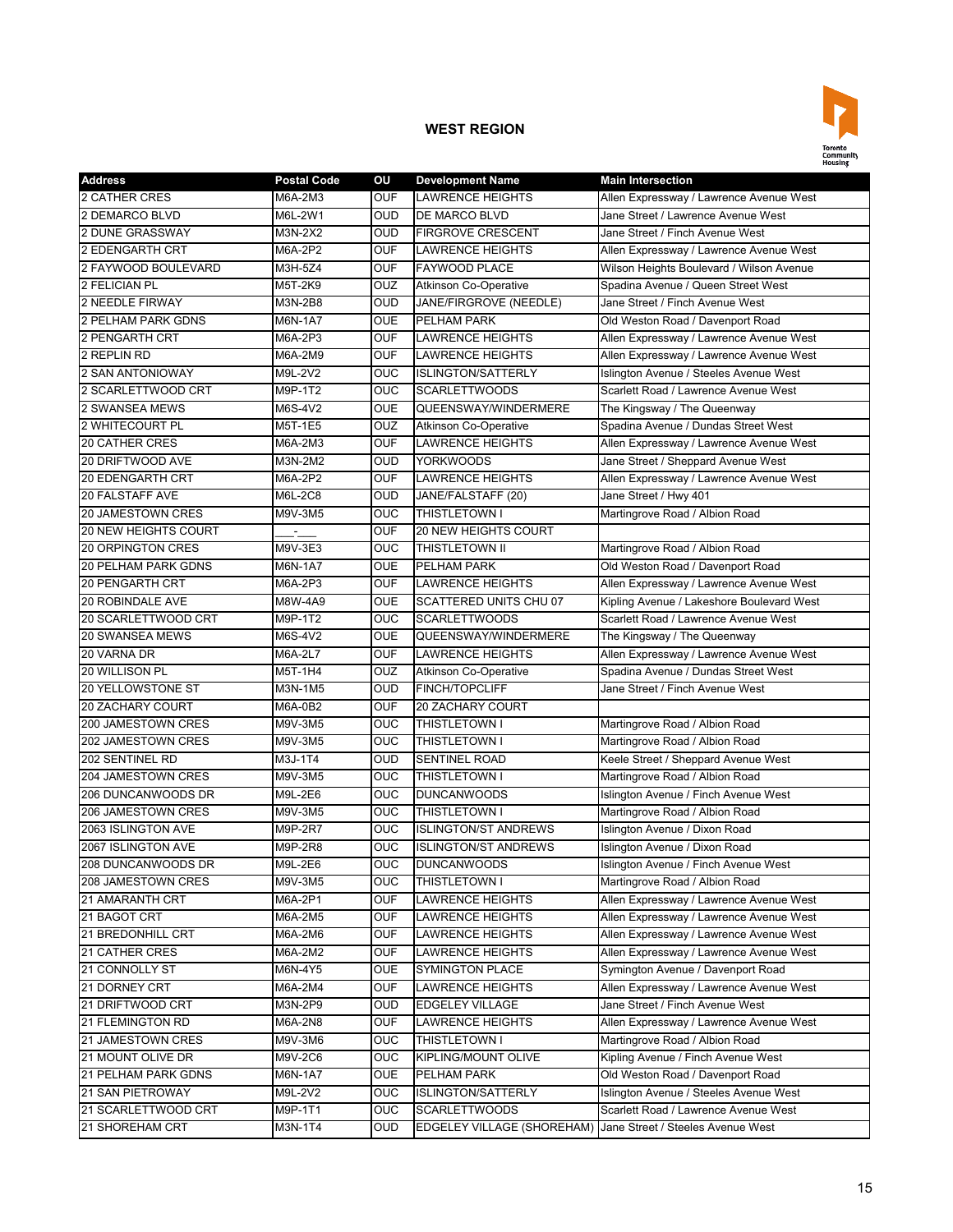

| <b>Address</b>             | <b>Postal Code</b> | OU         | <b>Development Name</b>           | <b>Main Intersection</b>                |
|----------------------------|--------------------|------------|-----------------------------------|-----------------------------------------|
| 21 SWANSEA MEWS            | M6S-4V2            | <b>OUE</b> | QUEENSWAY/WINDERMERE              | The Kingsway / The Queenway             |
| 21 VARNA DR                | M6A-2L6            | <b>OUF</b> | <b>LAWRENCE HEIGHTS</b>           | Allen Expressway / Lawrence Avenue West |
| 21 WHITECOURT PL           | M5T-1E6            | <b>OUZ</b> | <b>Atkinson Co-Operative</b>      | Spadina Avenue / Dundas Street West     |
| 21 WINDERMERE AVE          | M6S-3J3            | <b>OUE</b> | QUEENSWAY/WINDERMERE              | The Kingsway / The Queenway             |
| 21 ZACHARY CRT             | M6A-2P4            | <b>OUF</b> | <b>LAWRENCE HEIGHTS</b>           | Allen Expressway / Lawrence Avenue West |
| 210 DUNCANWOODS DR         | M9L-2E6            | <b>OUC</b> | <b>DUNCANWOODS</b>                | Islington Avenue / Finch Avenue West    |
| 210 JAMESTOWN CRES         | M9V-3M5            | OUC        | THISTLETOWN I                     | Martingrove Road / Albion Road          |
| 212 DUNCANWOODS DR         | M9L-2E6            | <b>OUC</b> | <b>DUNCANWOODS</b>                | Islington Avenue / Finch Avenue West    |
| <b>212 JAMESTOWN CRES</b>  | M9V-3M5            | <b>OUC</b> | THISTLETOWN I                     | Martingrove Road / Albion Road          |
| 214 DUNCANWOODS DR         | M9L-2E6            | OUC        | <b>DUNCANWOODS</b>                | Islington Avenue / Finch Avenue West    |
| <b>214 JAMESTOWN CRES</b>  | M9V-3M5            | <b>OUC</b> | THISTLETOWN I                     | Martingrove Road / Albion Road          |
| 216 DUNCANWOODS DR         | M9L-2E6            | <b>OUC</b> | <b>DUNCANWOODS</b>                | Islington Avenue / Finch Avenue West    |
| 216 JAMESTOWN CRES         | M9V-3M5            | <b>OUC</b> | <b>THISTLETOWN I</b>              | Martingrove Road / Albion Road          |
| 218 DUNCANWOODS DR         | M9L-2E6            | OUC        | <b>DUNCANWOODS</b>                | Islington Avenue / Finch Avenue West    |
| 218 JAMESTOWN CRES         | M9V-3M5            | OUC        | THISTLETOWN I                     | Martingrove Road / Albion Road          |
| 2195 JANE STREET           | M3M-1A3            | <b>OUD</b> | <b>DOWNSVIEW ACRES</b>            | Jane Street / Wilson Avenue             |
| <b>22 CATHER CRES</b>      | M6A-2M3            | <b>OUF</b> | <b>LAWRENCE HEIGHTS</b>           | Allen Expressway / Lawrence Avenue West |
| 22 DRIFTWOOD AVE           | M3N-2M2            | <b>OUD</b> | <b>YORKWOODS</b>                  | Jane Street / Sheppard Avenue West      |
| <b>22 EDENGARTH CRT</b>    | M6A-2P2            | <b>OUF</b> | <b>LAWRENCE HEIGHTS</b>           | Allen Expressway / Lawrence Avenue West |
| 22 JAMESTOWN CRES          | M9V-3M5            | <b>OUC</b> | <b>THISTLETOWN I</b>              | Martingrove Road / Albion Road          |
| 22 NEEDLE FIRWAY           | M3N-2B8            | <b>OUD</b> | JANE/FIRGROVE (NEEDLE)            | Jane Street / Finch Avenue West         |
| <b>22 PELHAM PARK GDNS</b> | M6N-1A7            | <b>OUE</b> | PELHAM PARK                       | Old Weston Road / Davenport Road        |
| <b>22 PENGARTH CRT</b>     | M6A-2P3            | <b>OUF</b> | <b>LAWRENCE HEIGHTS</b>           | Allen Expressway / Lawrence Avenue West |
| 22 SCARLETTWOOD CRT        | M9P-1T2            | OUC        | <b>SCARLETTWOODS</b>              | Scarlett Road / Lawrence Avenue West    |
| <b>22 SWANSEA MEWS</b>     | M6S-4V2            | <b>OUE</b> | QUEENSWAY/WINDERMERE              | The Kingsway / The Queenway             |
| <b>22 TOURAINE AVE</b>     | M3H-1R1            | <b>OUF</b> | SCATTERED UNITS CHU 02            | <b>Bathurst Street / Wilson Avenue</b>  |
| 22 VARNA DR                | M6A-2L7            | <b>OUF</b> | <b>LAWRENCE HEIGHTS</b>           | Allen Expressway / Lawrence Avenue West |
| 22 WILLISON PL             | M5T-1H4            | OUZ        | <b>Atkinson Co-Operative</b>      | Spadina Avenue / Dundas Street West     |
| 220 JAMESTOWN CRES         | M9V-3M5            | <b>OUC</b> | THISTLETOWN I                     | Martingrove Road / Albion Road          |
| 222 JAMESTOWN CRES         | M9V-3M5            | <b>OUC</b> | <b>THISTLETOWN I</b>              | Martingrove Road / Albion Road          |
| 224 JAMESTOWN CRES         | M9V-3M5            | OUC        | THISTLETOWN I                     | Martingrove Road / Albion Road          |
| 226 JAMESTOWN CRES         | M9V-3M5            | OUC        | THISTLETOWN I                     | Martingrove Road / Albion Road          |
| 2265 JANE ST               | M3M-1A6            | <b>OUD</b> | 2265 JANE STREET                  | Jane Street / Sheppard Avenue West      |
| 228 JAMESTOWN CRES         | M9V-3M8            | <b>OUC</b> | THISTLETOWN I                     | Martingrove Road / Albion Road          |
| <b>23 AMARANTH CRT</b>     | M6A-2P1            | <b>OUF</b> | <b>LAWRENCE HEIGHTS</b>           | Allen Expressway / Lawrence Avenue West |
| 23 BAGOT CRT               | M6A-2M5            | <b>OUF</b> | <b>LAWRENCE HEIGHTS</b>           | Allen Expressway / Lawrence Avenue West |
| <b>23 BREDONHILL CRT</b>   | M6A-2M6            | <b>OUF</b> | <b>LAWRENCE HEIGHTS</b>           | Allen Expressway / Lawrence Avenue West |
| <b>23 CATHER CRES</b>      | M6A-2M2            | <b>OUF</b> | <b>LAWRENCE HEIGHTS</b>           | Allen Expressway / Lawrence Avenue West |
| 23 CONNOLLY ST             | M6N-4Y5            | <b>OUE</b> | <b>SYMINGTON PLACE</b>            | Symington Avenue / Davenport Road       |
| 23 DORNEY CRT              | M6A-2M4            | <b>OUF</b> | LAWRENCE HEIGHTS                  | Allen Expressway / Lawrence Avenue West |
| 23 DRIFTWOOD CRT           | M3N-2P9            | <b>OUD</b> | <b>EDGELEY VILLAGE</b>            | Jane Street / Finch Avenue West         |
| 23 FLEMINGTON RD           | M6A-2N8            | <b>OUF</b> | <b>LAWRENCE HEIGHTS</b>           | Allen Expressway / Lawrence Avenue West |
| 23 JAMESTOWN CRES          | M9V-3M6            | <b>OUC</b> | THISTLETOWN I                     | Martingrove Road / Albion Road          |
| 23 MOUNT OLIVE DR          | M9V-2C6            | <b>OUC</b> | KIPLING/MOUNT OLIVE               | Kipling Avenue / Finch Avenue West      |
| 23 PELHAM PARK GDNS        | M6N-1A7            | <b>OUE</b> | PELHAM PARK                       | Old Weston Road / Davenport Road        |
| 23 PITTSBORO DR            | M9V-3R3            | <b>OUC</b> | THISTLETOWN II                    | Martingrove Road / Albion Road          |
| <b>23 SAN PIETROWAY</b>    | M9L-2V2            | <b>OUC</b> | <b>ISLINGTON/SATTERLY</b>         | Islington Avenue / Steeles Avenue West  |
| 23 SCARLETTWOOD CRT        | M9P-1T1            | <b>OUC</b> | <b>SCARLETTWOODS</b>              | Scarlett Road / Lawrence Avenue West    |
| 23 SHOREHAM CRT            | M3N-1T4            | OUD        | <b>EDGELEY VILLAGE (SHOREHAM)</b> | Jane Street / Steeles Avenue West       |
| 23 SWANSEA MEWS            | M6S-4V2            | <b>OUE</b> | QUEENSWAY/WINDERMERE              | The Kingsway / The Queenway             |
| 23 THWAITE AVE             | M3L-2C8            | <b>OUD</b> | SHEPPARD/YATESCASTLE              | Jane Street / Sheppard Avenue West      |
| 23 VARNA DR                | M6A-2L6            | <b>OUF</b> | <b>LAWRENCE HEIGHTS</b>           | Allen Expressway / Lawrence Avenue West |
| 23 WHITECOURT PL           | M5T-1E6            | <b>OUZ</b> | Atkinson Co-Operative             | Spadina Avenue / Dundas Street West     |
| 23 ZACHARY CRT             | M6A-2P4            | <b>OUF</b> | <b>LAWRENCE HEIGHTS</b>           | Allen Expressway / Lawrence Avenue West |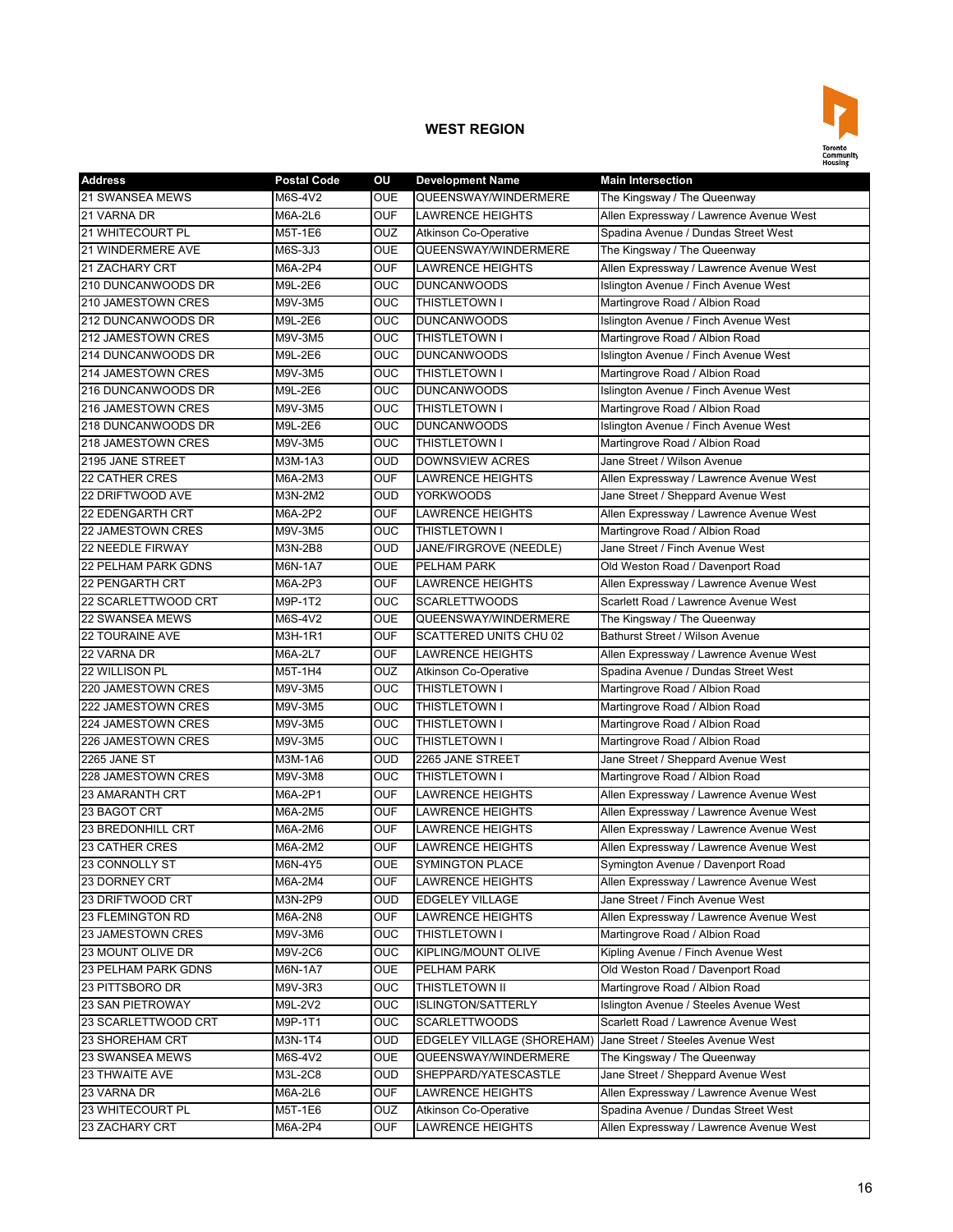

| <b>Address</b>             | <b>Postal Code</b> | OU         | <b>Development Name</b>      | <b>Main Intersection</b>                 |
|----------------------------|--------------------|------------|------------------------------|------------------------------------------|
| 230 JAMESTOWN CRES         | M9V-3M8            | OUC        | THISTLETOWN I                | Martingrove Road / Albion Road           |
| 232 JAMESTOWN CRES         | M9V-3M8            | OUC        | THISTLETOWN I                | Martingrove Road / Albion Road           |
| 234 JAMESTOWN CRES         | M9V-3M8            | <b>OUC</b> | THISTLETOWN I                | Martingrove Road / Albion Road           |
| 2350 FINCH AVE W           | M9M-2C7            | <b>OUC</b> | 2350 FINCH AVE W             | Weston Road / Finch Avenue West          |
| 236 JAMESTOWN CRES         | M9V-3M8            | OUC        | THISTLETOWN I                | Martingrove Road / Albion Road           |
| 238 JAMESTOWN CRES         | M9V-3M8            | <b>OUC</b> | THISTLETOWN I                | Martingrove Road / Albion Road           |
| <b>24 CATHER CRES</b>      | M6A-2M3            | OUF        | <b>LAWRENCE HEIGHTS</b>      | Allen Expressway / Lawrence Avenue West  |
| 24 DRIFTWOOD AVE           | M3N-2M2            | OUD        | <b>YORKWOODS</b>             | Jane Street / Sheppard Avenue West       |
| <b>24 EDENGARTH CRT</b>    | M6A-2P2            | <b>OUF</b> | <b>LAWRENCE HEIGHTS</b>      | Allen Expressway / Lawrence Avenue West  |
| 24 JAMESTOWN CRES          | M9V-3M5            | OUC        | THISTLETOWN I                | Martingrove Road / Albion Road           |
| <b>24 NEEDLE FIRWAY</b>    | M3N-2B8            | OUD        | JANE/FIRGROVE (NEEDLE)       | Jane Street / Finch Avenue West          |
| <b>24 ORPINGTON CRES</b>   | M9V-3E3            | <b>OUC</b> | THISTLETOWN II               | Martingrove Road / Albion Road           |
| <b>24 PELHAM PARK GDNS</b> | M6N-1A7            | <b>OUE</b> | PELHAM PARK                  | Old Weston Road / Davenport Road         |
| <b>24 PENGARTH CRT</b>     | M6A-2P3            | <b>OUF</b> | <b>LAWRENCE HEIGHTS</b>      | Allen Expressway / Lawrence Avenue West  |
| 24 SCARLETTWOOD CRT        | M9P-1T2            | OUC        | <b>SCARLETTWOODS</b>         | Scarlett Road / Lawrence Avenue West     |
| 24 SWANSEA MEWS            | M6S-4V2            | OUE        | QUEENSWAY/WINDERMERE         | The Kingsway / The Queenway              |
| <b>24 WILLISON PL</b>      | M5T-1H4            | OUZ        | <b>Atkinson Co-Operative</b> | Spadina Avenue / Dundas Street West      |
| 240 JAMESTOWN CRES         | M9V-3M8            | OUC        | THISTLETOWN I                | Martingrove Road / Albion Road           |
| <b>242 JAMESTOWN CRES</b>  | M9V-3M8            | OUC        | THISTLETOWN I                | Martingrove Road / Albion Road           |
| 244 JAMESTOWN CRES         | M9V-3M8            | OUC        | THISTLETOWN I                | Martingrove Road / Albion Road           |
| 246 JAMESTOWN CRES         | M9V-3M8            | OUC        | THISTLETOWN I                | Martingrove Road / Albion Road           |
| 2468 EGLINTON AVE WEST     | M6M-5E2            | <b>OUD</b> | YORK SQUARE                  | Caledonia Road / Eglinton Avenue West    |
| 248 JAMESTOWN CRES         | M9V-3M8            | OUC        | THISTLETOWN I                | Martingrove Road / Albion Road           |
| <b>25 AMARANTH CRT</b>     | M6A-2P1            | OUF        | <b>LAWRENCE HEIGHTS</b>      | Allen Expressway / Lawrence Avenue West  |
| 25 BAGOT CRT               | M6A-2M5            | <b>OUF</b> | LAWRENCE HEIGHTS             | Allen Expressway / Lawrence Avenue West  |
| <b>25 BREDONHILL CRT</b>   | M6A-2M6            | <b>OUF</b> | <b>LAWRENCE HEIGHTS</b>      | Allen Expressway / Lawrence Avenue West  |
| 25 BRITANNIA AV            | M6N-3T6            | OUE        | C 24 SCATTERED HOUSES        | Weston Road / St. Clair Avenue West      |
| <b>25 CATHER CRES</b>      | M6A-2M2            | <b>OUF</b> | <b>LAWRENCE HEIGHTS</b>      | Allen Expressway / Lawrence Avenue West  |
| 25 CONNOLLY ST             | M6N-4Y5            | <b>OUE</b> | <b>SYMINGTON PLACE</b>       | Symington Avenue / Davenport Road        |
| <b>25 DORNEY CRT</b>       | M6A-2M4            | <b>OUF</b> | <b>LAWRENCE HEIGHTS</b>      | Allen Expressway / Lawrence Avenue West  |
| 25 DRIFTWOOD CRT           | M3N-2P9            | <b>OUD</b> | <b>EDGELEY VILLAGE</b>       | Jane Street / Finch Avenue West          |
| <b>25 FLEMINGTON RD</b>    | M6A-2N8            | OUF        | LAWRENCE HEIGHTS             | Allen Expressway / Lawrence Avenue West  |
| <b>25 JAMESTOWN CRES</b>   | M9V-3M6            | <b>OUC</b> | THISTLETOWN I                | Martingrove Road / Albion Road           |
| 25 MOUNT OLIVE DR          | M9V-2C6            | OUC        | KIPLING/MOUNT OLIVE          | Kipling Avenue / Finch Avenue West       |
| <b>25 PELHAM PARK GDNS</b> | M6N-1A7            | OUE        | PELHAM PARK                  | Old Weston Road / Davenport Road         |
| <b>25 SAN PIETROWAY</b>    | M9L-2V2            | OUC        | <b>ISLINGTON/SATTERLY</b>    | Islington Avenue / Steeles Avenue West   |
| 25 SCARLETTWOOD CRT        | M9P-1T1            | OUC        | <b>SCARLETTWOODS</b>         | Scarlett Road / Lawrence Avenue West     |
| <b>25 SHOREHAM CRT</b>     | M3N-1T4            | <b>OUD</b> | EDGELEY VILLAGE (SHOREHAM)   | Jane Street / Steeles Avenue West        |
| <b>25 SWANSEA MEWS</b>     | M6S-4V2            | <b>OUE</b> | QUEENSWAY/WINDERMERE         | The Kingsway / The Queenway              |
| 25 VARNA DR                | M6A-2L6            | OUF        | <b>LAWRENCE HEIGHTS</b>      | Allen Expressway / Lawrence Avenue West  |
| <b>25 ZACHARY CRT</b>      | M6A-2P4            | OUF        | LAWRENCE HEIGHTS             | Allen Expressway / Lawrence Avenue West  |
| 250 JAMESTOWN CRES         | M9V-3M8            | OUC        | THISTLETOWN I                | Martingrove Road / Albion Road           |
| 252 JAMESTOWN CRES         | M9V-3M8            | OUC        | THISTLETOWN I                | Martingrove Road / Albion Road           |
| 2529 DUNDAS ST W           | M6P-1X5            | OUE        | SCATTERED UNITS CHU 08       | Dundas Street West / Dupont Street       |
| 254 JAMESTOWN CRES         | M9V-3M8            | OUC.       | THISTLETOWN I                | Martingrove Road / Albion Road           |
| 254 MARIA ST               | M6P-1W4            | <b>OUE</b> | <b>SCATTERED UNITS C24</b>   | Runnymede Road / Dundas Street West      |
| 254 PRESCOTT AV            | M6N-3H1            | <b>OUE</b> | C 25 SCATTERED HOUSES        | Old Weston Road / St. Clair Avenue West  |
| 256 JAMESTOWN CRES         | M9V-3M8            | OUC        | THISTLETOWN I                | Martingrove Road / Albion Road           |
| 258 JAMESTOWN CRES         | M9V-3M8            | OUC        | THISTLETOWN I                | Martingrove Road / Albion Road           |
| 2585 JANE ST               | M3L-1R8            | OUD        | 2585 JANE STREET             | Black Creek Drive / Sheppard Avenue West |
| 26 CATHER CRES             | M6A-2M3            | <b>OUF</b> | LAWRENCE HEIGHTS             | Allen Expressway / Lawrence Avenue West  |
| 26 DRIFTWOOD AVE           | M3N-2M2            | OUD        | YORKWOODS                    | Jane Street / Sheppard Avenue West       |
| <b>26 EDENGARTH CRT</b>    | M6A-2P2            | OUF        | LAWRENCE HEIGHTS             | Allen Expressway / Lawrence Avenue West  |
| 26 JAMESTOWN CRES          | M9V-3M5            | <b>OUC</b> | THISTLETOWN I                | Martingrove Road / Albion Road           |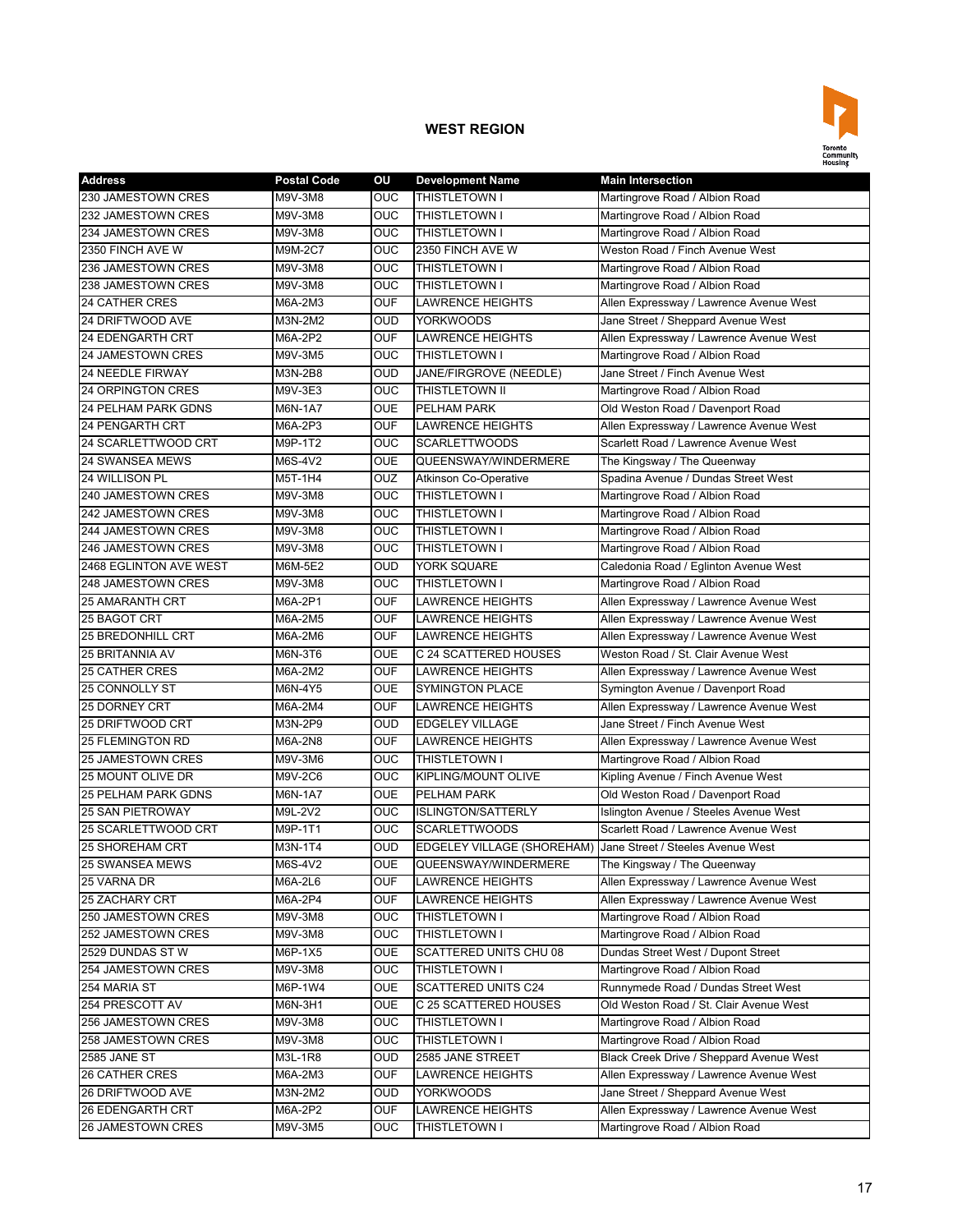

| <b>Address</b>             | <b>Postal Code</b> | OU         | <b>Development Name</b>      | <b>Main Intersection</b>                |
|----------------------------|--------------------|------------|------------------------------|-----------------------------------------|
| 26 NEEDLE FIRWAY           | M3N-2B8            | <b>OUD</b> | JANE/FIRGROVE (NEEDLE)       | Jane Street / Finch Avenue West         |
| <b>26 ORPINGTON CRES</b>   | M9V-3E3            | <b>OUC</b> | <b>THISTLETOWN II</b>        | Martingrove Road / Albion Road          |
| <b>26 PELHAM PARK GDNS</b> | M6N-1A7            | <b>OUE</b> | PELHAM PARK                  | Old Weston Road / Davenport Road        |
| 26 PENGARTH CRT            | M6A-2P3            | <b>OUF</b> | <b>LAWRENCE HEIGHTS</b>      | Allen Expressway / Lawrence Avenue West |
| 26 SCARLETTWOOD CRT        | M9P-1T2            | <b>OUC</b> | <b>SCARLETTWOODS</b>         | Scarlett Road / Lawrence Avenue West    |
| <b>26 SWANSEA MEWS</b>     | M6S-4V2            | <b>OUE</b> | QUEENSWAY/WINDERMERE         | The Kingsway / The Queenway             |
| 26 WILLISON PL             | M5T-1H4            | OUZ        | <b>Atkinson Co-Operative</b> | Spadina Avenue / Dundas Street West     |
| 260 JAMESTOWN CRES         | M9V-3M8            | OUC        | THISTLETOWN I                | Martingrove Road / Albion Road          |
| 262 JAMESTOWN CRES         | M9V-3M8            | <b>OUC</b> | THISTLETOWN I                | Martingrove Road / Albion Road          |
| 262 OLD WESTON RD          | M6N-3A4            | <b>OUE</b> | C 25 SCATTERED HOUSES        | Old Weston Road / St. Clair Avenue West |
| 264 JAMESTOWN CRES         | M9V-3M8            | <b>OUC</b> | <b>THISTLETOWN I</b>         | Martingrove Road / Albion Road          |
| 266 JAMESTOWN CRES         | M9V-3M8            | <b>OUC</b> | THISTLETOWN I                | Martingrove Road / Albion Road          |
| 268 JAMESTOWN CRES         | M9V-3M8            | <b>OUC</b> | <b>THISTLETOWN I</b>         | Martingrove Road / Albion Road          |
| 269 CAMPBELL AV            | M6P-3V7            | <b>OUE</b> | CAMPBELL/ANTLER              | Symington Avenue / Bloor Street West    |
| 269A CAMPBELL AV           | M6P-3V7            | <b>OUE</b> | CAMPBELL/ANTLER              | Symington Avenue / Bloor Street West    |
| 27 AMARANTH CRT            | M6A-2P1            | <b>OUF</b> | LAWRENCE HEIGHTS             | Allen Expressway / Lawrence Avenue West |
| 27 BAGOT CRT               | M6A-2M5            | <b>OUF</b> | <b>LAWRENCE HEIGHTS</b>      | Allen Expressway / Lawrence Avenue West |
| 27 BREDONHILL CRT          | M6A-2M6            | <b>OUF</b> | <b>LAWRENCE HEIGHTS</b>      | Allen Expressway / Lawrence Avenue West |
| <b>27 CATHER CRES</b>      | M6A-2M2            | <b>OUF</b> | <b>LAWRENCE HEIGHTS</b>      | Allen Expressway / Lawrence Avenue West |
| 27 CONNOLLY ST             | M6N-4Y5            | <b>OUE</b> | <b>SYMINGTON PLACE</b>       | Symington Avenue / Davenport Road       |
| 27 DORNEY CRT              | M6A-2M4            | <b>OUF</b> | <b>LAWRENCE HEIGHTS</b>      | Allen Expressway / Lawrence Avenue West |
| 27 FLEMINGTON RD           | M6A-2N8            | <b>OUF</b> | <b>LAWRENCE HEIGHTS</b>      | Allen Expressway / Lawrence Avenue West |
| 27 JAMESTOWN CRES          | M9V-3M6            | OUC        | THISTLETOWN I                | Martingrove Road / Albion Road          |
| 27 MOUNT OLIVE DR          | M9V-2C6            | OUC        | KIPLING/MOUNT OLIVE          | Kipling Avenue / Finch Avenue West      |
| <b>27 PELHAM PARK GDNS</b> | M6N-1A7            | <b>OUE</b> | PELHAM PARK                  | Old Weston Road / Davenport Road        |
| 27 PITTSBORO DR            | M9V-3R3            | <b>OUC</b> | THISTLETOWN II               | Martingrove Road / Albion Road          |
| 27 SAN PIETROWAY           | M9L-2V2            | OUC        | <b>ISLINGTON/SATTERLY</b>    | Islington Avenue / Steeles Avenue West  |
| 27 SCARLETTWOOD CRT        | M9P-1T1            | OUC        | <b>SCARLETTWOODS</b>         | Scarlett Road / Lawrence Avenue West    |
| 27 SWANSEA MEWS            | M6S-4V2            | <b>OUE</b> | QUEENSWAY/WINDERMERE         | The Kingsway / The Queenway             |
| 27 VARNA DR                | M6A-2L6            | <b>OUF</b> | <b>LAWRENCE HEIGHTS</b>      | Allen Expressway / Lawrence Avenue West |
| 27 ZACHARY CRT             | M6A-2P4            | <b>OUF</b> | <b>LAWRENCE HEIGHTS</b>      | Allen Expressway / Lawrence Avenue West |
| 271 CAMPBELL AV            | M6P-3V7            | <b>OUE</b> | CAMPBELL/ANTLER              | Symington Avenue / Bloor Street West    |
| 271 GRANDRAVINE DR         | M3N-1J1            | <b>OUD</b> | <b>YORKWOODS</b>             | Jane Street / Sheppard Avenue West      |
| 271A CAMPBELL AV           | M6P-3V7            | <b>OUE</b> | CAMPBELL/ANTLER              | Symington Avenue / Bloor Street West    |
| 273 CAMPBELL AV            | M6P-3V7            | <b>OUE</b> | CAMPBELL/ANTLER              | Symington Avenue / Bloor Street West    |
| 273A CAMPBELL AV           | M6P-3V7            | <b>OUE</b> | CAMPBELL/ANTLER              | Symington Avenue / Bloor Street West    |
| 275 ALBION RD              | M9W-3P1            | <b>OUC</b> | ALBION/SHENDALE              | Islington Avenue / Albion Road          |
| 275 CAMPBELL AV            | M6P-3V7            | <b>OUE</b> | CAMPBELL/ANTLER              | Symington Avenue / Bloor Street West    |
| 275 GRANDRAVINE DR         | M3N-1J1            | <b>OUD</b> | <b>YORKWOODS</b>             | Jane Street / Sheppard Avenue West      |
| 275A CAMPBELL AV           | M6P-3V7            | <b>OUE</b> | CAMPBELL/ANTLER              | Symington Avenue / Bloor Street West    |
| 2765 ISLINGTON AVENUE      | M9V-5C2            | OUC.       | ROWNTREE MANOR               | Islington Avenue / Finch Avenue West    |
| 277 CAMPBELL AV            | M6P-3V7            | <b>OUE</b> | CAMPBELL/ANTLER              | Symington Avenue / Bloor Street West    |
| 277A CAMPBELL AV           | M6P-3V7            | <b>OUE</b> | CAMPBELL/ANTLER              | Symington Avenue / Bloor Street West    |
| 279 CAMPBELL AV            | M6P-3V7            | <b>OUE</b> | CAMPBELL/ANTLER              | Symington Avenue / Bloor Street West    |
| 279 GRANDRAVINE DR         | M3N-1J1            | OUD        | <b>YORKWOODS</b>             | Jane Street / Sheppard Avenue West      |
| 279A CAMPBELL AV           | M6P-3V7            | <b>OUE</b> | CAMPBELL/ANTLER              | Symington Avenue / Bloor Street West    |
| 28 CATHER CRES             | M6A-2M3            | <b>OUF</b> | <b>LAWRENCE HEIGHTS</b>      | Allen Expressway / Lawrence Avenue West |
| 28 DRIFTWOOD AVE           | M3N-2M2            | <b>OUD</b> | <b>YORKWOODS</b>             | Jane Street / Sheppard Avenue West      |
| 28 EDENGARTH CRT           | M6A-2P2            | <b>OUF</b> | LAWRENCE HEIGHTS             | Allen Expressway / Lawrence Avenue West |
| 28 JAMESTOWN CRES          | M9V-3M5            | <b>OUC</b> | THISTLETOWN I                | Martingrove Road / Albion Road          |
| 28 NEEDLE FIRWAY           | M3N-2B8            | <b>OUD</b> | JANE/FIRGROVE (NEEDLE)       | Jane Street / Finch Avenue West         |
| 28 ORPINGTON CRES          | M9V-3E3            | <b>OUC</b> | THISTLETOWN II               | Martingrove Road / Albion Road          |
| 28 PELHAM PARK GDNS        | M6N-1A7            | <b>OUE</b> | PELHAM PARK                  | Old Weston Road / Davenport Road        |
| 28 PENGARTH CRT            | M6A-2P3            | <b>OUF</b> | LAWRENCE HEIGHTS             | Allen Expressway / Lawrence Avenue West |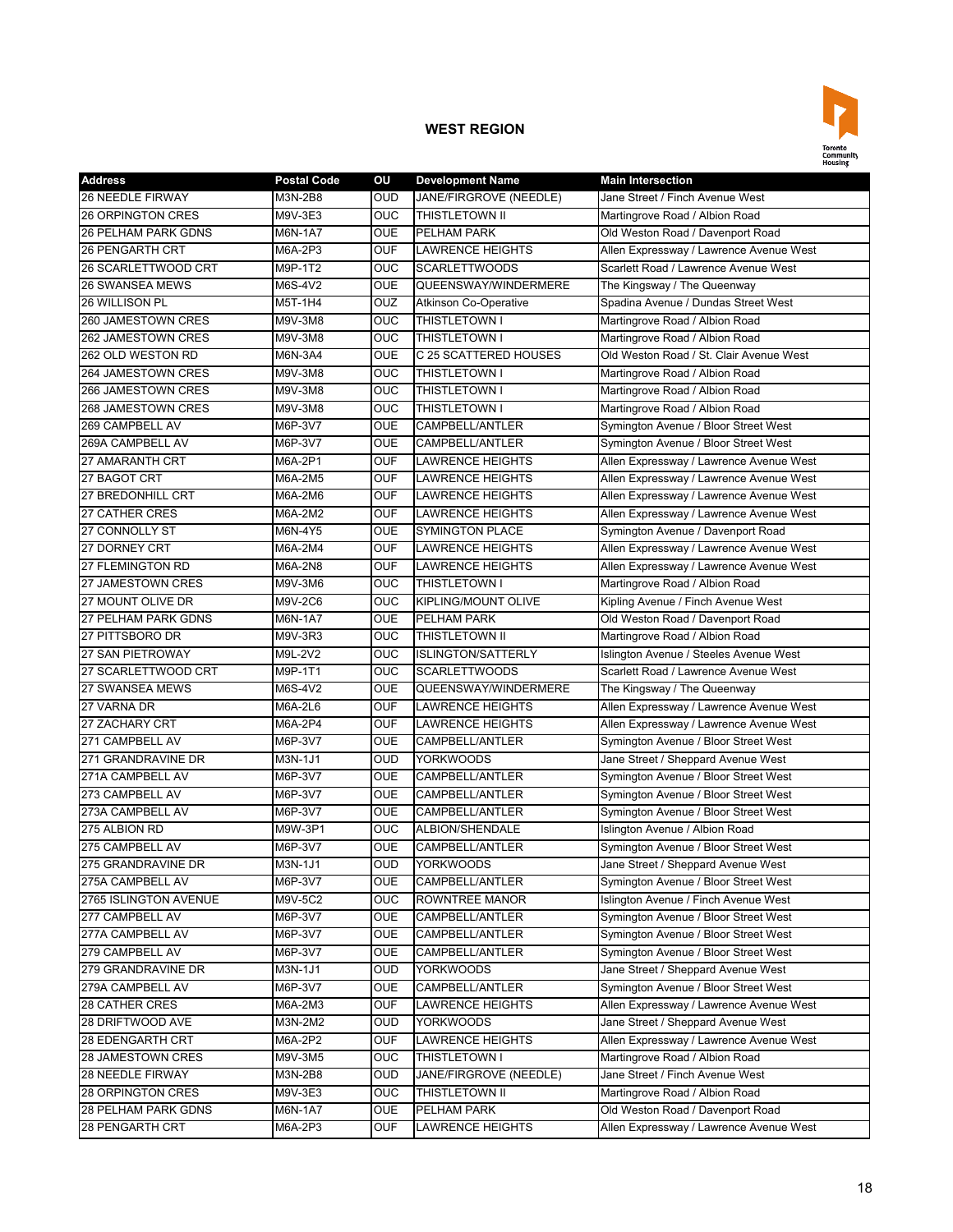

| <b>Address</b>                   | <b>Postal Code</b> | OU               | <b>Development Name</b>      | <b>Main Intersection</b>                |
|----------------------------------|--------------------|------------------|------------------------------|-----------------------------------------|
| 28 SCARLETTWOOD CRT              | M9P-1T2            | OUC              | <b>SCARLETTWOODS</b>         | Scarlett Road / Lawrence Avenue West    |
| 28 SWANSEA MEWS                  | M6S-4V2            | <b>OUE</b>       | QUEENSWAY/WINDERMERE         | The Kingsway / The Queenway             |
| 28 WILLISON PL                   | M5T-1H4            | OUZ              | <b>Atkinson Co-Operative</b> | Spadina Avenue / Dundas Street West     |
| 283 GRANDRAVINE DR               | M3N-1J1            | <b>OUD</b>       | <b>YORKWOODS</b>             | Jane Street / Sheppard Avenue West      |
| 287 GRANDRAVINE DR               | M3N-1J1            | <b>OUD</b>       | <b>YORKWOODS</b>             | Jane Street / Sheppard Avenue West      |
| 289 WALLACE AV                   | M6P-3N2            | <b>OUE</b>       | C 08 SCATTERED HOUSES        | Lansdowne Avenue / Bloor Street West    |
| <b>29 AMARANTH CRT</b>           | M6A-2P1            | <b>OUF</b>       | <b>LAWRENCE HEIGHTS</b>      | Allen Expressway / Lawrence Avenue West |
| 29 BAGOT CRT                     | M6A-2M5            | <b>OUF</b>       | <b>LAWRENCE HEIGHTS</b>      | Allen Expressway / Lawrence Avenue West |
| 29 BREDONHILL CRT                | M6A-2M6            | OUF              | <b>LAWRENCE HEIGHTS</b>      | Allen Expressway / Lawrence Avenue West |
| <b>29 CATHER CRES</b>            | M6A-2M2            | <b>OUF</b>       | <b>LAWRENCE HEIGHTS</b>      | Allen Expressway / Lawrence Avenue West |
| 29 CONNOLLY ST                   | M6N-4Y5            | OUE              | <b>SYMINGTON PLACE</b>       | Symington Avenue / Davenport Road       |
| 29 DORNEY CRT                    | M6A-2M4            | <b>OUF</b>       | <b>LAWRENCE HEIGHTS</b>      | Allen Expressway / Lawrence Avenue West |
| 29 FLEMINGTON RD                 | M6A-2N8            | <b>OUF</b>       | <b>LAWRENCE HEIGHTS</b>      | Allen Expressway / Lawrence Avenue West |
| 29 JAMESTOWN CRES                | M9V-3M6            | <b>OUC</b>       | THISTLETOWN I                | Martingrove Road / Albion Road          |
| 29 PELHAM PARK GDNS              | M6N-1A7            | <b>OUE</b>       | PELHAM PARK                  | Old Weston Road / Davenport Road        |
| 29 SAN PIETROWAY                 | M9L-2V2            | OUC              | <b>ISLINGTON/SATTERLY</b>    | Islington Avenue / Steeles Avenue West  |
| 29 SCARLETTWOOD CRT              | M9P-1T1            | OUC              | <b>SCARLETTWOODS</b>         | Scarlett Road / Lawrence Avenue West    |
| <b>29 SWANSEA MEWS</b>           | M6S-4V2            | <b>OUE</b>       | QUEENSWAY/WINDERMERE         | The Kingsway / The Queenway             |
| 29 VARNA DR                      | M6A-2L6            | <b>OUF</b>       | <b>LAWRENCE HEIGHTS</b>      | Allen Expressway / Lawrence Avenue West |
| 29 ZACHARY CRT                   | M6A-2P4            | <b>OUF</b>       | <b>LAWRENCE HEIGHTS</b>      | Allen Expressway / Lawrence Avenue West |
| 291 GRANDRAVINE DR               | M3N-1J1            | <b>OUD</b>       | <b>YORKWOODS</b>             | Jane Street / Sheppard Avenue West      |
| 292 GRANDRAVINE DR               | M3N-1J4            | <b>OUD</b>       | <b>YORKWOODS</b>             | Jane Street / Sheppard Avenue West      |
| 294 GRANDRAVINE DR               | M3N-1J4            | <b>OUD</b>       | <b>YORKWOODS</b>             | Jane Street / Sheppard Avenue West      |
| 295 GRANDRAVINE DR               | M3N-1J1            | OUD              | <b>YORKWOODS</b>             | Jane Street / Sheppard Avenue West      |
| 296 GRANDRAVINE DR               | M3N-1J4            | OUD              | YORKWOODS                    | Jane Street / Sheppard Avenue West      |
| 298 GRANDRAVINE DR               | M3N-1J4            | <b>OUD</b>       | <b>YORKWOODS</b>             | Jane Street / Sheppard Avenue West      |
| 299 GRANDRAVINE DR               | M3N-1J1            | OUD              | <b>YORKWOODS</b>             | Jane Street / Sheppard Avenue West      |
| 2999 JANE ST                     | M3N-2J9            | <b>OUD</b>       | JANE/YEWTREE                 | Jane Street / Finch Avenue West         |
| 3 AMARANTH CRT                   | M6A-2P1            | <b>OUF</b>       | <b>LAWRENCE HEIGHTS</b>      | Allen Expressway / Lawrence Avenue West |
| 3 ARBOR DELL ROAD                | M9W-4C6            | <b>OUC</b>       | <b>WESTACRES</b>             | Kipling Avenue / Hinton Road            |
| 3 BAGOT CRT                      | M6A-2M5            | <b>OUF</b>       | <b>LAWRENCE HEIGHTS</b>      | Allen Expressway / Lawrence Avenue West |
| <b>3 BREDONHILL CRT</b>          | M6A-2M6            | <b>OUF</b>       | <b>LAWRENCE HEIGHTS</b>      | Allen Expressway / Lawrence Avenue West |
| <b>3 CATHER CRES</b>             | M6A-2M2            | OUF              | LAWRENCE HEIGHTS             | Allen Expressway / Lawrence Avenue West |
| <b>3 CONNOLLY ST</b>             | M6N-4Y5            | <b>OUE</b>       | <b>SYMINGTON PLACE</b>       | Symington Avenue / Davenport Road       |
| 3 DORNEY CRT                     | M6A-2M4            | OUF              | <b>LAWRENCE HEIGHTS</b>      | Allen Expressway / Lawrence Avenue West |
| 3 DRIFTWOOD CRT                  | M3N-2P9            | OUD              | <b>EDGELEY VILLAGE</b>       | Jane Street / Finch Avenue West         |
| 3 FLEMINGTON RD                  | M6A-2N3            | <b>OUF</b>       | <b>LAWRENCE HEIGHTS</b>      | Allen Expressway / Lawrence Avenue West |
| <b>3 LEILA LANE</b>              | M6A-2M7            | <b>OUF</b>       | <b>LAWRENCE HEIGHTS</b>      | Allen Expressway / Lawrence Avenue West |
| 3 MARSH GRASSWAY                 | M3N-2X3            | <b>OUD</b>       | <b>FIRGROVE CRESCENT</b>     | Jane Street / Finch Avenue West         |
| 3 MOUNT OLIVE DR                 | M9V-2C6            | <b>OUC</b>       | <b>KIPLING/MOUNT OLIVE</b>   | Kipling Avenue / Finch Avenue West      |
| 3 OLD MEADOW LANE                | M6A-2N2            | OUF              | <b>LAWRENCE HEIGHTS</b>      | Allen Expressway / Lawrence Avenue West |
| 3 PELHAM PARK GDNS               | M6N-1A7            | OUE              | PELHAM PARK                  | Old Weston Road / Davenport Road        |
| 3 SAN PIETROWAY                  | M9L-2V3            | <b>OUC</b>       | <b>ISLINGTON/SATTERLY</b>    | Islington Avenue / Steeles Avenue West  |
| 3 SANAGAN RD                     | M9V-1R6            | OUC              | LIGHTWOOD SANAGAN            | Kipling Avenue / Albion Road            |
| 3 SCARLETTWOOD CRT               | M9P-1T1            | OUC              | <b>SCARLETTWOODS</b>         | Scarlett Road / Lawrence Avenue West    |
| 3 SHOREHAM CRT                   | M3N-1T4            | OUD              | EDGELEY VILLAGE (SHOREHAM)   | Jane Street / Steeles Avenue West       |
| 3 SWANSEA MEWS                   | M6S-4V2            | <b>OUE</b>       | QUEENSWAY/WINDERMERE         | The Kingsway / The Queenway             |
| 3 VARNA DR                       | M6A-2L6            | OUF              | <b>LAWRENCE HEIGHTS</b>      | Allen Expressway / Lawrence Avenue West |
| 3 ZACHARY CRT                    | M6A-2P4            | OUF              | <b>LAWRENCE HEIGHTS</b>      | Allen Expressway / Lawrence Avenue West |
| 30 CATHER CRES                   | M6A-2M2            | OUF              | LAWRENCE HEIGHTS             | Allen Expressway / Lawrence Avenue West |
| 30 DENARDA STREET                | M6M-5C3            | OUD              | <b>TRIMBEE COURT</b>         | Jane Street / Weston Road               |
| 30 DRIFTWOOD AVE                 | M3N-2M2            | $\overline{OUD}$ | <b>YORKWOODS</b>             | Jane Street / Sheppard Avenue West      |
| 30 DRIFTWOOD CRT - Supers Office | $\sim$             | OUD              | <b>EDGELEY VILLAGE</b>       | Jane Street / Finch Avenue West         |
| 30 EDENGARTH CRT                 | M6A-2P2            | OUF              | <b>LAWRENCE HEIGHTS</b>      | Allen Expressway / Lawrence Avenue West |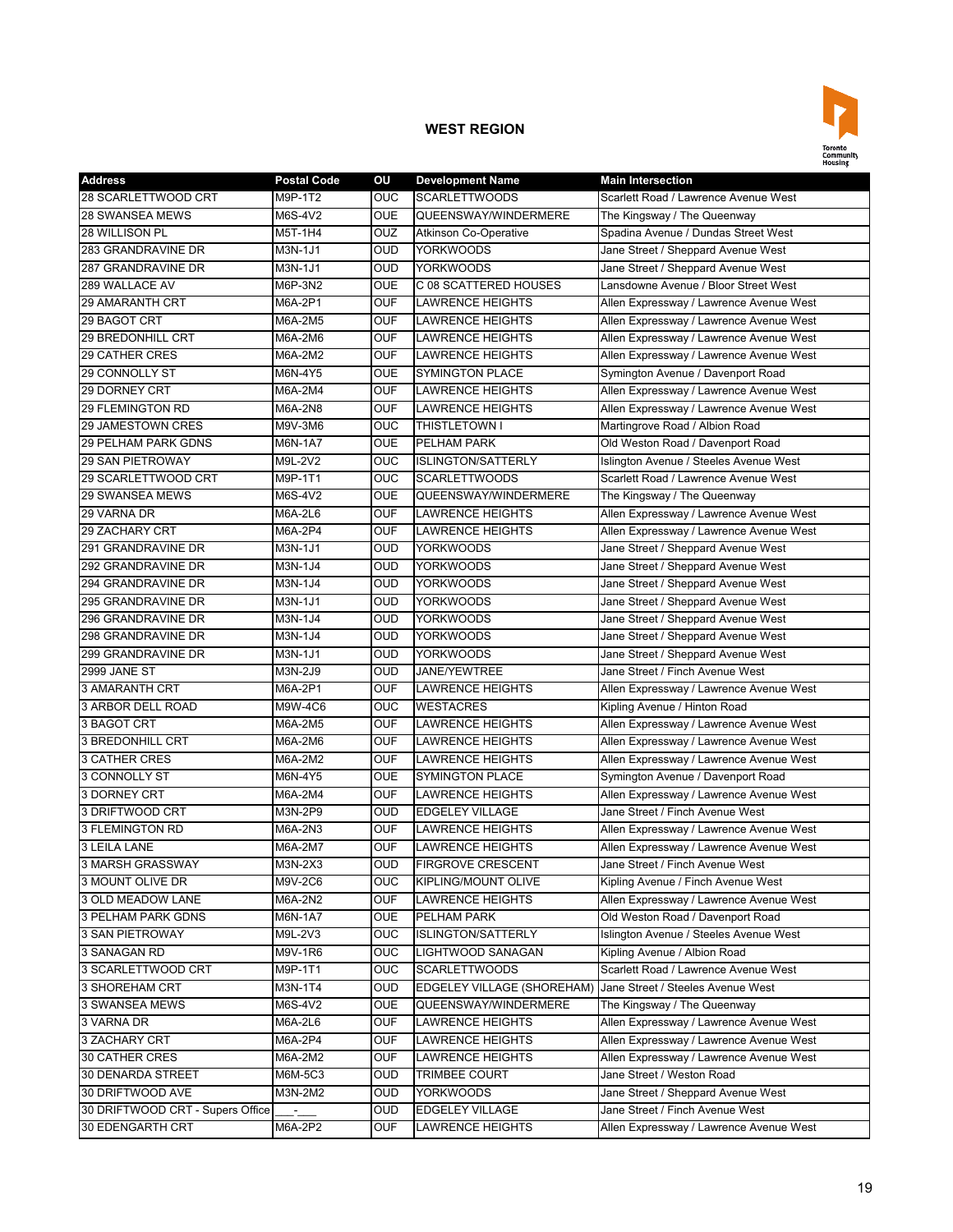

| <b>Address</b>      | <b>Postal Code</b> | ΟU             | <b>Development Name</b>       | <b>Main Intersection</b>                |
|---------------------|--------------------|----------------|-------------------------------|-----------------------------------------|
| 30 FALSTAFF AVE     | M6L-2C9            | <b>OUD</b>     | JANE/FALSTAFF (30)            | Jane Street / Hwy 401                   |
| 30 HARVIE AV        | M6E-4K3            | <b>OUE</b>     | C 25 SCATTERED HOUSES         | Dufferin Street / St. Clair Avenue West |
| 30 JAMESTOWN CRES   | M9V-3M5            | <b>OUC</b>     | THISTLETOWN I                 | Martingrove Road / Albion Road          |
| 30 NEEDLE FIRWAY    | M3N-2B8            | <b>OUD</b>     | JANE/FIRGROVE (NEEDLE)        | Jane Street / Finch Avenue West         |
| 30 ORPINGTON CRES   | M9V-3E3            | <b>OUC</b>     | THISTLETOWN II                | Martingrove Road / Albion Road          |
| 30 PELHAM PARK GDNS | M6N-1A7            | <b>OUE</b>     | PELHAM PARK                   | Old Weston Road / Davenport Road        |
| 30 PENGARTH CRT     | M6A-2P3            | <b>OUF</b>     | <b>LAWRENCE HEIGHTS</b>       | Allen Expressway / Lawrence Avenue West |
| 30 SCARLETTWOOD CRT | M9P-1T2            | OUC            | <b>SCARLETTWOODS</b>          | Scarlett Road / Lawrence Avenue West    |
| 30 SWANSEA MEWS     | M6S-4V2            | <b>OUE</b>     | QUEENSWAY/WINDERMERE          | The Kingsway / The Queenway             |
| 300 GRANDRAVINE DR  | M3N-1J4            | OUD            | <b>YORKWOODS</b>              | Jane Street / Sheppard Avenue West      |
| 302 GRANDRAVINE DR  | M3N-1J4            | OUD            | <b>YORKWOODS</b>              | Jane Street / Sheppard Avenue West      |
| 303 GRANDRAVINE DR  | M3N-1J1            | <b>OUD</b>     | <b>YORKWOODS</b>              | Jane Street / Sheppard Avenue West      |
| 304 GRANDRAVINE DR  | M3N-1J4            | <b>OUD</b>     | <b>YORKWOODS</b>              | Jane Street / Sheppard Avenue West      |
| 306 GRANDRAVINE DR  | M3N-1J4            | <b>OUD</b>     | <b>YORKWOODS</b>              | Jane Street / Sheppard Avenue West      |
| 307 GRANDRAVINE DR  | M3N-1J1            | <b>OUD</b>     | <b>YORKWOODS</b>              | Jane Street / Sheppard Avenue West      |
| 308 GRANDRAVINE DR  | M3N-1J4            | OUD            | <b>YORKWOODS</b>              | Jane Street / Sheppard Avenue West      |
| 31 AMARANTH CRT     | M6A-2P1            | OUF            | LAWRENCE HEIGHTS              | Allen Expressway / Lawrence Avenue West |
| 31 BAGOT CRT        | M6A-2M5            | <b>OUF</b>     | LAWRENCE HEIGHTS              | Allen Expressway / Lawrence Avenue West |
| 31 BREDONHILL CRT   | M6A-2M6            | OUF            | <b>LAWRENCE HEIGHTS</b>       | Allen Expressway / Lawrence Avenue West |
| 31 CATHER CRES      | M6A-2M2            | <b>OUF</b>     | <b>LAWRENCE HEIGHTS</b>       | Allen Expressway / Lawrence Avenue West |
| 31 CONNOLLY ST      | M6N-4Y5            | <b>OUE</b>     | <b>SYMINGTON PLACE</b>        | Symington Avenue / Davenport Road       |
| 31 DORNEY CRT       | M6A-2M4            | <b>OUF</b>     | <b>LAWRENCE HEIGHTS</b>       | Allen Expressway / Lawrence Avenue West |
| 31 FLEMINGTON RD    | M6A-2N8            | <b>OUF</b>     | <b>LAWRENCE HEIGHTS</b>       | Allen Expressway / Lawrence Avenue West |
| 31 JAMESTOWN CRES   | M9V-3M6            | OUC            | THISTLETOWN I                 | Martingrove Road / Albion Road          |
| 31 PELHAM PARK GDNS | M6N-1A7            | OUE            | PELHAM PARK                   | Old Weston Road / Davenport Road        |
| 31 PITTSBORO DR     | M9V-3R3            | <b>OUC</b>     | THISTLETOWN II                | Martingrove Road / Albion Road          |
| 31 SAN PIETROWAY    | M9L-2V2            | <b>OUC</b>     | <b>ISLINGTON/SATTERLY</b>     | Islington Avenue / Steeles Avenue West  |
| 31 SCARLETTWOOD CRT | M9P-1T1            | <b>OUC</b>     | <b>SCARLETTWOODS</b>          | Scarlett Road / Lawrence Avenue West    |
| 31 SNOWOOD CRT      | M3N-1E7            | <b>OUD</b>     | <b>SCATTERED UNITS CHU 18</b> | Jane Street / Sheppard Avenue West      |
| 31 SWANSEA MEWS     | M6S-4V2            | <b>OUE</b>     | QUEENSWAY/WINDERMERE          | The Kingsway / The Queenway             |
| 31 VARNA DR         | M6A-2L6            | <b>OUF</b>     | <b>LAWRENCE HEIGHTS</b>       | Allen Expressway / Lawrence Avenue West |
| 31 ZACHARY CRT      | M6A-2P4            | <b>OUF</b>     | <b>LAWRENCE HEIGHTS</b>       | Allen Expressway / Lawrence Avenue West |
| 310 GRANDRAVINE DR  | M3N-1J4            | OUD            | <b>YORKWOODS</b>              | Jane Street / Sheppard Avenue West      |
| 3101 WESTON ROAD    | M9M-2Z9            | OUD            | <b>WESTON TOWERS</b>          | Weston Road / Sheppard Avenue West      |
| 311 GRANDRAVINE DR  | M3N-1J1            | OUD            | <b>YORKWOODS</b>              | Jane Street / Sheppard Avenue West      |
| 31A AUGUSTA AVE     | M5T-2K9            | OUZ            | <b>Atkinson Co-Operative</b>  | Spadina Avenue / Dundas Street West     |
| 31B AUGUSTA AVE     | M5T-2K9            | OUZ            | <b>Atkinson Co-Operative</b>  | Spadina Avenue / Dundas Street West     |
| 32 1/2 ST CLAIR GD  | M4M-1P8            | <b>OUE</b>     | C 25 SCATTERED HOUSES         | Keele Street / Runnymede Road           |
| 32 CATHER CRES      | M6A-2M2            | <b>OUF</b>     | <b>LAWRENCE HEIGHTS</b>       | Allen Expressway / Lawrence Avenue West |
| 32 DRIFTWOOD AVE    | M3N-2M2            | <b>OUD</b>     | <b>YORKWOODS</b>              | Jane Street / Sheppard Avenue West      |
| 32 EDENGARTH CRT    | M6A-2P2            | OUF            | LAWRENCE HEIGHTS              | Allen Expressway / Lawrence Avenue West |
| 32 JAMESTOWN CRES   | M9V-3M5            | <b>OUC</b>     | THISTLETOWN I                 | Martingrove Road / Albion Road          |
| 32 NEEDLE FIRWAY    | M3N-2B8            | OUD.           | JANE/FIRGROVE (NEEDLE)        | Jane Street / Finch Avenue West         |
| 32 ORPINGTON CRES   | M9V-3E3            | $\overline{C}$ | THISTLETOWN II                | Martingrove Road / Albion Road          |
| 32 PELHAM PARK GDNS | M6N-1A7            | OUE            | PELHAM PARK                   | Old Weston Road / Davenport Road        |
| 32 PENGARTH CRT     | M6A-2P3            | <b>OUF</b>     | <b>LAWRENCE HEIGHTS</b>       | Allen Expressway / Lawrence Avenue West |
| 32 SCARLETTWOOD CRT | M9P-1T2            | <b>OUC</b>     | <b>SCARLETTWOODS</b>          | Scarlett Road / Lawrence Avenue West    |
| 32 SWANSEA MEWS     | M6S-4V2            | <b>OUE</b>     | QUEENSWAY/WINDERMERE          | The Kingsway / The Queenway             |
| 3225 DUNDAS STW     | M6P-2A2            | OUE            | C 24 SCATTERED HOUSES         | Dufferin Street / St. Clair Avenue West |
| 33 AMARANTH CRT     | M6A-2P1            | OUF            | LAWRENCE HEIGHTS              | Allen Expressway / Lawrence Avenue West |
| 33 AUGUSTA AVE      | M5T-2K9            | OUZ            | <b>Atkinson Co-Operative</b>  | Spadina Avenue / Dundas Street West     |
| 33 BAGOT CRT        | M6A-2M5            | <b>OUF</b>     | <b>LAWRENCE HEIGHTS</b>       | Allen Expressway / Lawrence Avenue West |
| 33 BREDONHILL CRT   | M6A-2M6            | OUF            | LAWRENCE HEIGHTS              | Allen Expressway / Lawrence Avenue West |
| 33 CATHER CRES      | M6A-2M2            | OUF            | LAWRENCE HEIGHTS              | Allen Expressway / Lawrence Avenue West |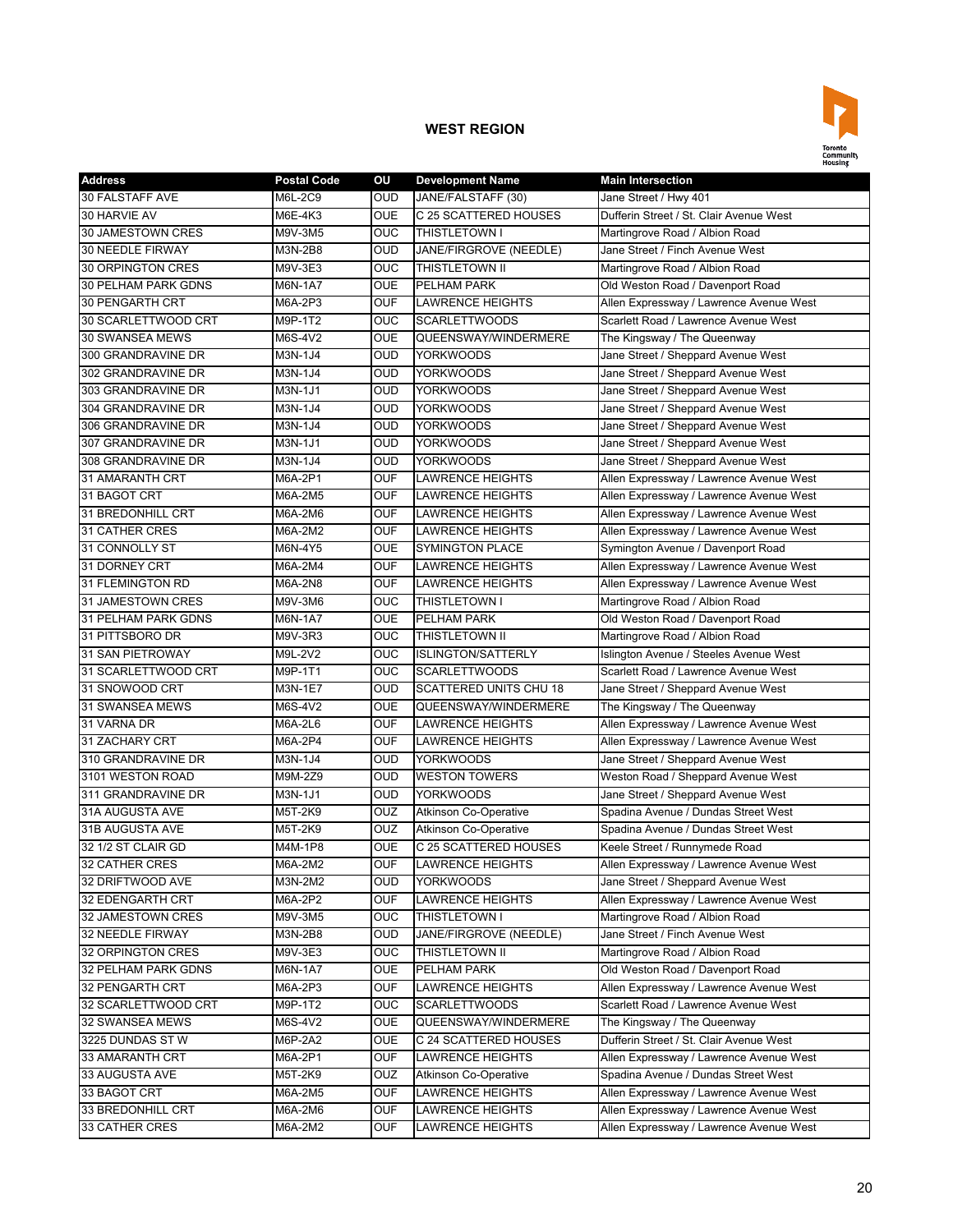

| <b>Address</b>        | <b>Postal Code</b> | OU         | <b>Development Name</b>      | <b>Main Intersection</b>                 |
|-----------------------|--------------------|------------|------------------------------|------------------------------------------|
| 33 CONNOLLY ST        | M6N-4Y5            | <b>OUE</b> | <b>SYMINGTON PLACE</b>       | Symington Avenue / Davenport Road        |
| 33 DORNEY CRT         | M6A-2M4            | <b>OUF</b> | <b>LAWRENCE HEIGHTS</b>      | Allen Expressway / Lawrence Avenue West  |
| 33 FLEMINGTON RD      | M6A-2N8            | <b>OUF</b> | <b>LAWRENCE HEIGHTS</b>      | Allen Expressway / Lawrence Avenue West  |
| 33 GOSFORD BLVD       | M3N-2G7            | <b>OUD</b> | <b>JANE/MILO</b>             | Jane Street / Finch Avenue West          |
| 33 JAMESTOWN CRES     | M9V-3M6            | <b>OUC</b> | THISTLETOWN I                | Martingrove Road / Albion Road           |
| 33 LIGHTWOOD DR       | M9V-2Z1            | OUC        | <b>LIGHTWOOD SANAGAN</b>     | Kipling Avenue / Albion Road             |
| 33 PELHAM PARK GDNS   | M6N-1A7            | <b>OUE</b> | PELHAM PARK                  | Old Weston Road / Davenport Road         |
| 33 SAN PIETROWAY      | M9L-2V2            | <b>OUC</b> | <b>ISLINGTON/SATTERLY</b>    | Islington Avenue / Steeles Avenue West   |
| 33 SCARLETTWOOD CRT   | M9P-1T1            | <b>OUC</b> | <b>SCARLETTWOODS</b>         | Scarlett Road / Lawrence Avenue West     |
| 33 SWANSEA MEWS       | M6S-4V2            | <b>OUE</b> | QUEENSWAY/WINDERMERE         | The Kingsway / The Queenway              |
| 33 VARNA DR           | M6A-2L6            | <b>OUF</b> | <b>LAWRENCE HEIGHTS</b>      | Allen Expressway / Lawrence Avenue West  |
| 33 ZACHARY CRT        | M6A-2P4            | <b>OUF</b> | <b>LAWRENCE HEIGHTS</b>      | Allen Expressway / Lawrence Avenue West  |
| 331 BARTLETT AV       | M6H-3G8            | <b>OUE</b> | 331 BARTLETT                 | Dufferin Street / Davenport Road         |
| 34 BROOKSIDE AVE      | M6S-4G7            | <b>OUE</b> | <b>SCATTERED UNITS C24</b>   | Jane Street / Dundas Street West         |
| <b>34 CATHER CRES</b> | M6A-2M3            | <b>OUF</b> | <b>LAWRENCE HEIGHTS</b>      | Allen Expressway / Lawrence Avenue West  |
| 34 DRIFTWOOD AVE      | M3N-2M2            | <b>OUD</b> | <b>YORKWOODS</b>             | Jane Street / Sheppard Avenue West       |
| 34 EDENGARTH CRT      | M6A-2P2            | <b>OUF</b> | <b>LAWRENCE HEIGHTS</b>      | Allen Expressway / Lawrence Avenue West  |
| 34 FERN AV            | M6R-1K1            | <b>OUE</b> | C 08 SCATTERED HOUSES        | Roncesvalles Avenue / Dundas Street West |
| 34 JAMESTOWN CRES     | M9V-3M5            | <b>OUC</b> | THISTLETOWN I                | Martingrove Road / Albion Road           |
| 34 NEEDLE FIRWAY      | M3N-2B8            | <b>OUD</b> | JANE/FIRGROVE (NEEDLE)       | Jane Street / Finch Avenue West          |
| 34 ORPINGTON CRES     | M9V-3E3            | <b>OUC</b> | THISTLETOWN II               | Martingrove Road / Albion Road           |
| 34 PELHAM PARK GDNS   | M6N-1A7            | <b>OUE</b> | PELHAM PARK                  | Old Weston Road / Davenport Road         |
| 34 PENGARTH CRT       | M6A-2P3            | <b>OUF</b> | <b>LAWRENCE HEIGHTS</b>      | Allen Expressway / Lawrence Avenue West  |
| 34 SCARLETTWOOD CRT   | M9P-1T2            | <b>OUC</b> | <b>SCARLETTWOODS</b>         | Scarlett Road / Lawrence Avenue West     |
| 34 SWANSEA MEWS       | M6S-4V2            | <b>OUE</b> | QUEENSWAY/WINDERMERE         | The Kingsway / The Queenway              |
| 35 AMARANTH CRT       | M6A-2P1            | <b>OUF</b> | <b>LAWRENCE HEIGHTS</b>      | Allen Expressway / Lawrence Avenue West  |
| 35 AUGUSTA AVE        | M5T-2K9            | OUZ        | <b>Atkinson Co-Operative</b> | Spadina Avenue / Dundas Street West      |
| 35 BAGOT CRT          | M6A-2M5            | <b>OUF</b> | <b>LAWRENCE HEIGHTS</b>      | Allen Expressway / Lawrence Avenue West  |
| 35 BREDONHILL CRT     | M6A-2M6            | <b>OUF</b> | <b>LAWRENCE HEIGHTS</b>      | Allen Expressway / Lawrence Avenue West  |
| <b>35 CATHER CRES</b> | M6A-2M2            | <b>OUF</b> | <b>LAWRENCE HEIGHTS</b>      | Allen Expressway / Lawrence Avenue West  |
| 35 CONNOLLY ST        | M6N-4Y5            | <b>OUE</b> | <b>SYMINGTON PLACE</b>       | Symington Avenue / Davenport Road        |
| 35 DORNEY CRT         | M6A-2M4            | <b>OUF</b> | LAWRENCE HEIGHTS             | Allen Expressway / Lawrence Avenue West  |
| 35 FLEMINGTON RD      | M6A-2N8            | <b>OUF</b> | <b>LAWRENCE HEIGHTS</b>      | Allen Expressway / Lawrence Avenue West  |
| 35 GOSFORD BLVD       | M3N-2G7            | <b>OUD</b> | <b>JANE/MILO</b>             | Jane Street / Finch Avenue West          |
| 35 JAMESTOWN CRES     | M9V-3M6            | <b>OUC</b> | THISTLETOWN I                | Martingrove Road / Albion Road           |
| 35 LIGHTWOOD DR       | M9V-2Z1            | <b>OUC</b> | LIGHTWOOD SANAGAN            | Kipling Avenue / Albion Road             |
| 35 PELHAM PARK GDNS   | M6N-1A7            | <b>OUE</b> | PELHAM PARK                  | Old Weston Road / Davenport Road         |
| 35 PITTSBORO DR       | M9V-3R3            | <b>OUC</b> | THISTLETOWN II               | Martingrove Road / Albion Road           |
| 35 SAN PIETROWAY      | M9L-2V2            | <b>OUC</b> | <b>ISLINGTON/SATTERLY</b>    | Islington Avenue / Steeles Avenue West   |
| 35 SCARLETTWOOD CRT   | M9P-1T1            | <b>OUC</b> | <b>SCARLETTWOODS</b>         | Scarlett Road / Lawrence Avenue West     |
| 35 SWANSEA MEWS       | M6S-4V2            | <b>OUE</b> | QUEENSWAY/WINDERMERE         | The Kingsway / The Queenway              |
| 35 VANAULEY CRT       | M5T-2H5            | <b>OUZ</b> | <b>Atkinson Co-Operative</b> | Spadina Avenue / Queen Street West       |
| 35 VARNA DR           | M6A-2L6            | <b>OUF</b> | <b>LAWRENCE HEIGHTS</b>      | Allen Expressway / Lawrence Avenue West  |
| 35 ZACHARY CRT        | M6A-2P4            | <b>OUF</b> | <b>LAWRENCE HEIGHTS</b>      | Allen Expressway / Lawrence Avenue West  |
| 357 WESTMORELAND AV   | M6H-3A6            | <b>OUE</b> | C 08 SCATTERED HOUSES        | Dufferin Street / Dupont Street          |
| 36 CATHER CRES        | M6A-2M3            | <b>OUF</b> | <b>LAWRENCE HEIGHTS</b>      | Allen Expressway / Lawrence Avenue West  |
| 36 DRIFTWOOD AVE      | M3N-2M2            | <b>OUD</b> | <b>YORKWOODS</b>             | Jane Street / Sheppard Avenue West       |
| 36 EDENGARTH CRT      | M6A-2P2            | <b>OUF</b> | LAWRENCE HEIGHTS             | Allen Expressway / Lawrence Avenue West  |
| 36 JAMESTOWN CRES     | M9V-3M5            | <b>OUC</b> | THISTLETOWN I                | Martingrove Road / Albion Road           |
| 36 MARSH GRASSWAY     | M3N-2X4            | <b>OUD</b> | <b>FIRGROVE CRESCENT</b>     | Jane Street / Finch Avenue West          |
| 36 NEEDLE FIRWAY      | M3N-2B8            | <b>OUD</b> | JANE/FIRGROVE (NEEDLE)       | Jane Street / Finch Avenue West          |
| 36 ORPINGTON CRES     | M9V-3E3            | <b>OUC</b> | THISTLETOWN II               | Martingrove Road / Albion Road           |
| 36 PELHAM PARK GDNS   | M6N-1A7            | <b>OUE</b> | PELHAM PARK                  | Old Weston Road / Davenport Road         |
| 36 PENGARTH CRT       | M6A-2P3            | <b>OUF</b> | LAWRENCE HEIGHTS             | Allen Expressway / Lawrence Avenue West  |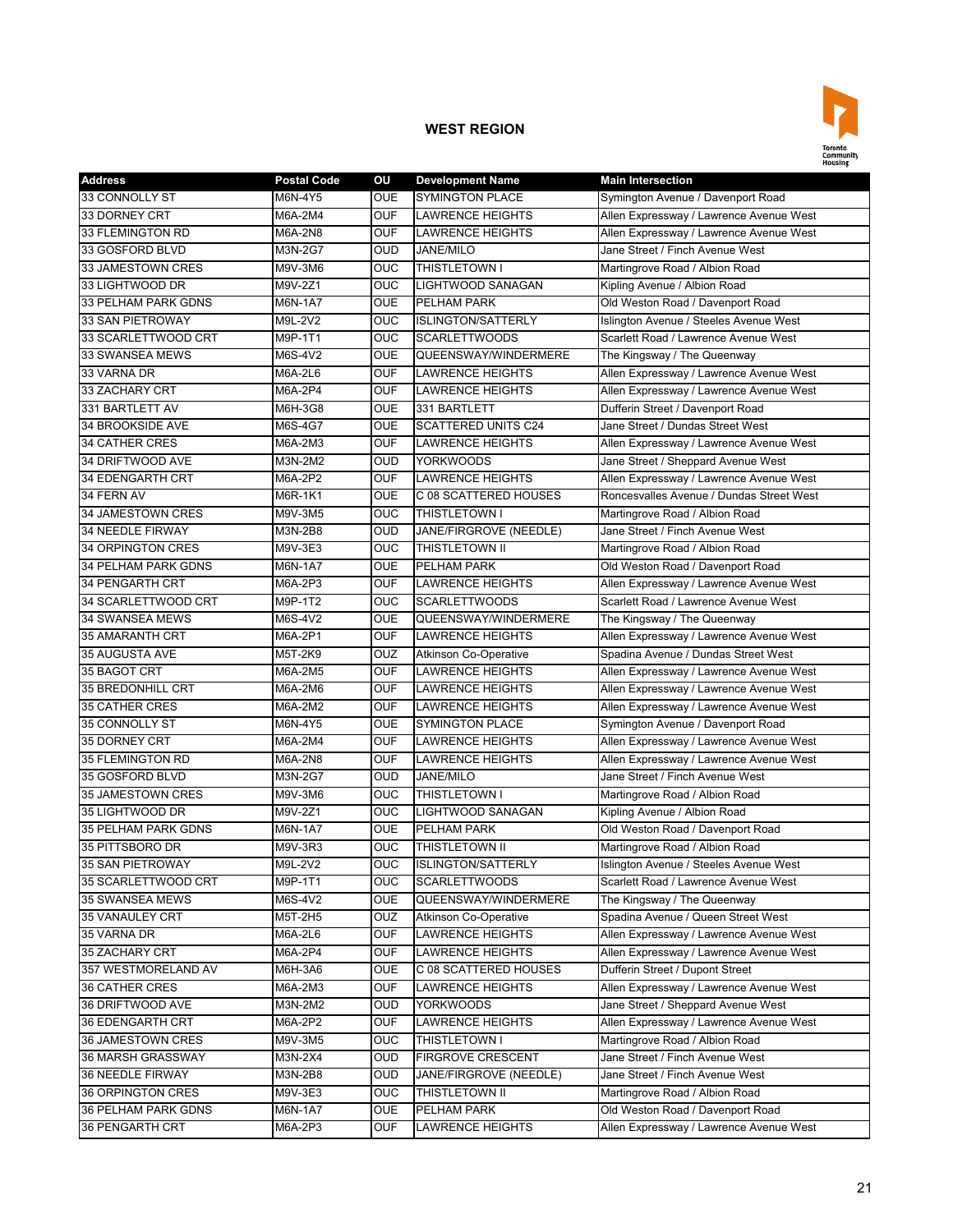

| <b>Address</b>         | <b>Postal Code</b> | ΟU             | <b>Development Name</b>       | <b>Main Intersection</b>                |
|------------------------|--------------------|----------------|-------------------------------|-----------------------------------------|
| 36 SCARLETTWOOD CRT    | M9P-1T2            | <b>OUC</b>     | <b>SCARLETTWOODS</b>          | Scarlett Road / Lawrence Avenue West    |
| 36 SWANSEA MEWS        | M6S-4V2            | <b>OUE</b>     | QUEENSWAY/WINDERMERE          | The Kingsway / The Queenway             |
| <b>36 VANAULEY CRT</b> | M5T-2H5            | OUZ            | Atkinson Co-Operative         | Spadina Avenue / Queen Street West      |
| 367 DRIFTWOOD AVE      | M3N-2P6            | <b>OUD</b>     | <b>EDGELEY VILLAGE</b>        | Jane Street / Finch Avenue West         |
| 3680 KEELE STREET      | M3J-1M2            | <b>OUF</b>     | NORTHWOOD APARTMENTS          | Keele Street / Sheppard Avenue West     |
| 369 DRIFTWOOD AVE      | M3N-2P6            | <b>OUD</b>     | <b>EDGELEY VILLAGE</b>        | Jane Street / Finch Avenue West         |
| 37 AMARANTH CRT        | M6A-2P1            | <b>OUF</b>     | <b>LAWRENCE HEIGHTS</b>       | Allen Expressway / Lawrence Avenue West |
| 37 AUGUSTA AVE         | M5T-2K9            | OUZ            | Atkinson Co-Operative         | Spadina Avenue / Dundas Street West     |
| 37 BAGOT CRT           | M6A-2M5            | <b>OUF</b>     | <b>LAWRENCE HEIGHTS</b>       | Allen Expressway / Lawrence Avenue West |
| 37 BREDONHILL CRT      | M6A-2M6            | <b>OUF</b>     | <b>LAWRENCE HEIGHTS</b>       | Allen Expressway / Lawrence Avenue West |
| <b>37 CATHER CRES</b>  | M6A-2M2            | <b>OUF</b>     | <b>LAWRENCE HEIGHTS</b>       | Allen Expressway / Lawrence Avenue West |
| 37 CONNOLLY ST         | M6N-4Y5            | <b>OUE</b>     | <b>SYMINGTON PLACE</b>        | Symington Avenue / Davenport Road       |
| 37 DORNEY CRT          | M6A-2M4            | <b>OUF</b>     | <b>LAWRENCE HEIGHTS</b>       | Allen Expressway / Lawrence Avenue West |
| 37 FLEMINGTON RD       | M6A-2N8            | <b>OUF</b>     | <b>LAWRENCE HEIGHTS</b>       | Allen Expressway / Lawrence Avenue West |
| 37 GOSFORD BLVD        | M3N-2G7            | <b>OUD</b>     | <b>JANE/MILO</b>              | Jane Street / Finch Avenue West         |
| 37 JAMESTOWN CRES      | M9V-3M6            | OUC            | THISTLETOWN I                 | Martingrove Road / Albion Road          |
| 37 LIGHTWOOD DR        | M9V-2Z1            | <b>OUC</b>     | <b>LIGHTWOOD SANAGAN</b>      | Kipling Avenue / Albion Road            |
| 37 PELHAM PARK GDNS    | M6N-1A7            | <b>OUE</b>     | PELHAM PARK                   | Old Weston Road / Davenport Road        |
| 37 SAN PIETROWAY       | M9L-2V2            | <b>OUC</b>     | <b>ISLINGTON/SATTERLY</b>     | Islington Avenue / Steeles Avenue West  |
| 37 SCARLETTWOOD CRT    | M9P-1T1            | <b>OUC</b>     | <b>SCARLETTWOODS</b>          | Scarlett Road / Lawrence Avenue West    |
| 37 SWANSEA MEWS        | M6S-4V2            | <b>OUE</b>     | QUEENSWAY/WINDERMERE          | The Kingsway / The Queenway             |
| <b>37 VANAULEY CRT</b> | M5T-2H5            | <b>OUZ</b>     | <b>Atkinson Co-Operative</b>  | Spadina Avenue / Queen Street West      |
| 37 VARNA DR            | M6A-2L6            | <b>OUF</b>     | <b>LAWRENCE HEIGHTS</b>       | Allen Expressway / Lawrence Avenue West |
| 37 ZACHARY CRT         | M6A-2P4            | <b>OUF</b>     | <b>LAWRENCE HEIGHTS</b>       | Allen Expressway / Lawrence Avenue West |
| 371 DRIFTWOOD AVE      | M3N-2P6            | <b>OUD</b>     | <b>EDGELEY VILLAGE</b>        | Jane Street / Finch Avenue West         |
| 3725 DUNDAS ST W       | M6S-2T5            | <b>OUE</b>     | DUNDAS/GOOCH                  | Scarlett Road / Dundas Street West      |
| 373 DRIFTWOOD AVE      | M3N-2P6            | <b>OUD</b>     | <b>EDGELEY VILLAGE</b>        | Jane Street / Finch Avenue West         |
| 3735 DUNDAS ST W       | M6S-2T6            | <b>OUE</b>     | DUNDAS/GOOCH                  | Scarlett Road / Dundas Street West      |
| 375 DRIFTWOOD AVE      | M3N-2P6            | <b>OUD</b>     | <b>EDGELEY VILLAGE</b>        | Jane Street / Finch Avenue West         |
| 377 DRIFTWOOD AVE      | M3N-2P6            | <b>OUD</b>     | <b>EDGELEY VILLAGE</b>        | Jane Street / Finch Avenue West         |
| 379 DRIFTWOOD AVE      | M3N-2P6            | <b>OUD</b>     | <b>EDGELEY VILLAGE</b>        | Jane Street / Finch Avenue West         |
| 38 CATHER CRES         | M6A-2M3            | <b>OUF</b>     | <b>LAWRENCE HEIGHTS</b>       | Allen Expressway / Lawrence Avenue West |
| 38 DRIFTWOOD AVE       | M3N-2M2            | <b>OUD</b>     | <b>YORKWOODS</b>              | Jane Street / Sheppard Avenue West      |
| 38 EDENGARTH CRT       | M6A-2P2            | <b>OUF</b>     | <b>LAWRENCE HEIGHTS</b>       | Allen Expressway / Lawrence Avenue West |
| 38 JAMESTOWN CRES      | M9V-3M5            | <b>OUC</b>     | THISTLETOWN I                 | Martingrove Road / Albion Road          |
| 38 PARKVIEW GDNS       | M6P-2W3            | <b>OUE</b>     | <b>SCATTERED UNITS CHU 08</b> | Keele Street / Bloor Street West        |
| 38 PELHAM PARK GDNS    | M6N-1A7            | <b>OUE</b>     | PELHAM PARK                   | Old Weston Road / Davenport Road        |
| 38 PENGARTH CRT        | M6A-2P3            | <b>OUF</b>     | <b>LAWRENCE HEIGHTS</b>       | Allen Expressway / Lawrence Avenue West |
| 38 SCARLETTWOOD CRT    | M9P-1T2            | O <sub>0</sub> | <b>SCARLETTWOODS</b>          | Scarlett Road / Lawrence Avenue West    |
| 38 SWANSEA MEWS        | M6S-4V2            | <b>OUE</b>     | QUEENSWAY/WINDERMERE          | The Kingsway / The Queenway             |
| 38 VANAULEY CRT        | M5T-2H5            | <b>OUZ</b>     | Atkinson Co-Operative         | Spadina Avenue / Queen Street West      |
| 381 DRIFTWOOD AVE      | M3N-2P6            | <b>OUD</b>     | <b>EDGELEY VILLAGE</b>        | Jane Street / Finch Avenue West         |
| 383 DRIFTWOOD AVE      | M3N-2P6            | <b>OUD</b>     | <b>EDGELEY VILLAGE</b>        | Jane Street / Finch Avenue West         |
| 388 DRIFTWOOD AVE      | M3N-2P8            | <b>OUD</b>     | <b>EDGELEY VILLAGE</b>        | Jane Street / Finch Avenue West         |
| 39 AMARANTH CRT        | M6A-2P1            | <b>OUF</b>     | <b>LAWRENCE HEIGHTS</b>       | Allen Expressway / Lawrence Avenue West |
| 39 AUGUSTA AVE         | M5T-2K9            | <b>OUZ</b>     | <b>Atkinson Co-Operative</b>  | Spadina Avenue / Dundas Street West     |
| 39 BAGOT CRT           | M6A-2M5            | <b>OUF</b>     | <b>LAWRENCE HEIGHTS</b>       | Allen Expressway / Lawrence Avenue West |
| 39 BREDONHILL CRT      | M6A-2M6            | <b>OUF</b>     | <b>LAWRENCE HEIGHTS</b>       | Allen Expressway / Lawrence Avenue West |
| 39 CATHER CRES         | M6A-2M2            | <b>OUF</b>     | LAWRENCE HEIGHTS              | Allen Expressway / Lawrence Avenue West |
| 39 CONNOLLY ST         | M6N-4Y5            | <b>OUE</b>     | SYMINGTON PLACE               | Symington Avenue / Davenport Road       |
| 39 DORNEY CRT          | M6A-2M4            | <b>OUF</b>     | LAWRENCE HEIGHTS              | Allen Expressway / Lawrence Avenue West |
| 39 FLEMINGTON RD       | M6A-2N8            | <b>OUF</b>     | <b>LAWRENCE HEIGHTS</b>       | Allen Expressway / Lawrence Avenue West |
| 39 GOSFORD BLVD        | M3N-2G7            | <b>OUD</b>     | <b>JANE/MILO</b>              | Jane Street / Finch Avenue West         |
| 39 JAMESTOWN CRES      | M9V-3M6            | <b>OUC</b>     | THISTLETOWN I                 | Martingrove Road / Albion Road          |
|                        |                    |                |                               |                                         |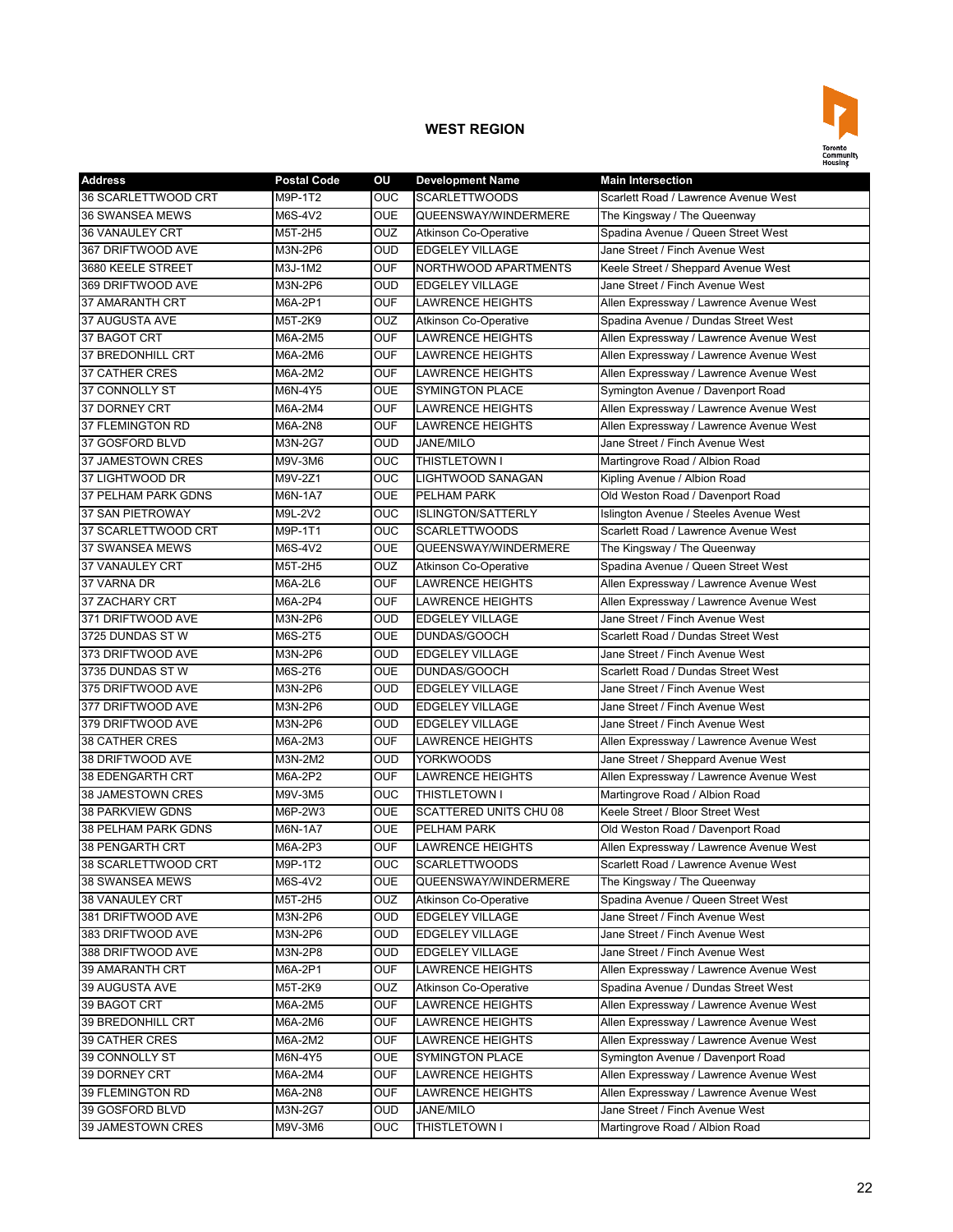

| <b>Address</b>             | <b>Postal Code</b> | ΟU         | <b>Development Name</b>      | <b>Main Intersection</b>                |
|----------------------------|--------------------|------------|------------------------------|-----------------------------------------|
| 39 LIGHTWOOD DR            | M9V-2Z1            | <b>OUC</b> | <b>LIGHTWOOD SANAGAN</b>     | Kipling Avenue / Albion Road            |
| <b>39 PELHAM PARK GDNS</b> | M6N-1A7            | <b>OUE</b> | <b>PELHAM PARK</b>           | Old Weston Road / Davenport Road        |
| 39 SAN PIETROWAY           | M9L-2V2            | <b>OUC</b> | <b>ISLINGTON/SATTERLY</b>    | Islington Avenue / Steeles Avenue West  |
| 39 SCARLETTWOOD CRT        | M9P-1T1            | <b>OUC</b> | <b>SCARLETTWOODS</b>         | Scarlett Road / Lawrence Avenue West    |
| 39 SWANSEA MEWS            | M6S-4V2            | <b>OUE</b> | QUEENSWAY/WINDERMERE         | The Kingsway / The Queenway             |
| <b>39 VANAULEY CRT</b>     | M5T-2H5            | OUZ        | <b>Atkinson Co-Operative</b> | Spadina Avenue / Queen Street West      |
| 39 VARNA DR                | M6A-2L6            | <b>OUF</b> | <b>LAWRENCE HEIGHTS</b>      | Allen Expressway / Lawrence Avenue West |
| 39 ZACHARY CRT             | M6A-2P4            | <b>OUF</b> | <b>LAWRENCE HEIGHTS</b>      | Allen Expressway / Lawrence Avenue West |
| 390 DRIFTWOOD AVE          | M3N-2P8            | <b>OUD</b> | <b>EDGELEY VILLAGE</b>       | Jane Street / Finch Avenue West         |
| 392 DRIFTWOOD AVE          | M3N-2P8            | <b>OUD</b> | <b>EDGELEY VILLAGE</b>       | Jane Street / Finch Avenue West         |
| 394 DRIFTWOOD AVE          | M3N-2P8            | <b>OUD</b> | <b>EDGELEY VILLAGE</b>       | Jane Street / Finch Avenue West         |
| 396 DRIFTWOOD AVE          | M3N-2P8            | <b>OUD</b> | <b>EDGELEY VILLAGE</b>       | Jane Street / Finch Avenue West         |
| 398 DRIFTWOOD AVE          | M3N-2P8            | <b>OUD</b> | <b>EDGELEY VILLAGE</b>       | Jane Street / Finch Avenue West         |
| 4 ARBOR DELL ROAD          | M9W-4C5            | <b>OUC</b> | <b>WESTACRES</b>             | Kipling Avenue / Hinton Road            |
| <b>4 CANE GRASSWAY</b>     | M3N-2W8            | <b>OUD</b> | <b>FIRGROVE CRESCENT</b>     | Jane Street / Finch Avenue West         |
| <b>4 CATHER CRES</b>       | M6A-2M3            | <b>OUF</b> | <b>LAWRENCE HEIGHTS</b>      | Allen Expressway / Lawrence Avenue West |
| <b>4 EDENGARTH CRT</b>     | M6A-2P2            | <b>OUF</b> | <b>LAWRENCE HEIGHTS</b>      | Allen Expressway / Lawrence Avenue West |
| <b>4 FELICIAN PL</b>       | M5T-2K9            | OUZ        | <b>Atkinson Co-Operative</b> | Spadina Avenue / Queen Street West      |
| <b>4 NEEDLE FIRWAY</b>     | M3N-2B8            | <b>OUD</b> | JANE/FIRGROVE (NEEDLE)       | Jane Street / Finch Avenue West         |
| 4 ORPINGTON CRES           | M9V-3E3            | OUC        | THISTLETOWN II               | Martingrove Road / Albion Road          |
| <b>4 PELHAM PARK GDNS</b>  | <b>M6N-1A7</b>     | <b>OUE</b> | <b>PELHAM PARK</b>           | Old Weston Road / Davenport Road        |
| 4 PENGARTH CRT             | M6A-2P3            | <b>OUF</b> | <b>LAWRENCE HEIGHTS</b>      | Allen Expressway / Lawrence Avenue West |
| 4 REPLIN RD                | M6A-2M9            | <b>OUF</b> | <b>LAWRENCE HEIGHTS</b>      | Allen Expressway / Lawrence Avenue West |
| 4 SAN ANTONIOWAY           | M9L-2V2            | OUC        | <b>ISLINGTON/SATTERLY</b>    | Islington Avenue / Steeles Avenue West  |
| 4 SCARLETTWOOD CRT         | M9P-1T2            | <b>OUC</b> | <b>SCARLETTWOODS</b>         | Scarlett Road / Lawrence Avenue West    |
| 4 SWANSEA MEWS             | M6S-4V2            | <b>OUE</b> | QUEENSWAY/WINDERMERE         | The Kingsway / The Queenway             |
| 4 WHITECOURT PL            | M5T-1E5            | OUZ        | <b>Atkinson Co-Operative</b> | Spadina Avenue / Dundas Street West     |
| <b>40 CATHER CRES</b>      | M6A-2M3            | <b>OUF</b> | <b>LAWRENCE HEIGHTS</b>      | Allen Expressway / Lawrence Avenue West |
| 40 DRIFTWOOD AVE           | M3N-2M2            | <b>OUD</b> | <b>YORKWOODS</b>             | Jane Street / Sheppard Avenue West      |
| 40 EDENGARTH CRT           | M6A-2P2            | <b>OUF</b> | <b>LAWRENCE HEIGHTS</b>      | Allen Expressway / Lawrence Avenue West |
| <b>40 FALSTAFF AVE</b>     | M6L-2E1            | <b>OUD</b> | JANE/FALSTAFF (40)           | Jane Street / Hwy 401                   |
| <b>40 JAMESTOWN CRES</b>   | M9V-3M5            | <b>OUC</b> | THISTLETOWN I                | Martingrove Road / Albion Road          |
| 40 PELHAM PARK GDNS        | M6N-1A7            | <b>OUE</b> | PELHAM PARK                  | Old Weston Road / Davenport Road        |
| <b>40 PENGARTH CRT</b>     | M6A-2P3            | <b>OUF</b> | <b>LAWRENCE HEIGHTS</b>      | Allen Expressway / Lawrence Avenue West |
| 40 SCARLETTWOOD CRT        | M9P-1T2            | <b>OUC</b> | <b>SCARLETTWOODS</b>         | Scarlett Road / Lawrence Avenue West    |
| <b>40 SWANSEA MEWS</b>     | M6S-4V2            | <b>OUE</b> | QUEENSWAY/WINDERMERE         | The Kingsway / The Queenway             |
| <b>40 TURF GRASSWAY</b>    | M3N-2X6            | <b>OUD</b> | <b>FIRGROVE CRESCENT</b>     | Jane Street / Finch Avenue West         |
| <b>40 VANAULEY CRT</b>     | M5T-2H5            | OUZ        | <b>Atkinson Co-Operative</b> | Spadina Avenue / Queen Street West      |
| 400 DRIFTWOOD AVE          | M3N-2P8            | <b>OUD</b> | <b>EDGELEY VILLAGE</b>       | Jane Street / Finch Avenue West         |
| 402 DRIFTWOOD AVE          | M3N-2P8            | <b>OUD</b> | <b>EDGELEY VILLAGE</b>       | Jane Street / Finch Avenue West         |
| 4020 DUNDAS STREET WEST    | M6S-4W6            | <b>OUE</b> | COOPER MILLS TOWNHOUSES      | Scarlett Road / Dundas Street West      |
| 404 DRIFTWOOD AVE          | M3N-2P8            | <b>OUD</b> | <b>EDGELEY VILLAGE</b>       | Jane Street / Finch Avenue West         |
| 41 AMARANTH CRT            | M6A-2P1            | <b>OUF</b> | <b>LAWRENCE HEIGHTS</b>      | Allen Expressway / Lawrence Avenue West |
| 41 AUGUSTA AVE             | M5T-2K9            | <b>OUZ</b> | Atkinson Co-Operative        | Spadina Avenue / Dundas Street West     |
| 41 BAGOT CRT               | M6A-2M5            | <b>OUF</b> | <b>LAWRENCE HEIGHTS</b>      | Allen Expressway / Lawrence Avenue West |
| <b>41 BREDONHILL CRT</b>   | M6A-2M6            | <b>OUF</b> | <b>LAWRENCE HEIGHTS</b>      | Allen Expressway / Lawrence Avenue West |
| <b>41 CATHER CRES</b>      | M6A-2M2            | <b>OUF</b> | <b>LAWRENCE HEIGHTS</b>      | Allen Expressway / Lawrence Avenue West |
| 41 CONNOLLY ST             | M6N-4Y5            | OUE        | <b>SYMINGTON PLACE</b>       | Symington Avenue / Davenport Road       |
| 41 DORNEY CRT              | M6A-2M4            | OUF        | LAWRENCE HEIGHTS             | Allen Expressway / Lawrence Avenue West |
| 41 FLEMINGTON RD           | M6A-2N8            | <b>OUF</b> | <b>LAWRENCE HEIGHTS</b>      | Allen Expressway / Lawrence Avenue West |
| 41 GOSFORD BLVD            | M3N-2G7            | OUD        | JANE/MILO                    | Jane Street / Finch Avenue West         |
| 41 JAMESTOWN CRES          | M9V-3M6            | OUC        | THISTLETOWN I                | Martingrove Road / Albion Road          |
| 41 LIGHTWOOD DR            | M9V-2Z1            | OUC        | LIGHTWOOD SANAGAN            | Kipling Avenue / Albion Road            |
| 41 PELHAM PARK GDNS        | M6N-1A7            | <b>OUE</b> | PELHAM PARK                  | Old Weston Road / Davenport Road        |
|                            |                    |            |                              |                                         |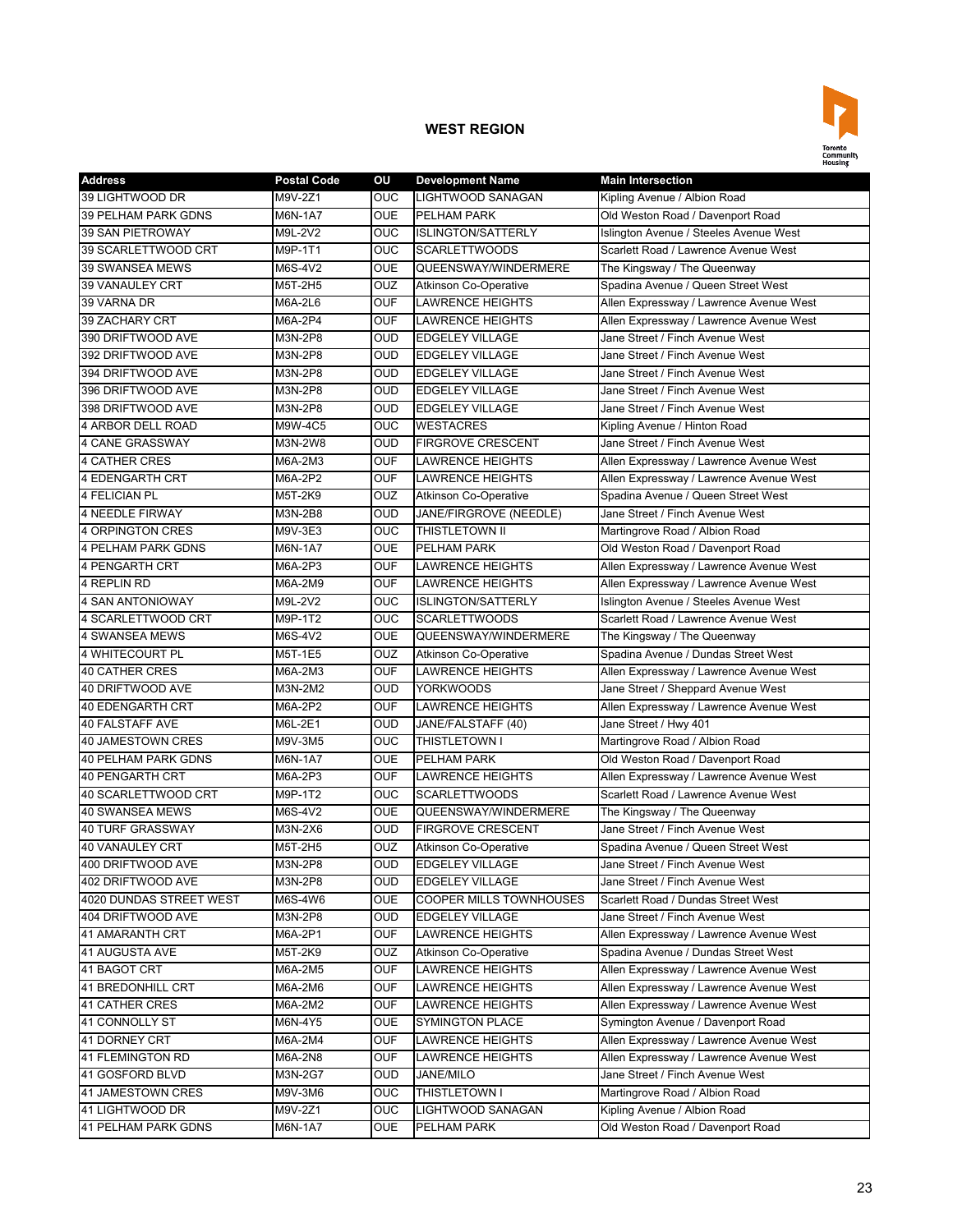

| <b>Address</b>             | <b>Postal Code</b> | OU         | <b>Development Name</b>      | <b>Main Intersection</b>                 |
|----------------------------|--------------------|------------|------------------------------|------------------------------------------|
| <b>41 SAN PIETROWAY</b>    | M9L-2V2            | <b>OUC</b> | <b>ISLINGTON/SATTERLY</b>    | Islington Avenue / Steeles Avenue West   |
| 41 SCARLETTWOOD CRT        | M9P-1T1            | <b>OUC</b> | <b>SCARLETTWOODS</b>         | Scarlett Road / Lawrence Avenue West     |
| 41 SWANSEA MEWS            | M6S-4V2            | <b>OUE</b> | QUEENSWAY/WINDERMERE         | The Kingsway / The Queenway              |
| <b>41 VANAULEY CRT</b>     | M5T-2H5            | <b>OUZ</b> | <b>Atkinson Co-Operative</b> | Spadina Avenue / Queen Street West       |
| 41 VARNA DR                | M6A-2L6            | <b>OUF</b> | <b>LAWRENCE HEIGHTS</b>      | Allen Expressway / Lawrence Avenue West  |
| 41 ZACHARY CRT             | M6A-2P4            | <b>OUF</b> | <b>LAWRENCE HEIGHTS</b>      | Allen Expressway / Lawrence Avenue West  |
| 415 DRIFTWOOD AVE          | M3N-2P7            | <b>OUD</b> | <b>EDGELEY VILLAGE</b>       | Jane Street / Finch Avenue West          |
| 415 MAYBANK AVE            | M6N-3S7            | <b>OUE</b> | <b>SCATTERED UNITS C24</b>   | Weston Road / St. Clair Avenue West      |
| 417 MAYBANK AVE            | M6N-3S7            | <b>OUE</b> | <b>SCATTERED UNITS C24</b>   | Weston Road / St. Clair Avenue West      |
| <b>419 MAYBANK AVE</b>     | M6N-3S7            | <b>OUE</b> | <b>SCATTERED UNITS C24</b>   | Weston Road / St. Clair Avenue West      |
| <b>42 CATHER CRES</b>      | M6A-2M3            | <b>OUF</b> | <b>LAWRENCE HEIGHTS</b>      | Allen Expressway / Lawrence Avenue West  |
| <b>42 DIXINGTON CRES</b>   | M9P-2K4            | OUC        | <b>DIXINGTON CRESCENT</b>    | Islington Avenue / Dixon Road            |
| 42 DRIFTWOOD AVE           | M3N-2M2            | <b>OUD</b> | <b>YORKWOODS</b>             | Jane Street / Sheppard Avenue West       |
| <b>42 EDENGARTH CRT</b>    | M6A-2P2            | <b>OUF</b> | <b>LAWRENCE HEIGHTS</b>      | Allen Expressway / Lawrence Avenue West  |
| 42 JAMESTOWN CRES          | M9V-3M5            | <b>OUC</b> | THISTLETOWN I                | Martingrove Road / Albion Road           |
| 42 PELHAM PARK GDNS        | M6N-1A7            | <b>OUE</b> | PELHAM PARK                  | Old Weston Road / Davenport Road         |
| <b>42 PENGARTH CRT</b>     | M6A-2P3            | <b>OUF</b> | <b>LAWRENCE HEIGHTS</b>      | Allen Expressway / Lawrence Avenue West  |
| 42 SCARLETTWOOD CRT        | M9P-1T2            | <b>OUC</b> | <b>SCARLETTWOODS</b>         | Scarlett Road / Lawrence Avenue West     |
| <b>42 SWANSEA MEWS</b>     | M6S-4V2            | <b>OUE</b> | QUEENSWAY/WINDERMERE         | The Kingsway / The Queenway              |
| <b>42 VANAULEY CRT</b>     | M5T-2H5            | <b>OUZ</b> | <b>Atkinson Co-Operative</b> | Spadina Avenue / Queen Street West       |
| 421 MAYBANK AVE            | M6N-3S7            | <b>OUE</b> | <b>SCATTERED UNITS C24</b>   | Weston Road / St. Clair Avenue West      |
| 4247 DUFFERIN ST           | M3H-2W2            | <b>OUF</b> | DUFFERIN/WILSON              | Wilson Heights Boulevard / Wilson Avenue |
| 4257 DUFFERIN ST           | M3H-2W2            | <b>OUF</b> | DUFFERIN/WILSON              | Wilson Heights Boulevard / Wilson Avenue |
| 4281 DUFFERIN ST           | M3H-5S3            | <b>OUF</b> | DUFFERIN/WILSON              | Wilson Heights Boulevard / Wilson Avenue |
| 4283 DUFFERIN ST           | M3H-5S3            | <b>OUF</b> | DUFFERIN/WILSON              | Wilson Heights Boulevard / Wilson Avenue |
| 4285 DUFFERIN ST           | M3H-5S3            | <b>OUF</b> | DUFFERIN/WILSON              | Wilson Heights Boulevard / Wilson Avenue |
| 4287 DUFFERIN ST           | M3H-5S3            | <b>OUF</b> | DUFFERIN/WILSON              | Wilson Heights Boulevard / Wilson Avenue |
| 4293 DUFFERIN ST           | M3H-5S3            | <b>OUF</b> | DUFFERIN/WILSON              | Wilson Heights Boulevard / Wilson Avenue |
| 4297 DUFFERIN ST           | M3H-5S3            | <b>OUF</b> | DUFFERIN/WILSON              | Wilson Heights Boulevard / Wilson Avenue |
| 4299 DUFFERIN ST           | M3H-5S3            | <b>OUF</b> | <b>DUFFERIN/WILSON</b>       | Wilson Heights Boulevard / Wilson Avenue |
| <b>43 AMARANTH CRT</b>     | M6A-2P1            | <b>OUF</b> | <b>LAWRENCE HEIGHTS</b>      | Allen Expressway / Lawrence Avenue West  |
| <b>43 AUGUSTA AVE</b>      | M5T-2K9            | <b>OUZ</b> | Atkinson Co-Operative        | Spadina Avenue / Dundas Street West      |
| 43 BAGOT CRT               | M6A-2M5            | <b>OUF</b> | LAWRENCE HEIGHTS             | Allen Expressway / Lawrence Avenue West  |
| 43 BREDONHILL CRT          | M6A-2M6            | <b>OUF</b> | LAWRENCE HEIGHTS             | Allen Expressway / Lawrence Avenue West  |
| <b>43 CATHER CRES</b>      | M6A-2M2            | <b>OUF</b> | <b>LAWRENCE HEIGHTS</b>      | Allen Expressway / Lawrence Avenue West  |
| 43 CONNOLLY ST             | M6N-4Y5            | <b>OUE</b> | <b>SYMINGTON PLACE</b>       | Symington Avenue / Davenport Road        |
| 43 DORNEY CRT              | M6A-2M4            | <b>OUF</b> | <b>LAWRENCE HEIGHTS</b>      | Allen Expressway / Lawrence Avenue West  |
| 43 FLEMINGTON RD           | M6A-2N8            | <b>OUF</b> | <b>LAWRENCE HEIGHTS</b>      | Allen Expressway / Lawrence Avenue West  |
| 43 GOSFORD BLVD            | M3N-2G7            | <b>OUD</b> | <b>JANE/MILO</b>             | Jane Street / Finch Avenue West          |
| <b>43 JAMESTOWN CRES</b>   | M9V-3M6            | OUC        | THISTLETOWN I                | Martingrove Road / Albion Road           |
| 43 LIGHTWOOD DR            | M9V-2Z1            | <b>OUC</b> | LIGHTWOOD SANAGAN            | Kipling Avenue / Albion Road             |
| <b>43 PELHAM PARK GDNS</b> | M6N-1A7            | <b>OUE</b> | PELHAM PARK                  | Old Weston Road / Davenport Road         |
| <b>43 SAN PIETROWAY</b>    | M9L-2V2            | <b>OUC</b> | <b>ISLINGTON/SATTERLY</b>    | Islington Avenue / Steeles Avenue West   |
| 43 SCARLETTWOOD CRT        | M9P-1T1            | <b>OUC</b> | <b>SCARLETTWOODS</b>         | Scarlett Road / Lawrence Avenue West     |
| 43 SWANSEA MEWS            | M6S-4V2            | <b>OUE</b> | QUEENSWAY/WINDERMERE         | The Kingsway / The Queenway              |
| 43 VANAULEY CRT            | M5T-2H5            | <b>OUZ</b> | <b>Atkinson Co-Operative</b> | Spadina Avenue / Queen Street West       |
| 43 VARNA DR                | M6A-2L6            | <b>OUF</b> | <b>LAWRENCE HEIGHTS</b>      | Allen Expressway / Lawrence Avenue West  |
| 43 ZACHARY CRT             | M6A-2P4            | <b>OUF</b> | <b>LAWRENCE HEIGHTS</b>      | Allen Expressway / Lawrence Avenue West  |
| 4301 DUFFERIN ST           | M3H-5S3            | <b>OUF</b> | DUFFERIN/WILSON              | Wilson Heights Boulevard / Wilson Avenue |
| 4303 DUFFERIN ST           | M3H-5S3            | <b>OUF</b> | DUFFERIN/WILSON              | Wilson Heights Boulevard / Wilson Avenue |
| 4307 DUFFERIN ST           | M3H-5S3            | <b>OUF</b> | DUFFERIN/WILSON              | Wilson Heights Boulevard / Wilson Avenue |
| 4309 DUFFERIN ST           | M3H-5S3            | <b>OUF</b> | DUFFERIN/WILSON              | Wilson Heights Boulevard / Wilson Avenue |
| <b>44 CATHER CRES</b>      | M6A-2M3            | <b>OUF</b> | LAWRENCE HEIGHTS             | Allen Expressway / Lawrence Avenue West  |
| <b>44 DIXINGTON CRES</b>   | <b>M9P-2K4</b>     | <b>OUC</b> | <b>DIXINGTON CRESCENT</b>    | Islington Avenue / Dixon Road            |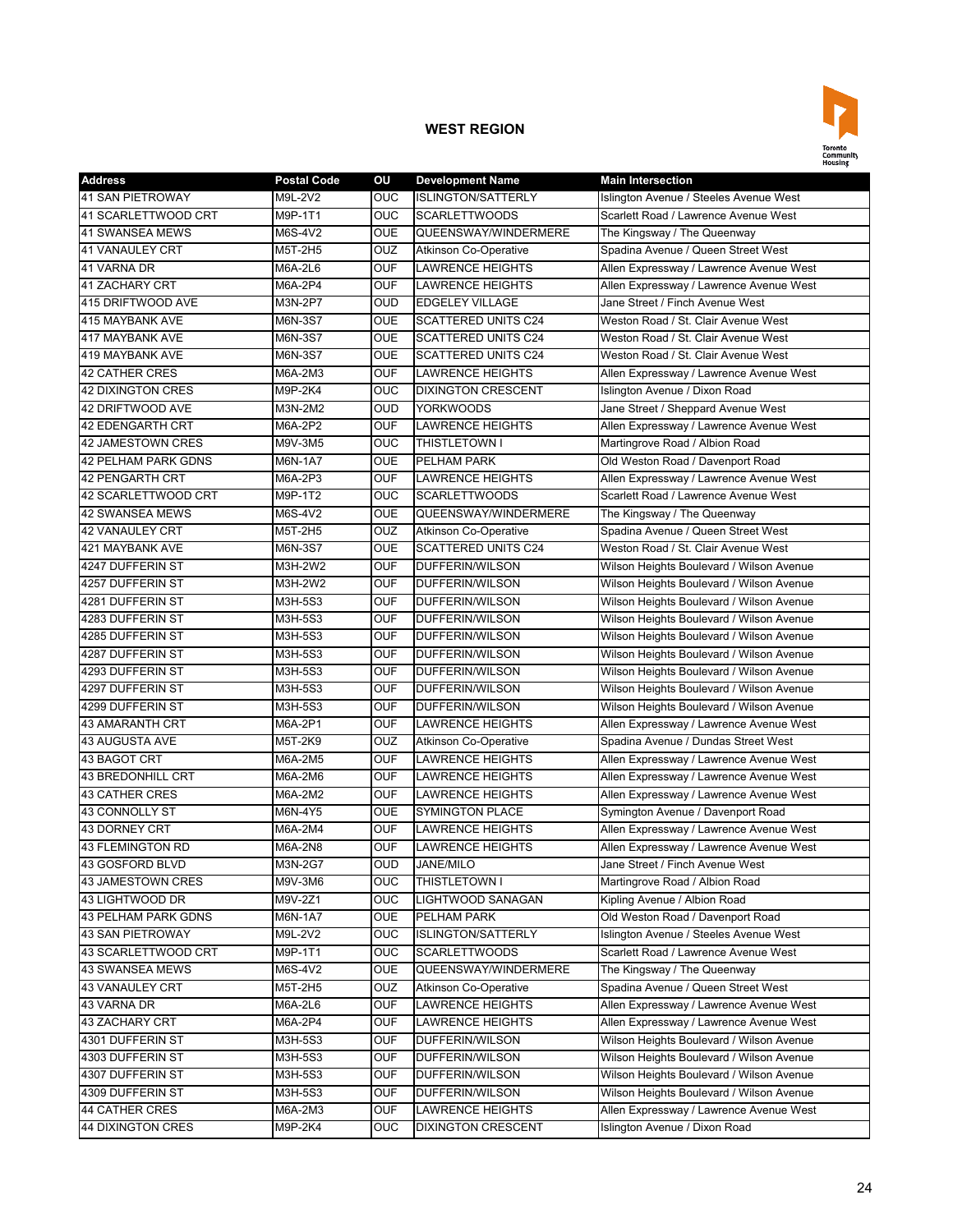

| <b>Address</b>             | <b>Postal Code</b> | OU         | <b>Development Name</b>      | <b>Main Intersection</b>                |
|----------------------------|--------------------|------------|------------------------------|-----------------------------------------|
| <b>44 DRIFTWOOD AVE</b>    | M3N-2M2            | <b>OUD</b> | <b>YORKWOODS</b>             | Jane Street / Sheppard Avenue West      |
| <b>44 EDENGARTH CRT</b>    | M6A-2P2            | <b>OUF</b> | <b>LAWRENCE HEIGHTS</b>      | Allen Expressway / Lawrence Avenue West |
| 44 JAMESTOWN CRES          | M9V-3M5            | <b>OUC</b> | <b>THISTLETOWN I</b>         | Martingrove Road / Albion Road          |
| 44 JEROME ST               | M6P-1H7            | <b>OUE</b> | C 08 SCATTERED HOUSES        | Dundas Street West / Bloor Street West  |
| 44 KEELE ST                | M6P-4C1            | <b>OUE</b> | 44-58 KEELE ST               | Keele Street / Bloor Street West        |
| <b>44 PELHAM PARK GDNS</b> | M6N-1A7            | <b>OUE</b> | PELHAM PARK                  | Old Weston Road / Davenport Road        |
| 44 PENGARTH CRT            | M6A-2P3            | <b>OUF</b> | <b>LAWRENCE HEIGHTS</b>      | Allen Expressway / Lawrence Avenue West |
| 44 SCARLETTWOOD CRT        | M9P-1T2            | OUC        | <b>SCARLETTWOODS</b>         | Scarlett Road / Lawrence Avenue West    |
| <b>44 SWANSEA MEWS</b>     | M6S-4V2            | <b>OUE</b> | QUEENSWAY/WINDERMERE         | The Kingsway / The Queenway             |
| <b>44 VANAULEY CRT</b>     | M5T-2H5            | <b>OUZ</b> | <b>Atkinson Co-Operative</b> | Spadina Avenue / Queen Street West      |
| 44 WILLOWRIDGE RD          | M9R-3Z1            | <b>OUE</b> | WILLOWRIDGE/RICHVIEW         | Martingrove Road / Eglinton Avenue West |
| 4400 JANE ST               | M3N-2K4            | <b>OUD</b> | JANE/MILO                    | Jane Street / Finch Avenue West         |
| 445 RATHBURN RD            | M9C-3S5            | <b>OUE</b> | <b>WEST MALL</b>             | Hwy 427 / Rathburn Road                 |
| <b>45 AMARANTH CRT</b>     | M6A-2P1            | <b>OUF</b> | <b>LAWRENCE HEIGHTS</b>      | Allen Expressway / Lawrence Avenue West |
| <b>45 AUGUSTA AVE</b>      | M5T-2K9            | OUZ        | <b>Atkinson Co-Operative</b> | Spadina Avenue / Dundas Street West     |
| 45 BAGOT CRT               | M6A-2M5            | <b>OUF</b> | <b>LAWRENCE HEIGHTS</b>      | Allen Expressway / Lawrence Avenue West |
| <b>45 BREDONHILL CRT</b>   | M6A-2M6            | <b>OUF</b> | <b>LAWRENCE HEIGHTS</b>      | Allen Expressway / Lawrence Avenue West |
| 45 CATHER CRES             | M6A-2M2            | <b>OUF</b> | <b>LAWRENCE HEIGHTS</b>      | Allen Expressway / Lawrence Avenue West |
| 45 CONNOLLY ST             | M6N-4Y5            | <b>OUE</b> | <b>SYMINGTON PLACE</b>       | Symington Avenue / Davenport Road       |
| <b>45 DORNEY CRT</b>       | M6A-2M4            | <b>OUF</b> | <b>LAWRENCE HEIGHTS</b>      | Allen Expressway / Lawrence Avenue West |
| <b>45 FLEMINGTON RD</b>    | M6A-2N8            | <b>OUF</b> | <b>LAWRENCE HEIGHTS</b>      | Allen Expressway / Lawrence Avenue West |
| 45 GOSFORD BLVD            | M3N-2G7            | <b>OUD</b> | <b>JANE/MILO</b>             | Jane Street / Finch Avenue West         |
| <b>45 JAMESTOWN CRES</b>   | M9V-3M6            | OUC        | THISTLETOWN I                | Martingrove Road / Albion Road          |
| 45 LIGHTWOOD DR            | M9V-2Z1            | OUC        | LIGHTWOOD SANAGAN            | Kipling Avenue / Albion Road            |
| <b>45 PELHAM PARK GDNS</b> | M6N-1A7            | <b>OUE</b> | <b>PELHAM PARK</b>           | Old Weston Road / Davenport Road        |
| <b>45 SAN PIETROWAY</b>    | M9L-2V2            | OUC        | <b>ISLINGTON/SATTERLY</b>    | Islington Avenue / Steeles Avenue West  |
| 45 SCARLETTWOOD CRT        | M9P-1T1            | OUC        | <b>SCARLETTWOODS</b>         | Scarlett Road / Lawrence Avenue West    |
| <b>45 SWANSEA MEWS</b>     | M6S-4V3            | <b>OUE</b> | QUEENSWAY/WINDERMERE         | The Kingsway / The Queenway             |
| 45 VANAULEY CRT            | M5T-2H5            | <b>OUZ</b> | <b>Atkinson Co-Operative</b> | Spadina Avenue / Queen Street West      |
| 45 VARNA DR                | M6A-2L6            | <b>OUF</b> | <b>LAWRENCE HEIGHTS</b>      | Allen Expressway / Lawrence Avenue West |
| <b>45 ZACHARY CRT</b>      | M6A-2P4            | <b>OUF</b> | <b>LAWRENCE HEIGHTS</b>      | Allen Expressway / Lawrence Avenue West |
| <b>46 CATHER CRES</b>      | M6A-2M3            | <b>OUF</b> | LAWRENCE HEIGHTS             | Allen Expressway / Lawrence Avenue West |
| <b>46 EDENGARTH CRT</b>    | M6A-2P2            | <b>OUF</b> | <b>LAWRENCE HEIGHTS</b>      | Allen Expressway / Lawrence Avenue West |
| 46 JAMESTOWN CRES          | M9V-3M5            | OUC        | THISTLETOWN I                | Martingrove Road / Albion Road          |
| 46 KEELE ST                | M6P-4C1            | <b>OUE</b> | 44-58 KEELE ST               | Keele Street / Bloor Street West        |
| <b>46 PELHAM PARK GDNS</b> | M6N-1A7            | <b>OUE</b> | <b>PELHAM PARK</b>           | Old Weston Road / Davenport Road        |
| <b>46 PENGARTH CRT</b>     | M6A-2P3            | <b>OUF</b> | <b>LAWRENCE HEIGHTS</b>      | Allen Expressway / Lawrence Avenue West |
| 46 SCARLETTWOOD CRT        | M9P-1T2            | <b>OUC</b> | <b>SCARLETTWOODS</b>         | Scarlett Road / Lawrence Avenue West    |
| 46 SWANSEA MEWS            | M6S-4V3            | <b>OUE</b> | QUEENSWAY/WINDERMERE         | The Kingsway / The Queenway             |
| 46 VANAULEY CRT            | M5T-2H5            | <b>OUZ</b> | <b>Atkinson Co-Operative</b> | Spadina Avenue / Queen Street West      |
| 47 AMARANTH CRT            | M6A-2P1            | <b>OUF</b> | LAWRENCE HEIGHTS             | Allen Expressway / Lawrence Avenue West |
| 47 AUGUSTA AVE             | M5T-2K9            | <b>OUZ</b> | <b>Atkinson Co-Operative</b> | Spadina Avenue / Dundas Street West     |
| 47 BAGOT CRT               | M6A-2M5            | <b>OUF</b> | LAWRENCE HEIGHTS             | Allen Expressway / Lawrence Avenue West |
| 47 BREDONHILL CRT          | M6A-2M6            | <b>OUF</b> | LAWRENCE HEIGHTS             | Allen Expressway / Lawrence Avenue West |
| 47 CATHER CRES             | M6A-2M2            | <b>OUF</b> | <b>LAWRENCE HEIGHTS</b>      | Allen Expressway / Lawrence Avenue West |
| 47 CONNOLLY ST             | M6N-4Y5            | <b>OUE</b> | <b>SYMINGTON PLACE</b>       | Symington Avenue / Davenport Road       |
| 47 DORNEY CRT              | M6A-2M4            | <b>OUF</b> | LAWRENCE HEIGHTS             | Allen Expressway / Lawrence Avenue West |
| 47 FLEMINGTON RD           | M6A-2N8            | <b>OUF</b> | <b>LAWRENCE HEIGHTS</b>      | Allen Expressway / Lawrence Avenue West |
| 47 JAMESTOWN CRES          | M9V-3M6            | OUC        | THISTLETOWN I                | Martingrove Road / Albion Road          |
| 47 LIGHTWOOD DR            | M9V-2Z1            | <b>OUC</b> | LIGHTWOOD SANAGAN            | Kipling Avenue / Albion Road            |
| 47 PELHAM PARK GDNS        | M6N-1A7            | <b>OUE</b> | PELHAM PARK                  | Old Weston Road / Davenport Road        |
| 47 SCARLETTWOOD CRT        | M9P-1T1            | <b>OUC</b> | <b>SCARLETTWOODS</b>         | Scarlett Road / Lawrence Avenue West    |
| 47 SUNRAY CRES             | M3M-2C6            | OUD        | <b>SCATTERED UNITS C19</b>   | Keele Street / Wilson Avenue            |
| 47 SWANSEA MEWS            | M6S-4V3            | <b>OUE</b> | QUEENSWAY/WINDERMERE         | The Kingsway / The Queenway             |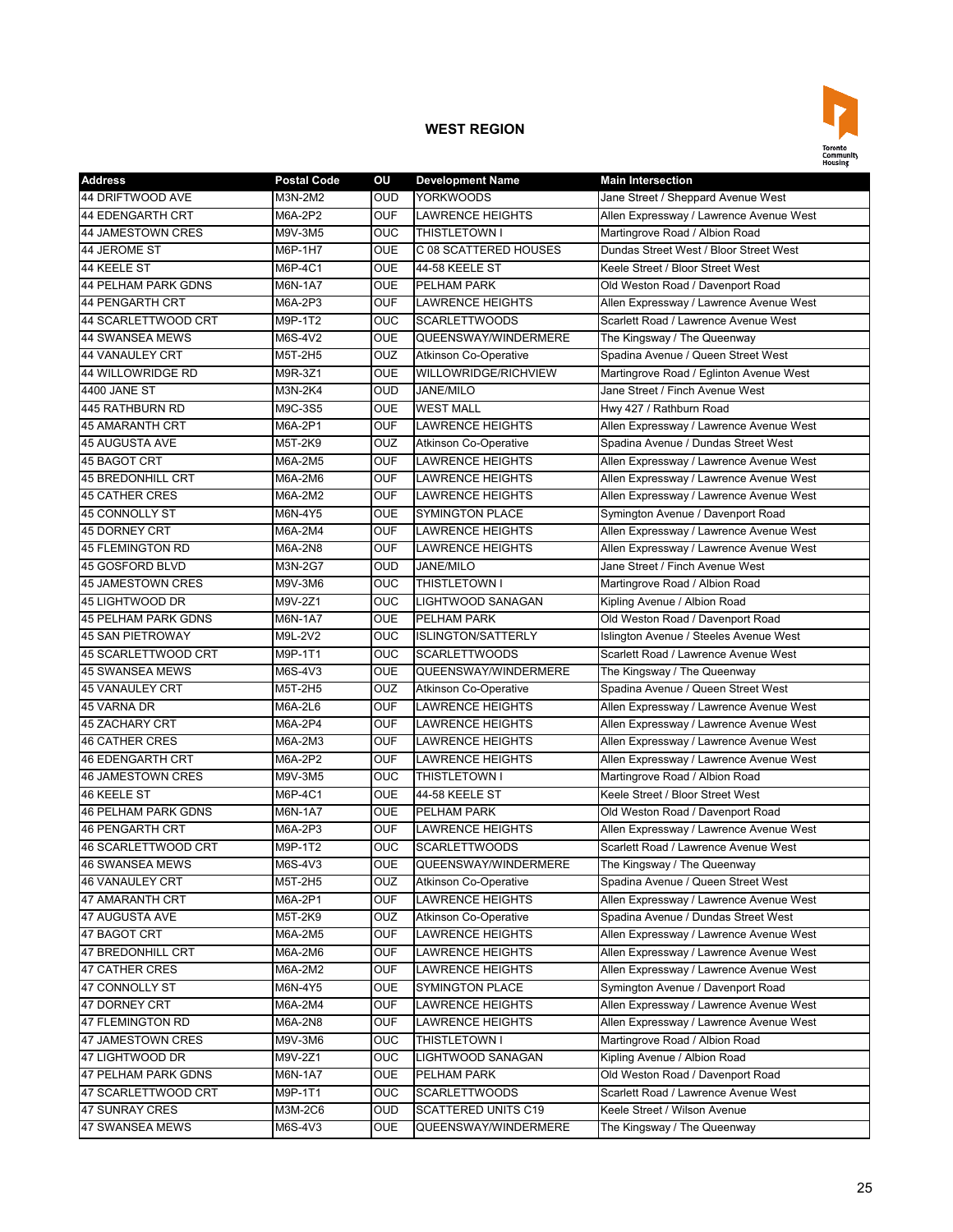

| <b>Address</b>             | <b>Postal Code</b> | OU         | <b>Development Name</b>      | <b>Main Intersection</b>                |
|----------------------------|--------------------|------------|------------------------------|-----------------------------------------|
| <b>47 VANAULEY CRT</b>     | M5T-2H5            | OUZ        | <b>Atkinson Co-Operative</b> | Spadina Avenue / Queen Street West      |
| 47 VARNA DR                | M6A-2L6            | <b>OUF</b> | <b>LAWRENCE HEIGHTS</b>      | Allen Expressway / Lawrence Avenue West |
| <b>48 CATHER CRES</b>      | M6A-2M3            | <b>OUF</b> | <b>LAWRENCE HEIGHTS</b>      | Allen Expressway / Lawrence Avenue West |
| <b>48 EDENGARTH CRT</b>    | M6A-2P2            | <b>OUF</b> | <b>LAWRENCE HEIGHTS</b>      | Allen Expressway / Lawrence Avenue West |
| <b>48 JAMESTOWN CRES</b>   | M9V-3M5            | <b>OUC</b> | THISTLETOWN I                | Martingrove Road / Albion Road          |
| 48 KEELE ST                | M6P-4C1            | <b>OUE</b> | 44-58 KEELE ST               | Keele Street / Bloor Street West        |
| <b>48 PELHAM PARK GDNS</b> | M6N-1A7            | <b>OUE</b> | PELHAM PARK                  | Old Weston Road / Davenport Road        |
| <b>48 PENGARTH CRT</b>     | M6A-2P3            | <b>OUF</b> | <b>LAWRENCE HEIGHTS</b>      | Allen Expressway / Lawrence Avenue West |
| 48 SCARLETTWOOD CRT        | M9P-1T2            | <b>OUC</b> | <b>SCARLETTWOODS</b>         | Scarlett Road / Lawrence Avenue West    |
| <b>48 SWANSEA MEWS</b>     | M6S-4V3            | <b>OUE</b> | QUEENSWAY/WINDERMERE         | The Kingsway / The Queenway             |
| <b>48 VANAULEY CRT</b>     | M5T-2H5            | OUZ        | <b>Atkinson Co-Operative</b> | Spadina Avenue / Queen Street West      |
| <b>49 AMARANTH CRT</b>     | M6A-2P1            | <b>OUF</b> | <b>LAWRENCE HEIGHTS</b>      | Allen Expressway / Lawrence Avenue West |
| 49 AUGUSTA AVE             | M5T-2K9            | OUZ        | <b>Atkinson Co-Operative</b> | Spadina Avenue / Dundas Street West     |
| 49 BAGOT CRT               | M6A-2M5            | <b>OUF</b> | <b>LAWRENCE HEIGHTS</b>      | Allen Expressway / Lawrence Avenue West |
| 49 BREDONHILL CRT          | M6A-2M6            | <b>OUF</b> | LAWRENCE HEIGHTS             | Allen Expressway / Lawrence Avenue West |
| 49 CATHER CRES             | M6A-2M2            | <b>OUF</b> | <b>LAWRENCE HEIGHTS</b>      | Allen Expressway / Lawrence Avenue West |
| <b>49 CONNOLLY ST</b>      | M6N-4Y5            | <b>OUE</b> | <b>SYMINGTON PLACE</b>       | Symington Avenue / Davenport Road       |
| <b>49 DORNEY CRT</b>       | M6A-2M4            | <b>OUF</b> | <b>LAWRENCE HEIGHTS</b>      | Allen Expressway / Lawrence Avenue West |
| <b>49 FERMANAGH AV</b>     | M6P-1M1            | <b>OUE</b> | C 09 SCATTERED HOUSES        | Lansdowne Avenue / Dundas Street West   |
| <b>49 FLEMINGTON RD</b>    | M6A-2N8            | <b>OUF</b> | <b>LAWRENCE HEIGHTS</b>      | Allen Expressway / Lawrence Avenue West |
| 49 JAMESTOWN CRES          | M9V-3M6            | <b>OUC</b> | THISTLETOWN I                | Martingrove Road / Albion Road          |
| 49 LIGHTWOOD DR            | M9V-2Z1            | OUC        | LIGHTWOOD SANAGAN            | Kipling Avenue / Albion Road            |
| 49 MABELLE AVENUE          | M9A-5B1            | <b>OUE</b> | <b>MABELLE PLACE</b>         | Islington Avenue / Bloor Street West    |
| <b>49 PELHAM PARK GDNS</b> | M6N-1A7            | <b>OUE</b> | PELHAM PARK                  | Old Weston Road / Davenport Road        |
| 49 SCARLETTWOOD CRT        | M9P-1T1            | <b>OUC</b> | <b>SCARLETTWOODS</b>         | Scarlett Road / Lawrence Avenue West    |
| 49 SWANSEA MEWS            | M6S-4V3            | <b>OUE</b> | QUEENSWAY/WINDERMERE         | The Kingsway / The Queenway             |
| <b>49 VANAULEY CRT</b>     | M5T-2H5            | OUZ        | <b>Atkinson Co-Operative</b> | Spadina Avenue / Queen Street West      |
| 49 VARNA DR                | M6A-2L6            | <b>OUF</b> | <b>LAWRENCE HEIGHTS</b>      | Allen Expressway / Lawrence Avenue West |
| <b>495 WILSON AVENUE</b>   | M3H-6B2            | <b>OUF</b> | <b>CHAMPLAIN APARTMENTS</b>  | Dufferin Street / Wilson Avenue         |
| <b>5 AMARANTH CRT</b>      | M6A-2P1            | <b>OUF</b> | <b>LAWRENCE HEIGHTS</b>      | Allen Expressway / Lawrence Avenue West |
| 5 ARBOR DELL ROAD          | M9W-4C6            | <b>OUC</b> | <b>WESTACRES</b>             | Kipling Avenue / Hinton Road            |
| 5 ARDWICK BLVD             | M9M-1V7            | <b>OUC</b> | <b>FINCH/ARDWICK</b>         | Islington Avenue / Finch Avenue West    |
| 5 BAGOT CRT                | M6A-2M5            | <b>OUF</b> | <b>LAWRENCE HEIGHTS</b>      | Allen Expressway / Lawrence Avenue West |
| <b>5 BELLEVUE CRES</b>     | M9N-1G5            | OUC        | <b>WESTON/BELLEVUE</b>       | Weston Road / Lawrence Avenue West      |
| <b>5 BREDONHILL CRT</b>    | M6A-2M6            | <b>OUF</b> | <b>LAWRENCE HEIGHTS</b>      | Allen Expressway / Lawrence Avenue West |
| <b>5 CATHER CRES</b>       | M6A-2M2            | <b>OUF</b> | <b>LAWRENCE HEIGHTS</b>      | Allen Expressway / Lawrence Avenue West |
| 5 CONNOLLY ST              | M6N-4Y5            | <b>OUE</b> | <b>SYMINGTON PLACE</b>       | Symington Avenue / Davenport Road       |
| 5 DORNEY CRT               | M6A-2M4            | <b>OUF</b> | <b>LAWRENCE HEIGHTS</b>      | Allen Expressway / Lawrence Avenue West |
| 5 DRIFTWOOD CRT            | M3N-2P9            | <b>OUD</b> | <b>EDGELEY VILLAGE</b>       | Jane Street / Finch Avenue West         |
| <b>5 FLEMINGTON RD</b>     | M6A-2N3            | <b>OUF</b> | LAWRENCE HEIGHTS             | Allen Expressway / Lawrence Avenue West |
| <b>5 LEILA LANE</b>        | M6A-2M7            | <b>OUF</b> | LAWRENCE HEIGHTS             | Allen Expressway / Lawrence Avenue West |
| 5 MOUNT OLIVE DR           | M9V-2C6            | OUC.       | KIPLING/MOUNT OLIVE          | Kipling Avenue / Finch Avenue West      |
| <b>5 NEEDLE FIRWAY</b>     | M3N-2B9            | <b>OUD</b> | JANE/FIRGROVE (NEEDLE)       | Jane Street / Finch Avenue West         |
| 5 PELHAM PARK GDNS         | M6N-1A7            | <b>OUE</b> | PELHAM PARK                  | Old Weston Road / Davenport Road        |
| <b>5 SAN PIETROWAY</b>     | M9L-2V3            | <b>OUC</b> | <b>ISLINGTON/SATTERLY</b>    | Islington Avenue / Steeles Avenue West  |
| 5 SCARLETTWOOD CRT         | M9P-1T1            | <b>OUC</b> | <b>SCARLETTWOODS</b>         | Scarlett Road / Lawrence Avenue West    |
| <b>5 SHOREHAM CRT</b>      | M3N-1T4            | <b>OUD</b> | EDGELEY VILLAGE (SHOREHAM)   | Jane Street / Steeles Avenue West       |
| 5 SWANSEA MEWS             | M6S-4V2            | <b>OUE</b> | QUEENSWAY/WINDERMERE         | The Kingsway / The Queenway             |
| 5 TURF GRASSWAY            | M3N-2X5            | <b>OUD</b> | <b>FIRGROVE CRESCENT</b>     | Jane Street / Finch Avenue West         |
| 5 VARNA DR                 | M6A-2L6            | <b>OUF</b> | LAWRENCE HEIGHTS             | Allen Expressway / Lawrence Avenue West |
| 5 ZACHARY CRT              | M6A-2P4            | <b>OUF</b> | LAWRENCE HEIGHTS             | Allen Expressway / Lawrence Avenue West |
| 50 BLOSSOMFIELD DR         | M6A-2P5            | <b>OUF</b> | LAWRENCE HEIGHTS             | Allen Expressway / Lawrence Avenue West |
| 50 BRADY CRES              | M3L-2B5            | OUD        | SHEPPARD/YATESCASTLE         | Jane Street / Sheppard Avenue West      |
| 50 CATHER CRES             | M6A-2M3            | <b>OUF</b> | LAWRENCE HEIGHTS             | Allen Expressway / Lawrence Avenue West |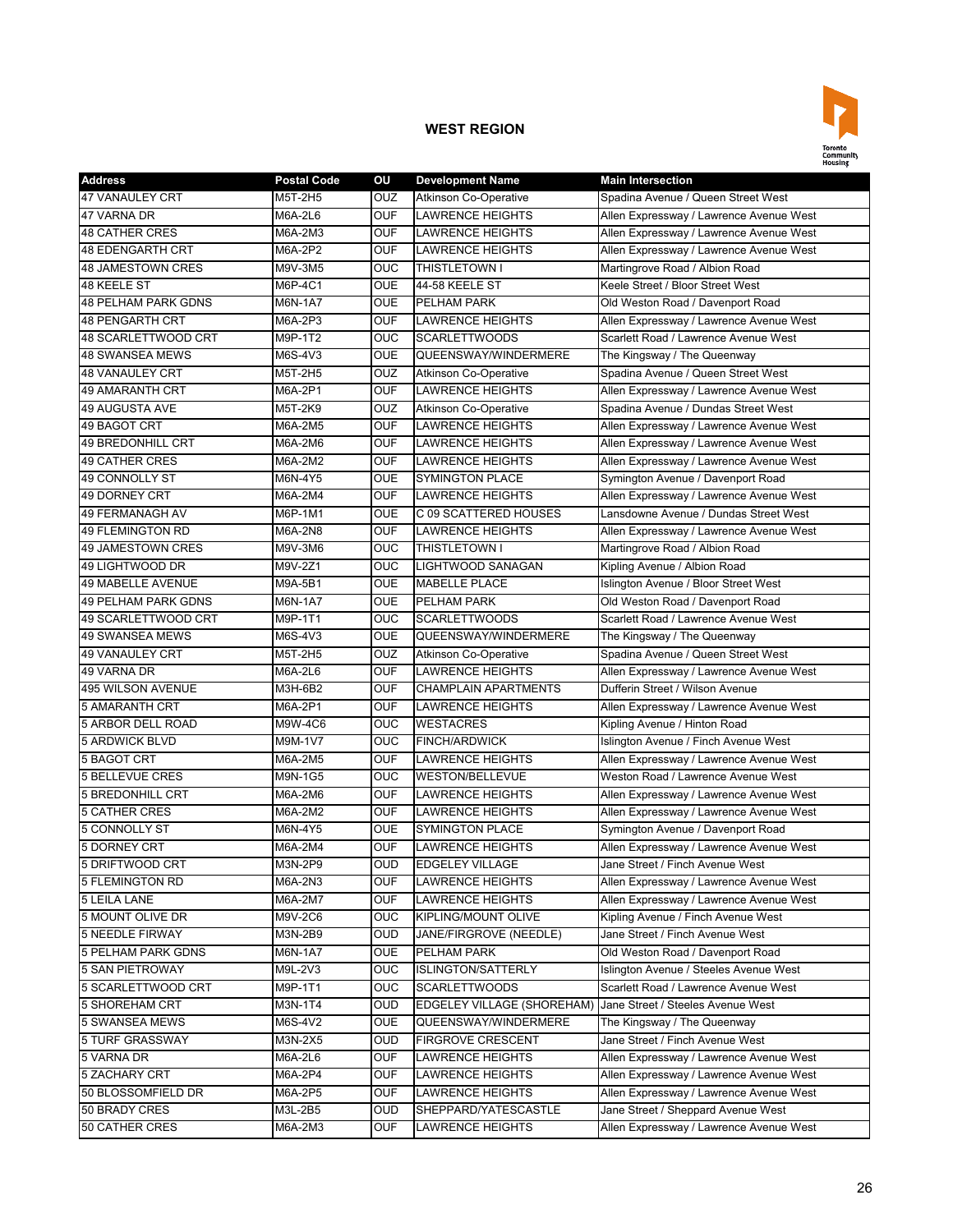

| <b>Address</b>             | <b>Postal Code</b> | OU         | <b>Development Name</b>                               | <b>Main Intersection</b>                |
|----------------------------|--------------------|------------|-------------------------------------------------------|-----------------------------------------|
| 50 DIXINGTON CRES          | M9P-2K4            | OUC        | <b>DIXINGTON CRESCENT</b>                             | Islington Avenue / Dixon Road           |
| 50 DRIFTWOOD CRT           | M3N-2R1            | <b>OUD</b> | <b>EDGELEY VILLAGE</b>                                | Jane Street / Finch Avenue West         |
| 50 EDENGARTH CRT           | M6A-2P2            | <b>OUF</b> | <b>LAWRENCE HEIGHTS</b>                               | Allen Expressway / Lawrence Avenue West |
| 50 FALSTAFF AVE            | M6L-2C7            | <b>OUD</b> | JANE/FALSTAFF (50 - Rec Centre) Jane Street / Hwy 401 |                                         |
| 50 JAMESTOWN CRES          | M9V-3M5            | OUC        | THISTLETOWN I                                         | Martingrove Road / Albion Road          |
| 50 JOHN GARLAND BLVD       | M9V-1N4            | <b>OUC</b> | THISTLETOWN I                                         | Martingrove Road / Albion Road          |
| 50 KEELE ST                | M6P-4C1            | OUE        | 44-58 KEELE ST                                        | Keele Street / Bloor Street West        |
| 50 PELHAM PARK GDNS        | M6N-1A7            | <b>OUE</b> | PELHAM PARK                                           | Old Weston Road / Davenport Road        |
| 50 PENGARTH CRT            | M6A-2P3            | <b>OUF</b> | <b>LAWRENCE HEIGHTS</b>                               | Allen Expressway / Lawrence Avenue West |
| 50 SCARLETTWOOD CRT        | M9P-1T2            | OUC        | <b>SCARLETTWOODS</b>                                  | Scarlett Road / Lawrence Avenue West    |
| 50 SWANSEA MEWS            | M6S-4V3            | <b>OUE</b> | QUEENSWAY/WINDERMERE                                  | The Kingsway / The Queenway             |
| 50 TORBOLTON DR            | M9W-3Y2            | <b>OUC</b> | <b>TORBOLTON DRIVE</b>                                | Islington Avenue / Rexdale Boulevard    |
| 50 VANAULEY CRT            | M5T-2H5            | <b>OUZ</b> | <b>Atkinson Co-Operative</b>                          | Spadina Avenue / Queen Street West      |
| 5005 DUNDAS STW            | M9A-4Y6            | <b>OUE</b> | DUNDAS/MABELLE 5005                                   | Islington Avenue / Dundas Street West   |
| 51 AMARANTH CRT            | M6A-2P1            | <b>OUF</b> | <b>LAWRENCE HEIGHTS</b>                               | Allen Expressway / Lawrence Avenue West |
| 51 BAGOT CRT               | M6A-2M5            | <b>OUF</b> | LAWRENCE HEIGHTS                                      | Allen Expressway / Lawrence Avenue West |
| 51 BLOSSOMFIELD DR         | M6A-2P6            | <b>OUF</b> | <b>LAWRENCE HEIGHTS</b>                               | Allen Expressway / Lawrence Avenue West |
| 51 BREDONHILL CRT          | M6A-2M6            | OUF        | <b>LAWRENCE HEIGHTS</b>                               | Allen Expressway / Lawrence Avenue West |
| <b>51 CATHER CRES</b>      | M6A-2M2            | <b>OUF</b> | <b>LAWRENCE HEIGHTS</b>                               | Allen Expressway / Lawrence Avenue West |
| 51 CONNOLLY ST             | M6N-4Y5            | <b>OUE</b> | <b>SYMINGTON PLACE</b>                                | Symington Avenue / Davenport Road       |
| 51 DORNEY CRT              | M6A-2M4            | <b>OUF</b> | <b>LAWRENCE HEIGHTS</b>                               | Allen Expressway / Lawrence Avenue West |
| 51 FLEMINGTON RD           | M6A-2N8            | <b>OUF</b> | <b>LAWRENCE HEIGHTS</b>                               | Allen Expressway / Lawrence Avenue West |
| 51 JAMESTOWN CRES          | M9V-3M6            | OUC        | THISTLETOWN I                                         | Martingrove Road / Albion Road          |
| 51 LIGHTWOOD DR            | M9V-2Z1            | OUC        | LIGHTWOOD SANAGAN                                     | Kipling Avenue / Albion Road            |
| <b>51 PELHAM PARK GDNS</b> | M6N-1A7            | <b>OUE</b> | PELHAM PARK                                           | Old Weston Road / Davenport Road        |
| 51 SCARLETTWOOD CRT        | M9P-1T1            | OUC        | <b>SCARLETTWOODS</b>                                  | Scarlett Road / Lawrence Avenue West    |
| 51 SWANSEA MEWS            | M6S-4V3            | <b>OUE</b> | QUEENSWAY/WINDERMERE                                  | The Kingsway / The Queenway             |
| 51 VANAULEY CRT            | M5T-2H5            | <b>OUZ</b> | <b>Atkinson Co-Operative</b>                          | Spadina Avenue / Queen Street West      |
| 51 VARNA DR                | M6A-2L6            | <b>OUF</b> | <b>LAWRENCE HEIGHTS</b>                               | Allen Expressway / Lawrence Avenue West |
| 51 WHITBREAD CRES          | M3L-2A8            | <b>OUD</b> | SHEPPARD/YATESCASTLE                                  | Jane Street / Sheppard Avenue West      |
| 512 SYMINGTON AV           | M6N-4Y4            | <b>OUE</b> | <b>SYMINGTON PLACE</b>                                | Symington Avenue / Davenport Road       |
| 513 QUEBEC AV              | M6P-2V6            | <b>OUE</b> | C 24 SCATTERED HOUSES                                 | Keele Street / Dundas Street West       |
| 514 SYMINGTON AV           | M6N-4Y4            | <b>OUE</b> | <b>SYMINGTON PLACE</b>                                | Symington Avenue / Davenport Road       |
| 516 SYMINGTON AV           | M6N-4Y4            | <b>OUE</b> | <b>SYMINGTON PLACE</b>                                | Symington Avenue / Davenport Road       |
| 516 THE WEST MALL          | M9C-1G3            | OUE        | <b>WEST MALL</b>                                      | Hwy 427 / Rathburn Road                 |
| 518 SYMINGTON AV           | M6N-4Y4            | OUE        | <b>SYMINGTON PLACE</b>                                | Symington Avenue / Davenport Road       |
| 52 BLOSSOMFIELD DR         | M6A-2P5            | <b>OUF</b> | <b>LAWRENCE HEIGHTS</b>                               | Allen Expressway / Lawrence Avenue West |
| <b>52 CATHER CRES</b>      | M6A-2M3            | <b>OUF</b> | <b>LAWRENCE HEIGHTS</b>                               | Allen Expressway / Lawrence Avenue West |
| 52 EDENGARTH CRT           | M6A-2P2            | <b>OUF</b> | <b>LAWRENCE HEIGHTS</b>                               | Allen Expressway / Lawrence Avenue West |
| 52 JAMESTOWN CRES          | M9V-3M5            | OUC        | THISTLETOWN I                                         | Martingrove Road / Albion Road          |
| 52 KEELE ST                | M6P-4C1            | OUE        | 44-58 KEELE ST                                        | Keele Street / Bloor Street West        |
| 52 LIGHTWOOD DR            | M9V-2Z2            | <b>OUC</b> | SCATTERED UNITS CHU 01                                | Kipling Avenue / Albion Road            |
| 52 PELHAM AVE              | M6N-1A6            | OUE        | PELHAM PARK                                           | Old Weston Road / Davenport Road        |
| 52 PELHAM PARK GDNS        | M6N-1A7            | OUE        | PELHAM PARK                                           | Old Weston Road / Davenport Road        |
| 52 PENGARTH CRT            | M6A-2P3            | OUF        | <b>LAWRENCE HEIGHTS</b>                               | Allen Expressway / Lawrence Avenue West |
| 52 SWANSEA MEWS            | M6S-4V3            | <b>OUE</b> | QUEENSWAY/WINDERMERE                                  | The Kingsway / The Queenway             |
| 52 VANAULEY CRT            | M5T-2H5            | OUZ        | <b>Atkinson Co-Operative</b>                          | Spadina Avenue / Queen Street West      |
| 520 SYMINGTON AV           | M6N-4Y4            | OUE        | <b>SYMINGTON PLACE</b>                                | Symington Avenue / Davenport Road       |
| 520 THE WEST MALL          | M9C-1G3            | OUE        | <b>WEST MALL</b>                                      | Hwy 427 / Rathburn Road                 |
| 522 SYMINGTON AV           | M6N-4Y4            | OUE        | <b>SYMINGTON PLACE</b>                                | Symington Avenue / Davenport Road       |
| 524 QUEBEC AV              | M6P-2V7            | <b>OUE</b> | C 24 SCATTERED HOUSES                                 | Keele Street / Dundas Street West       |
| 524 SYMINGTON AV           | M6N-4Y4            | <b>OUE</b> | <b>SYMINGTON PLACE</b>                                | Symington Avenue / Davenport Road       |
| 526 SYMINGTON AV           | M6N-4Y4            | <b>OUE</b> | <b>SYMINGTON PLACE</b>                                | Symington Avenue / Davenport Road       |
| 528 SYMINGTON AV           | M6N-4Y4            | <b>OUE</b> | <b>SYMINGTON PLACE</b>                                | Symington Avenue / Davenport Road       |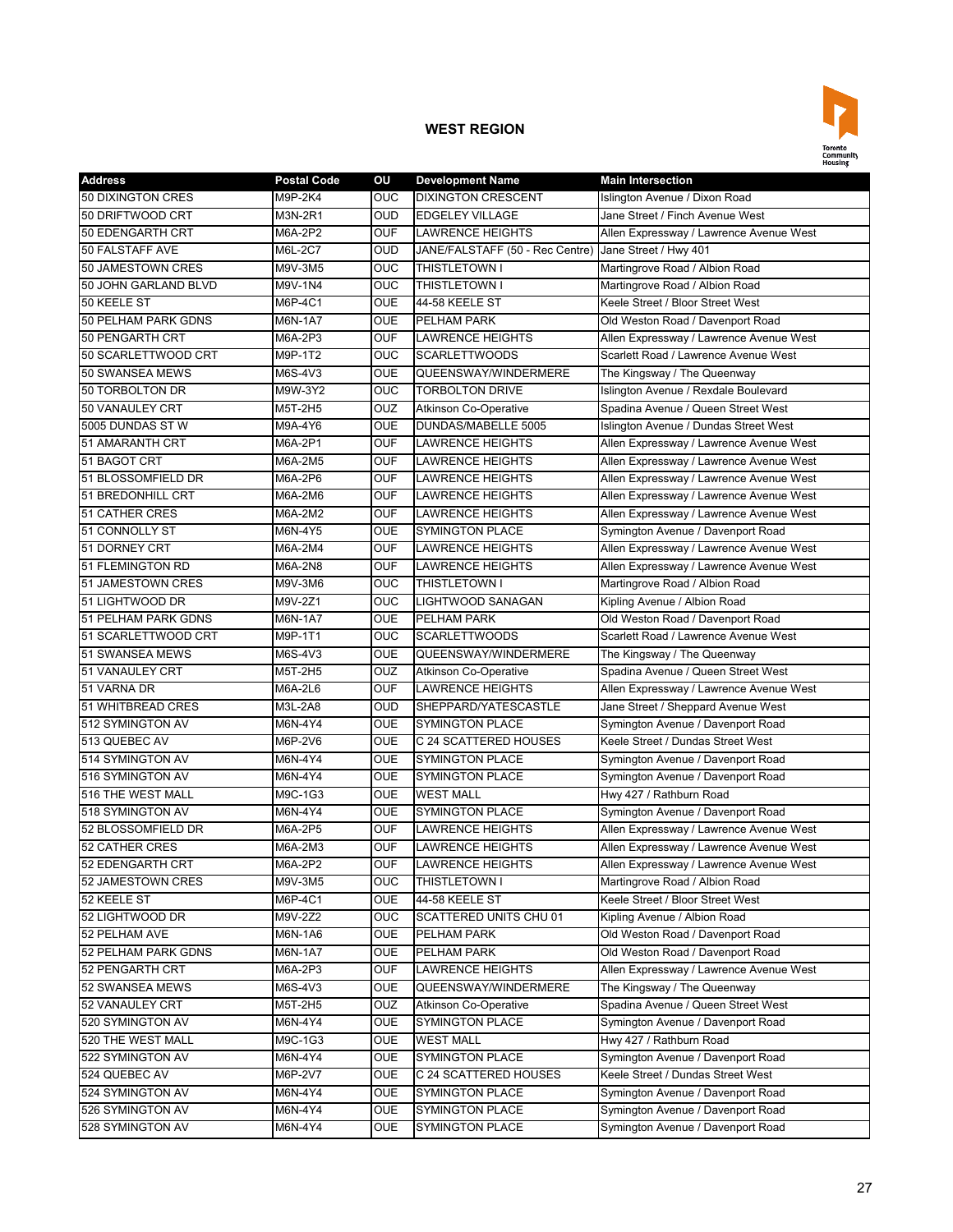

| <b>Address</b>             | <b>Postal Code</b> | OU         | <b>Development Name</b>      | <b>Main Intersection</b>                |
|----------------------------|--------------------|------------|------------------------------|-----------------------------------------|
| 529 DUNDAS STW             | M5T-1H4            | OUZ        | <b>Atkinson Co-Operative</b> | Spadina Avenue / Dundas Street West     |
| 53 AMARANTH CRT            | M6A-2P1            | <b>OUF</b> | <b>LAWRENCE HEIGHTS</b>      | Allen Expressway / Lawrence Avenue West |
| 53 BAGOT CRT               | M6A-2M5            | <b>OUF</b> | <b>LAWRENCE HEIGHTS</b>      | Allen Expressway / Lawrence Avenue West |
| 53 BREDONHILL CRT          | M6A-2M6            | <b>OUF</b> | <b>LAWRENCE HEIGHTS</b>      | Allen Expressway / Lawrence Avenue West |
| <b>53 CATHER CRES</b>      | M6A-2M2            | <b>OUF</b> | <b>LAWRENCE HEIGHTS</b>      | Allen Expressway / Lawrence Avenue West |
| 53 CONNOLLY ST             | M6N-4Y5            | <b>OUE</b> | <b>SYMINGTON PLACE</b>       | Symington Avenue / Davenport Road       |
| 53 DORNEY CRT              | M6A-2M4            | <b>OUF</b> | LAWRENCE HEIGHTS             | Allen Expressway / Lawrence Avenue West |
| 53 FLEMINGTON RD           | M6A-2N9            | <b>OUF</b> | <b>LAWRENCE HEIGHTS</b>      | Allen Expressway / Lawrence Avenue West |
| 53 JAMESTOWN CRES          | M9V-3M6            | <b>OUC</b> | THISTLETOWN I                | Martingrove Road / Albion Road          |
| 53 LIGHTWOOD DR            | M9V-2Z1            | OUC        | LIGHTWOOD SANAGAN            | Kipling Avenue / Albion Road            |
| 53 PELHAM PARK GDNS        | M6N-1A7            | <b>OUE</b> | PELHAM PARK                  | Old Weston Road / Davenport Road        |
| 53 SCARLETTWOOD CRT        | M9P-1T1            | <b>OUC</b> | <b>SCARLETTWOODS</b>         | Scarlett Road / Lawrence Avenue West    |
| 53 SILVERSTONE DR          | M9V-3G1            | <b>OUC</b> | <b>KIPLING/MOUNT OLIVE</b>   | Kipling Avenue / Finch Avenue West      |
| 53 SWANSEA MEWS            | M6S-4V3            | <b>OUE</b> | QUEENSWAY/WINDERMERE         | The Kingsway / The Queenway             |
| 53 VANAULEY CRT            | M5T-2H5            | <b>OUZ</b> | <b>Atkinson Co-Operative</b> | Spadina Avenue / Queen Street West      |
| 53 VARNA DR                | M6A-2L6            | <b>OUF</b> | <b>LAWRENCE HEIGHTS</b>      | Allen Expressway / Lawrence Avenue West |
| 530 SYMINGTON AV           | M6N-4Y4            | <b>OUE</b> | <b>SYMINGTON PLACE</b>       | Symington Avenue / Davenport Road       |
| 530 THE WEST MALL          | M9C-1G3            | <b>OUE</b> | <b>WEST MALL</b>             | Hwy 427 / Rathburn Road                 |
| 531 DUNDAS ST W            | M5T-1H4            | OUZ        | Atkinson Co-Operative        | Spadina Avenue / Dundas Street West     |
| 532 SYMINGTON AV           | M6N-4Y4            | <b>OUE</b> | <b>SYMINGTON PLACE</b>       | Symington Avenue / Davenport Road       |
| 533 DUNDAS ST W            | M5T-1H4            | OUZ        | <b>Atkinson Co-Operative</b> | Spadina Avenue / Dundas Street West     |
| 534 SYMINGTON AV           | M6N-4Y4            | <b>OUE</b> | <b>SYMINGTON PLACE</b>       | Symington Avenue / Davenport Road       |
| 535 DUNDAS ST W            | M5T-1H4            | OUZ        | <b>Atkinson Co-Operative</b> | Spadina Avenue / Dundas Street West     |
| 536 SYMINGTON AV           | M6N-4Y4            | <b>OUE</b> | <b>SYMINGTON PLACE</b>       | Symington Avenue / Davenport Road       |
| 537 DUNDAS ST W            | M5T-1H4            | OUZ        | <b>Atkinson Co-Operative</b> | Spadina Avenue / Dundas Street West     |
| 538 SYMINGTON AV           | M6N-4Y4            | <b>OUE</b> | <b>SYMINGTON PLACE</b>       | Symington Avenue / Davenport Road       |
| 539 DUNDAS STW             | M5T-1H4            | OUZ        | <b>Atkinson Co-Operative</b> | Spadina Avenue / Dundas Street West     |
| 54 BLOSSOMFIELD DR         | M6A-2P5            | <b>OUF</b> | <b>LAWRENCE HEIGHTS</b>      | Allen Expressway / Lawrence Avenue West |
| <b>54 CATHER CRES</b>      | M6A-2M3            | <b>OUF</b> | <b>LAWRENCE HEIGHTS</b>      | Allen Expressway / Lawrence Avenue West |
| 54 EDENGARTH CRT           | M6A-2P2            | <b>OUF</b> | <b>LAWRENCE HEIGHTS</b>      | Allen Expressway / Lawrence Avenue West |
| 54 JAMESTOWN CRES          | M9V-3M5            | OUC        | <b>THISTLETOWN I</b>         | Martingrove Road / Albion Road          |
| 54 KEELE ST                | M6P-4C1            | <b>OUE</b> | 44-58 KEELE ST               | Keele Street / Bloor Street West        |
| 54 PELHAM AVE              | M6N-1A6            | <b>OUE</b> | PELHAM PARK                  | Old Weston Road / Davenport Road        |
| <b>54 PELHAM PARK GDNS</b> | M6N-1A7            | <b>OUE</b> | PELHAM PARK                  | Old Weston Road / Davenport Road        |
| 54 PENGARTH CRT            | M6A-2P3            | <b>OUF</b> | <b>LAWRENCE HEIGHTS</b>      | Allen Expressway / Lawrence Avenue West |
| 54 SWANSEA MEWS            | M6S-4V3            | <b>OUE</b> | QUEENSWAY/WINDERMERE         | The Kingsway / The Queenway             |
| 54 VANAULEY CRT            | M5T-2H5            | <b>OUZ</b> | <b>Atkinson Co-Operative</b> | Spadina Avenue / Queen Street West      |
| 540 SYMINGTON AV           | M6N-4Y4            | <b>OUE</b> | <b>SYMINGTON PLACE</b>       | Symington Avenue / Davenport Road       |
| 540 THE WEST MALI          | M9C-1G3            | <b>OUE</b> | <b>WEST MALL</b>             | Hwy 427 / Rathburn Road                 |
| 541 DUNDAS ST W            | M5T-1H4            | OUZ        | <b>Atkinson Co-Operative</b> | Spadina Avenue / Dundas Street West     |
| 542 SYMINGTON AV           | M6N-4Y4            | <b>OUE</b> | <b>SYMINGTON PLACE</b>       | Symington Avenue / Davenport Road       |
| 543 DUNDAS STW             | M5T-1H4            | <b>OUZ</b> | <b>Atkinson Co-Operative</b> | Spadina Avenue / Dundas Street West     |
| 544 SYMINGTON AV           | M6N-4Y4            | <b>OUE</b> | <b>SYMINGTON PLACE</b>       | Symington Avenue / Davenport Road       |
| 545 DUNDAS ST W            | M5T-1H4            | <b>OUZ</b> | <b>Atkinson Co-Operative</b> | Spadina Avenue / Dundas Street West     |
| 546 SYMINGTON AV           | M6N-4Y4            | <b>OUE</b> | <b>SYMINGTON PLACE</b>       | Symington Avenue / Davenport Road       |
| 546 THE WEST MALL          | M9C-1G3            | OUE        | <b>WEST MALL</b>             | Hwy 427 / Rathburn Road                 |
| 547 DUNDAS ST W            | M5T-1H4            | OUZ        | <b>Atkinson Co-Operative</b> | Spadina Avenue / Dundas Street West     |
| 548 SYMINGTON AV           | M6N-4Y4            | <b>OUE</b> | <b>SYMINGTON PLACE</b>       | Symington Avenue / Davenport Road       |
| 549 DUNDAS ST W            | M5T-1H4            | OUZ        | <b>Atkinson Co-Operative</b> | Spadina Avenue / Dundas Street West     |
| 55 AMARANTH CRT            | M6A-2P1            | <b>OUF</b> | LAWRENCE HEIGHTS             | Allen Expressway / Lawrence Avenue West |
| 55 BAGOT CRT               | M6A-2M5            | <b>OUF</b> | LAWRENCE HEIGHTS             | Allen Expressway / Lawrence Avenue West |
| 55 BREDONHILL CRT          | M6A-2M6            | <b>OUF</b> | LAWRENCE HEIGHTS             | Allen Expressway / Lawrence Avenue West |
| 55 CATHER CRES             | M6A-2M2            | <b>OUF</b> | LAWRENCE HEIGHTS             | Allen Expressway / Lawrence Avenue West |
| 55 DORNEY CRT              | M6A-2M4            | <b>OUF</b> | LAWRENCE HEIGHTS             | Allen Expressway / Lawrence Avenue West |
|                            |                    |            |                              |                                         |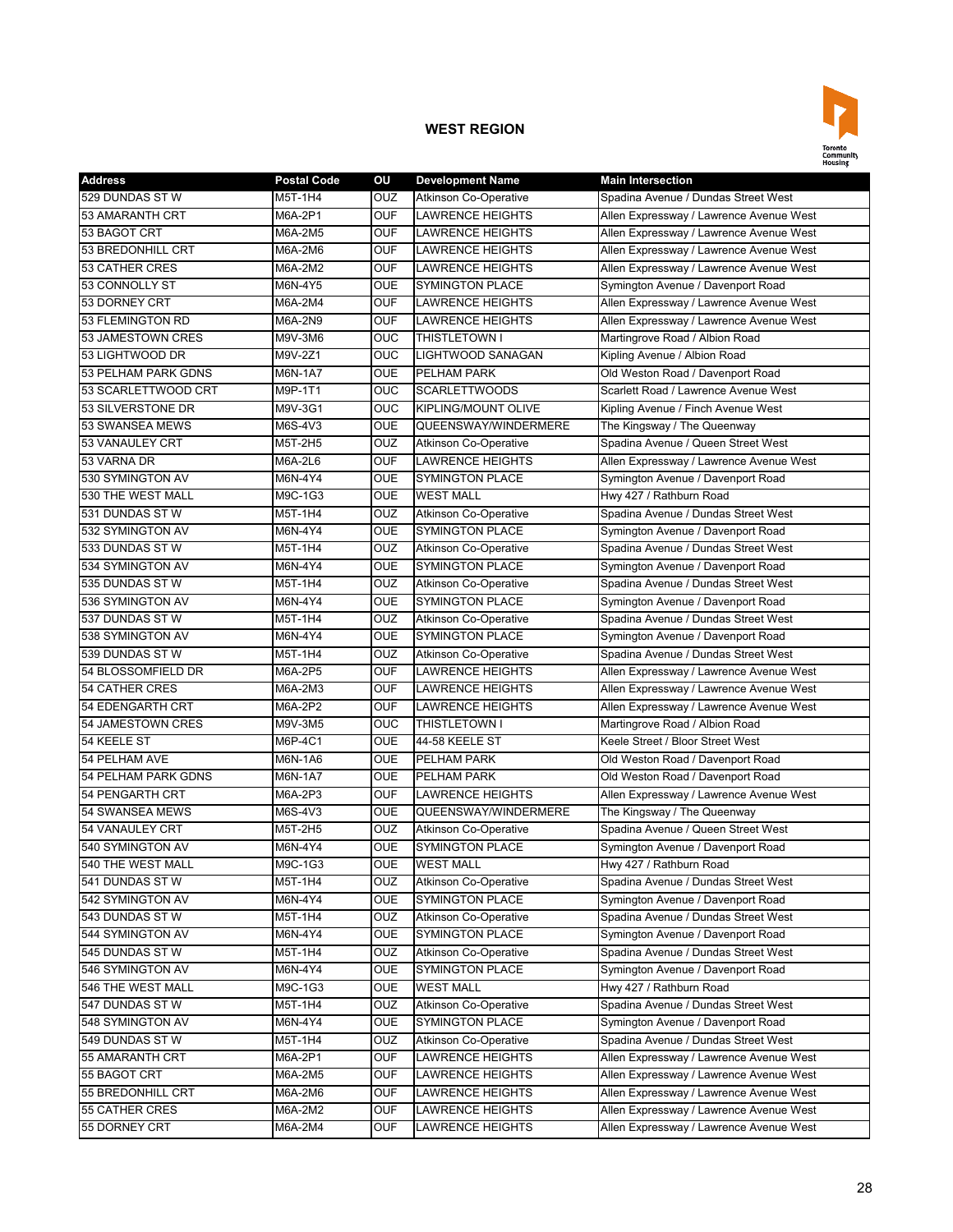

| <b>Address</b>                        | <b>Postal Code</b> | OU                       | <b>Development Name</b>          | <b>Main Intersection</b>                                                  |
|---------------------------------------|--------------------|--------------------------|----------------------------------|---------------------------------------------------------------------------|
| 55 FLEMINGTON RD                      | M6A-2N9            | <b>OUF</b>               | LAWRENCE HEIGHTS                 | Allen Expressway / Lawrence Avenue West                                   |
| 55 JAMESTOWN CRES                     | M9V-3M6            | OUC                      | <b>THISTLETOWN I</b>             | Martingrove Road / Albion Road                                            |
| 55 LIGHTWOOD DR                       | M9V-2Z1            | OUC                      | LIGHTWOOD SANAGAN                | Kipling Avenue / Albion Road                                              |
| <b>55 PELHAM PARK GDNS</b>            | M6N-1A7            | <b>OUE</b>               | PELHAM PARK                      | Old Weston Road / Davenport Road                                          |
| 55 SCARLETTWOOD CRT                   | M9P-1T1            | <b>OUC</b>               | <b>SCARLETTWOODS</b>             | Scarlett Road / Lawrence Avenue West                                      |
| 55 SILVERSTONE DR                     | M9V-3G1            | OUC                      | <b>KIPLING/MOUNT OLIVE</b>       | Kipling Avenue / Finch Avenue West                                        |
| 55 SWANSEA MEWS                       | M6S-4V3            | <b>OUE</b>               | QUEENSWAY/WINDERMERE             | The Kingsway / The Queenway                                               |
| 55 VANAULEY CRT                       | M5T-2H5            | OUZ                      | Atkinson Co-Operative            | Spadina Avenue / Queen Street West                                        |
| 55 VARNA DR                           | M6A-2L6            | <b>OUF</b>               | <b>LAWRENCE HEIGHTS</b>          | Allen Expressway / Lawrence Avenue West                                   |
| 550 SYMINGTON AV                      | M6N-4Y4            | <b>OUE</b>               | <b>SYMINGTON PLACE</b>           | Symington Avenue / Davenport Road                                         |
| 551 DUNDAS STW                        | M5T-1H4            | OUZ                      | <b>Atkinson Co-Operative</b>     | Spadina Avenue / Dundas Street West                                       |
| 552 SYMINGTON AV                      | M6N-4Y4            | <b>OUE</b>               | <b>SYMINGTON PLACE</b>           | Symington Avenue / Davenport Road                                         |
| 552 THE WEST MALL                     | M9C-1G3            | <b>OUE</b>               | <b>WEST MALL</b>                 | Hwy 427 / Rathburn Road                                                   |
| 553 DUNDAS STW                        | M5T-1H4            | OUZ                      | <b>Atkinson Co-Operative</b>     | Spadina Avenue / Dundas Street West                                       |
| 554 SYMINGTON AV                      | M6N-4Y4            | <b>OUE</b>               | <b>SYMINGTON PLACE</b>           | Symington Avenue / Davenport Road                                         |
| 555 DUNDAS STW                        | M5T-1H4            | OUZ                      | <b>Atkinson Co-Operative</b>     | Spadina Avenue / Dundas Street West                                       |
| 556 SYMINGTON AV                      | M6N-4Y4            | <b>OUE</b>               | <b>SYMINGTON PLACE</b>           | Symington Avenue / Davenport Road                                         |
| 557 DUNDAS STW                        | M5T-1H4            | <b>OUZ</b>               | <b>Atkinson Co-Operative</b>     | Spadina Avenue / Dundas Street West                                       |
| 558 SYMINGTON AV                      | M6N-4Y4            | <b>OUE</b>               | <b>SYMINGTON PLACE</b>           | Symington Avenue / Davenport Road                                         |
| 559 DUNDAS STW                        | M5T-1H4            | OUZ                      | <b>Atkinson Co-Operative</b>     | Spadina Avenue / Dundas Street West                                       |
| 559 THE WEST MALL                     | M9C-1G3            | <b>OUE</b>               | <b>WEST MALL</b>                 | Hwy 427 / Rathburn Road                                                   |
| 56 BLOSSOMFIELD DR                    | M6A-2P5            | <b>OUF</b>               | <b>LAWRENCE HEIGHTS</b>          | Allen Expressway / Lawrence Avenue West                                   |
| <b>56 CATHER CRES</b>                 | M6A-2M3            | <b>OUF</b>               | <b>LAWRENCE HEIGHTS</b>          | Allen Expressway / Lawrence Avenue West                                   |
| 56 CHARRINGTON CRES                   | M3L-2C2            | <b>OUD</b>               | SHEPPARD/YATESCASTLE             | Jane Street / Sheppard Avenue West                                        |
| 56 EDENGARTH CRT                      | M6A-2P2            | <b>OUF</b>               | <b>LAWRENCE HEIGHTS</b>          | Allen Expressway / Lawrence Avenue West                                   |
| 56 JAMESTOWN CRES                     | M9V-3M5            | <b>OUC</b>               | THISTLETOWN I                    | Martingrove Road / Albion Road                                            |
| 56 KEELE ST                           | M6P-4C1            | <b>OUE</b>               | 44-58 KEELE ST                   | Keele Street / Bloor Street West                                          |
| 56 PELHAM AVE                         | M6N-1A6            | <b>OUE</b>               | <b>PELHAM PARK</b>               | Old Weston Road / Davenport Road                                          |
| 56 PELHAM PARK GDNS                   | M6N-1A7            | <b>OUE</b>               | PELHAM PARK                      | Old Weston Road / Davenport Road                                          |
| 56 PENGARTH CRT                       | M6A-2P3            | <b>OUF</b>               | <b>LAWRENCE HEIGHTS</b>          | Allen Expressway / Lawrence Avenue West                                   |
| 56 SWANSEA MEWS                       | M6S-4V3            | <b>OUE</b>               | QUEENSWAY/WINDERMERE             | The Kingsway / The Queenway                                               |
| 56 VANAULEY CRT                       | M5T-2H5            | <b>OUZ</b>               | <b>Atkinson Co-Operative</b>     | Spadina Avenue / Queen Street West                                        |
| 560 SYMINGTON AV                      | M6N-4Y4            | <b>OUE</b>               | <b>SYMINGTON PLACE</b>           | Symington Avenue / Davenport Road                                         |
| 561 DUNDAS STW                        | M5T-1H4            | OUZ                      | <b>Atkinson Co-Operative</b>     | Spadina Avenue / Dundas Street West                                       |
| 562 SYMINGTON AV                      | M6N-4Y4            | <b>OUE</b>               | <b>SYMINGTON PLACE</b>           | Symington Avenue / Davenport Road                                         |
| 563 DUNDAS STW                        | M5T-1H4            | OUZ                      | <b>Atkinson Co-Operative</b>     | Spadina Avenue / Dundas Street West                                       |
| 564 SYMINGTON AV                      | M6N-4Y4            | <b>OUE</b>               | <b>SYMINGTON PLACE</b>           | Symington Avenue / Davenport Road                                         |
| 566 SYMINGTON AV                      | M6N-4Y4            | <b>OUE</b>               | <b>SYMINGTON PLACE</b>           | Symington Avenue / Davenport Road                                         |
| 568 SYMINGTON AV                      | M6N-4Y4            | <b>OUE</b>               | <b>SYMINGTON PLACE</b>           | Symington Avenue / Davenport Road                                         |
| 57 AMARANTH CRT                       | M6A-2P1            | <b>OUF</b>               | LAWRENCE HEIGHTS                 | Allen Expressway / Lawrence Avenue West                                   |
| 57 BAGOT CRT                          | M6A-2M5            | <b>OUF</b>               | <b>LAWRENCE HEIGHTS</b>          | Allen Expressway / Lawrence Avenue West                                   |
| 57 BRANDON AV                         | M6H-2C8            | <b>OUE</b>               | SHOP HOUSES CHU 08               | Dufferin Street / Dupont Street                                           |
| 57 BREDONHILL CRT                     | M6A-2M6            | <b>OUF</b>               | LAWRENCE HEIGHTS                 | Allen Expressway / Lawrence Avenue West                                   |
| 57 CATHER CRES                        | M6A-2M2            | <b>OUF</b>               | LAWRENCE HEIGHTS                 | Allen Expressway / Lawrence Avenue West                                   |
| 57 DORNEY CRT                         | M6A-2M4            | <b>OUF</b>               | LAWRENCE HEIGHTS                 | Allen Expressway / Lawrence Avenue West                                   |
| 57 FLEMINGTON RD                      | M6A-2N9            | <b>OUF</b>               | <b>LAWRENCE HEIGHTS</b>          | Allen Expressway / Lawrence Avenue West                                   |
| 57 HILLSVIEW AV                       | M6P-1J4            | <b>OUE</b>               | SHOP HOUSES CHU 08               | Keele Street / Bloor Street West                                          |
| 57 JAMESTOWN CRES                     | M9V-3M6            | <b>OUC</b>               | THISTLETOWN I                    | Martingrove Road / Albion Road                                            |
| 57 LIGHTWOOD DR                       |                    | <b>OUC</b>               | LIGHTWOOD SANAGAN                | Kipling Avenue / Albion Road                                              |
|                                       | M9V-2Z1            |                          |                                  |                                                                           |
| 57 MABELLE AVE<br>57 PELHAM PARK GDNS | M9A-4Y5            | <b>OUE</b><br><b>OUE</b> | DUNDAS/MABELLE 57<br>PELHAM PARK | Islington Avenue / Dundas Street West<br>Old Weston Road / Davenport Road |
|                                       | M6N-1A7            |                          |                                  |                                                                           |
| 57 SCARLETTWOOD CRT                   | M9P-1T1            | <b>OUC</b>               | <b>SCARLETTWOODS</b>             | Scarlett Road / Lawrence Avenue West                                      |
| 57 SWANSEA MEWS                       | M6S-4V3            | <b>OUE</b>               | QUEENSWAY/WINDERMERE             | The Kingsway / The Queenway                                               |
| 57 VANAULEY SQ                        | M5T-2H6            | <b>OUZ</b>               | Atkinson Co-Operative            | Spadina Avenue / Queen Street West                                        |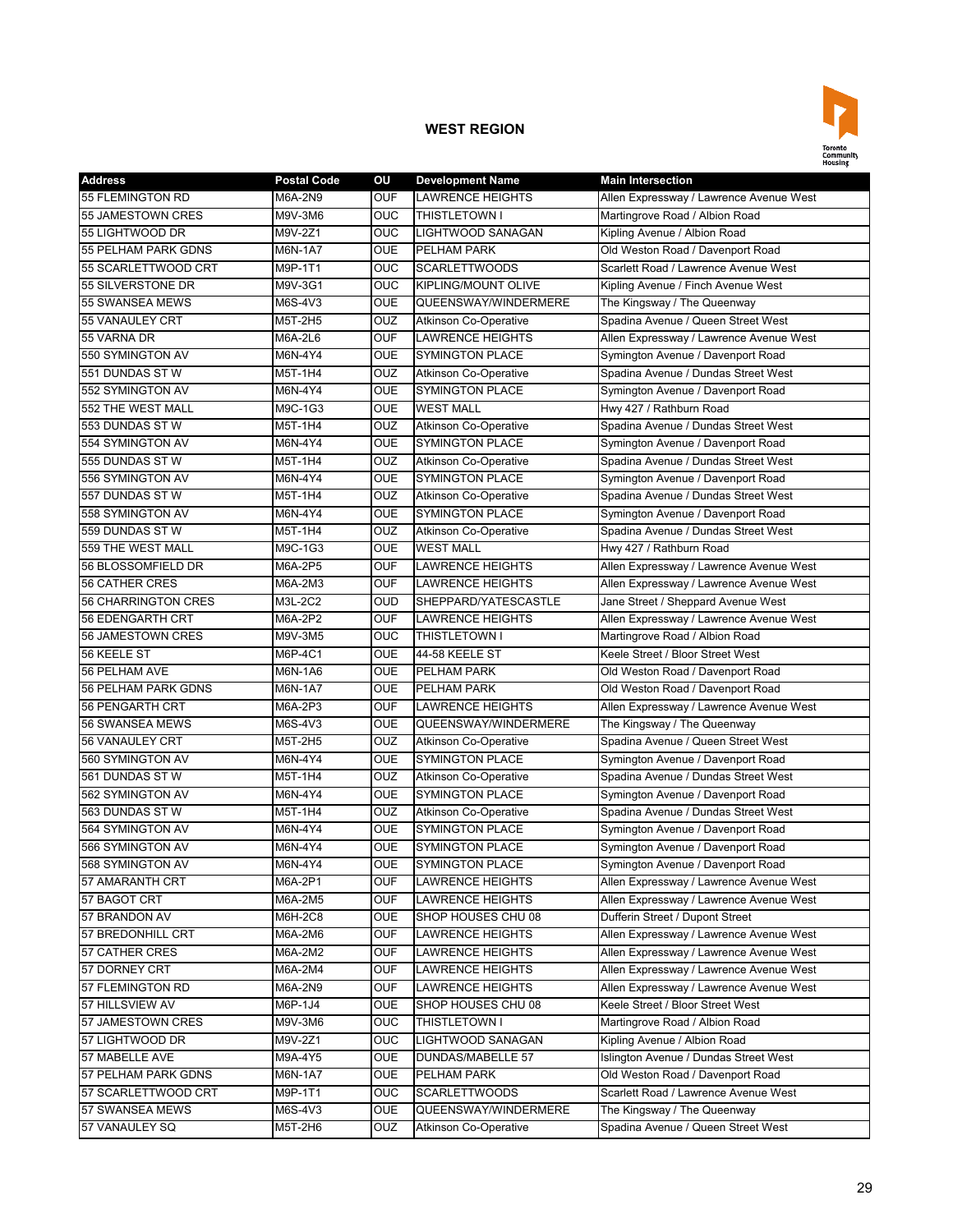

| <b>Address</b>          | <b>Postal Code</b> | OU             | <b>Development Name</b>      | <b>Main Intersection</b>                |
|-------------------------|--------------------|----------------|------------------------------|-----------------------------------------|
| 57 VARNA DR             | M6A-2L8            | <b>OUF</b>     | LAWRENCE HEIGHTS             | Allen Expressway / Lawrence Avenue West |
| 570 SYMINGTON AV        | M6N-4Y4            | <b>OUE</b>     | <b>SYMINGTON PLACE</b>       | Symington Avenue / Davenport Road       |
| 572 SYMINGTON AV        | M6N-4Y4            | <b>OUE</b>     | <b>SYMINGTON PLACE</b>       | Symington Avenue / Davenport Road       |
| 574 SYMINGTON AV        | M6N-4Y4            | <b>OUE</b>     | <b>SYMINGTON PLACE</b>       | Symington Avenue / Davenport Road       |
| 576 SYMINGTON AV        | M6N-4Y4            | <b>OUE</b>     | <b>SYMINGTON PLACE</b>       | Symington Avenue / Davenport Road       |
| 578 SYMINGTON AV        | M6N-4Y4            | <b>OUE</b>     | <b>SYMINGTON PLACE</b>       | Symington Avenue / Davenport Road       |
| 58 BLOSSOMFIELD DR      | M6A-2N8            | <b>OUF</b>     | <b>LAWRENCE HEIGHTS</b>      | Allen Expressway / Lawrence Avenue West |
| <b>58 CATHER CRES</b>   | M6A-2M3            | <b>OUF</b>     | <b>LAWRENCE HEIGHTS</b>      | Allen Expressway / Lawrence Avenue West |
| 58 EDENGARTH CRT        | M6A-2P2            | <b>OUF</b>     | <b>LAWRENCE HEIGHTS</b>      | Allen Expressway / Lawrence Avenue West |
| 58 JAMESTOWN CRES       | M9V-3M5            | OUC            | THISTLETOWN I                | Martingrove Road / Albion Road          |
| 58 KEELE ST             | M6P-4C1            | <b>OUE</b>     | 44-58 KEELE ST               | Keele Street / Bloor Street West        |
| 58 PELHAM AVE           | M6N-1A6            | <b>OUE</b>     | PELHAM PARK                  | Old Weston Road / Davenport Road        |
| 58 PELHAM PARK GDNS     | M6N-1A7            | <b>OUE</b>     | PELHAM PARK                  | Old Weston Road / Davenport Road        |
| 58 PENGARTH CRT         | M6A-2P3            | <b>OUF</b>     | <b>LAWRENCE HEIGHTS</b>      | Allen Expressway / Lawrence Avenue West |
| 58 SWANSEA MEWS         | M6S-4V3            | <b>OUE</b>     | QUEENSWAY/WINDERMERE         | The Kingsway / The Queenway             |
| 58 VANAULEY SQ          | M5T-2H6            | <b>OUZ</b>     | <b>Atkinson Co-Operative</b> | Spadina Avenue / Queen Street West      |
| 58 WATERTON RD          | M9P-2R1            | <b>OUC</b>     | <b>SCARLETTWOODS</b>         | Scarlett Road / Lawrence Avenue West    |
| 580 SYMINGTON AV        | M6N-4Y4            | <b>OUE</b>     | <b>SYMINGTON PLACE</b>       | Symington Avenue / Davenport Road       |
| 581 DUNDAS STW          | M5T-1H6            | OUZ            | <b>Atkinson Co-Operative</b> | Spadina Avenue / Dundas Street West     |
| 582 SYMINGTON AV        | M6N-4Y4            | <b>OUE</b>     | <b>SYMINGTON PLACE</b>       | Symington Avenue / Davenport Road       |
| 583 DUNDAS STW          | M5T-1H6            | OUZ            | <b>Atkinson Co-Operative</b> | Spadina Avenue / Dundas Street West     |
| 584 SYMINGTON AV        | M6N-4Y4            | <b>OUE</b>     | <b>SYMINGTON PLACE</b>       | Symington Avenue / Davenport Road       |
| 585 CLENDENAN AV        | M6P-2X8            | <b>OUE</b>     | C 24 SCATTERED HOUSES        | Keele Street / Dundas Street West       |
| 585 DUNDAS ST W         | M5T-1H6            | OUZ            | <b>Atkinson Co-Operative</b> | Spadina Avenue / Dundas Street West     |
| 586 SYMINGTON AV        | M6N-4Y4            | <b>OUE</b>     | <b>SYMINGTON PLACE</b>       | Symington Avenue / Davenport Road       |
| 587 DUNDAS STW          | M5T-1H6            | OUZ            | <b>Atkinson Co-Operative</b> | Spadina Avenue / Dundas Street West     |
| 588 SYMINGTON AV        | M6N-4Y4            | <b>OUE</b>     | <b>SYMINGTON PLACE</b>       | Symington Avenue / Davenport Road       |
| 589 DUNDAS STW          | M5T-1H6            | OUZ            | <b>Atkinson Co-Operative</b> | Spadina Avenue / Dundas Street West     |
| <b>58A CHAMBERS AVE</b> | M6N-3M2            | <b>OUE</b>     | <b>SCATTERED UNITS C25</b>   | Old Weston Road / St. Clair Avenue West |
| 59 AMARANTH CRT         | M6A-2P1            | <b>OUF</b>     | <b>LAWRENCE HEIGHTS</b>      | Allen Expressway / Lawrence Avenue West |
| 59 BAGOT CRT            | M6A-2M5            | <b>OUF</b>     | LAWRENCE HEIGHTS             | Allen Expressway / Lawrence Avenue West |
| 59 BREDONHILL CRT       | M6A-2M6            | <b>OUF</b>     | LAWRENCE HEIGHTS             | Allen Expressway / Lawrence Avenue West |
| 59 CATHER CRES          | M6A-2M2            | <b>OUF</b>     | LAWRENCE HEIGHTS             | Allen Expressway / Lawrence Avenue West |
| 59 DORNEY CRT           | M6A-2M4            | <b>OUF</b>     | LAWRENCE HEIGHTS             | Allen Expressway / Lawrence Avenue West |
| 59 FLEMINGTON RD        | M6A-2N9            | <b>OUF</b>     | <b>LAWRENCE HEIGHTS</b>      | Allen Expressway / Lawrence Avenue West |
| 59 JAMESTOWN CRES       | M9V-3M6            | <b>OUC</b>     | <b>THISTLETOWN I</b>         | Martingrove Road / Albion Road          |
| 59 LIGHTWOOD DR         | M9V-2Z1            | <b>OUC</b>     | LIGHTWOOD SANAGAN            | Kipling Avenue / Albion Road            |
| 59 PELHAM PARK GDNS     | M6N-1A7            | <b>OUE</b>     | <b>PELHAM PARK</b>           | Old Weston Road / Davenport Road        |
| 59 SCARLETTWOOD CRT     | M9P-1T1            | <b>OUC</b>     | <b>SCARLETTWOODS</b>         | Scarlett Road / Lawrence Avenue West    |
| 59 SWANSEA MEWS         | M6S-4V3            | <b>OUE</b>     | QUEENSWAY/WINDERMERE         | The Kingsway / The Queenway             |
| 59 VANAULEY SQ          | M5T-2H6            | <b>OUZ</b>     | <b>Atkinson Co-Operative</b> | Spadina Avenue / Queen Street West      |
| 59 VARNA DR             | <b>M6A-2L8</b>     | <b>OUF</b>     | <b>LAWRENCE HEIGHTS</b>      | Allen Expressway / Lawrence Avenue West |
| 590 SYMINGTON AV        | M6N-4Y4            | <b>OUE</b>     | <b>SYMINGTON PLACE</b>       | Symington Avenue / Davenport Road       |
| 591 DUNDAS ST W         | M5T-1H6            | <b>OUZ</b>     | <b>Atkinson Co-Operative</b> | Spadina Avenue / Dundas Street West     |
| 592 SYMINGTON AV        | M6N-4Y4            | <b>OUE</b>     | <b>SYMINGTON PLACE</b>       | Symington Avenue / Davenport Road       |
| 593 DUNDAS ST W         | M5T-1H6            | OUZ            | <b>Atkinson Co-Operative</b> | Spadina Avenue / Dundas Street West     |
| 594 SYMINGTON AV        | M6N-4Y4            | <b>OUE</b>     | <b>SYMINGTON PLACE</b>       | Symington Avenue / Davenport Road       |
| 595 DUNDAS STW          | M5T-1H6            | OUZ            | Atkinson Co-Operative        | Spadina Avenue / Dundas Street West     |
| 596 SYMINGTON AV        | M6N-4Y4            | <b>OUE</b>     | <b>SYMINGTON PLACE</b>       | Symington Avenue / Davenport Road       |
| 597 DUNDAS ST W         | M5T-1H6            | <b>OUZ</b>     | <b>Atkinson Co-Operative</b> | Spadina Avenue / Dundas Street West     |
| 598 SYMINGTON AV        | M6N-4Y4            | <b>OUE</b>     | <b>SYMINGTON PLACE</b>       | Symington Avenue / Davenport Road       |
| 599 DUNDAS ST W         | M5T-1H6            | <b>OUZ</b>     | <b>Atkinson Co-Operative</b> | Spadina Avenue / Dundas Street West     |
| 6 ARBOR DELL ROAD       | M9W-4C5            | $\overline{C}$ | WESTACRES                    | Kipling Avenue / Hinton Road            |
| <b>6 CATHER CRES</b>    | M6A-2M3            | <b>OUF</b>     | LAWRENCE HEIGHTS             | Allen Expressway / Lawrence Avenue West |
|                         |                    |                |                              |                                         |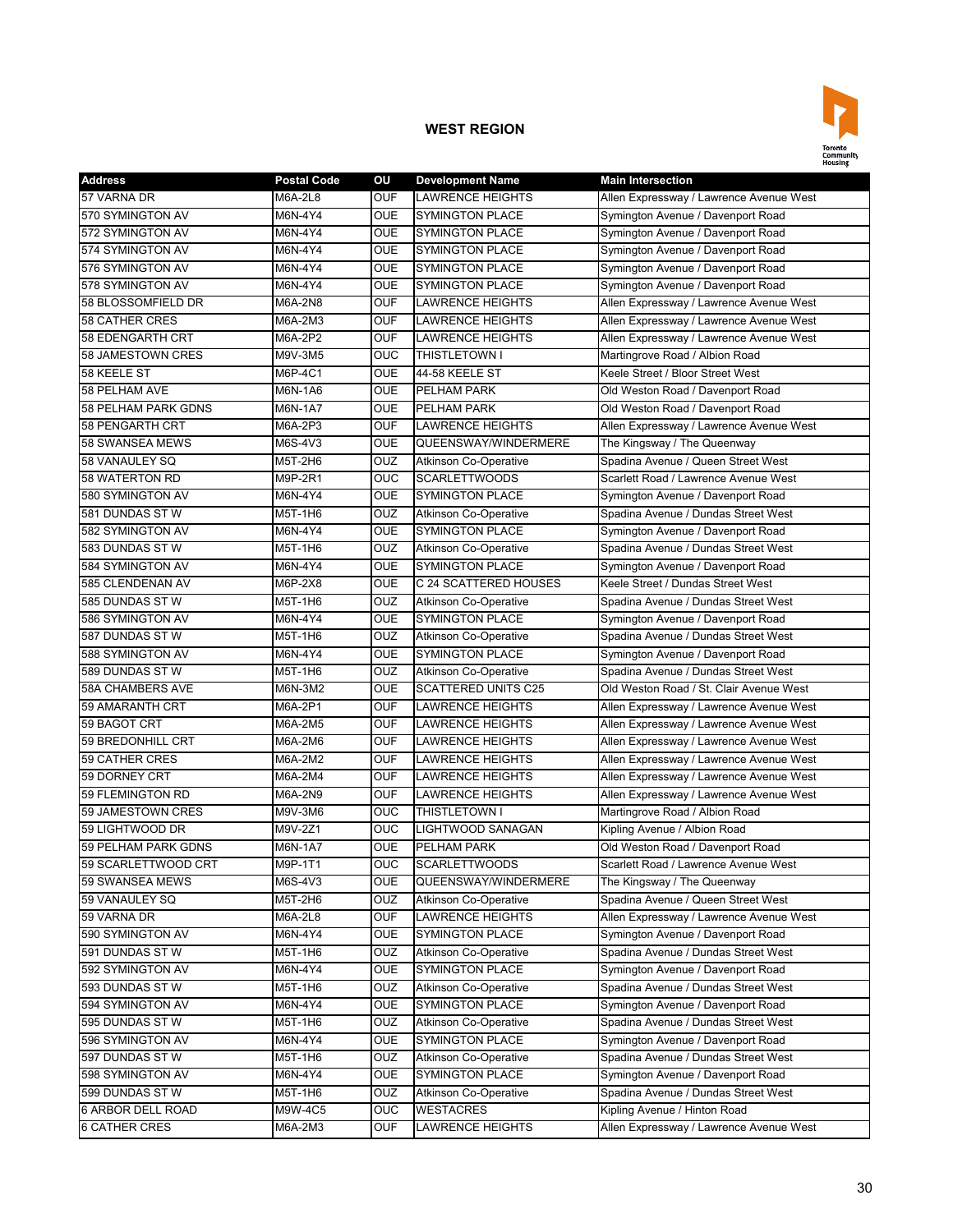

| <b>Address</b>            | <b>Postal Code</b> | OU         | <b>Development Name</b>      | <b>Main Intersection</b>                |
|---------------------------|--------------------|------------|------------------------------|-----------------------------------------|
| <b>6 EDENGARTH CRT</b>    | M6A-2P2            | <b>OUF</b> | <b>LAWRENCE HEIGHTS</b>      | Allen Expressway / Lawrence Avenue West |
| 6 FELICIAN PL             | M5T-2K9            | <b>OUZ</b> | <b>Atkinson Co-Operative</b> | Spadina Avenue / Queen Street West      |
| <b>6 NEEDLE FIRWAY</b>    | M3N-2B8            | <b>OUD</b> | JANE/FIRGROVE (NEEDLE)       | Jane Street / Finch Avenue West         |
| <b>6 PELHAM PARK GDNS</b> | M6N-1A7            | <b>OUE</b> | <b>PELHAM PARK</b>           | Old Weston Road / Davenport Road        |
| 6 PENGARTH CRT            | M6A-2P3            | <b>OUF</b> | <b>LAWRENCE HEIGHTS</b>      | Allen Expressway / Lawrence Avenue West |
| <b>6 REPLIN RD</b>        | M6A-2N1            | <b>OUF</b> | <b>LAWRENCE HEIGHTS</b>      | Allen Expressway / Lawrence Avenue West |
| <b>6 SAN ANTONIOWAY</b>   | M9L-2V2            | <b>OUC</b> | <b>ISLINGTON/SATTERLY</b>    | Islington Avenue / Steeles Avenue West  |
| <b>6 SCARLETTWOOD CRT</b> | M9P-1T2            | <b>OUC</b> | <b>SCARLETTWOODS</b>         | Scarlett Road / Lawrence Avenue West    |
| <b>6 SHIPMAN ST</b>       | M6P-2Y4            | <b>OUE</b> | C 24 SCATTERED HOUSES        | Keele Street / Dundas Street West       |
| <b>6 SWANSEA MEWS</b>     | M6S-4V2            | <b>OUE</b> | QUEENSWAY/WINDERMERE         | The Kingsway / The Queenway             |
| 6 WHITECOURT PL           | M5T-1E5            | OUZ        | <b>Atkinson Co-Operative</b> | Spadina Avenue / Dundas Street West     |
| <b>60 CATHER CRES</b>     | M6A-2M3            | <b>OUF</b> | <b>LAWRENCE HEIGHTS</b>      | Allen Expressway / Lawrence Avenue West |
| 60 EDENGARTH CRT          | M6A-2P2            | <b>OUF</b> | <b>LAWRENCE HEIGHTS</b>      | Allen Expressway / Lawrence Avenue West |
| 60 JAMESTOWN CRES         | M9V-3M5            | OUC        | <b>THISTLETOWN I</b>         | Martingrove Road / Albion Road          |
| 60 JOHN GARLAND BLVD      | M9V-1N4            | <b>OUC</b> | <b>THISTLETOWN I</b>         | Martingrove Road / Albion Road          |
| 60 PELHAM AVE             | M6N-1A6            | <b>OUE</b> | PELHAM PARK                  | Old Weston Road / Davenport Road        |
| 60 PELHAM PARK GDNS       | M6N-1A7            | <b>OUE</b> | <b>PELHAM PARK</b>           | Old Weston Road / Davenport Road        |
| <b>60 PENGARTH CRT</b>    | M6A-2P3            | <b>OUF</b> | <b>LAWRENCE HEIGHTS</b>      | Allen Expressway / Lawrence Avenue West |
| 60 SWANSEA MEWS           | M6S-4V3            | <b>OUE</b> | QUEENSWAY/WINDERMERE         | The Kingsway / The Queenway             |
| 60 VANAULEY SQ            | M5T-2H6            | OUZ        | <b>Atkinson Co-Operative</b> | Spadina Avenue / Queen Street West      |
| 60 WATERTON RD            | M9P-2P9            | <b>OUC</b> | <b>SCARLETTWOODS</b>         | Scarlett Road / Lawrence Avenue West    |
| 600 SYMINGTON AV          | M6N-4Y4            | <b>OUE</b> | <b>SYMINGTON PLACE</b>       | Symington Avenue / Davenport Road       |
| 607 THE EAST MALL         | M9B-4A9            | <b>OUE</b> | <b>EAST MALL</b>             | Hwy 427 / Rathburn Road                 |
| 609 THE EAST MALL         | M9B-4A9            | <b>OUE</b> | <b>EAST MALL</b>             | Hwy 427 / Rathburn Road                 |
| 61 AMARANTH CRT           | M6A-2P1            | <b>OUF</b> | <b>LAWRENCE HEIGHTS</b>      | Allen Expressway / Lawrence Avenue West |
| 61 BAGOT CRT              | M6A-2M5            | <b>OUF</b> | <b>LAWRENCE HEIGHTS</b>      | Allen Expressway / Lawrence Avenue West |
| 61 BREDONHILL CRT         | M6A-2M6            | <b>OUF</b> | <b>LAWRENCE HEIGHTS</b>      | Allen Expressway / Lawrence Avenue West |
| 61 CATHER CRES            | M6A-2M2            | <b>OUF</b> | <b>LAWRENCE HEIGHTS</b>      | Allen Expressway / Lawrence Avenue West |
| 61 DORNEY CRT             | M6A-2M4            | <b>OUF</b> | <b>LAWRENCE HEIGHTS</b>      | Allen Expressway / Lawrence Avenue West |
| 61 FLEMINGTON RD          | M6A-2N9            | <b>OUF</b> | <b>LAWRENCE HEIGHTS</b>      | Allen Expressway / Lawrence Avenue West |
| 61 JAMESTOWN CRES         | M9V-3M6            | OUC        | <b>THISTLETOWN I</b>         | Martingrove Road / Albion Road          |
| 61 LIGHTWOOD DR           | M9V-2Z1            | OUC        | LIGHTWOOD SANAGAN            | Kipling Avenue / Albion Road            |
| 61 MULOCK AV              | M6N-3C3            | <b>OUE</b> | C 25 SCATTERED HOUSES        | Keele Street / Junction Road            |
| <b>61 PAUL LANE GDNS</b>  | M5T-0B5            | <b>OUZ</b> | <b>Atkinson Co-Operative</b> | Spadina Avenue / Dundas Street West     |
| 61 PELHAM PARK GDNS       | M6N-1A8            | <b>OUE</b> | PELHAM PARK                  | Old Weston Road / Davenport Road        |
| 61 SCARLETTWOOD CRT       | M9P-1T1            | <b>OUC</b> | <b>SCARLETTWOODS</b>         | Scarlett Road / Lawrence Avenue West    |
| 61 SWANSEA MEWS           | M6S-4V3            | <b>OUE</b> | QUEENSWAY/WINDERMERE         | The Kingsway / The Queenway             |
| 61 VANAULEY SQ            | M5T-2H6            | OUZ        | <b>Atkinson Co-Operative</b> | Spadina Avenue / Queen Street West      |
| 61 VARNA DR               | M6A-2L8            | <b>OUF</b> | <b>LAWRENCE HEIGHTS</b>      | Allen Expressway / Lawrence Avenue West |
| 611 THE EAST MALL         | M9B-4A9            | <b>OUE</b> | <b>EAST MALL</b>             | Hwy 427 / Rathburn Road                 |
| 613 THE EAST MALL         | M9B-4A9            | <b>OUE</b> | <b>EAST MALL</b>             | Hwy 427 / Rathburn Road                 |
| 615 THE EAST MALL         | M9B-4A9            | <b>OUE</b> | <b>EAST MALL</b>             | Hwy 427 / Rathburn Road                 |
| 617 THE EAST MALL         | M9B-4A9            | <b>OUE</b> | <b>EAST MALL</b>             | Hwy 427 / Rathburn Road                 |
| 62 CATHER CRES            | M6A-2M3            | <b>OUF</b> | LAWRENCE HEIGHTS             | Allen Expressway / Lawrence Avenue West |
| 62 EDENGARTH CRT          | M6A-2P2            | <b>OUF</b> | <b>LAWRENCE HEIGHTS</b>      | Allen Expressway / Lawrence Avenue West |
| 62 JAMESTOWN CRES         | M9V-3M5            | <b>OUC</b> | THISTLETOWN I                | Martingrove Road / Albion Road          |
| 62 PELHAM AVE             | M6N-1A6            | <b>OUE</b> | PELHAM PARK                  | Old Weston Road / Davenport Road        |
| 62 PENGARTH CRT           | M6A-2P3            | <b>OUF</b> | <b>LAWRENCE HEIGHTS</b>      | Allen Expressway / Lawrence Avenue West |
| 62 SWANSEA MEWS           | M6S-4V3            | <b>OUE</b> | QUEENSWAY/WINDERMERE         | The Kingsway / The Queenway             |
| 62 VANAULEY SQ            | M5T-2H6            | <b>OUZ</b> | Atkinson Co-Operative        | Spadina Avenue / Queen Street West      |
| 62 WATERTON RD            | M9P-2P9            | <b>OUC</b> | <b>SCARLETTWOODS</b>         | Scarlett Road / Lawrence Avenue West    |
| 63 AMARANTH CRT           | M6A-2P1            | <b>OUF</b> | LAWRENCE HEIGHTS             | Allen Expressway / Lawrence Avenue West |
| 63 BAGOT CRT              | M6A-2M5            | <b>OUF</b> | LAWRENCE HEIGHTS             | Allen Expressway / Lawrence Avenue West |
| 63 BREDONHILL CRT         | M6A-2M6            | <b>OUF</b> | LAWRENCE HEIGHTS             | Allen Expressway / Lawrence Avenue West |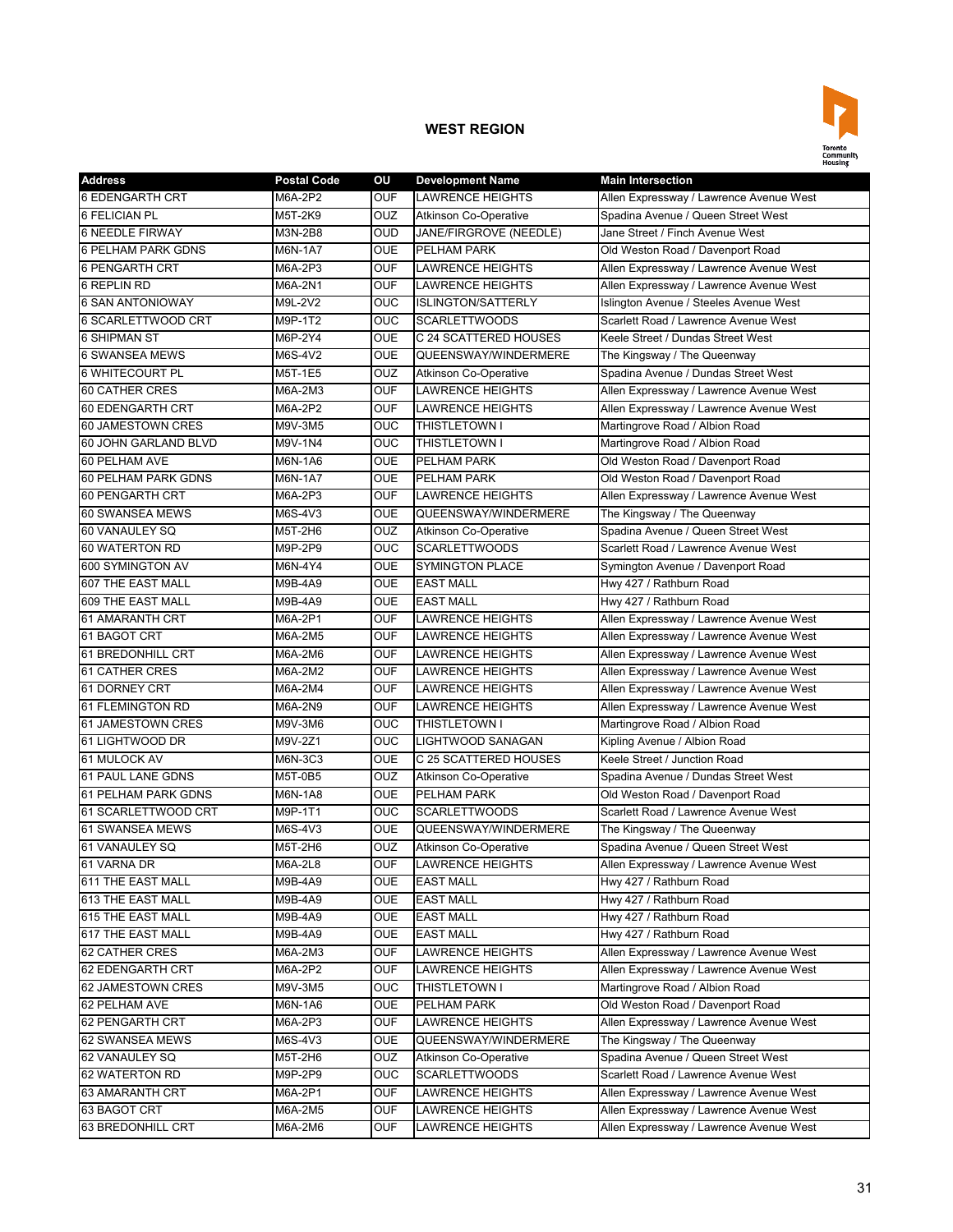

| <b>Address</b>           | <b>Postal Code</b> | ΟU             | <b>Development Name</b>      | <b>Main Intersection</b>                |
|--------------------------|--------------------|----------------|------------------------------|-----------------------------------------|
| 63 CATHER CRES           | M6A-2M2            | <b>OUF</b>     | <b>LAWRENCE HEIGHTS</b>      | Allen Expressway / Lawrence Avenue West |
| 63 DORNEY CRT            | M6A-2M4            | <b>OUF</b>     | <b>LAWRENCE HEIGHTS</b>      | Allen Expressway / Lawrence Avenue West |
| <b>63 FLEMINGTON RD</b>  | M6A-2N9            | <b>OUF</b>     | <b>LAWRENCE HEIGHTS</b>      | Allen Expressway / Lawrence Avenue West |
| 63 JAMESTOWN CRES        | M9V-3M6            | <b>OUC</b>     | THISTLETOWN I                | Martingrove Road / Albion Road          |
| 63 LIGHTWOOD DR          | M9V-2Z1            | <b>OUC</b>     | <b>LIGHTWOOD SANAGAN</b>     | Kipling Avenue / Albion Road            |
| <b>63 PAUL LANE GDNS</b> | <b>M5T-0B5</b>     | OUZ            | <b>Atkinson Co-Operative</b> | Spadina Avenue / Dundas Street West     |
| 63 SCARLETTWOOD CRT      | M9P-1T1            | <b>OUC</b>     | <b>SCARLETTWOODS</b>         | Scarlett Road / Lawrence Avenue West    |
| 63 SWANSEA MEWS          | M6S-4V3            | <b>OUE</b>     | QUEENSWAY/WINDERMERE         | The Kingsway / The Queenway             |
| 63 VANAULEY SQ           | M5T-2H6            | OUZ            | <b>Atkinson Co-Operative</b> | Spadina Avenue / Queen Street West      |
| 63 VARNA DR              | M6A-2L8            | OUF            | <b>LAWRENCE HEIGHTS</b>      | Allen Expressway / Lawrence Avenue West |
| 635 THE EAST MALL        | M9B-4A9            | <b>OUE</b>     | <b>EAST MALL</b>             | Hwy 427 / Rathburn Road                 |
| <b>64 CATHER CRES</b>    | M6A-2M3            | <b>OUF</b>     | <b>LAWRENCE HEIGHTS</b>      | Allen Expressway / Lawrence Avenue West |
| <b>64 EDENGARTH CRT</b>  | M6A-2P2            | <b>OUF</b>     | <b>LAWRENCE HEIGHTS</b>      | Allen Expressway / Lawrence Avenue West |
| 64 JAMESTOWN CRES        | M9V-3M5            | OUC            | THISTLETOWN I                | Martingrove Road / Albion Road          |
| 64 PELHAM AVE            | M6N-1A6            | <b>OUE</b>     | PELHAM PARK                  | Old Weston Road / Davenport Road        |
| 64 PENGARTH CRT          | M6A-2P3            | <b>OUF</b>     | <b>LAWRENCE HEIGHTS</b>      | Allen Expressway / Lawrence Avenue West |
| <b>64 SWANSEA MEWS</b>   | M6S-4V3            | <b>OUE</b>     | QUEENSWAY/WINDERMERE         | The Kingsway / The Queenway             |
| 64 VANAULEY SQ           | M5T-2H6            | OUZ            | <b>Atkinson Co-Operative</b> | Spadina Avenue / Queen Street West      |
| <b>64 WATERTON RD</b>    | M9P-2P9            | <b>OUC</b>     | <b>SCARLETTWOODS</b>         | Scarlett Road / Lawrence Avenue West    |
| 6455 FINCH AVE W         | M9V-1T5            | <b>OUC</b>     | <b>THISTLETOWN II</b>        | Martingrove Road / Albion Road          |
| 65 AMARANTH CRT          | M6A-2P1            | <b>OUF</b>     | <b>LAWRENCE HEIGHTS</b>      | Allen Expressway / Lawrence Avenue West |
| 65 BAGOT CRT             | M6A-2M5            | <b>OUF</b>     | <b>LAWRENCE HEIGHTS</b>      | Allen Expressway / Lawrence Avenue West |
| 65 BREDONHILL CRT        | M6A-2M6            | <b>OUF</b>     | <b>LAWRENCE HEIGHTS</b>      | Allen Expressway / Lawrence Avenue West |
| <b>65 CATHER CRES</b>    | M6A-2M2            | <b>OUF</b>     | <b>LAWRENCE HEIGHTS</b>      | Allen Expressway / Lawrence Avenue West |
| 65 DORNEY CRT            | M6A-2M4            | <b>OUF</b>     | <b>LAWRENCE HEIGHTS</b>      | Allen Expressway / Lawrence Avenue West |
| 65 FLEMINGTON RD         | M6A-2N9            | <b>OUF</b>     | <b>LAWRENCE HEIGHTS</b>      | Allen Expressway / Lawrence Avenue West |
| 65 JAMESTOWN CRES        | M9V-3M6            | OUC            | THISTLETOWN I                | Martingrove Road / Albion Road          |
| 65 LIGHTWOOD DR          | M9V-2Z1            | OUC            | LIGHTWOOD SANAGAN            | Kipling Avenue / Albion Road            |
| <b>65 PAUL LANE GDNS</b> | M5T-0B5            | OUZ            | <b>Atkinson Co-Operative</b> | Spadina Avenue / Dundas Street West     |
| 65 SCARLETTWOOD CRT      | M9P-1T1            | OUC            | <b>SCARLETTWOODS</b>         | Scarlett Road / Lawrence Avenue West    |
| 65 SWANSEA MEWS          | M6S-4V3            | <b>OUE</b>     | QUEENSWAY/WINDERMERE         | The Kingsway / The Queenway             |
| 65 VANAULEY SQ           | M5T-2H6            | <b>OUZ</b>     | <b>Atkinson Co-Operative</b> | Spadina Avenue / Queen Street West      |
| 65 VARNA DR              | M6A-2L8            | <b>OUF</b>     | <b>LAWRENCE HEIGHTS</b>      | Allen Expressway / Lawrence Avenue West |
| <b>66 CATHER CRES</b>    | M6A-2M3            | <b>OUF</b>     | <b>LAWRENCE HEIGHTS</b>      | Allen Expressway / Lawrence Avenue West |
| 66 EDENGARTH CRT         | M6A-2P2            | <b>OUF</b>     | <b>LAWRENCE HEIGHTS</b>      | Allen Expressway / Lawrence Avenue West |
| 66 FULLER AV             | M6R-2C3            | <b>OUE</b>     | C 09 SCATTERED HOUSES        | Lansdowne Avenue / Queen Street West    |
| 66 JAMESTOWN CRES        | M9V-3M5            | <b>OUC</b>     | <b>THISTLETOWN I</b>         | Martingrove Road / Albion Road          |
| 66 PELHAM AVE            | M6N-1A6            | <b>OUE</b>     | <b>PELHAM PARK</b>           | Old Weston Road / Davenport Road        |
| 66 PENGARTH CRT          | $M6A-2P3$          | OUF            | <b>LAWRENCE HEIGHTS</b>      | Allen Expressway / Lawrence Avenue West |
| 66 SWANSEA MEWS          | M6S-4V3            | <b>OUE</b>     | QUEENSWAY/WINDERMERE         | The Kingsway / The Queenway             |
| 66 VANAULEY SQ           | M5T-2H6            | OUZ            | Atkinson Co-Operative        | Spadina Avenue / Queen Street West      |
| 66 WATERTON RD           | M9P-2P9            | OUC            | <b>SCARLETTWOODS</b>         | Scarlett Road / Lawrence Avenue West    |
| 67 AMARANTH CRT          | M6A-2P1            | <b>OUF</b>     | <b>LAWRENCE HEIGHTS</b>      | Allen Expressway / Lawrence Avenue West |
| 67 BAGOT CRT             | M6A-2M5            | <b>OUF</b>     | <b>LAWRENCE HEIGHTS</b>      | Allen Expressway / Lawrence Avenue West |
| 67 BREDONHILL CRT        | M6A-2M6            | OUF            | <b>LAWRENCE HEIGHTS</b>      | Allen Expressway / Lawrence Avenue West |
| 67 DORNEY CRT            | M6A-2M4            | <b>OUF</b>     | <b>LAWRENCE HEIGHTS</b>      | Allen Expressway / Lawrence Avenue West |
| 67 FLEMINGTON RD         | M6A-2N9            | <b>OUF</b>     | <b>LAWRENCE HEIGHTS</b>      | Allen Expressway / Lawrence Avenue West |
| 67 FRANSON CRES          | M9M-1T6            | <b>OUC</b>     | SCATTERED UNITS CHU 01       | Weston Road / Sheppard Avenue West      |
| 67 JAMESTOWN CRES        | M9V-3M6            | OUC            | THISTLETOWN I                | Martingrove Road / Albion Road          |
| 67 LIGHTWOOD DR          | M9V-2Z1            | OUC            | LIGHTWOOD SANAGAN            | Kipling Avenue / Albion Road            |
| 67 PAUL LANE GDNS        | M5T-0B5            | <b>OUZ</b>     | <b>Atkinson Co-Operative</b> | Spadina Avenue / Dundas Street West     |
| 67 SCARLETTWOOD CRT      | M9P-1T1            | $\overline{C}$ | <b>SCARLETTWOODS</b>         | Scarlett Road / Lawrence Avenue West    |
| 67 SWANSEA MEWS          | M6S-4V3            | <b>OUE</b>     | QUEENSWAY/WINDERMERE         | The Kingsway / The Queenway             |
| 67 VANAULEY SQ           | M5T-2H6            | OUZ            | <b>Atkinson Co-Operative</b> | Spadina Avenue / Queen Street West      |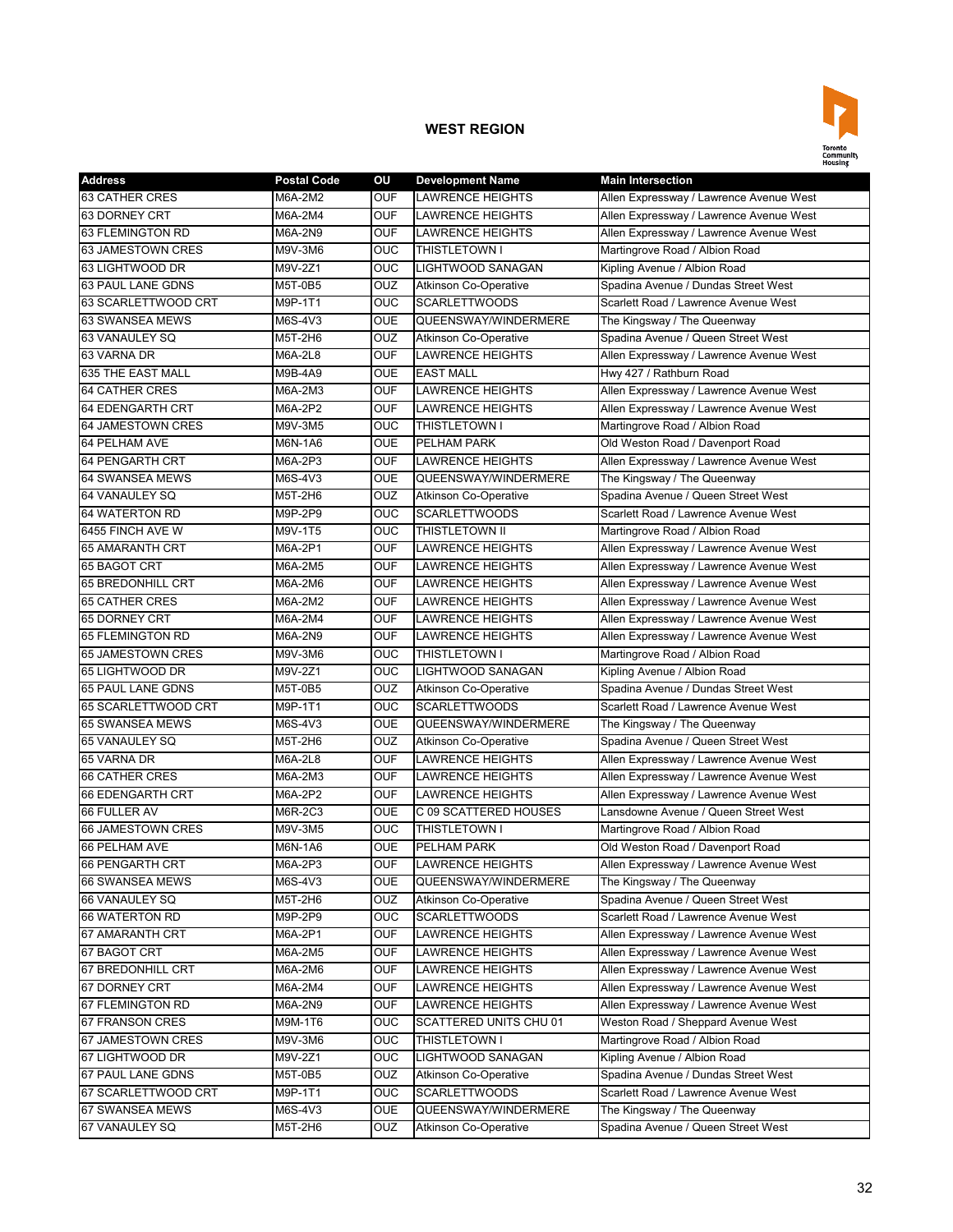

| <b>Address</b>            | <b>Postal Code</b> | OU         | <b>Development Name</b>                                      | <b>Main Intersection</b>                |
|---------------------------|--------------------|------------|--------------------------------------------------------------|-----------------------------------------|
| 67 VARNA DR               | M6A-2L8            | <b>OUF</b> | <b>LAWRENCE HEIGHTS</b>                                      | Allen Expressway / Lawrence Avenue West |
| <b>68 CATHER CRES</b>     | M6A-2M3            | <b>OUF</b> | <b>LAWRENCE HEIGHTS</b>                                      | Allen Expressway / Lawrence Avenue West |
| <b>68 EDENGARTH CRT</b>   | M6A-2P2            | <b>OUF</b> | <b>LAWRENCE HEIGHTS</b>                                      | Allen Expressway / Lawrence Avenue West |
| 68 JAMESTOWN CRES         | M9V-3M5            | <b>OUC</b> | THISTLETOWN I                                                | Martingrove Road / Albion Road          |
| 68 MC ROBERTS AV          | M6E-4P4            | <b>OUE</b> | C 25 SCATTERED HOUSES                                        | Dufferin Street / St. Clair Avenue West |
| 68 PELHAM AVE             | M6N-1A6            | <b>OUE</b> | <b>PELHAM PARK</b>                                           | Old Weston Road / Davenport Road        |
| 68 PENGARTH CRT           | M6A-2P3            | <b>OUF</b> | <b>LAWRENCE HEIGHTS</b>                                      | Allen Expressway / Lawrence Avenue West |
| 68 SWANSEA MEWS           | M6S-4V3            | <b>OUE</b> | QUEENSWAY/WINDERMERE                                         | The Kingsway / The Queenway             |
| 68 VANAULEY SQ            | M5T-2H6            | OUZ        | <b>Atkinson Co-Operative</b>                                 | Spadina Avenue / Queen Street West      |
| 68 WATERTON RD            | M9P-2P9            | <b>OUC</b> | <b>SCARLETTWOODS</b>                                         | Scarlett Road / Lawrence Avenue West    |
| 69 AMARANTH CRT           | M6A-2P1            | <b>OUF</b> | LAWRENCE HEIGHTS                                             | Allen Expressway / Lawrence Avenue West |
| 69 BAGOT CRT              | M6A-2M5            | <b>OUF</b> | <b>LAWRENCE HEIGHTS</b>                                      | Allen Expressway / Lawrence Avenue West |
| 69 BREDONHILL CRT         | M6A-2M6            | <b>OUF</b> | <b>LAWRENCE HEIGHTS</b>                                      | Allen Expressway / Lawrence Avenue West |
| 69 DORNEY CRT             | M6A-2M4            | <b>OUF</b> | <b>LAWRENCE HEIGHTS</b>                                      | Allen Expressway / Lawrence Avenue West |
| 69 FLEMINGTON RD          | M6A-2N9            | <b>OUF</b> | <b>LAWRENCE HEIGHTS</b>                                      | Allen Expressway / Lawrence Avenue West |
| 69 JAMESTOWN CRES         | M9V-3M6            | OUC        | THISTLETOWN I                                                | Martingrove Road / Albion Road          |
| 69 LIGHTWOOD DR           | M9V-2Z1            | <b>OUC</b> | <b>LIGHTWOOD SANAGAN</b>                                     | Kipling Avenue / Albion Road            |
| 69 PAUL LANE GDNS         | M5T-0B5            | <b>OUZ</b> | <b>Atkinson Co-Operative</b>                                 | Spadina Avenue / Dundas Street West     |
| 69 SCARLETTWOOD CRT       | M9P-1T1            | <b>OUC</b> | <b>SCARLETTWOODS</b>                                         | Scarlett Road / Lawrence Avenue West    |
| 69 SWANSEA MEWS           | M6S-4V3            | <b>OUE</b> | QUEENSWAY/WINDERMERE                                         | The Kingsway / The Queenway             |
| 69 VANAULEY SQ            | M5T-2H6            | OUZ        | <b>Atkinson Co-Operative</b>                                 | Spadina Avenue / Queen Street West      |
| 69 VARNA DR               | M6A-2L8            | <b>OUF</b> | <b>LAWRENCE HEIGHTS</b>                                      | Allen Expressway / Lawrence Avenue West |
| <b>7 AMARANTH CRT</b>     | M6A-2P1            | <b>OUF</b> | <b>LAWRENCE HEIGHTS</b>                                      | Allen Expressway / Lawrence Avenue West |
| 7 ARBOR DELL ROAD         | M9W-4C6            | <b>OUC</b> | <b>WESTACRES</b>                                             | Kipling Avenue / Hinton Road            |
| 7 BAGOT CRT               | M6A-2M5            | <b>OUF</b> | <b>LAWRENCE HEIGHTS</b>                                      | Allen Expressway / Lawrence Avenue West |
| <b>7 BLUE GRASSWAY</b>    | M3N-2W7            | <b>OUD</b> | <b>FIRGROVE CRESCENT</b>                                     | Jane Street / Finch Avenue West         |
| 7 BREDONHILL CRT          | M6A-2M6            | OUF        | <b>LAWRENCE HEIGHTS</b>                                      | Allen Expressway / Lawrence Avenue West |
| 7 CAPRI RD                | M9B-6B9            | <b>OUE</b> | CAPRI ROAD (7)                                               | Hwy 427 / Rathburn Road                 |
| <b>7 CATHER CRES</b>      | M6A-2M2            | <b>OUF</b> | <b>LAWRENCE HEIGHTS</b>                                      | Allen Expressway / Lawrence Avenue West |
| 7 CONNOLLY ST             | M6N-4Y5            | <b>OUE</b> | <b>SYMINGTON PLACE</b>                                       | Symington Avenue / Davenport Road       |
| 7 DORNEY CRT              | M6A-2M4            | <b>OUF</b> | <b>LAWRENCE HEIGHTS</b>                                      | Allen Expressway / Lawrence Avenue West |
| 7 DRIFTWOOD CRT           | M3N-2P9            | <b>OUD</b> | <b>EDGELEY VILLAGE</b>                                       | Jane Street / Finch Avenue West         |
| <b>7 FLEMINGTON RD</b>    | M6A-2N5            | <b>OUF</b> | <b>LAWRENCE HEIGHTS</b>                                      | Allen Expressway / Lawrence Avenue West |
| 7 MOUNT OLIVE DR          | M9V-2C6            | <b>OUC</b> | KIPLING/MOUNT OLIVE                                          | Kipling Avenue / Finch Avenue West      |
| <b>7 PELHAM PARK GDNS</b> | M6N-1A7            | <b>OUE</b> | <b>PELHAM PARK</b>                                           | Old Weston Road / Davenport Road        |
| 7 PITTSBORO DR            | M9V-3R3            | <b>OUC</b> | <b>THISTLETOWN II</b>                                        | Martingrove Road / Albion Road          |
| <b>7 SAN PIETROWAY</b>    | M9L-2V3            | <b>OUC</b> | <b>ISLINGTON/SATTERLY</b>                                    | Islington Avenue / Steeles Avenue West  |
| 7 SCARLETTWOOD CRT        | M9P-1T1            | <b>OUC</b> | <b>SCARLETTWOODS</b>                                         | Scarlett Road / Lawrence Avenue West    |
| 7 SHOREHAM CRT            | M3N-1T4            | <b>OUD</b> | EDGELEY VILLAGE (SHOREHAM) Jane Street / Steeles Avenue West |                                         |
| 7 SWANSEA MEWS            | M6S-4V2            | <b>OUE</b> | QUEENSWAY/WINDERMERE                                         | The Kingsway / The Queenway             |
| 7 VARNA DR                | M6A-2L6            | <b>OUF</b> | LAWRENCE HEIGHTS                                             | Allen Expressway / Lawrence Avenue West |
| 7 WHITECOURT PL           | M5T-1E6            | <b>OUZ</b> | Atkinson Co-Operative                                        | Spadina Avenue / Dundas Street West     |
| 7 YATESCASTLE DR          | M3L-2B7            | <b>OUD</b> | SHEPPARD/YATESCASTLE                                         | Jane Street / Sheppard Avenue West      |
| 7 ZACHARY CRT             | M6A-2P4            | <b>OUF</b> | <b>LAWRENCE HEIGHTS</b>                                      | Allen Expressway / Lawrence Avenue West |
| 70 CATHER CRES            | M6A-2M3            | <b>OUF</b> | <b>LAWRENCE HEIGHTS</b>                                      | Allen Expressway / Lawrence Avenue West |
| 70 EDENGARTH CRT          | M6A-2P2            | <b>OUF</b> | LAWRENCE HEIGHTS                                             | Allen Expressway / Lawrence Avenue West |
| 70 JAMESTOWN CRES         | M9V-3M5            | <b>OUC</b> | THISTLETOWN I                                                | Martingrove Road / Albion Road          |
| 70 JOHN GARLAND BLVD      | M9V-1N4            | <b>OUC</b> | THISTLETOWN I                                                | Martingrove Road / Albion Road          |
| 70 NAPANEE CRT            | M5T-2J4            | OUZ        | <b>Atkinson Co-Operative</b>                                 | Spadina Avenue / Dundas Street West     |
| 70 PELHAM AVE             | M6N-1A6            | <b>OUE</b> | PELHAM PARK                                                  | Old Weston Road / Davenport Road        |
| 70 PENGARTH CRT           | M6A-2P3            | <b>OUF</b> | <b>LAWRENCE HEIGHTS</b>                                      | Allen Expressway / Lawrence Avenue West |
| 70 SWANSEA MEWS           | M6S-4V3            | <b>OUE</b> | QUEENSWAY/WINDERMERE                                         | The Kingsway / The Queenway             |
| 70 VANAULEY SQ            | M5T-2H6            | OUZ        | <b>Atkinson Co-Operative</b>                                 | Spadina Avenue / Queen Street West      |
| 70 WATERTON RD            | M9P-2P9            | <b>OUC</b> | <b>SCARLETTWOODS</b>                                         | Scarlett Road / Lawrence Avenue West    |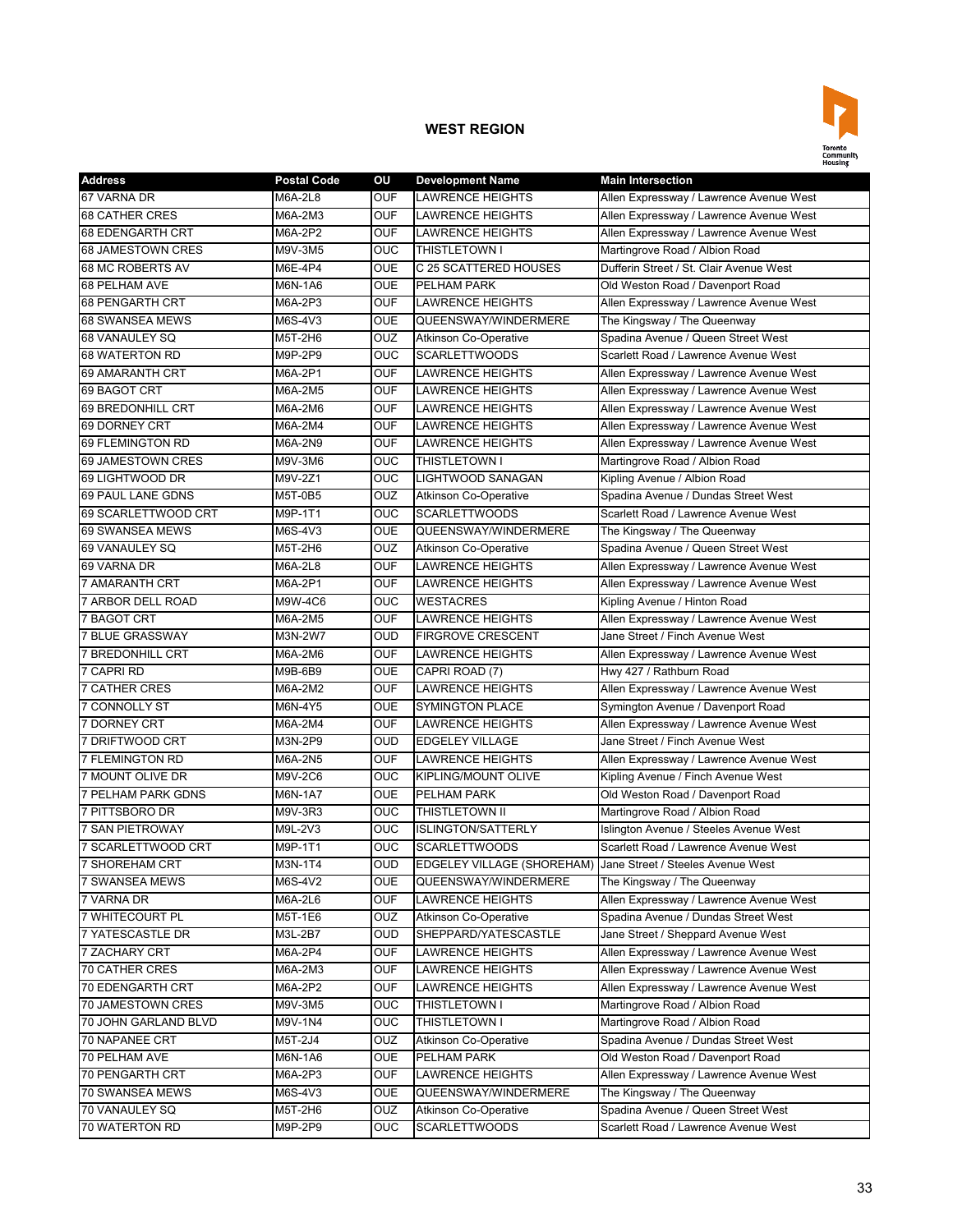

| <b>Address</b>              | <b>Postal Code</b> | ΟU         | <b>Development Name</b>      | <b>Main Intersection</b>                |
|-----------------------------|--------------------|------------|------------------------------|-----------------------------------------|
| 71 AMARANTH CRT             | M6A-2P1            | <b>OUF</b> | <b>LAWRENCE HEIGHTS</b>      | Allen Expressway / Lawrence Avenue West |
| 71 BAGOT CRT                | M6A-2M5            | <b>OUF</b> | <b>LAWRENCE HEIGHTS</b>      | Allen Expressway / Lawrence Avenue West |
| <b>71 BREDONHILL CRT</b>    | M6A-2M6            | <b>OUF</b> | <b>LAWRENCE HEIGHTS</b>      | Allen Expressway / Lawrence Avenue West |
| 71 DORNEY CRT               | M6A-2M4            | <b>OUF</b> | <b>LAWRENCE HEIGHTS</b>      | Allen Expressway / Lawrence Avenue West |
| <b>71 FLEMINGTON RD</b>     | M6A-2N9            | <b>OUF</b> | <b>LAWRENCE HEIGHTS</b>      | Allen Expressway / Lawrence Avenue West |
| <b>71 JAMESTOWN CRES</b>    | M9V-3M6            | <b>OUC</b> | THISTLETOWN I                | Martingrove Road / Albion Road          |
| 71 LIGHTWOOD DR             | M9V-2Z1            | <b>OUC</b> | LIGHTWOOD SANAGAN            | Kipling Avenue / Albion Road            |
| <b>71 PAUL LANE GDNS</b>    | M5T-0B5            | OUZ        | <b>Atkinson Co-Operative</b> | Spadina Avenue / Dundas Street West     |
| 71 SCARLETTWOOD CRT         | M9P-1T1            | <b>OUC</b> | <b>SCARLETTWOODS</b>         | Scarlett Road / Lawrence Avenue West    |
| <b>71 SWANSEA MEWS</b>      | M6S-4V3            | <b>OUE</b> | QUEENSWAY/WINDERMERE         | The Kingsway / The Queenway             |
| 71 VANAULEY SQ              | M5T-2H6            | <b>OUZ</b> | <b>Atkinson Co-Operative</b> | Spadina Avenue / Queen Street West      |
| 71 VARNA DR                 | M6A-2L8            | <b>OUF</b> | <b>LAWRENCE HEIGHTS</b>      | Allen Expressway / Lawrence Avenue West |
| 710 TRETHEWEY DR            | M6M-5A4            | <b>OUD</b> | TRETHEWAY/TEDDER             | Jane Street / Lawrence Avenue West      |
| <b>72 CATHER CRES</b>       | M6A-2M3            | <b>OUF</b> | <b>LAWRENCE HEIGHTS</b>      | Allen Expressway / Lawrence Avenue West |
| 72 EDENGARTH CRT            | M6A-2P2            | <b>OUF</b> | <b>LAWRENCE HEIGHTS</b>      | Allen Expressway / Lawrence Avenue West |
| <b>72 JAMESTOWN CRES</b>    | M9V-3M5            | OUC        | THISTLETOWN I                | Martingrove Road / Albion Road          |
| 72 JOHN GARLAND BLVD        | M9V-1N4            | <b>OUC</b> | THISTLETOWN I                | Martingrove Road / Albion Road          |
| <b>72 NAPANEE CRT</b>       | M5T-2J4            | <b>OUZ</b> | <b>Atkinson Co-Operative</b> | Spadina Avenue / Dundas Street West     |
| <b>72 PELHAM AVE</b>        | M6N-1A6            | <b>OUE</b> | PELHAM PARK                  | Old Weston Road / Davenport Road        |
| <b>72 PENGARTH CRT</b>      | M6A-2P3            | <b>OUF</b> | <b>LAWRENCE HEIGHTS</b>      | Allen Expressway / Lawrence Avenue West |
| <b>72 SWANSEA MEWS</b>      | M6S-4V3            | <b>OUE</b> | QUEENSWAY/WINDERMERE         | The Kingsway / The Queenway             |
| 72 VANAULEY SQ              | M5T-2H6            | <b>OUZ</b> | <b>Atkinson Co-Operative</b> | Spadina Avenue / Queen Street West      |
| <b>72 WATERTON RD</b>       | M9P-2P9            | <b>OUC</b> | <b>SCARLETTWOODS</b>         | Scarlett Road / Lawrence Avenue West    |
| 720 TRETHEWEY DR            | M6M-5A5            | OUD        | TRETHEWAY/TEDDER             | Jane Street / Lawrence Avenue West      |
| <b>73 AMARANTH CRT</b>      | M6A-2P1            | <b>OUF</b> | <b>LAWRENCE HEIGHTS</b>      | Allen Expressway / Lawrence Avenue West |
| 73 AUGUSTA SQ               | M5T-2K6            | OUZ        | <b>Atkinson Co-Operative</b> | Spadina Avenue / Queen Street West      |
| 73 BAGOT CRT                | M6A-2M5            | <b>OUF</b> | <b>LAWRENCE HEIGHTS</b>      | Allen Expressway / Lawrence Avenue West |
| 73 BREDONHILL CRT           | M6A-2M6            | <b>OUF</b> | <b>LAWRENCE HEIGHTS</b>      | Allen Expressway / Lawrence Avenue West |
| 73 DORNEY CRT               | M6A-2M4            | <b>OUF</b> | <b>LAWRENCE HEIGHTS</b>      | Allen Expressway / Lawrence Avenue West |
| 73 FLEMINGTON RD            | M6A-2N9            | <b>OUF</b> | <b>LAWRENCE HEIGHTS</b>      | Allen Expressway / Lawrence Avenue West |
| 73 JAMESTOWN CRES           | M9V-3M6            | <b>OUC</b> | THISTLETOWN I                | Martingrove Road / Albion Road          |
| 73 LIGHTWOOD DR             | M9V-2Z1            | OUC        | LIGHTWOOD SANAGAN            | Kipling Avenue / Albion Road            |
| <b>73 PAUL LANE GDNS</b>    | M5T-0B5            | <b>OUZ</b> | <b>Atkinson Co-Operative</b> | Spadina Avenue / Dundas Street West     |
| 73 SCARLETTWOOD CRT         | M9P-1T1            | <b>OUC</b> | <b>SCARLETTWOODS</b>         | Scarlett Road / Lawrence Avenue West    |
| <b>73 SORAUREN AV</b>       | M6R-2E1            | <b>OUE</b> | SORAUREN AVENUE 73 (SHOP)    | Runnymede Road / Queen Street West      |
| 73 SWANSEA MEWS             | M6S-4V3            | <b>OUE</b> | QUEENSWAY/WINDERMERE         | The Kingsway / The Queenway             |
| 73 VANAULEY SQ              | M5T-2H6            | OUZ        | <b>Atkinson Co-Operative</b> | Spadina Avenue / Queen Street West      |
| 73 VARNA DR                 | M6A-2L8            | <b>OUF</b> | <b>LAWRENCE HEIGHTS</b>      | Allen Expressway / Lawrence Avenue West |
| <b>74 CATHER CRES</b>       | M6A-2M3            | <b>OUF</b> | <b>LAWRENCE HEIGHTS</b>      | Allen Expressway / Lawrence Avenue West |
| 74 EDENGARTH CRT            | M6A-2P2            | <b>OUF</b> | <b>LAWRENCE HEIGHTS</b>      | Allen Expressway / Lawrence Avenue West |
| 74 JAMESTOWN CRES           | M9V-3M5            | OUC        | THISTLETOWN I                | Martingrove Road / Albion Road          |
| <b>74 JOHN GARLAND BLVD</b> | M9V-1N4            | <b>OUC</b> | THISTLETOWN I                | Martingrove Road / Albion Road          |
| 74 NAPANEE CRT              | M5T-2J4            | <b>OUZ</b> | <b>Atkinson Co-Operative</b> | Spadina Avenue / Dundas Street West     |
| 74 PELHAM AVE               | M6N-1A6            | <b>OUE</b> | PELHAM PARK                  | Old Weston Road / Davenport Road        |
| 74 PENGARTH CRT             | M6A-2P3            | <b>OUF</b> | <b>LAWRENCE HEIGHTS</b>      | Allen Expressway / Lawrence Avenue West |
| 74 SWANSEA MEWS             | M6S-4V3            | <b>OUE</b> | QUEENSWAY/WINDERMERE         | The Kingsway / The Queenway             |
| 74 VANAULEY SQ              | M5T-2H6            | OUZ        | <b>Atkinson Co-Operative</b> | Spadina Avenue / Queen Street West      |
| 74 WATERTON RD              | M9P-2P9            | OUC        | <b>SCARLETTWOODS</b>         | Scarlett Road / Lawrence Avenue West    |
| 75 AMARANTH CRT             | M6A-2P1            | OUF        | <b>LAWRENCE HEIGHTS</b>      | Allen Expressway / Lawrence Avenue West |
| 75 BAGOT CRT                | M6A-2M5            | <b>OUF</b> | LAWRENCE HEIGHTS             | Allen Expressway / Lawrence Avenue West |
| 75 BREDONHILL CRT           | M6A-2M6            | OUF        | <b>LAWRENCE HEIGHTS</b>      | Allen Expressway / Lawrence Avenue West |
| 75 DORNEY CRT               | M6A-2M4            | OUF        | <b>LAWRENCE HEIGHTS</b>      | Allen Expressway / Lawrence Avenue West |
| 75 FLEMINGTON RD            | M6A-2N9            | <b>OUF</b> | <b>LAWRENCE HEIGHTS</b>      | Allen Expressway / Lawrence Avenue West |
| 75 JAMESTOWN CRES           | M9V-3M6            | <b>OUC</b> | THISTLETOWN I                | Martingrove Road / Albion Road          |
|                             |                    |            |                              |                                         |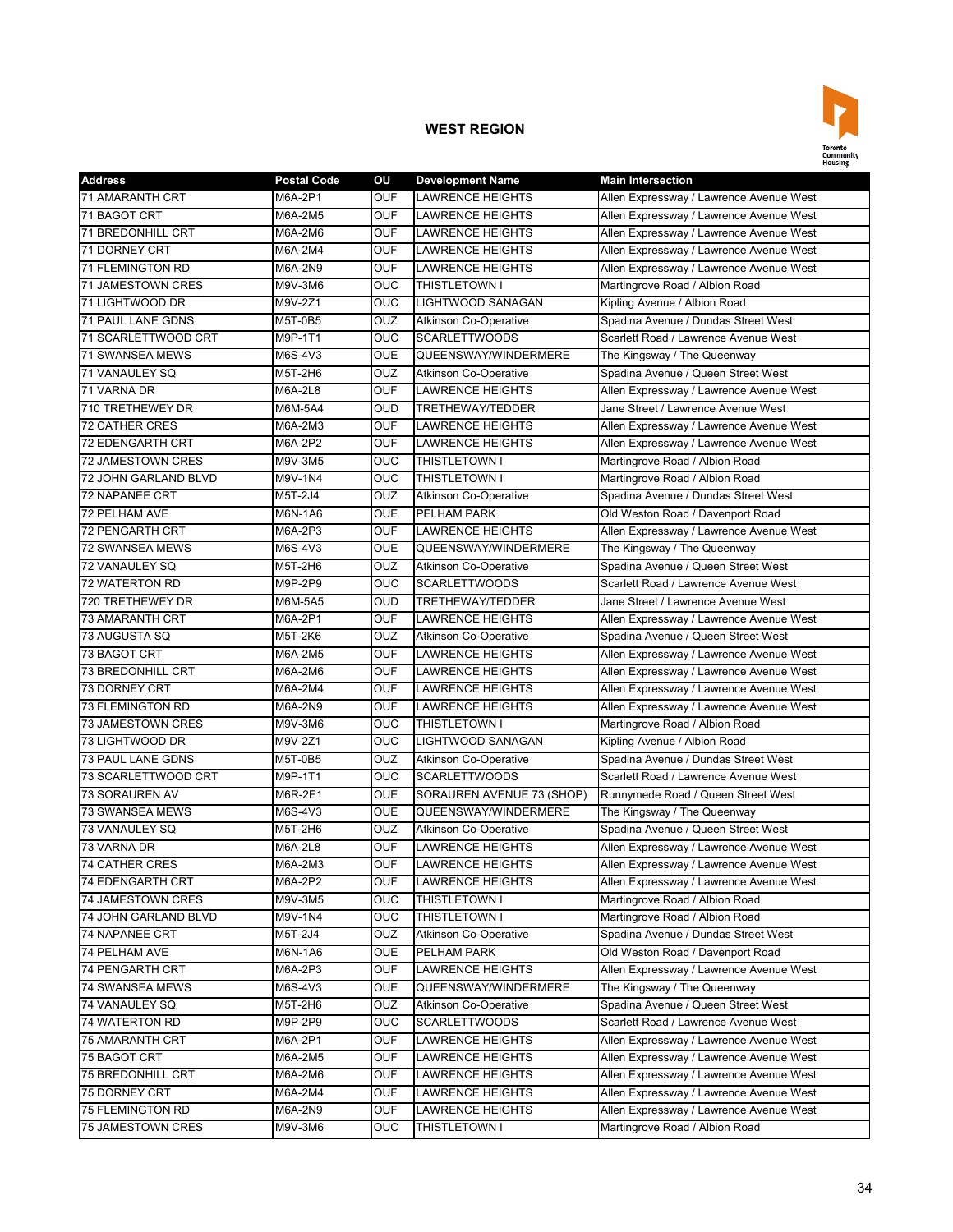

| <b>Address</b>           | <b>Postal Code</b> | OU         | <b>Development Name</b>      | <b>Main Intersection</b>                 |
|--------------------------|--------------------|------------|------------------------------|------------------------------------------|
| 75 LIGHTWOOD DR          | M9V-2Z1            | <b>OUC</b> | <b>LIGHTWOOD SANAGAN</b>     | Kipling Avenue / Albion Road             |
| <b>75 PAUL LANE GDNS</b> | M5T-0B5            | <b>OUZ</b> | Atkinson Co-Operative        | Spadina Avenue / Dundas Street West      |
| 75 SCARLETTWOOD CRT      | M9P-1T1            | <b>OUC</b> | <b>SCARLETTWOODS</b>         | Scarlett Road / Lawrence Avenue West     |
| <b>75 SWANSEA MEWS</b>   | M6S-4V3            | <b>OUE</b> | QUEENSWAY/WINDERMERE         | The Kingsway / The Queenway              |
| <b>75 TANDRIDGE CRES</b> | M9W-2N9            | <b>OUC</b> | TANDRIDGE CRES. (APT)        | Humber River Boulevard / Albion Road     |
| 75 VARNA DR              | <b>M6A-2L8</b>     | <b>OUF</b> | <b>LAWRENCE HEIGHTS</b>      | Allen Expressway / Lawrence Avenue West  |
| 750 WILSON HEIGHTS BLVD  | M3H-6B1            | <b>OUF</b> | <b>OVERBROOK PLACE</b>       | Dufferin Street / Wilson Avenue          |
| 757 WILSON HTS BLVD      | M3H-2W1            | <b>OUF</b> | DUFFERIN/WILSON              | Wilson Heights Boulevard / Wilson Avenue |
| 76 CATHER CRES           | M6A-2M3            | <b>OUF</b> | <b>LAWRENCE HEIGHTS</b>      | Allen Expressway / Lawrence Avenue West  |
| <b>76 EDENGARTH CRT</b>  | M6A-2P2            | <b>OUF</b> | <b>LAWRENCE HEIGHTS</b>      | Allen Expressway / Lawrence Avenue West  |
| <b>76 JAMESTOWN CRES</b> | M9V-3M5            | <b>OUC</b> | THISTLETOWN I                | Martingrove Road / Albion Road           |
| 76 JOHN GARLAND BLVD     | M9V-1N4            | <b>OUC</b> | THISTLETOWN I                | Martingrove Road / Albion Road           |
| <b>76 PELHAM AVE</b>     | M6N-1A6            | <b>OUE</b> | <b>PELHAM PARK</b>           | Old Weston Road / Davenport Road         |
| <b>76 PENGARTH CRT</b>   | M6A-2P3            | <b>OUF</b> | <b>LAWRENCE HEIGHTS</b>      | Allen Expressway / Lawrence Avenue West  |
| <b>76 SWANSEA MEWS</b>   | M6S-4V3            | <b>OUE</b> | QUEENSWAY/WINDERMERE         | The Kingsway / The Queenway              |
| 76 VANAULEY WALK         | M5T-2H7            | OUZ        | <b>Atkinson Co-Operative</b> | Spadina Avenue / Queen Street West       |
| <b>76 WATERTON RD</b>    | M9P-2P9            | <b>OUC</b> | <b>SCARLETTWOODS</b>         | Scarlett Road / Lawrence Avenue West     |
| 77 AMARANTH CRT          | M6A-2P1            | OUF        | <b>LAWRENCE HEIGHTS</b>      | Allen Expressway / Lawrence Avenue West  |
| 77 BAGOT CRT             | M6A-2M5            | <b>OUF</b> | <b>LAWRENCE HEIGHTS</b>      | Allen Expressway / Lawrence Avenue West  |
| 77 BREDONHILL CRT        | M6A-2M6            | <b>OUF</b> | <b>LAWRENCE HEIGHTS</b>      | Allen Expressway / Lawrence Avenue West  |
| 77 DORNEY CRT            | M6A-2M4            | <b>OUF</b> | <b>LAWRENCE HEIGHTS</b>      | Allen Expressway / Lawrence Avenue West  |
| <b>77 FLEMINGTON RD</b>  | M6A-2N9            | <b>OUF</b> | <b>LAWRENCE HEIGHTS</b>      | Allen Expressway / Lawrence Avenue West  |
| <b>77 JAMESTOWN CRES</b> | M9V-3M6            | <b>OUC</b> | THISTLETOWN I                | Martingrove Road / Albion Road           |
| 77 LIGHTWOOD DR          | M9V-2Z1            | <b>OUC</b> | LIGHTWOOD SANAGAN            | Kipling Avenue / Albion Road             |
| 77 NAIRN AV              | M6E-4G8            | <b>OUE</b> | C 25 SCATTERED HOUSES        | Dufferin Street / St. Clair Avenue West  |
| 77 PAUL LANE GDNS        | M5T-0B5            | <b>OUZ</b> | <b>Atkinson Co-Operative</b> | Spadina Avenue / Dundas Street West      |
| 77 SCARLETTWOOD CRT      | M9P-1T1            | <b>OUC</b> | <b>SCARLETTWOODS</b>         | Scarlett Road / Lawrence Avenue West     |
| 77 SWANSEA MEWS          | M6S-4V3            | <b>OUE</b> | QUEENSWAY/WINDERMERE         | The Kingsway / The Queenway              |
| 77 VARNA DR              | M6A-2L8            | <b>OUF</b> | <b>LAWRENCE HEIGHTS</b>      | Allen Expressway / Lawrence Avenue West  |
| <b>78 CATHER CRES</b>    | M6A-2M3            | <b>OUF</b> | <b>LAWRENCE HEIGHTS</b>      | Allen Expressway / Lawrence Avenue West  |
| 78 EDENGARTH CRT         | M6A-2P2            | <b>OUF</b> | <b>LAWRENCE HEIGHTS</b>      | Allen Expressway / Lawrence Avenue West  |
| <b>78 JAMESTOWN CRES</b> | M9V-3M5            | OUC        | THISTLETOWN I                | Martingrove Road / Albion Road           |
| 78 JOHN GARLAND BLVD     | M9V-1N4            | OUC        | THISTLETOWN I                | Martingrove Road / Albion Road           |
| <b>78 PELHAM AVE</b>     | M6N-1A6            | <b>OUE</b> | PELHAM PARK                  | Old Weston Road / Davenport Road         |
| <b>78 PENGARTH CRT</b>   | M6A-2P3            | <b>OUF</b> | <b>LAWRENCE HEIGHTS</b>      | Allen Expressway / Lawrence Avenue West  |
| <b>78 SWANSEA MEWS</b>   | M6S-4V3            | <b>OUE</b> | QUEENSWAY/WINDERMERE         | The Kingsway / The Queenway              |
| <b>78 VANAULEY WALK</b>  | M5T-2H7            | <b>OUZ</b> | <b>Atkinson Co-Operative</b> | Spadina Avenue / Queen Street West       |
| 78 WATERTON RD           | M9P-2P9            | <b>OUC</b> | <b>SCARLETTWOODS</b>         | Scarlett Road / Lawrence Avenue West     |
| 79 AMARANTH CRT          | M6A-2P1            | <b>OUF</b> | <b>LAWRENCE HEIGHTS</b>      | Allen Expressway / Lawrence Avenue West  |
| 79 BAGOT CRT             | M6A-2M5            | <b>OUF</b> | LAWRENCE HEIGHTS             | Allen Expressway / Lawrence Avenue West  |
| 79 BREDONHILL CRT        | M6A-2M6            | <b>OUF</b> | LAWRENCE HEIGHTS             | Allen Expressway / Lawrence Avenue West  |
| 79 DORNEY CRT            | M6A-2M4            | <b>OUF</b> | LAWRENCE HEIGHTS             | Allen Expressway / Lawrence Avenue West  |
| 79 FLEMINGTON RD         | M6A-2N9            | <b>OUF</b> | <b>LAWRENCE HEIGHTS</b>      | Allen Expressway / Lawrence Avenue West  |
| 79 JAMESTOWN CRES        | M9V-3M6            | <b>OUC</b> | THISTLETOWN I                | Martingrove Road / Albion Road           |
| 79 LIGHTWOOD DR          | M9V-2Z1            | <b>OUC</b> | LIGHTWOOD SANAGAN            | Kipling Avenue / Albion Road             |
| 79 MULOCK AV             | M6N-3C5            | <b>OUE</b> | C 25 SCATTERED HOUSES        | Keele Street / Junction Road             |
| 79 PAUL LANE GDNS        | M5T-0B5            | <b>OUZ</b> | <b>Atkinson Co-Operative</b> | Spadina Avenue / Dundas Street West      |
| 79 SCARLETTWOOD CRT      | M9P-1T1            | <b>OUC</b> | <b>SCARLETTWOODS</b>         | Scarlett Road / Lawrence Avenue West     |
| 79 SWANSEA MEWS          | M6S-4V3            | <b>OUE</b> | QUEENSWAY/WINDERMERE         | The Kingsway / The Queenway              |
| 79 VARNA DR              | M6A-2L8            | <b>OUF</b> | LAWRENCE HEIGHTS             | Allen Expressway / Lawrence Avenue West  |
| 8 ARBOR DELL ROAD        | M9W-4C5            | <b>OUC</b> | <b>WESTACRES</b>             | Kipling Avenue / Hinton Road             |
| 8 CATHER CRES            | M6A-2M3            | <b>OUF</b> | LAWRENCE HEIGHTS             | Allen Expressway / Lawrence Avenue West  |
| 8 DUNE GRASSWAY          | M3N-2X2            | OUD        | <b>FIRGROVE CRESCENT</b>     | Jane Street / Finch Avenue West          |
| <b>8 EDENGARTH CRT</b>   | M6A-2P2            | <b>OUF</b> | LAWRENCE HEIGHTS             | Allen Expressway / Lawrence Avenue West  |
|                          |                    |            |                              |                                          |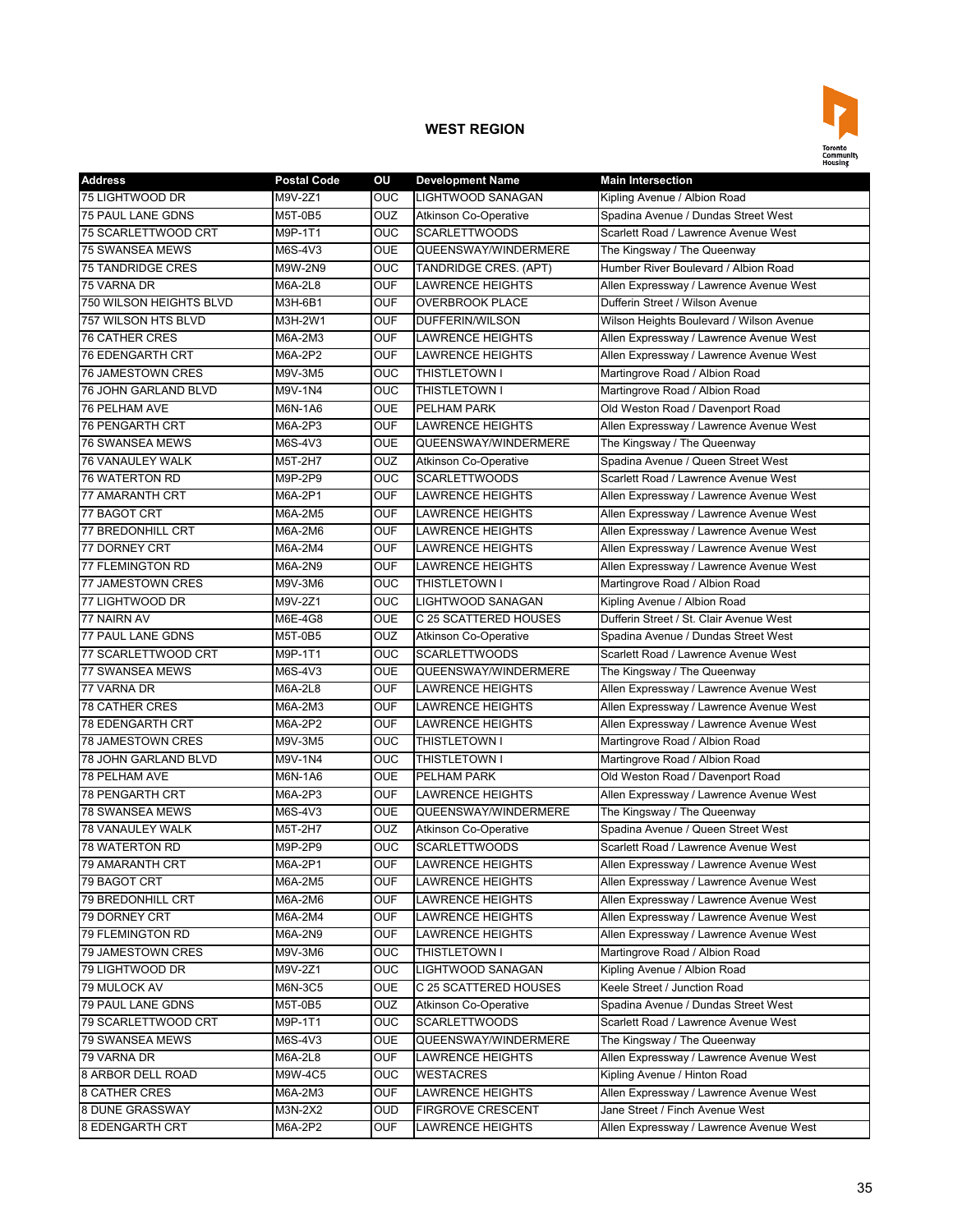

| <b>Address</b>            | <b>Postal Code</b> | OU                | <b>Development Name</b>                                 | <b>Main Intersection</b>                |
|---------------------------|--------------------|-------------------|---------------------------------------------------------|-----------------------------------------|
| 8 FELICIAN PL             | M5T-2K9            | <b>OUZ</b>        | <b>Atkinson Co-Operative</b>                            | Spadina Avenue / Queen Street West      |
| <b>8 GRENADIER RD</b>     | M6R-1R2            | <b>OUE</b>        | <b>SCATTERED UNITS CHU 08</b>                           | Lansdowne Avenue / Dundas Street West   |
| <b>8 KENDLETON RD</b>     | M9V-1T7            | <b>OUC</b>        | <b>THISTLETOWN II</b>                                   | Martingrove Road / Albion Road          |
| <b>8 NEEDLE FIRWAY</b>    | M3N-2B8            | <b>OUD</b>        | JANE/FIRGROVE (NEEDLE)                                  | Jane Street / Finch Avenue West         |
| <b>8 PELHAM PARK GDNS</b> | M6N-1A7            | <b>OUE</b>        | PELHAM PARK                                             | Old Weston Road / Davenport Road        |
| <b>8 PENGARTH CRT</b>     | M6A-2P3            | <b>OUF</b>        | <b>LAWRENCE HEIGHTS</b>                                 | Allen Expressway / Lawrence Avenue West |
| <b>8 SAN ANTONIOWAY</b>   | M9L-2V2            | OUC               | <b>ISLINGTON/SATTERLY</b>                               | Islington Avenue / Steeles Avenue West  |
| 8 SCARLETTWOOD CRT        | M9P-1T2            | <b>OUC</b>        | <b>SCARLETTWOODS</b>                                    | Scarlett Road / Lawrence Avenue West    |
| <b>8 SWANSEA MEWS</b>     | M6S-4V2            | <b>OUE</b>        | QUEENSWAY/WINDERMERE                                    | The Kingsway / The Queenway             |
| <b>80 EDENGARTH CRT</b>   | M6A-2P2            | <b>OUF</b>        | <b>LAWRENCE HEIGHTS</b>                                 | Allen Expressway / Lawrence Avenue West |
| 80 JAMESTOWN CRES         | M9V-3M5            | <b>OUC</b>        | THISTLETOWN I                                           | Martingrove Road / Albion Road          |
| 80 JOHN GARLAND BLVD      | M9V-1N4            | <b>OUC</b>        | <b>THISTLETOWN I</b>                                    | Martingrove Road / Albion Road          |
| 80 PELHAM AVE             | M6N-1A6            | <b>OUE</b>        | PELHAM PARK                                             | Old Weston Road / Davenport Road        |
| <b>80 PENGARTH CRT</b>    | M6A-2P3            | <b>OUF</b>        | <b>LAWRENCE HEIGHTS</b>                                 | Allen Expressway / Lawrence Avenue West |
| <b>80 SWANSEA MEWS</b>    | M6S-4V3            | <b>OUE</b>        | QUEENSWAY/WINDERMERE                                    | The Kingsway / The Queenway             |
| 80 VANAULEY WALK          | M5T-2H7            | OUZ               | Atkinson Co-Operative                                   | Spadina Avenue / Queen Street West      |
| 81 AMARANTH CRT           | M6A-2P1            | <b>OUF</b>        | <b>LAWRENCE HEIGHTS</b>                                 | Allen Expressway / Lawrence Avenue West |
| 81 BAGOT CRT              | M6A-2M5            | <b>OUF</b>        | <b>LAWRENCE HEIGHTS</b>                                 | Allen Expressway / Lawrence Avenue West |
| 81 BREDONHILL CRT         | M6A-2M6            | <b>OUF</b>        | <b>LAWRENCE HEIGHTS</b>                                 | Allen Expressway / Lawrence Avenue West |
| <b>81 DORNEY CRT</b>      | M6A-2M4            | <b>OUF</b>        | <b>LAWRENCE HEIGHTS</b>                                 | Allen Expressway / Lawrence Avenue West |
| <b>81 FLEMINGTON RD</b>   | M6A-2N9            | <b>OUF</b>        | <b>LAWRENCE HEIGHTS</b>                                 | Allen Expressway / Lawrence Avenue West |
| 81 JAMESTOWN CRES         | M9V-3M6            | OUC               | <b>THISTLETOWN I</b>                                    | Martingrove Road / Albion Road          |
| 81 LIGHTWOOD DR           | M9V-2Z1            | OUC               | LIGHTWOOD SANAGAN                                       | Kipling Avenue / Albion Road            |
| 81 SCARLETTWOOD CRT       | M9P-1T1            | OUC               | <b>SCARLETTWOODS</b>                                    | Scarlett Road / Lawrence Avenue West    |
| <b>81 SWANSEA MEWS</b>    | M6S-4V3            | <b>OUE</b>        | QUEENSWAY/WINDERMERE                                    |                                         |
|                           |                    |                   |                                                         | The Kingsway / The Queenway             |
| <b>81 VANAULEY WALK</b>   | M5T-2H9            | OUZ<br><b>OUF</b> | <b>Atkinson Co-Operative</b><br><b>LAWRENCE HEIGHTS</b> | Spadina Avenue / Queen Street West      |
| 81 VARNA DR               | M6A-2L8            |                   |                                                         | Allen Expressway / Lawrence Avenue West |
| <b>82 EDENGARTH CRT</b>   | M6A-2P2            | <b>OUF</b>        | <b>LAWRENCE HEIGHTS</b>                                 | Allen Expressway / Lawrence Avenue West |
| 82 JAMESTOWN CRES         | M9V-3M5            | <b>OUC</b>        | THISTLETOWN I                                           | Martingrove Road / Albion Road          |
| 82 JOHN GARLAND BLVD      | M9V-1N4            | <b>OUC</b>        | <b>THISTLETOWN I</b>                                    | Martingrove Road / Albion Road          |
| 82 PELHAM AVE             | M6N-1A6            | <b>OUE</b>        | PELHAM PARK                                             | Old Weston Road / Davenport Road        |
| 82 PENGARTH CRT           | M6A-2P3            | <b>OUF</b>        | <b>LAWRENCE HEIGHTS</b>                                 | Allen Expressway / Lawrence Avenue West |
| <b>82 SWANSEA MEWS</b>    | M6S-4V3            | <b>OUE</b>        | QUEENSWAY/WINDERMERE                                    | The Kingsway / The Queenway             |
| <b>82 VANAULEY WALK</b>   | M5T-2H7            | OUZ               | <b>Atkinson Co-Operative</b>                            | Spadina Avenue / Queen Street West      |
| <b>83 AMARANTH CRT</b>    | M6A-2P1            | <b>OUF</b>        | <b>LAWRENCE HEIGHTS</b>                                 | Allen Expressway / Lawrence Avenue West |
| 83 BAGOT CRT              | M6A-2M5            | <b>OUF</b>        | <b>LAWRENCE HEIGHTS</b>                                 | Allen Expressway / Lawrence Avenue West |
| <b>83 BREDONHILL CRT</b>  | M6A-2M6            | <b>OUF</b>        | <b>LAWRENCE HEIGHTS</b>                                 | Allen Expressway / Lawrence Avenue West |
| 83 DORNEY CRT             | M6A-2M4            | <b>OUF</b>        | <b>LAWRENCE HEIGHTS</b>                                 | Allen Expressway / Lawrence Avenue West |
| <b>83 FLEMINGTON RD</b>   | M6A-2N9            | <b>OUF</b>        | <b>LAWRENCE HEIGHTS</b>                                 | Allen Expressway / Lawrence Avenue West |
| 83 JAMESTOWN CRES         | M9V-3M6            | <b>OUC</b>        | THISTLETOWN I                                           | Martingrove Road / Albion Road          |
| 83 LIGHTWOOD DR           | M9V-2Z1            | <b>OUC</b>        | LIGHTWOOD SANAGAN                                       | Kipling Avenue / Albion Road            |
| 83 SCARLETTWOOD CRT       | M9P-1T1            | <b>OUC</b>        | <b>SCARLETTWOODS</b>                                    | Scarlett Road / Lawrence Avenue West    |
| 83 SWANSEA MEWS           | M6S-4V3            | <b>OUE</b>        | QUEENSWAY/WINDERMERE                                    | The Kingsway / The Queenway             |
| 83 VANAULEY WALK          | M5T-2H9            | <b>OUZ</b>        | <b>Atkinson Co-Operative</b>                            | Spadina Avenue / Queen Street West      |
| 83 VARNA DR               | M6A-2L8            | <b>OUF</b>        | <b>LAWRENCE HEIGHTS</b>                                 | Allen Expressway / Lawrence Avenue West |
| <b>84 EDENGARTH CRT</b>   | M6A-2P2            | <b>OUF</b>        | <b>LAWRENCE HEIGHTS</b>                                 | Allen Expressway / Lawrence Avenue West |
| 84 JAMESTOWN CRES         | M9V-3M5            | <b>OUC</b>        | <b>THISTLETOWN I</b>                                    | Martingrove Road / Albion Road          |
| 84 JOHN GARLAND BLVD      | M9V-1N4            | <b>OUC</b>        | THISTLETOWN I                                           | Martingrove Road / Albion Road          |
| <b>84 PENGARTH CRT</b>    | M6A-2P3            | <b>OUF</b>        | LAWRENCE HEIGHTS                                        | Allen Expressway / Lawrence Avenue West |
| <b>84 SWANSEA MEWS</b>    | M6S-4V3            | <b>OUE</b>        | QUEENSWAY/WINDERMERE                                    | The Kingsway / The Queenway             |
| 84 VANAULEY WALK          | M5T-2H7            | OUZ               | Atkinson Co-Operative                                   | Spadina Avenue / Queen Street West      |
| 85 AMARANTH CRT           | M6A-2P1            | <b>OUF</b>        | LAWRENCE HEIGHTS                                        | Allen Expressway / Lawrence Avenue West |
| 85 BAGOT CRT              | M6A-2M5            | <b>OUF</b>        | LAWRENCE HEIGHTS                                        | Allen Expressway / Lawrence Avenue West |
| 85 BREDONHILL CRT         | M6A-2M6            | <b>OUF</b>        | LAWRENCE HEIGHTS                                        | Allen Expressway / Lawrence Avenue West |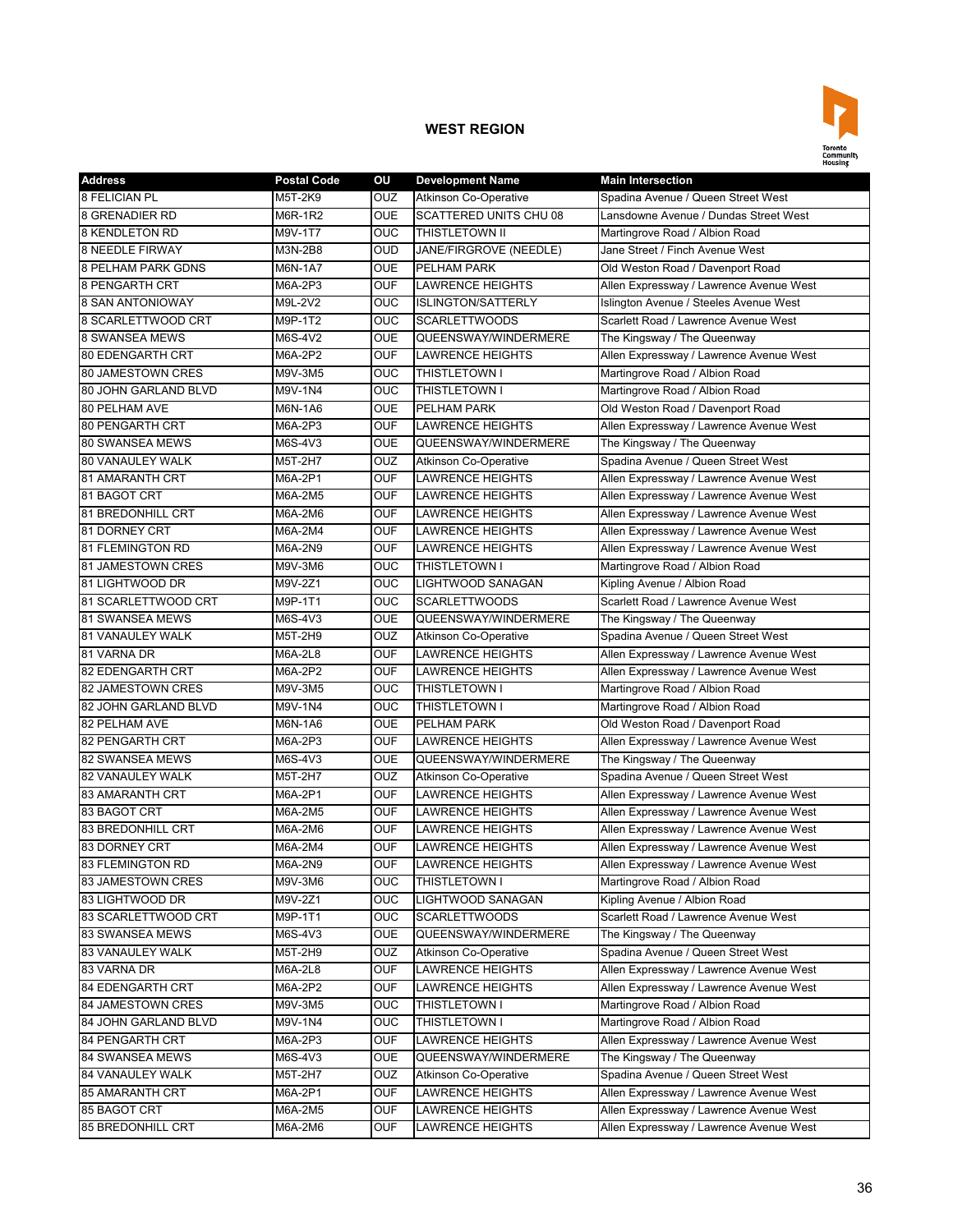

| <b>Address</b>           | <b>Postal Code</b> | OU         | <b>Development Name</b>      | <b>Main Intersection</b>                |
|--------------------------|--------------------|------------|------------------------------|-----------------------------------------|
| 85 DORNEY CRT            | M6A-2M4            | <b>OUF</b> | <b>LAWRENCE HEIGHTS</b>      | Allen Expressway / Lawrence Avenue West |
| <b>85 FLEMINGTON RD</b>  | M6A-2N9            | <b>OUF</b> | <b>LAWRENCE HEIGHTS</b>      | Allen Expressway / Lawrence Avenue West |
| <b>85 JAMESTOWN CRES</b> | M9V-3M6            | <b>OUC</b> | <b>THISTLETOWN I</b>         | Martingrove Road / Albion Road          |
| <b>85 SWANSEA MEWS</b>   | M6S-4V3            | <b>OUE</b> | QUEENSWAY/WINDERMERE         | The Kingsway / The Queenway             |
| <b>85 VANAULEY WALK</b>  | M5T-2H9            | OUZ        | <b>Atkinson Co-Operative</b> | Spadina Avenue / Queen Street West      |
| 85 VARNA DR              | M6A-2L9            | <b>OUF</b> | <b>LAWRENCE HEIGHTS</b>      | Allen Expressway / Lawrence Avenue West |
| 855 ROSELAWN AVE         | M6B-4C3            | <b>OUF</b> | ROSELAWN/MARLEE              | Dufferin Street / Eglinton Avenue West  |
| <b>86 EDENGARTH CRT</b>  | M6A-2P2            | <b>OUF</b> | <b>LAWRENCE HEIGHTS</b>      | Allen Expressway / Lawrence Avenue West |
| <b>86 JAMESTOWN CRES</b> | M9V-3M5            | <b>OUC</b> | THISTLETOWN I                | Martingrove Road / Albion Road          |
| 86 JOHN GARLAND BLVD     | M9V-1N4            | OUC        | THISTLETOWN I                | Martingrove Road / Albion Road          |
| <b>86 SWANSEA MEWS</b>   | M6S-4V3            | <b>OUE</b> | QUEENSWAY/WINDERMERE         | The Kingsway / The Queenway             |
| <b>86 VANAULEY WALK</b>  | M5T-2H7            | OUZ        | <b>Atkinson Co-Operative</b> | Spadina Avenue / Queen Street West      |
| 87 AMARANTH CRT          | M6A-2P1            | <b>OUF</b> | <b>LAWRENCE HEIGHTS</b>      | Allen Expressway / Lawrence Avenue West |
| 87 BAGOT CRT             | M6A-2M5            | <b>OUF</b> | <b>LAWRENCE HEIGHTS</b>      | Allen Expressway / Lawrence Avenue West |
| <b>87 BREDONHILL CRT</b> | M6A-2M6            | <b>OUF</b> | LAWRENCE HEIGHTS             | Allen Expressway / Lawrence Avenue West |
| 87 DORNEY CRT            | M6A-2M4            | <b>OUF</b> | LAWRENCE HEIGHTS             | Allen Expressway / Lawrence Avenue West |
| <b>87 FLEMINGTON RD</b>  | M6A-2N9            | <b>OUF</b> | <b>LAWRENCE HEIGHTS</b>      | Allen Expressway / Lawrence Avenue West |
| 87 JAMESTOWN CRES        | M9V-3M6            | <b>OUC</b> | <b>THISTLETOWN I</b>         | Martingrove Road / Albion Road          |
| <b>87 SWANSEA MEWS</b>   | M6S-4V3            | <b>OUE</b> | QUEENSWAY/WINDERMERE         | The Kingsway / The Queenway             |
| <b>87 VANAULEY WALK</b>  | M5T-2H9            | <b>OUZ</b> | <b>Atkinson Co-Operative</b> | Spadina Avenue / Queen Street West      |
| 87 VARNA DR              | M6A-2L9            | <b>OUF</b> | <b>LAWRENCE HEIGHTS</b>      | Allen Expressway / Lawrence Avenue West |
| 876 RUNNYMEDE RD         | M6N-3W4            | <b>OUE</b> | <b>SCATTERED UNITS C24</b>   | Jane Street / St. Clair Avenue West     |
| <b>88 EDENGARTH CRT</b>  | M6A-2P2            | <b>OUF</b> | <b>LAWRENCE HEIGHTS</b>      | Allen Expressway / Lawrence Avenue West |
| <b>88 JAMESTOWN CRES</b> | M9V-3M5            | OUC        | THISTLETOWN I                | Martingrove Road / Albion Road          |
| 88 JOHN GARLAND BLVD     | M9V-1N4            | <b>OUC</b> | THISTLETOWN I                | Martingrove Road / Albion Road          |
| <b>88 NAPANEE CRT</b>    | M5T-2J4            | OUZ        | Atkinson Co-Operative        | Spadina Avenue / Dundas Street West     |
| <b>88 SWANSEA MEWS</b>   | M6S-4V3            | <b>OUE</b> | QUEENSWAY/WINDERMERE         | The Kingsway / The Queenway             |
| <b>88 VANAULEY WALK</b>  | M5T-2H7            | OUZ        | <b>Atkinson Co-Operative</b> | Spadina Avenue / Queen Street West      |
| 89 BAGOT CRT             | M6A-2M5            | <b>OUF</b> | <b>LAWRENCE HEIGHTS</b>      | Allen Expressway / Lawrence Avenue West |
| 89 DORNEY CRT            | M6A-2M4            | <b>OUF</b> | <b>LAWRENCE HEIGHTS</b>      | Allen Expressway / Lawrence Avenue West |
| <b>89 FLEMINGTON RD</b>  | M6A-2N9            | <b>OUF</b> | <b>LAWRENCE HEIGHTS</b>      | Allen Expressway / Lawrence Avenue West |
| 89 JAMESTOWN CRES        | M9V-3M6            | OUC        | THISTLETOWN I                | Martingrove Road / Albion Road          |
| <b>89 SWANSEA MEWS</b>   | M6S-4V3            | <b>OUE</b> | QUEENSWAY/WINDERMERE         | The Kingsway / The Queenway             |
| <b>89 VANAULEY WALK</b>  | M5T-2H9            | OUZ        | <b>Atkinson Co-Operative</b> | Spadina Avenue / Queen Street West      |
| 89 VARNA DR              | M6A-2L9            | <b>OUF</b> | <b>LAWRENCE HEIGHTS</b>      | Allen Expressway / Lawrence Avenue West |
| 9 AMARANTH CRT           | M6A-2P1            | <b>OUF</b> | <b>LAWRENCE HEIGHTS</b>      | Allen Expressway / Lawrence Avenue West |
| 9 ARBOR DELL ROAD        | M9W-4C6            | <b>OUC</b> | <b>WESTACRES EXTENSION</b>   | Kipling Avenue / Hinton Road            |
| 9 ARDWICK BLVD           | M9M-1V7            | <b>OUC</b> | <b>FINCH/ARDWICK</b>         | Islington Avenue / Finch Avenue West    |
| 9 BAGOT CRT              | M6A-2M5            | <b>OUF</b> | <b>LAWRENCE HEIGHTS</b>      | Allen Expressway / Lawrence Avenue West |
| 9 BREDONHILL CRT         | M6A-2M6            | <b>OUF</b> | LAWRENCE HEIGHTS             | Allen Expressway / Lawrence Avenue West |
| 9 CATHER CRES            | M6A-2M2            | <b>OUF</b> | <b>LAWRENCE HEIGHTS</b>      | Allen Expressway / Lawrence Avenue West |
| 9 CONNOLLY ST            | M6N-4Y5            | <b>OUE</b> | <b>SYMINGTON PLACE</b>       | Symington Avenue / Davenport Road       |
| 9 DORNEY CRT             | M6A-2M4            | <b>OUF</b> | LAWRENCE HEIGHTS             | Allen Expressway / Lawrence Avenue West |
| 9 DRIFTWOOD CRT          | M3N-2P9            | <b>OUD</b> | <b>EDGELEY VILLAGE</b>       | Jane Street / Finch Avenue West         |
| 9 FLEMINGTON RD          | M6A-2N6            | <b>OUF</b> | <b>LAWRENCE HEIGHTS</b>      | Allen Expressway / Lawrence Avenue West |
| 9 MOUNT OLIVE DR         |                    | <b>OUC</b> | KIPLING/MOUNT OLIVE          | Kipling Avenue / Finch Avenue West      |
|                          | M9V-2C6            |            |                              |                                         |
| 9 PELHAM PARK GDNS       | M6N-1A7            | <b>OUE</b> | PELHAM PARK                  | Old Weston Road / Davenport Road        |
| 9 SAN PIETROWAY          | M9L-2V3            | <b>OUC</b> | <b>ISLINGTON/SATTERLY</b>    | Islington Avenue / Steeles Avenue West  |
| 9 SCARLETTWOOD CRT       | M9P-1T1            | <b>OUC</b> | <b>SCARLETTWOODS</b>         | Scarlett Road / Lawrence Avenue West    |
| 9 SHOREHAM CRT           | M3N-1T4            | <b>OUD</b> | EDGELEY VILLAGE (SHOREHAM)   | Jane Street / Steeles Avenue West       |
| 9 SWANSEA MEWS           | M6S-4V2            | <b>OUE</b> | QUEENSWAY/WINDERMERE         | The Kingsway / The Queenway             |
| 9 VARNA DR               | M6A-2L6            | <b>OUF</b> | <b>LAWRENCE HEIGHTS</b>      | Allen Expressway / Lawrence Avenue West |
| 9 WHITECOURT PL          | M5T-1E6            | <b>OUZ</b> | Atkinson Co-Operative        | Spadina Avenue / Dundas Street West     |
| 9 ZACHARY CRT            | M6A-2P4            | <b>OUF</b> | LAWRENCE HEIGHTS             | Allen Expressway / Lawrence Avenue West |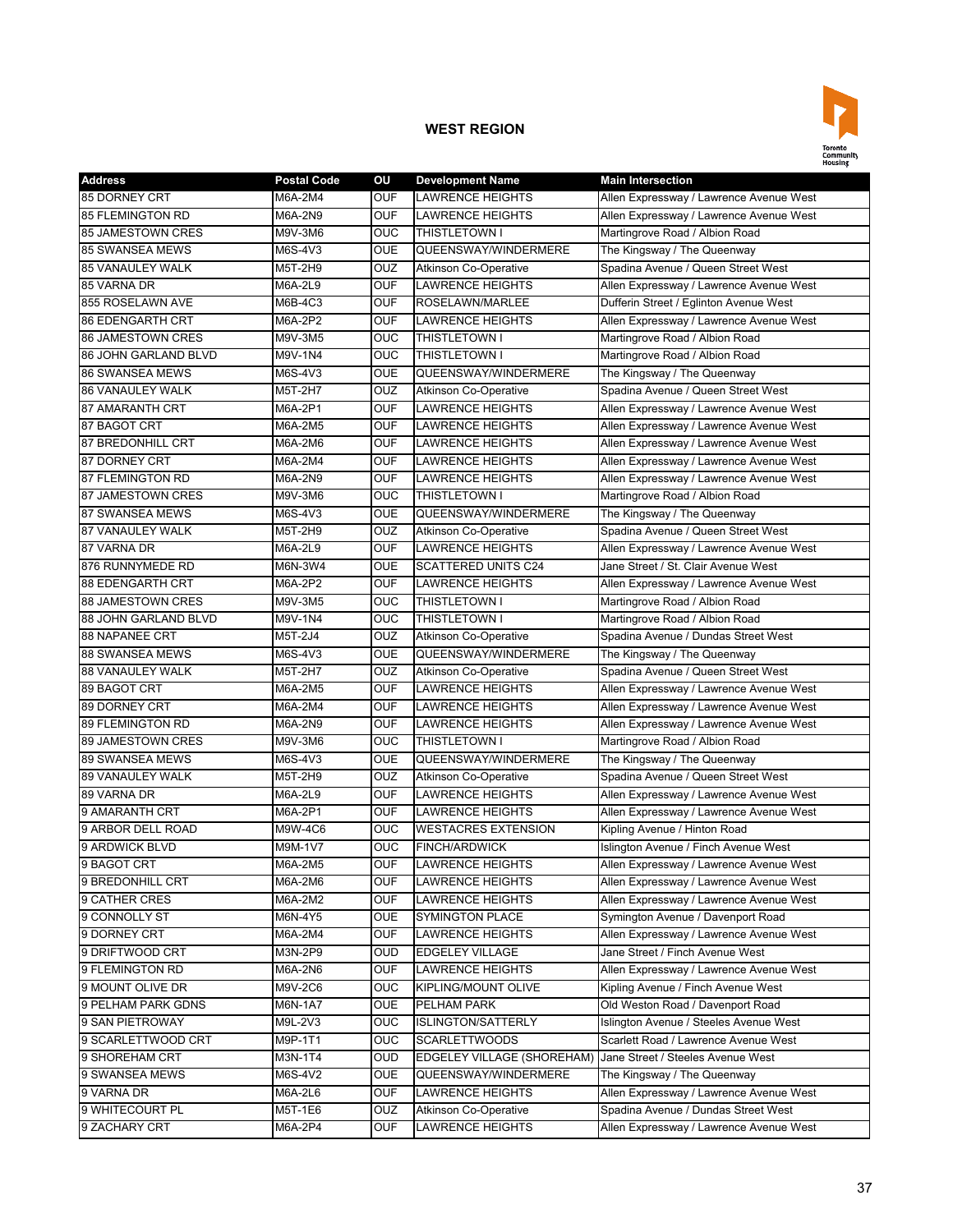

| <b>Address</b>       | <b>Postal Code</b> | ΟU             | <b>Development Name</b>      | <b>Main Intersection</b>                |
|----------------------|--------------------|----------------|------------------------------|-----------------------------------------|
| 90 EDENGARTH CRT     | M6A-2P2            | <b>OUF</b>     | <b>LAWRENCE HEIGHTS</b>      | Allen Expressway / Lawrence Avenue West |
| 90 JAMESTOWN CRES    | M9V-3M5            | OUC            | <b>THISTLETOWN I</b>         | Martingrove Road / Albion Road          |
| 90 JOHN GARLAND BLVD | M9V-1N4            | <b>OUC</b>     | THISTLETOWN I                | Martingrove Road / Albion Road          |
| 90 NAPANEE CRT       | M5T-2J4            | OUZ            | <b>Atkinson Co-Operative</b> | Spadina Avenue / Dundas Street West     |
| 90 SWANSEA MEWS      | M6S-4V3            | <b>OUE</b>     | QUEENSWAY/WINDERMERE         | The Kingsway / The Queenway             |
| 90 VANAULEY WALK     | M5T-2H7            | OUZ            | <b>Atkinson Co-Operative</b> | Spadina Avenue / Queen Street West      |
| 900 QUEENS PLATE DR  | M9W-6Z3            | <b>OUC</b>     | <b>QUEENS PLATE</b>          | Hwy 27 / Rexdale Boulevard              |
| 900 TANDRIDGE CRES   | M9W-2P2            | OUC            | TANDRIDGE CRES. (RH)         | Islington Avenue / Albion Road          |
| 901 TANDRIDGE CRES   | M9W-2P2            | OUC            | TANDRIDGE CRES. (RH)         | Islington Avenue / Albion Road          |
| 902 TANDRIDGE CRES   | M9W-2P2            | OUC            | TANDRIDGE CRES. (RH)         | Islington Avenue / Albion Road          |
| 903 TANDRIDGE CRES   | M9W-2P2            | OUC            | TANDRIDGE CRES. (RH)         | Islington Avenue / Albion Road          |
| 904 TANDRIDGE CRES   | M9W-2P2            | <b>OUC</b>     | TANDRIDGE CRES. (RH)         | Islington Avenue / Albion Road          |
| 905 TANDRIDGE CRES   | M9W-2P2            | <b>OUC</b>     | TANDRIDGE CRES. (RH)         | Islington Avenue / Albion Road          |
| 906 TANDRIDGE CRES   | M9W-2P2            | OUC            | TANDRIDGE CRES. (RH)         | Islington Avenue / Albion Road          |
| 907 TANDRIDGE CRES   | M9W-2P2            | OUC            | TANDRIDGE CRES. (RH)         | Islington Avenue / Albion Road          |
| 908 TANDRIDGE CRES   | M9W-2P2            | <b>OUC</b>     | TANDRIDGE CRES. (RH)         | Islington Avenue / Albion Road          |
| 909 ST CLAIR AV W    | M4C-1C7            | <b>OUE</b>     | 909 ST. CLAIR AVE W          | Oakwood Avenue / St. Clair Avenue West  |
| 909 TANDRIDGE CRES   | M9W-2P2            | <b>OUC</b>     | TANDRIDGE CRES. (RH)         | Islington Avenue / Albion Road          |
| 91 BAGOT CRT         | M6A-2M5            | <b>OUF</b>     | <b>LAWRENCE HEIGHTS</b>      | Allen Expressway / Lawrence Avenue West |
| 91 DORNEY CRT        | M6A-2M4            | <b>OUF</b>     | <b>LAWRENCE HEIGHTS</b>      | Allen Expressway / Lawrence Avenue West |
| 91 FLEMINGTON RD     | M6A-2N9            | <b>OUF</b>     | <b>LAWRENCE HEIGHTS</b>      | Allen Expressway / Lawrence Avenue West |
| 91 JAMESTOWN CRES    | M9V-3M6            | <b>OUC</b>     | THISTLETOWN I                | Martingrove Road / Albion Road          |
| 91 SWANSEA MEWS      | M6S-4V3            | <b>OUE</b>     | QUEENSWAY/WINDERMERE         | The Kingsway / The Queenway             |
| 91 VANAULEY WALK     | M5T-2H9            | OUZ            | <b>Atkinson Co-Operative</b> | Spadina Avenue / Queen Street West      |
| 91 VARNA DR          | M6A-2L9            | <b>OUF</b>     | <b>LAWRENCE HEIGHTS</b>      | Allen Expressway / Lawrence Avenue West |
| 910 QUEENS PLATE DR  | M9W-6Z4            | <b>OUC</b>     | <b>QUEENS PLATE</b>          | Hwy 27 / Rexdale Boulevard              |
| 910 TANDRIDGE CRES   | M9W-2P2            | <b>OUC</b>     | TANDRIDGE CRES. (RH)         | Islington Avenue / Albion Road          |
| 911 TANDRIDGE CRES   | M9W-2P2            | OUC            | TANDRIDGE CRES. (RH)         | Islington Avenue / Albion Road          |
| 912 TANDRIDGE CRES   | M9W-2P2            | <b>OUC</b>     | TANDRIDGE CRES. (RH)         | Islington Avenue / Albion Road          |
| 913 TANDRIDGE CRES   | M9W-2P2            | <b>OUC</b>     | TANDRIDGE CRES. (RH)         | Islington Avenue / Albion Road          |
| 914 TANDRIDGE CRES   | M9W-2P2            | OUC            | TANDRIDGE CRES. (RH)         | Islington Avenue / Albion Road          |
| 915 TANDRIDGE CRES   | M9W-2P2            | OUC            | TANDRIDGE CRES. (RH)         | Islington Avenue / Albion Road          |
| 916 TANDRIDGE CRES   | M9W-2P2            | <b>OUC</b>     | TANDRIDGE CRES. (RH)         | Islington Avenue / Albion Road          |
| 917 TANDRIDGE CRES   | M9W-2P2            | <b>OUC</b>     | TANDRIDGE CRES. (RH)         | Islington Avenue / Albion Road          |
| 918 TANDRIDGE CRES   | M9W-2P2            | <b>OUC</b>     | TANDRIDGE CRES. (RH)         | Islington Avenue / Albion Road          |
| 919 TANDRIDGE CRES   | M9W-2P2            | OUC            | TANDRIDGE CRES. (RH)         | Islington Avenue / Albion Road          |
| 92 EDENGARTH CRT     | M6A-2P2            | <b>OUF</b>     | <b>LAWRENCE HEIGHTS</b>      | Allen Expressway / Lawrence Avenue West |
| 92 JAMESTOWN CRES    | M9V-3M5            | <b>OUC</b>     | <b>THISTLETOWN I</b>         | Martingrove Road / Albion Road          |
| 92 JOHN GARLAND BLVD | M9V-1N4            | <b>OUC</b>     | <b>THISTLETOWN I</b>         | Martingrove Road / Albion Road          |
| 92 NAPANEE CRT       | M5T-2J4            | OUZ            | <b>Atkinson Co-Operative</b> | Spadina Avenue / Dundas Street West     |
| 92 SWANSEA MEWS      | M6S-4V3            | <b>OUE</b>     | QUEENSWAY/WINDERMERE         | The Kingsway / The Queenway             |
| 92 VANAULEY WALK     | M5T-2H7            | OUZ            | <b>Atkinson Co-Operative</b> | Spadina Avenue / Queen Street West      |
| 920 TANDRIDGE CRES   | M9W-2P2            | $\overline{C}$ | TANDRIDGE CRES. (RH)         | Islington Avenue / Albion Road          |
| 921 TANDRIDGE CRES   | M9W-2P2            | $\overline{C}$ | TANDRIDGE CRES. (RH)         | Islington Avenue / Albion Road          |
| 922 TANDRIDGE CRES   | M9W-2P2            | $\overline{C}$ | TANDRIDGE CRES. (RH)         | Islington Avenue / Albion Road          |
| 923 TANDRIDGE CRES   | M9W-2P2            | OUC            | TANDRIDGE CRES. (RH)         | Islington Avenue / Albion Road          |
| 924 TANDRIDGE CRES   | M9W-2P2            | <b>OUC</b>     | TANDRIDGE CRES. (RH)         | Islington Avenue / Albion Road          |
| 925 TANDRIDGE CRES   | M9W-2P2            | <b>OUC</b>     | TANDRIDGE CRES. (RH)         | Islington Avenue / Albion Road          |
| 926 TANDRIDGE CRES   | M9W-2P2            | <b>OUC</b>     | TANDRIDGE CRES. (RH)         | Islington Avenue / Albion Road          |
| 927 TANDRIDGE CRES   | M9W-2P2            | <b>OUC</b>     | TANDRIDGE CRES. (RH)         | Islington Avenue / Albion Road          |
| 928 TANDRIDGE CRES   | M9W-2P2            | <b>OUC</b>     | TANDRIDGE CRES. (RH)         | Islington Avenue / Albion Road          |
| 929 TANDRIDGE CRES   | M9W-2P2            | $\overline{C}$ | TANDRIDGE CRES. (RH)         | Islington Avenue / Albion Road          |
| 93 BAGOT CRT         | M6A-2M5            | <b>OUF</b>     | <b>LAWRENCE HEIGHTS</b>      | Allen Expressway / Lawrence Avenue West |
| 93 DORNEY CRT        | M6A-2M4            | <b>OUF</b>     | LAWRENCE HEIGHTS             | Allen Expressway / Lawrence Avenue West |
|                      |                    |                |                              |                                         |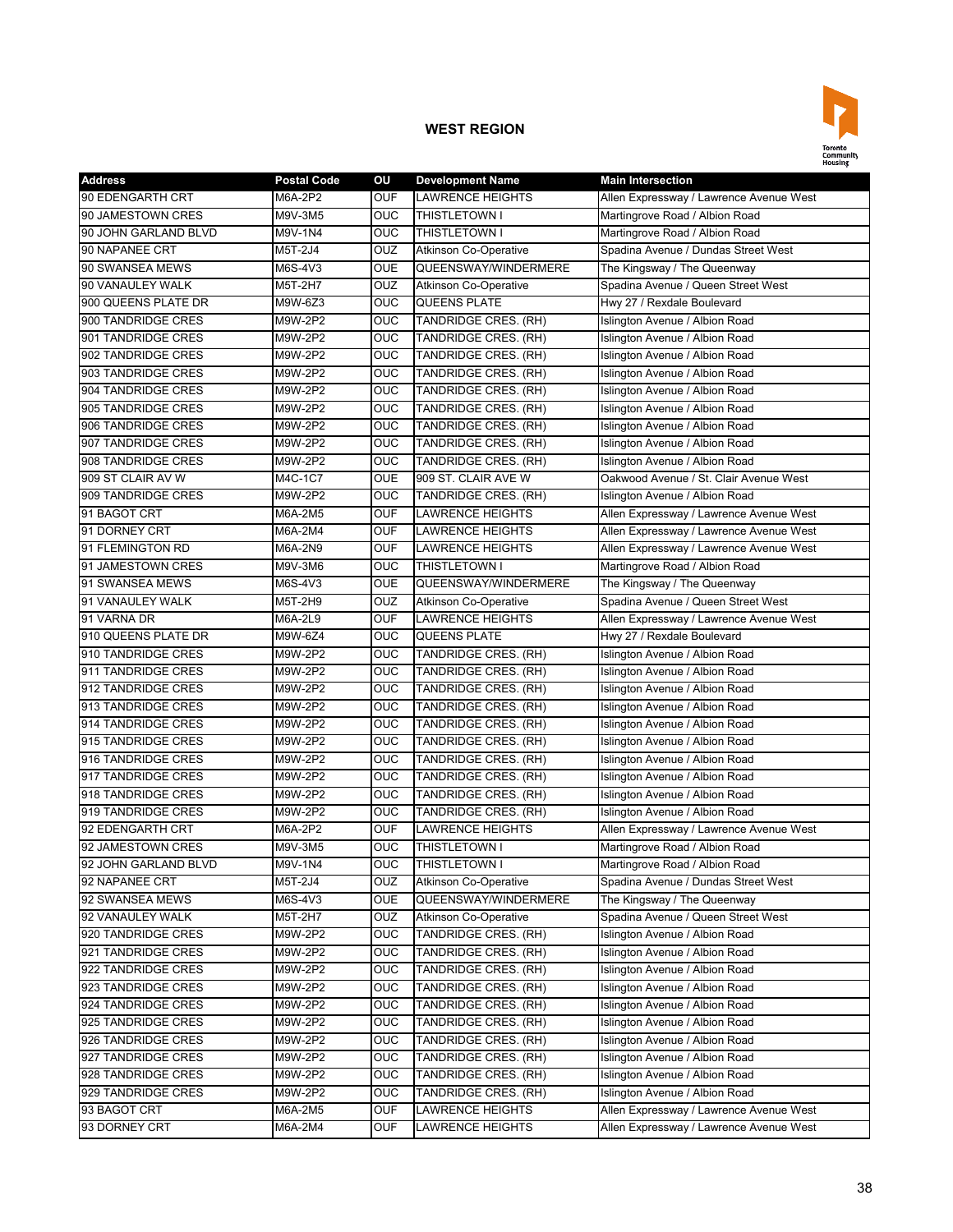

| <b>Address</b>       | <b>Postal Code</b> | OU             | <b>Development Name</b>      | <b>Main Intersection</b>                    |
|----------------------|--------------------|----------------|------------------------------|---------------------------------------------|
| 93 FLEMINGTON RD     | M6A-2N9            | <b>OUF</b>     | LAWRENCE HEIGHTS             | Allen Expressway / Lawrence Avenue West     |
| 93 JAMESTOWN CRES    | M9V-3M6            | <b>OUC</b>     | <b>THISTLETOWN I</b>         | Martingrove Road / Albion Road              |
| 93 SWANSEA MEWS      | M6S-4V3            | <b>OUE</b>     | QUEENSWAY/WINDERMERE         | The Kingsway / The Queenway                 |
| 93 VANAULEY WALK     | M5T-2H9            | <b>OUZ</b>     | <b>Atkinson Co-Operative</b> | Spadina Avenue / Queen Street West          |
| 93 VARNA DR          | M6A-2L9            | <b>OUF</b>     | <b>LAWRENCE HEIGHTS</b>      | Allen Expressway / Lawrence Avenue West     |
| 930 TANDRIDGE CRES   | M9W-2P2            | OUC            | TANDRIDGE CRES. (RH)         | Islington Avenue / Albion Road              |
| 931 TANDRIDGE CRES   | M9W-2P2            | OUC            | TANDRIDGE CRES. (RH)         | Islington Avenue / Albion Road              |
| 932 TANDRIDGE CRES   | M9W-2P2            | OUC            | TANDRIDGE CRES. (RH)         | Islington Avenue / Albion Road              |
| 933 TANDRIDGE CRES   | M9W-2P2            | <b>OUC</b>     | TANDRIDGE CRES. (RH)         | Islington Avenue / Albion Road              |
| 934 TANDRIDGE CRES   | M9W-2P2            | <b>OUC</b>     | TANDRIDGE CRES. (RH)         | Islington Avenue / Albion Road              |
| 935 TANDRIDGE CRES   | M9W-2P2            | OUC            | TANDRIDGE CRES. (RH)         | Islington Avenue / Albion Road              |
| 936 TANDRIDGE CRES   | M9W-2P2            | <b>OUC</b>     | TANDRIDGE CRES. (RH)         | Islington Avenue / Albion Road              |
| 937 TANDRIDGE CRES   | M9W-2P2            | <b>OUC</b>     | TANDRIDGE CRES. (RH)         | Islington Avenue / Albion Road              |
| 938 TANDRIDGE CRES   | M9W-2P2            | <b>OUC</b>     | TANDRIDGE CRES. (RH)         | Islington Avenue / Albion Road              |
| 939 TANDRIDGE CRES   | M9W-2P2            | OUC            | TANDRIDGE CRES. (RH)         | Islington Avenue / Albion Road              |
| 94 EDENGARTH CRT     | M6A-2P2            | <b>OUF</b>     | <b>LAWRENCE HEIGHTS</b>      | Allen Expressway / Lawrence Avenue West     |
| 94 JAMESTOWN CRES    | M9V-3M5            | <b>OUC</b>     | THISTLETOWN I                | Martingrove Road / Albion Road              |
| 94 JOHN GARLAND BLVD | M9V-1N4            | <b>OUC</b>     | THISTLETOWN I                | Martingrove Road / Albion Road              |
| 94 NAPANEE CRT       | M5T-2J4            | OUZ            | Atkinson Co-Operative        | Spadina Avenue / Dundas Street West         |
| 94 SWANSEA MEWS      | M6S-4V3            | <b>OUE</b>     | QUEENSWAY/WINDERMERE         | The Kingsway / The Queenway                 |
| 94 VANAULEY WALK     | M5T-2H7            | <b>OUZ</b>     | <b>Atkinson Co-Operative</b> | Spadina Avenue / Queen Street West          |
| 940 TANDRIDGE CRES   | M9W-2P2            | <b>OUC</b>     | TANDRIDGE CRES. (RH)         | Islington Avenue / Albion Road              |
| 941 TANDRIDGE CRES   | M9W-2P2            | OUC            | TANDRIDGE CRES. (RH)         | Islington Avenue / Albion Road              |
| 942 TANDRIDGE CRES   | M9W-2P2            | OUC            | TANDRIDGE CRES. (RH)         | Islington Avenue / Albion Road              |
| 943 TANDRIDGE CRES   | M9W-2P2            | OUC            | TANDRIDGE CRES. (RH)         | Islington Avenue / Albion Road              |
| 944 TANDRIDGE CRES   | M9W-2P2            | <b>OUC</b>     | TANDRIDGE CRES. (RH)         | Islington Avenue / Albion Road              |
| 945 TANDRIDGE CRES   | M9W-2P2            | <b>OUC</b>     | TANDRIDGE CRES. (RH)         | Islington Avenue / Albion Road              |
| 946 TANDRIDGE CRES   | M9W-2P2            | OUC            | TANDRIDGE CRES. (RH)         | Islington Avenue / Albion Road              |
| 947 TANDRIDGE CRES   | M9W-2P2            | <b>OUC</b>     | TANDRIDGE CRES. (RH)         | Islington Avenue / Albion Road              |
| 948 TANDRIDGE CRES   | M9W-2P2            | <b>OUC</b>     | TANDRIDGE CRES. (RH)         | Islington Avenue / Albion Road              |
| 949 TANDRIDGE CRES   | M9W-2P2            | <b>OUC</b>     | TANDRIDGE CRES. (RH)         | Islington Avenue / Albion Road              |
| 95 BAGOT CRT         | M6A-2M5            | <b>OUF</b>     | LAWRENCE HEIGHTS             | Allen Expressway / Lawrence Avenue West     |
| 95 DENISON AVE       | M5T-1E3            | OUZ            | Atkinson Co-Operative        | <b>Bathurst Street / Dundas Street West</b> |
| 95 DORNEY CRT        | M6A-2M4            | <b>OUF</b>     | LAWRENCE HEIGHTS             | Allen Expressway / Lawrence Avenue West     |
| 95 FLEMINGTON RD     | M6A-2N9            | <b>OUF</b>     | <b>LAWRENCE HEIGHTS</b>      | Allen Expressway / Lawrence Avenue West     |
| 95 JAMESTOWN CRES    | M9V-3M6            | OUC            | <b>THISTLETOWN I</b>         | Martingrove Road / Albion Road              |
| 95 SWANSEA MEWS      | M6S-4V4            | <b>OUE</b>     | QUEENSWAY/WINDERMERE         | The Kingsway / The Queenway                 |
| 95 VANAULEY WALK     | M5T-2H9            | <b>OUZ</b>     | <b>Atkinson Co-Operative</b> | Spadina Avenue / Queen Street West          |
| 95 VARNA DR          | M6A-2L9            | <b>OUF</b>     | <b>LAWRENCE HEIGHTS</b>      | Allen Expressway / Lawrence Avenue West     |
| 950 TANDRIDGE CRES   | M9W-2P2            | <b>OUC</b>     | TANDRIDGE CRES. (RH)         | Islington Avenue / Albion Road              |
| 951 TANDRIDGE CRES   | M9W-2P2            | <b>OUC</b>     | TANDRIDGE CRES. (RH)         | Islington Avenue / Albion Road              |
| 952 TANDRIDGE CRES   | M9W-2P2            | <b>OUC</b>     | TANDRIDGE CRES. (RH)         | Islington Avenue / Albion Road              |
| 953 TANDRIDGE CRES   | M9W-2P2            | $\overline{C}$ | TANDRIDGE CRES. (RH)         | Islington Avenue / Albion Road              |
| 954 TANDRIDGE CRES   | M9W-2P2            | <b>OUC</b>     | TANDRIDGE CRES. (RH)         | Islington Avenue / Albion Road              |
| 955 TANDRIDGE CRES   | M9W-2P2            | $\overline{C}$ | TANDRIDGE CRES. (RH)         | Islington Avenue / Albion Road              |
| 956 TANDRIDGE CRES   | M9W-2P2            | <b>OUC</b>     | TANDRIDGE CRES. (RH)         | Islington Avenue / Albion Road              |
| 957 TANDRIDGE CRES   | M9W-2P2            | <b>OUC</b>     | TANDRIDGE CRES. (RH)         | Islington Avenue / Albion Road              |
| 958 TANDRIDGE CRES   | M9W-2P2            | <b>OUC</b>     | TANDRIDGE CRES. (RH)         | Islington Avenue / Albion Road              |
| 959 TANDRIDGE CRES   | M9W-2P2            | <b>OUC</b>     | TANDRIDGE CRES. (RH)         | Islington Avenue / Albion Road              |
| 96 EDENGARTH CRT     | M6A-2P2            | <b>OUF</b>     | LAWRENCE HEIGHTS             | Allen Expressway / Lawrence Avenue West     |
| 96 JAMESTOWN CRES    | M9V-3M5            | <b>OUC</b>     | THISTLETOWN I                | Martingrove Road / Albion Road              |
| 96 JOHN GARLAND BLVD | M9V-1N4            | <b>OUC</b>     | THISTLETOWN I                | Martingrove Road / Albion Road              |
| 96 NAPANEE CRT       | M5T-2J4            | <b>OUZ</b>     | <b>Atkinson Co-Operative</b> | Spadina Avenue / Dundas Street West         |
| 96 SWANSEA MEWS      | M6S-4V4            | <b>OUE</b>     | QUEENSWAY/WINDERMERE         | The Kingsway / The Queenway                 |